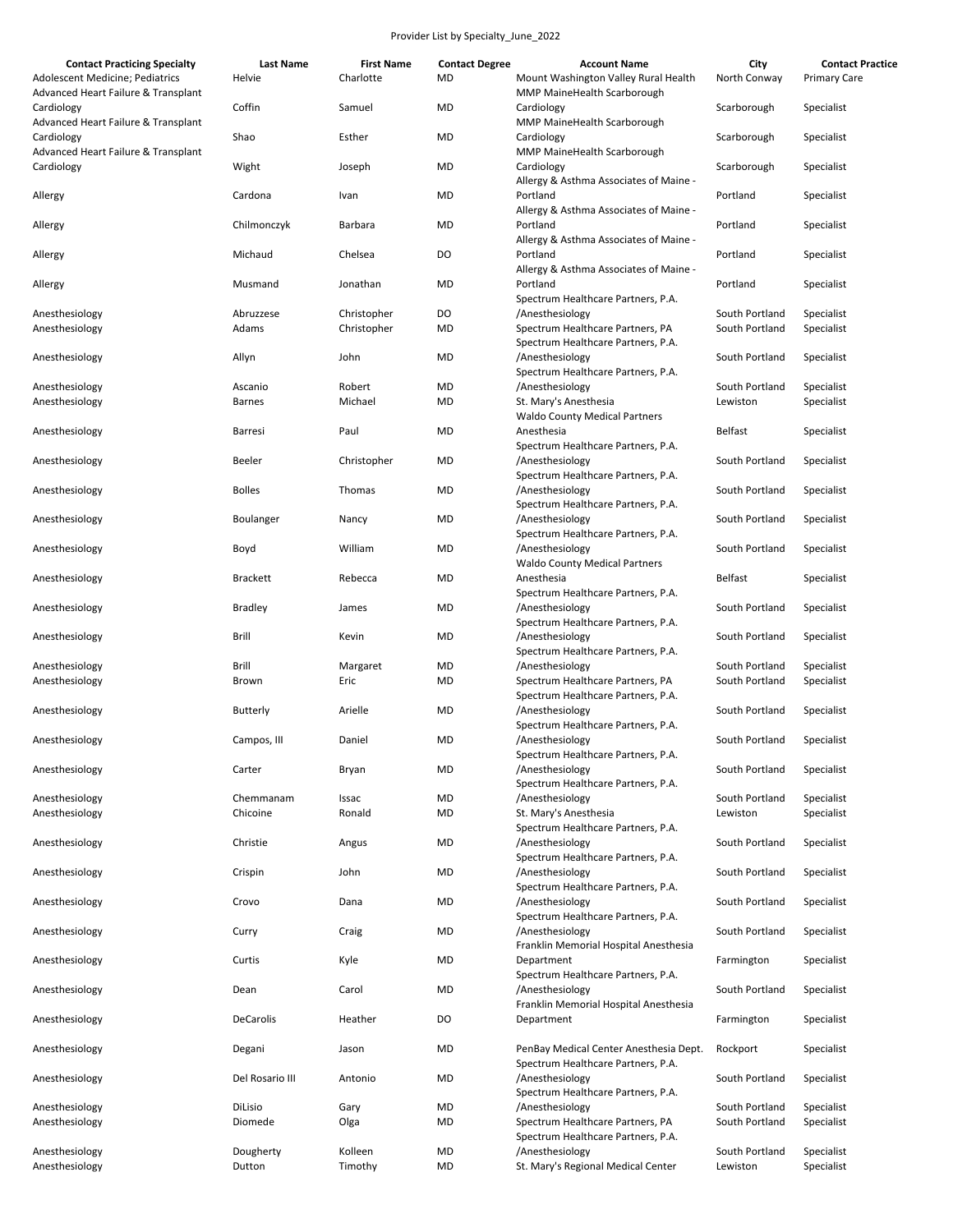| <b>Contact Practicing Specialty</b> | <b>Last Name</b>          | <b>First Name</b> | <b>Contact Degree</b>  | <b>Account Name</b>                                                                         | City                             | <b>Contact Practice</b>  |
|-------------------------------------|---------------------------|-------------------|------------------------|---------------------------------------------------------------------------------------------|----------------------------------|--------------------------|
| Anesthesiology                      | Epstein                   | Robert            | <b>MD</b>              | Spectrum Healthcare Partners, P.A.<br>/Anesthesiology                                       | South Portland                   | Specialist               |
| Anesthesiology                      | Evans                     | Richard           | <b>MD</b>              | PenBay Medical Center Anesthesia Dept.<br>Spectrum Healthcare Partners, P.A.                | Rockport                         | Specialist               |
| Anesthesiology                      | Ewert                     | James             | MD                     | /Anesthesiology<br>Spectrum Healthcare Partners, P.A.                                       | South Portland                   | Specialist               |
| Anesthesiology                      | Flowerdew                 | James             | MD                     | /Anesthesiology<br>Spectrum Healthcare Partners, P.A.                                       | South Portland                   | Specialist               |
| Anesthesiology<br>Anesthesiology    | Gagnon<br>Garcia          | James<br>Joseph   | MD<br>MD               | /Anesthesiology<br>Spectrum Healthcare Partners, PA                                         | South Portland<br>South Portland | Specialist<br>Specialist |
| Anesthesiology<br>Anesthesiology    | George<br>Giblin          | Dale<br>Christina | <b>MD</b><br>DO        | Spectrum Healthcare Partners, P.A.<br>/Anesthesiology<br>Spectrum Healthcare Partners, PA   | South Portland<br>South Portland | Specialist<br>Specialist |
| Anesthesiology                      | Gleason                   | Barry             | MD                     | Spectrum Healthcare Partners, P.A.<br>/Anesthesiology                                       | South Portland                   | Specialist               |
| Anesthesiology                      | Gowesky                   | Michael           | MD                     | <b>Waldo County Medical Partners</b><br>Anesthesia<br>Spectrum Healthcare Partners, P.A.    | <b>Belfast</b>                   | Specialist               |
| Anesthesiology                      | Green                     | Matthew           | <b>MD</b>              | /Anesthesiology<br>Spectrum Healthcare Partners, P.A.                                       | South Portland                   | Specialist               |
| Anesthesiology                      | Hackett                   | Patrick           | MD                     | /Anesthesiology<br>Spectrum Healthcare Partners, P.A.                                       | South Portland                   | Specialist               |
| Anesthesiology                      | Hankes                    | Diane             | DO                     | /Anesthesiology<br>Spectrum Healthcare Partners, P.A.                                       | South Portland                   | Specialist               |
| Anesthesiology                      | Harden                    | Stephen           | <b>MD</b>              | /Anesthesiology<br>Spectrum Healthcare Partners, P.A.                                       | South Portland                   | Specialist               |
| Anesthesiology                      | Hathaway                  | Jessica           | MD                     | /Anesthesiology<br>Spectrum Healthcare Partners, P.A.                                       | South Portland                   | Specialist               |
| Anesthesiology                      | Hathcock                  | Byron             | MD                     | /Anesthesiology<br>Spectrum Healthcare Partners, P.A.                                       | South Portland                   | Specialist               |
| Anesthesiology                      | Hayman                    | Allan             | MD                     | /Anesthesiology<br>Spectrum Healthcare Partners, P.A.                                       | South Portland                   | Specialist               |
| Anesthesiology                      | Hicks                     | Anne              | MD                     | /Anesthesiology                                                                             | South Portland                   | Specialist               |
| Anesthesiology                      | Hinrichs                  | Karl              | <b>MD</b>              | Spectrum Healthcare Partners, PA<br>Spectrum Healthcare Partners, P.A.                      | South Portland                   | Specialist               |
| Anesthesiology                      | Hubbs                     | Peter             | <b>MD</b>              | /Anesthesiology<br>Spectrum Healthcare Partners, P.A.                                       | South Portland                   | Specialist               |
| Anesthesiology                      | Kalman                    | Rebecca           | MD                     | /Anesthesiology<br>Spectrum Healthcare Partners, P.A.                                       | South Portland                   | Specialist               |
| Anesthesiology<br>Anesthesiology    | Kelly<br>Kidd             | Sean<br>John      | MD<br>MD               | /Anesthesiology<br>Spectrum Healthcare Partners, PA                                         | South Portland<br>South Portland | Specialist<br>Specialist |
| Anesthesiology                      | Kirkpatrick               | Richard           | <b>MD</b>              | <b>Waldo County Medical Partners</b><br>Anesthesia                                          | <b>Belfast</b>                   | Specialist               |
| Anesthesiology                      | Kizor                     | Russell           | MD                     | <b>Waldo County Medical Partners</b><br>Anesthesia                                          | <b>Belfast</b>                   | Specialist               |
|                                     |                           |                   |                        | Spectrum Healthcare Partners, P.A.                                                          |                                  |                          |
| Anesthesiology<br>Anesthesiology    | <b>KORSUNSKY</b><br>Kwock | Galina<br>John    | <b>MD</b><br><b>MD</b> | /Anesthesiology<br>Spectrum Healthcare Partners, PA                                         | South Portland<br>South Portland | Specialist<br>Specialist |
|                                     |                           |                   |                        | Spectrum Healthcare Partners, P.A.                                                          |                                  |                          |
| Anesthesiology<br>Anesthesiology    | Laduzenski<br>Lageroos    | Sarah<br>Kenneth  | MD<br>DO               | /Anesthesiology<br>St. Mary's Anesthesia<br>Franklin Memorial Hospital Anesthesia           | South Portland<br>Lewiston       | Specialist<br>Specialist |
| Anesthesiology                      | Lancaster                 | James             | MD                     | Department                                                                                  | Farmington                       | Specialist               |
| Anesthesiology                      | Landry                    | Daniel            | MD                     | St. Mary's Anesthesia<br>Spectrum Healthcare Partners, P.A.                                 | Lewiston                         | Specialist               |
| Anesthesiology<br>Anesthesiology    | Lennon<br>Levin           | Paul<br>Benjamin  | MD<br>MD               | /Anesthesiology<br>Spectrum Healthcare Partners, PA                                         | South Portland<br>South Portland | Specialist<br>Specialist |
| Anesthesiology                      | Lloyd                     | Aaron             | MD                     | Spectrum Healthcare Partners, P.A.<br>/Anesthesiology                                       | South Portland                   | Specialist               |
| Anesthesiology                      | Lord                      | Charles           | <b>MD</b>              | Spectrum Healthcare Partners, P.A.<br>/Anesthesiology                                       | South Portland                   | Specialist               |
| Anesthesiology                      | Mack                      | Russell           | <b>MD</b>              | LincolnHealth - Anesthesiology                                                              | Damariscotta                     | Specialist               |
| Anesthesiology<br>Anesthesiology    | Maddox<br>Maher           | David<br>Keila    | MD<br>MD               | PenBay Medical Center Anesthesia Dept.<br>Spectrum Healthcare Partners, PA                  | Rockport<br>South Portland       | Specialist<br>Specialist |
| Anesthesiology                      | Makrides                  | John              | MD                     | Spectrum Healthcare Partners, P.A.<br>/Anesthesiology<br>Spectrum Healthcare Partners, P.A. | South Portland                   | Specialist               |
| Anesthesiology                      | McAllister                | <b>Brian</b>      | MD                     | /Anesthesiology<br>Spectrum Healthcare Partners, P.A.                                       | South Portland                   | Specialist               |
| Anesthesiology                      | Meserve                   | Jonathan          | MD                     | /Anesthesiology<br>Spectrum Healthcare Partners, P.A.                                       | South Portland                   | Specialist               |
| Anesthesiology                      | Morrissette               | Gregory           | MD                     | /Anesthesiology                                                                             | South Portland                   | Specialist               |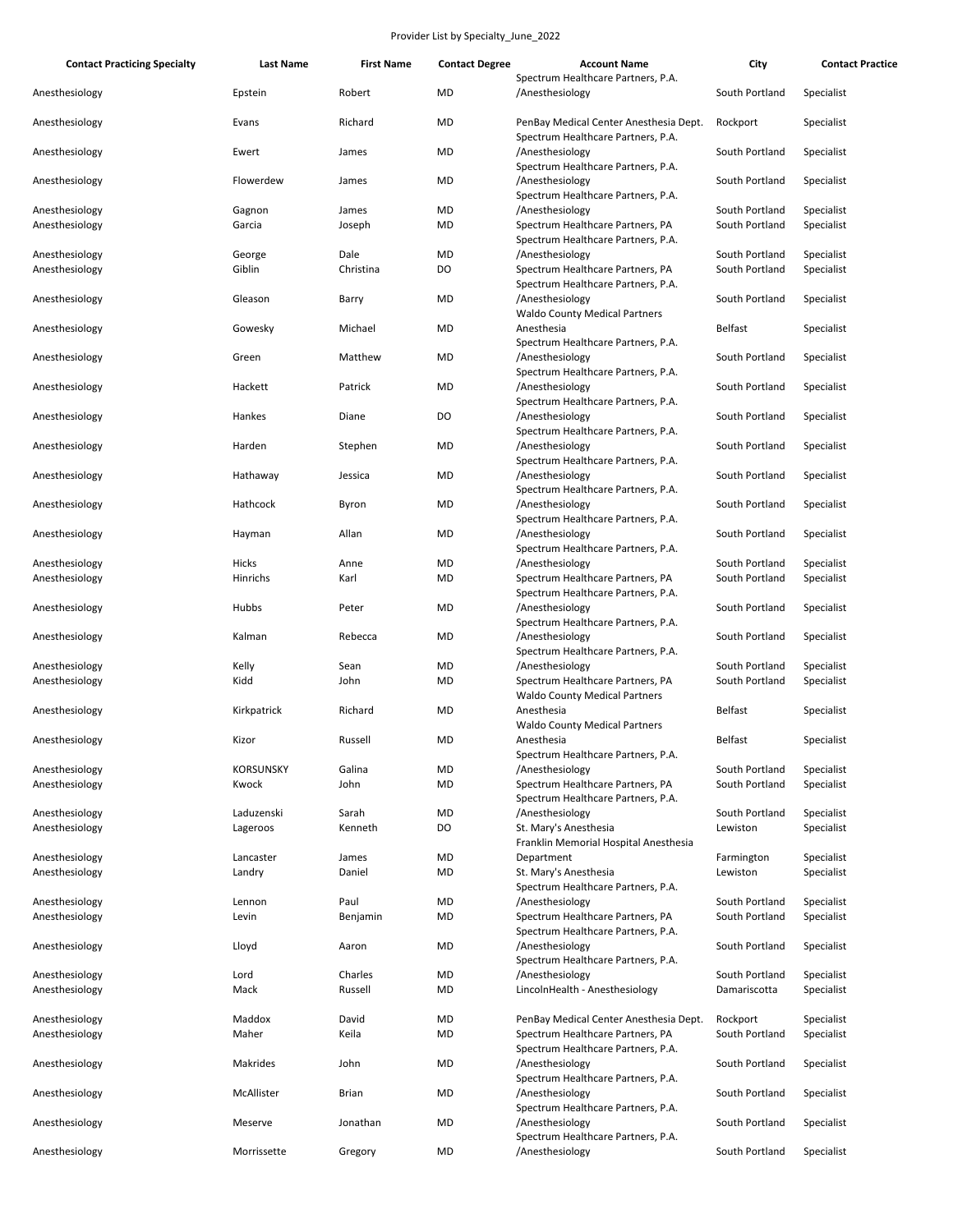| <b>Contact Practicing Specialty</b> | Last Name     | <b>First Name</b> | <b>Contact Degree</b> | <b>Account Name</b>                                                                      | City             | <b>Contact Practice</b> |
|-------------------------------------|---------------|-------------------|-----------------------|------------------------------------------------------------------------------------------|------------------|-------------------------|
| Anesthesiology                      | Morrissette   | Nina              | <b>MD</b>             | Spectrum Healthcare Partners, P.A.<br>/Anesthesiology                                    | South Portland   | Specialist              |
| Anesthesiology                      | Mountjoy      | Ryan              | <b>MD</b>             | Spectrum Healthcare Partners, P.A.<br>/Anesthesiology                                    | South Portland   | Specialist              |
| Anesthesiology                      | Murray        | Lindsay           | <b>MD</b>             | Spectrum Healthcare Partners, PA                                                         | South Portland   | Specialist              |
| Anesthesiology                      | Myrick-Brewer | Carol             | <b>MD</b>             | PenBay Medical Center Anesthesia Dept.                                                   | Rockport         | Specialist              |
| Anesthesiology                      | Mytar-Li      | Jennifer          | DO                    | PenBay Medical Center Anesthesia Dept.<br>Franklin Memorial Hospital Anesthesia          | Rockport         | Specialist              |
| Anesthesiology                      | Neil          | Jay               | <b>MD</b>             | Department<br>Spectrum Healthcare Partners, P.A.                                         | Farmington       | Specialist              |
| Anesthesiology                      | Nohr          | Orion             | MD                    | /Anesthesiology<br>Spectrum Healthcare Partners, P.A.                                    | South Portland   | Specialist              |
| Anesthesiology                      | O'Brien       | Adam              | DO                    | /Anesthesiology                                                                          | South Portland   | Specialist              |
| Anesthesiology                      | Owen          | Adam              | <b>MD</b>             | MMP Neurosurgery & Spine - Scarborough Scarborough<br>Spectrum Healthcare Partners, P.A. |                  | Specialist              |
| Anesthesiology                      | Papalimberis  | Theodoros         | MD                    | /Anesthesiology<br>Spectrum Healthcare Partners, P.A.                                    | South Portland   | Specialist              |
| Anesthesiology                      | Pisini        | James             | DO                    | /Anesthesiology<br>Spectrum Healthcare Partners, P.A.                                    | South Portland   | Specialist              |
| Anesthesiology                      | Poltak        | Justin            | MD                    | /Anesthesiology<br>Spectrum Healthcare Partners, P.A. d/b/a                              | South Portland   | Specialist              |
| Anesthesiology                      | Poppell       | Charles           | MD                    | <b>Central Maine Orthopaedics</b><br>Spectrum Healthcare Partners, P.A.                  | Auburn           | Specialist              |
| Anesthesiology                      | Quaye         | Aurora            | <b>MD</b>             | /Anesthesiology<br>Franklin Memorial Hospital Anesthesia                                 | South Portland   | Specialist              |
| Anesthesiology                      | Renaud        | Christopher       | DO                    | Department<br>Spectrum Healthcare Partners, P.A.                                         | Farmington       | Specialist              |
| Anesthesiology                      | Rosner        | Irl               | <b>MD</b>             | /Anesthesiology                                                                          | South Portland   | Specialist              |
| Anesthesiology                      | Sarrafpour    | Syena             | MD                    | Spectrum Healthcare Partners, PA<br>Spectrum Healthcare Partners, P.A.                   | South Portland   | Specialist              |
| Anesthesiology                      | Sauer         | William           | <b>MD</b>             | /Anesthesiology<br>Spectrum Healthcare Partners, P.A.                                    | South Portland   | Specialist              |
| Anesthesiology                      | Sawtelle      | Anna              | MD                    | /Anesthesiology<br><b>Waldo County Medical Partners</b>                                  | South Portland   | Specialist              |
| Anesthesiology                      | Sidou         | Vickie            | <b>MD</b>             | Anesthesia<br>Spectrum Healthcare Partners, P.A.                                         | <b>Belfast</b>   | Specialist              |
| Anesthesiology                      | Smith         | Daniel            | <b>MD</b>             | /Anesthesiology<br><b>Waldo County Medical Partners</b>                                  | South Portland   | Specialist              |
| Anesthesiology                      | Smith         | Terrance          | MD                    | Anesthesia<br>Franklin Memorial Hospital Anesthesia                                      | <b>Belfast</b>   | Specialist              |
| Anesthesiology                      | Soliman       | Loran             | MD                    | Department                                                                               | Farmington       | Specialist              |
| Anesthesiology                      | Spiro         | Corey             | MD                    | Spectrum Healthcare Partners, PA                                                         | South Portland   | Specialist              |
| Anesthesiology                      | Sutherland    | Laurie            | MD                    | Spectrum Healthcare Partners, P.A.<br>/Anesthesiology                                    | South Portland   | Specialist              |
|                                     |               |                   |                       | Spectrum Healthcare Partners, P.A.                                                       |                  |                         |
| Anesthesiology                      | Swartz        | William           | MD                    | /Anesthesiology                                                                          | South Portland   | Specialist              |
| Anesthesiology                      | Thompson      | Jon               | <b>MD</b>             | St. Mary's Anesthesia<br>Spectrum Healthcare Partners, P.A.                              | Lewiston         | Specialist              |
| Anesthesiology                      | Travis        | Bryn              | <b>MD</b>             | /Anesthesiology<br>Spectrum Healthcare Partners, P.A.                                    | South Portland   | Specialist              |
| Anesthesiology                      | Vaz           | O'Neal            | DO                    | /Anesthesiology<br><b>Waldo County Medical Partners</b>                                  | South Portland   | Specialist              |
| Anesthesiology                      | Voisine       | Rodney            | MD                    | Anesthesia                                                                               | <b>Belfast</b>   | Specialist              |
| Anesthesiology                      | Warters       | Roberts           | MD                    | Spectrum Healthcare Partners, PA<br>MMP MaineHealth Scarborough                          | South Portland   | Specialist              |
| Cardiac Electrophysiology           | Ritvo         | <b>Brooke</b>     | MD                    | Cardiology<br>MMP MaineHealth Scarborough                                                | Scarborough      | Specialist              |
| Cardiology                          | Abernethy     | Abraham           | MD                    | Cardiology<br>MMP MaineHealth Scarborough                                                | Scarborough      | Specialist              |
| Cardiology                          | Abisalih      | David             | <b>MD</b>             | Cardiology<br>MMP MaineHealth Scarborough                                                | Scarborough      | Specialist              |
| Cardiology                          | Afari         | Maxwell           | MD                    | Cardiology<br>MMP MaineHealth Scarborough                                                | Scarborough      | Specialist              |
| Cardiology                          | Annamalai     | Shiva             | MD                    | Cardiology<br><b>SMHC Cardiac and Vascular Services -</b>                                | Scarborough      | Specialist              |
| Cardiology                          | Ash-Bernal    | Rachel            | MD                    | Biddeford<br><b>SMHC Cardiac and Vascular Services -</b>                                 | Biddeford        | Specialist              |
| Cardiology                          | Blomberg      | Christopher       | DO                    | Biddeford                                                                                | Biddeford        | Specialist              |
| Cardiology                          | Brett         | Craig             | MD                    | <b>MMC Cardiology</b><br>MMP MaineHealth Scarborough                                     | Portland         | Specialist              |
| Cardiology                          | Burkey        | David             | MD                    | Cardiology                                                                               | Scarborough      | Specialist              |
| Cardiology                          | <b>Burns</b>  | Paul              | <b>MD</b>             | Mid Coast Medical Group - Cardiology                                                     | <b>Brunswick</b> | Specialist              |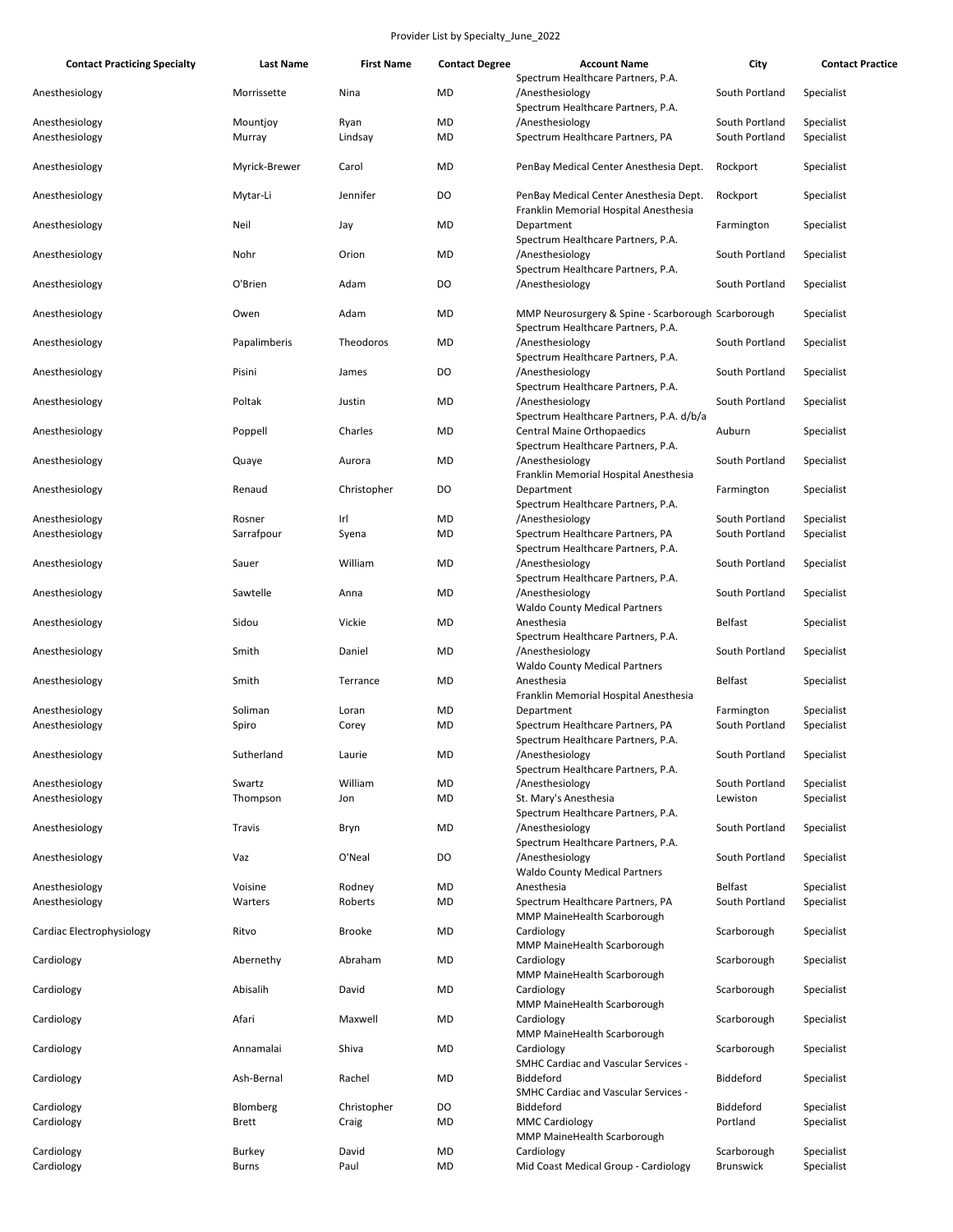| <b>Contact Practicing Specialty</b> | <b>Last Name</b>          | <b>First Name</b> | <b>Contact Degree</b> | <b>Account Name</b>                                                      | City                   | <b>Contact Practice</b>  |
|-------------------------------------|---------------------------|-------------------|-----------------------|--------------------------------------------------------------------------|------------------------|--------------------------|
|                                     |                           |                   |                       | MMP MaineHealth Scarborough                                              |                        |                          |
| Cardiology<br>Cardiology            | <b>Butzel</b><br>Caldwell | David<br>Adam     | MD<br>MD              | Cardiology<br>MMP MaineHealth Augusta Cardiology                         | Scarborough<br>Augusta | Specialist<br>Specialist |
| Cardiology                          | Carpenter                 | Charles           | MD                    | MMP MaineHealth Scarborough<br>Cardiology                                | Scarborough            | Specialist               |
| Cardiology                          | Chakravartti              | Jaidip            | MD                    | MMP MaineHealth Scarborough<br>Cardiology                                | Scarborough            | Specialist               |
| Cardiology                          | Cohen                     | Mylan             | MD                    | MMP MaineHealth Scarborough<br>Cardiology                                | Scarborough            | Specialist               |
|                                     |                           |                   |                       | MMP MaineHealth Scarborough                                              |                        |                          |
| Cardiology                          | Cole                      | Geoffrey          | MD                    | Cardiology                                                               | Scarborough            | Specialist               |
| Cardiology                          | Corbett                   | Matthew           | MD                    | Mid Coast Medical Group - Cardiology<br>MMP MaineHealth Scarborough      | <b>Brunswick</b>       | Specialist               |
| Cardiology                          | Corsello                  | Andrew            | MD                    | Cardiology                                                               | Scarborough            | Specialist               |
| Cardiology                          | Cowgill                   | Joshua            | MD                    | MMP MaineHealth Rockport Cardiology                                      | Rockport               | Specialist               |
| Cardiology                          | Coyle                     | Louis             | DO                    | MMP MaineHealth Scarborough<br>Cardiology<br>MMP MaineHealth Scarborough | Scarborough            | Specialist               |
| Cardiology                          | Cutler                    | Joel              | MD                    | Cardiology                                                               | Scarborough            | Specialist               |
| Cardiology                          | Diaz                      | Marco             | MD                    | MMP MaineHealth Scarborough<br>Cardiology                                | Scarborough            | Specialist               |
|                                     |                           |                   |                       | MMP MaineHealth Scarborough                                              |                        |                          |
| Cardiology                          | Donaldson                 | Cameron           | MD                    | Cardiology                                                               | Scarborough            | Specialist               |
| Cardiology                          | Escobar Valle             | Jorge             | MD                    | MMP MaineHealth Augusta Cardiology<br>MMP MaineHealth Scarborough        | Augusta                | Specialist               |
| Cardiology                          | Estrada                   | Jeremy            | MD                    | Cardiology                                                               | Scarborough            | Specialist               |
| Cardiology                          | Ferrara                   | Jarrod            | MD                    | MMP MaineHealth Augusta Cardiology<br>MMP MaineHealth Scarborough        | Augusta                | Specialist               |
| Cardiology                          | Francis                   | Sanjeev           | MD                    | Cardiology<br>MMP MaineHealth Scarborough                                | Scarborough            | Specialist               |
| Cardiology                          | Frey                      | Paul              | MD, MPH               | Cardiology                                                               | Scarborough            | Specialist               |
| Cardiology                          | Frost                     | David             | MD                    | MMP MaineHealth Augusta Cardiology<br>MMP MaineHealth Scarborough        | Augusta                | Specialist               |
| Cardiology                          | Geller                    | Bram              | MD                    | Cardiology                                                               | Scarborough            | Specialist               |
| Cardiology                          | Gelwix                    | Christopher       | MD                    | MMP MaineHealth Rockport Cardiology                                      | Rockport               | Specialist               |
| Cardiology                          | Grube                     | Heinrich          | MD                    | MMP MaineHealth Augusta Cardiology                                       | Augusta                | Specialist               |
| Cardiology                          | Hamill                    | Ralph             | MD                    | MMP MaineHealth Rockport Cardiology<br>MMP MaineHealth Scarborough       | Rockport               | Specialist               |
| Cardiology                          | Higgins                   | Angela            | MD                    | Cardiology<br>MMP MaineHealth Scarborough                                | Scarborough            | Specialist               |
| Cardiology                          | Hillstrom                 | Jennifer          | MD                    | Cardiology<br><b>Waldo County Medical Partners</b>                       | Scarborough            | Specialist               |
| Cardiology                          | Hobson                    | Steven            | MD                    | Cardiovascular Medicine                                                  | Belfast                | Specialist               |
| Cardiology                          | Hohl                      | Patrick           | DO                    | MMP MaineHealth Lewiston Cardiology                                      | Lewiston               | Specialist               |
| Cardiology                          | Iskandar                  | Aline             | MD                    | MMP MaineHealth Lewiston Cardiology                                      | Lewiston               | Specialist               |
| Cardiology                          | Kvasic                    | Jessica           | MD                    | MMP MaineHealth Lewiston Cardiology<br>MMP MaineHealth Scarborough       | Lewiston               | Specialist               |
| Cardiology                          | Leyton-Mange              | Jordan            | MD                    | Cardiology                                                               | Scarborough            | Specialist               |
| Cardiology                          | Lowenstein                | Benjamin          | MD                    | Mid Coast Medical Group - Cardiology<br>MMP MaineHealth Scarborough      | <b>Brunswick</b>       | Specialist               |
| Cardiology                          | Lualdi                    | John              | MD                    | Cardiology                                                               | Scarborough            | Specialist               |
| Cardiology                          | Mayhorn                   | Rodney            | MD                    | MMP MaineHealth Rockport Cardiology<br>MMP MaineHealth Scarborough       | Rockport               | Specialist               |
| Cardiology                          | Mehta                     | Tapan             | MD                    | Cardiology<br>MMP MaineHealth Scarborough                                | Scarborough            | Specialist               |
| Cardiology                          | Monti                     | Jennifer          | MD                    | Cardiology                                                               | Scarborough            | Specialist               |
| Cardiology                          | Morgan                    | Roisin            | MD                    | MMP MaineHealth Augusta Cardiology                                       | Augusta                | Specialist               |
| Cardiology                          | O'Meara                   | John              | MD                    | <b>MMC Cardiology</b>                                                    | Portland               | Specialist               |
| Cardiology                          | Parker                    | James             | MD                    | MMP MaineHealth Lewiston Cardiology<br>MMP MaineHealth Scarborough       | Lewiston               | Specialist               |
| Cardiology                          | Phillips                  | Colin             | MD                    | Cardiology<br>MMP MaineHealth Scarborough                                | Scarborough            | Specialist               |
| Cardiology                          | Powers                    | James             | MD                    | Cardiology                                                               | Scarborough            | Specialist               |
| Cardiology                          | Pruthi                    | Dafina            | MD                    | MMP MaineHealth Lewiston Cardiology                                      | Lewiston               | Specialist               |
| Cardiology                          | Reza                      | Shabir            | MD                    | <b>SMHC Cardiac and Vascular Services -</b><br>Biddeford                 | Biddeford              | Specialist               |
| Cardiology                          | Rivas                     | Enrique           | MD                    | Mid Coast Medical Group - Cardiology                                     | <b>Brunswick</b>       | Specialist               |
| Cardiology                          | Rosenblatt                | Jeffrey           | MD                    | MMP MaineHealth Scarborough<br>Cardiology                                | Scarborough            | Specialist               |
|                                     |                           |                   |                       | MMP MaineHealth Scarborough                                              |                        |                          |
| Cardiology                          | Ryan                      | Thomas            | MD                    | Cardiology                                                               | Scarborough            | Specialist               |
| Cardiology                          | Sawyer                    | Douglas           | MD                    | <b>MMC Cardiology</b>                                                    | Portland               | Specialist               |
| Cardiology                          | Schafer                   | R Scott           | MD                    | MMP MaineHealth Augusta Cardiology<br>MMP MaineHealth Scarborough        | Augusta                | Specialist               |
| Cardiology                          | Schwartzman               | Andrew            | MD                    | Cardiology                                                               | Scarborough            | Specialist               |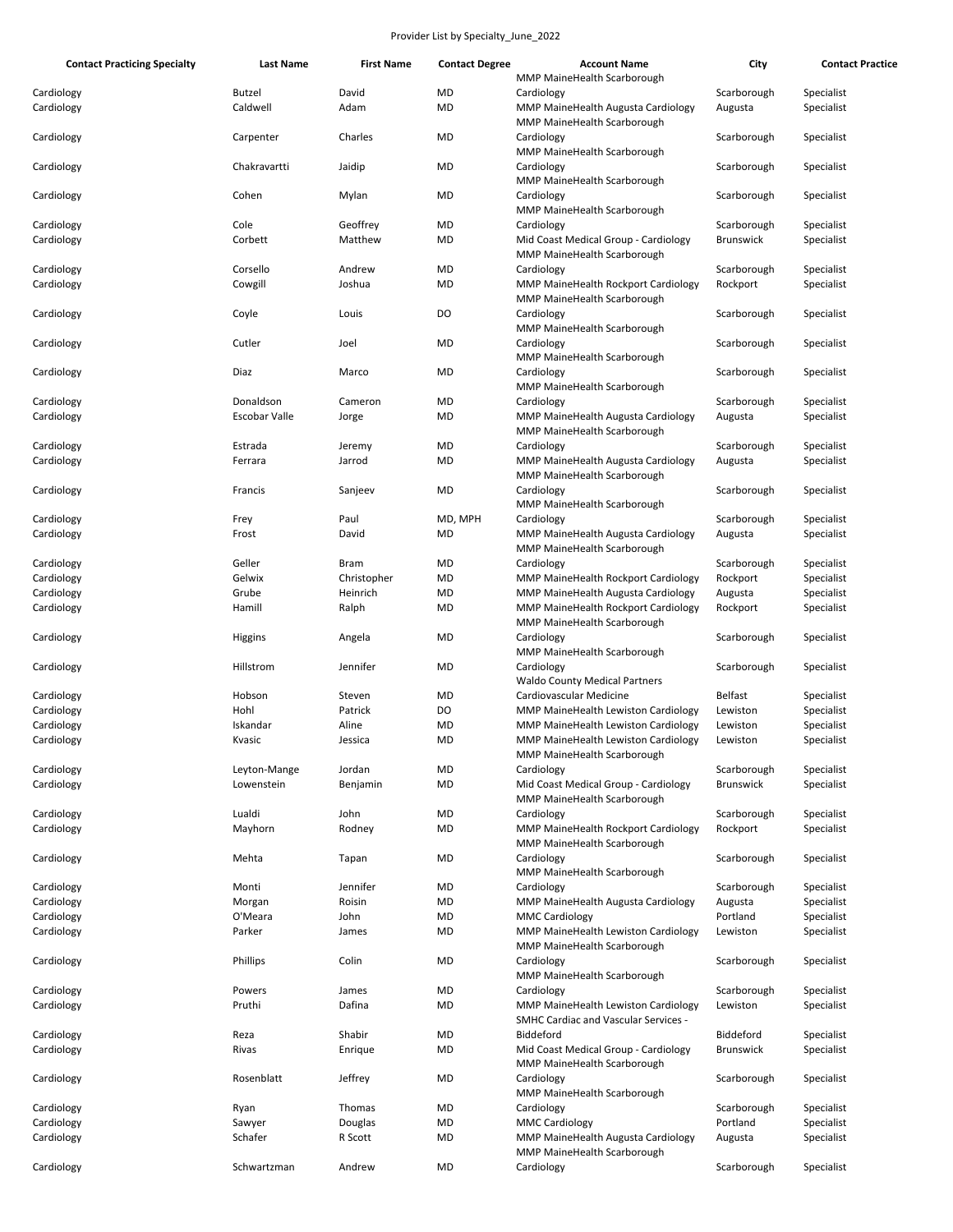| <b>Contact Practicing Specialty</b> | Last Name         | <b>First Name</b> | <b>Contact Degree</b> | <b>Account Name</b>                                                                    | City             | <b>Contact Practice</b>  |
|-------------------------------------|-------------------|-------------------|-----------------------|----------------------------------------------------------------------------------------|------------------|--------------------------|
|                                     |                   |                   |                       | MMP MaineHealth Scarborough                                                            |                  |                          |
| Cardiology                          | Sesselberg        | Henry             | <b>MD</b>             | Cardiology                                                                             | Scarborough      | Specialist               |
|                                     |                   |                   |                       | <b>SMHC Cardiac and Vascular Services -</b>                                            |                  |                          |
| Cardiology                          | Sherman           | Howard            | <b>MD</b>             | Biddeford                                                                              | <b>Biddeford</b> | Specialist               |
| Cardiology                          | Simon             | Ellen             | <b>MD</b>             | Mid Coast Medical Group - Cardiology                                                   | Brunswick        | Specialist               |
| Cardiology                          | Subrahmanyan      | Lakshman          | MD                    | MMP MaineHealth Augusta Cardiology<br><b>MMP MaineHealth Scarborough</b>               | Augusta          | Specialist               |
| Cardiology                          | Sweeney           | Paul              | <b>MD</b>             | Cardiology<br>MMP MaineHealth Scarborough                                              | Scarborough      | Specialist               |
| Cardiology                          | Sze               | Edward            | MD                    | Cardiology<br>MMP MaineHealth Scarborough                                              | Scarborough      | Specialist               |
| Cardiology                          | Tandon            | Kunal             | <b>MD</b>             | Cardiology                                                                             | Scarborough      | Specialist               |
| Cardiology                          | Teufel            | Edward            | MD                    | MMP MaineHealth Augusta Cardiology                                                     | Augusta          | Specialist               |
|                                     | Thomas            |                   |                       | MMP MaineHealth Scarborough                                                            |                  |                          |
| Cardiology                          | Ulin              | Lisa<br>Roy       | MD<br>MD              | Cardiology                                                                             | Scarborough      | Specialist<br>Specialist |
| Cardiology                          |                   |                   |                       | MMP MaineHealth Augusta Cardiology<br>MMP MaineHealth Scarborough                      | Augusta          |                          |
| Cardiology                          | Vasaiwala         | Samip             | MD                    | Cardiology                                                                             | Scarborough      | Specialist               |
| Cardiology                          | Weeman-Fahnestock | Lynette           | DO                    | MMP MaineHealth Lewiston Cardiology<br>MMP MaineHealth Scarborough                     | Lewiston         | Specialist               |
| Cardiology                          | Welsh             | Aimee             | <b>MD</b>             | Cardiology                                                                             | Scarborough      | Specialist               |
| Cardiology                          | White             | Kevin             | <b>MD</b>             | MMP MaineHealth Waterville Cardiology<br>MMP MaineHealth Scarborough                   | Waterville       | Specialist               |
| Cardiology                          | Wiernek           | Szymon            | MD                    | Cardiology                                                                             | Scarborough      | Specialist               |
| Cardiology; Pediatric Cardiology    | Andrade           | Lauren            | MD                    | <b>MMP Congenital Heart</b>                                                            | Scarborough      | Specialist               |
| Cardiothoracic Surgery              | Buchanan          | Scott             | MD                    | MMP Cardiovascular Surgery - Portland                                                  | Portland         | Specialist               |
| Cardiothoracic Surgery              | Kramer            | Robert            | MD                    | MMC Cardiac Services, R-8                                                              | Portland         | Specialist               |
| Cardiothoracic Surgery              | Malhotra          | Sunil             | MD                    | MMP Cardiovascular Surgery - Portland                                                  | Portland         | Specialist               |
| Cardiothoracic Surgery              | McGrath           | Michael           | MD                    | MMP Cardiovascular Surgery - Portland                                                  | Portland         | Specialist               |
| Cardiothoracic Surgery              | Quinn             | Reed              | MD                    | MMP Cardiovascular Surgery - Portland                                                  | Portland         | Specialist               |
| Cardiovascular Surgery              | Hassan            | Ansar             | MD                    | MMP Cardiovascular Surgery - Lewiston                                                  | Lewiston         | Specialist               |
| Colon & Rectal Surgery              | Roberts           | M Parker          | MD                    | MMP Surgical Care Casco Bay                                                            | Portland         | Specialist               |
|                                     |                   |                   |                       |                                                                                        |                  |                          |
| <b>Critical Care Medicine</b>       | Bagwell           | Sandra            | MD                    | MMC Pediatric Intensive Care Unit<br>Spectrum Healthcare Partners, P.A.                | Portland         | Specialist               |
| Critical Care Medicine              | Campbell          | Douglas           | MD                    | /Anesthesiology<br>St. Mary's Pulmonary Medicine and                                   | South Portland   | Specialist               |
| <b>Critical Care Medicine</b>       | Ghosh             | Sreeparna         | MD                    | <b>Infectious Disease</b>                                                              | Lewiston         | Specialist               |
| <b>Critical Care Medicine</b>       | Lachance          | Brittany          | DO                    | <b>Chest Medicine Associates</b>                                                       | South Portland   | Specialist               |
| <b>Critical Care Medicine</b>       | Mailloux          | Patrick           | DO                    | <b>Chest Medicine Associates</b>                                                       | South Portland   | Specialist               |
| Critical Care Medicine; Pulmonology | Aziz              | Osama             | MD                    | St. Mary's Regional Medical Center                                                     | Lewiston         | Specialist               |
| Dermatology                         | Amano             | Shinya            | MD                    | MMP Dermatology - South Portland                                                       | South Portland   | Specialist               |
| Dermatology                         | Bander            | Thomas            | <b>MD</b>             | MMP Dermatology - South Portland                                                       | South Portland   | Specialist               |
| Dermatology                         | Creighton-Smith   | Malcolm           | <b>MD</b>             | Southern Maine Health Care Dermatology Kennebunk<br>Camden Dermatology & Mohs Surgery, |                  | Specialist               |
| Dermatology                         | Dewitt            | Corey             | MD                    | <b>LLC</b>                                                                             | Rockport         | Specialist               |
| Dermatology                         | Harre             | Julia             | MD                    | Julia Harre, MD                                                                        | Portland         | Specialist               |
| Dermatology                         | Houk              | Laura             | MD                    | MMP Dermatology - South Portland                                                       | South Portland   | Specialist               |
| Dermatology                         | Laufer            | Leopold           | MD                    | LincolnHealth - General Surgery                                                        | Damariscotta     | Specialist               |
|                                     |                   |                   |                       | Camden Dermatology & Mohs Surgery,                                                     |                  |                          |
| Dermatology                         | Lavigne           | Kerry             | MD                    | <b>LLC</b><br>Camden Dermatology & Mohs Surgery,                                       | Rockport         | Specialist               |
| Dermatology                         | Noble             | Elizabeth         | MD                    | LLC                                                                                    | Rockport         | Specialist               |
| Dermatology                         | Pratt             | Loretta           | MD                    | Southern Maine Health Care Dermatology                                                 | Kennebunk        | Specialist               |
| Dermatology                         | Riemann           | Helge             | MD                    | Mid Coast Dermatology LLC                                                              | <b>Brunswick</b> | Specialist               |
| Dermatology                         | Seiverling        | Elizabeth         | MD                    | MMP Dermatology - South Portland<br>Southern Maine Health Care Pediatrics -            | South Portland   | Specialist               |
| Developmental Behavioral Pediatrics | <b>Burgess</b>    | Donald            | MD                    | Kennebunk                                                                              | Kennebunk        | Specialist               |
| Developmental Behavioral Pediatrics | Dunn              | Samantha          | DO                    | <b>MMP Pediatric Specialty Care</b>                                                    | Portland         | Specialist               |
| Developmental Pediatrics            | Dalzell           | Victoria          | MD                    | MMP Pediatric Specialty Care, Division of<br>Developmental & Behavioral Pediatrics     | Portland         | Specialist               |
|                                     |                   |                   |                       | MMP Pediatric Specialty Care, Division of                                              |                  |                          |
| Developmental Pediatrics            | Hubbard           | Carol             | MD                    | Developmental & Behavioral Pediatrics                                                  | Portland         | Specialist               |
| Developmental Pediatrics            | Hurst             | Kathryn           | MD                    | MMP Pediatric Specialty Care - Suite 320                                               | Portland         | Specialist               |
| <b>Emergency Medicine</b>           | Advani            | Tari              | MD                    | Mid Coast Walk-In Clinic                                                               | Brunswick        | Specialist               |
| <b>Emergency Medicine</b>           | Anderson          | Robert            | MD                    | MMC Emergency Medicine Dept<br><b>Memorial Hospital Emergency</b>                      | Portland         | Specialist               |
| <b>Emergency Medicine</b>           | Armellino         | Nicholas          | DO                    | Department<br><b>Memorial Hospital Emergency</b>                                       | North Conway     | Specialist               |
| <b>Emergency Medicine</b>           | Arnold            | Jeremy            | MD                    | Department                                                                             | North Conway     | Specialist               |
|                                     |                   |                   |                       |                                                                                        |                  |                          |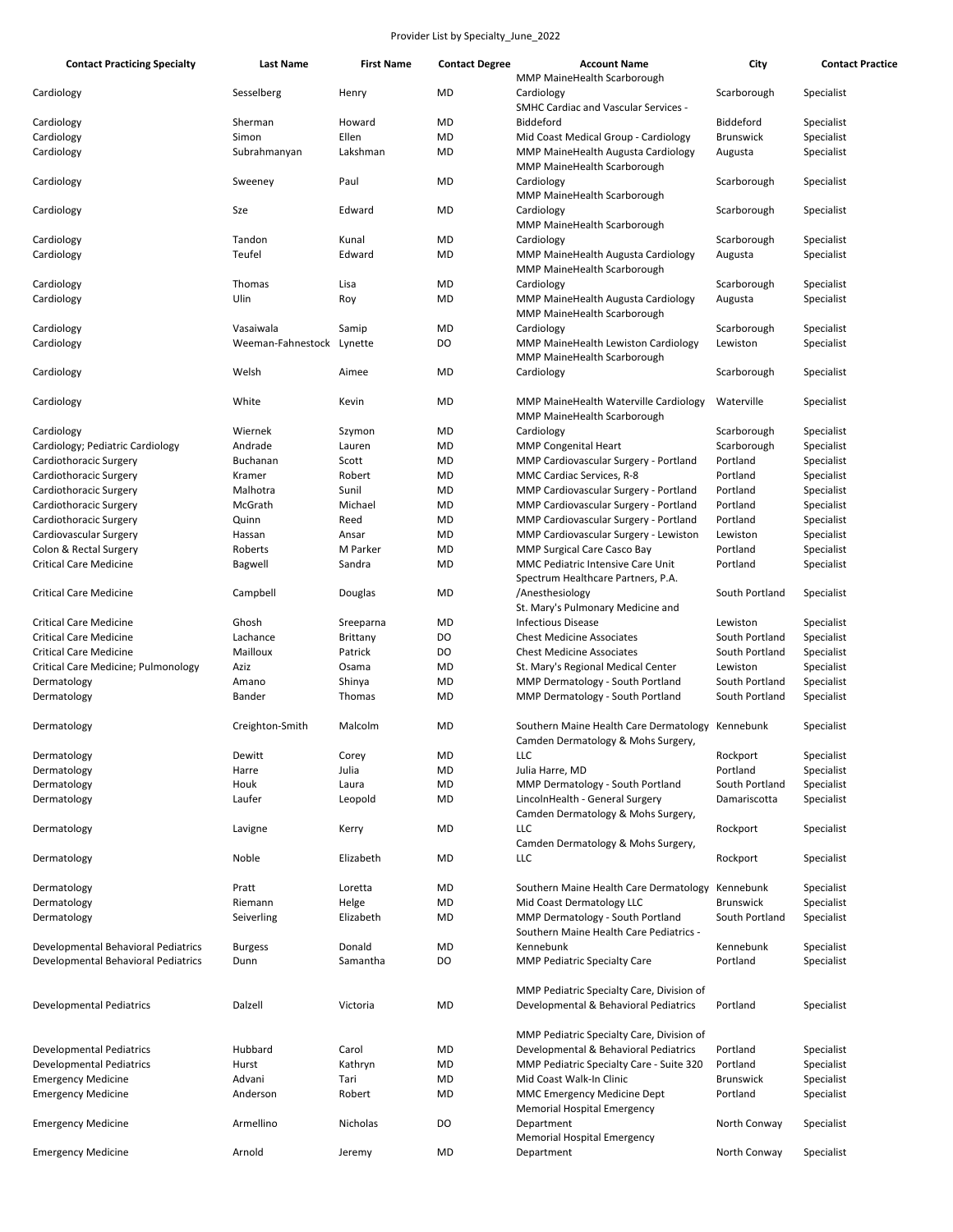| <b>Contact Practicing Specialty</b>                    | Last Name      | <b>First Name</b> | <b>Contact Degree</b> | <b>Account Name</b><br>Memorial Hospital Emergency                                         | City             | <b>Contact Practice</b> |
|--------------------------------------------------------|----------------|-------------------|-----------------------|--------------------------------------------------------------------------------------------|------------------|-------------------------|
| <b>Emergency Medicine</b>                              | Arnold         | Samantha          | DO                    | Department<br><b>Memorial Hospital Emergency</b>                                           | North Conway     | Specialist              |
| <b>Emergency Medicine</b>                              | Arters         | Harry             | DO                    | Department                                                                                 | North Conway     | Specialist              |
| <b>Emergency Medicine</b>                              | <b>Bates</b>   | Daniel            | <b>MD</b>             | LincolnHealth - Emergency Department                                                       | Damariscotta     | Specialist              |
| <b>Emergency Medicine</b>                              | Baumann        | Michael           | MD                    | <b>MMC Emergency Medicine Dept</b><br>Waldo County General Hospital -                      | Portland         | Specialist              |
| <b>Emergency Medicine</b>                              | Beal           | Angus             | <b>MD</b>             | <b>Emergency Medicine</b><br>Southern Maine Health Care Emergency                          | <b>Belfast</b>   | Specialist              |
| <b>Emergency Medicine</b>                              | Beil           | Elizabeth         | MD                    | Department<br><b>Memorial Hospital Emergency</b>                                           | Biddeford        | Specialist              |
| <b>Emergency Medicine</b>                              | Benedict       | Joseph            | <b>MD</b>             | Department<br>Southern Maine Health Care Emergency                                         | North Conway     | Specialist              |
| <b>Emergency Medicine</b>                              | <b>Biggs</b>   | Diana             | <b>MD</b>             | Department                                                                                 | <b>Biddeford</b> | Specialist              |
| <b>Emergency Medicine</b>                              | Bloch          | Rebecca           | <b>MD</b>             | MMC Emergency Medicine Dept                                                                | Portland         | Specialist              |
| <b>Emergency Medicine</b>                              | Bohanske       | Michael           | <b>MD</b>             | MMC Emergency Medicine Dept<br>Waldo County General Hospital -                             | Portland         | Specialist              |
| <b>Emergency Medicine</b>                              | <b>Britton</b> | Daniel            | <b>MD</b>             | <b>Emergency Medicine</b><br><b>Memorial Hospital Emergency</b>                            | <b>Belfast</b>   | Specialist              |
| <b>Emergency Medicine</b>                              | Brown          | Samuel            | DO                    | Department<br>Southern Maine Health Care Emergency                                         | North Conway     | Specialist              |
| <b>Emergency Medicine</b>                              | Brown          | Robert            | DO                    | Department<br>Southern Maine Health Care Emergency                                         | Biddeford        | Specialist              |
| <b>Emergency Medicine</b>                              | Burla          | Michael           | DO                    | Department<br>Franklin Memorial Hospital- Emergency                                        | Biddeford        | Specialist              |
| <b>Emergency Medicine</b>                              | Canto          | Christopher       | DO                    | Department<br>PenBay Medical Center - Emergency                                            | Farmington       | Specialist              |
| <b>Emergency Medicine</b>                              | Civiello       | Caitlin           | <b>MD</b>             | Department<br>PenBay Medical Center - Emergency                                            | Rockport         | Specialist              |
| <b>Emergency Medicine</b>                              | Clark          | Ariel             | <b>MD</b>             | Department                                                                                 | Rockport         | Specialist              |
| <b>Emergency Medicine</b>                              | Coburn         | Sarah             | <b>MD</b>             | LincolnHealth - Emergency Department                                                       | Damariscotta     | Specialist              |
|                                                        |                |                   |                       | <b>Memorial Hospital Emergency</b>                                                         |                  |                         |
| <b>Emergency Medicine</b>                              | Cohen          | Paul              | MD                    | Department<br>Franklin Memorial Hospital- Emergency                                        | North Conway     | Specialist              |
| <b>Emergency Medicine</b>                              | Colbenson      | Cheryl            | DO                    | Department                                                                                 | Farmington       | Specialist              |
| <b>Emergency Medicine</b>                              | Collins        | William           | <b>MD</b>             | St. Mary's Emergency Department<br>Franklin Memorial Hospital- Emergency                   | Lewiston         | Specialist              |
| <b>Emergency Medicine</b>                              | Conrad         | Jodi              | DO                    | Department                                                                                 | Farmington       | Specialist              |
| <b>Emergency Medicine</b>                              | Crispo         | Michelle          | MD                    | MMC Center for Pain and Palliative Care                                                    | Portland         | Specialist              |
| <b>Emergency Medicine</b>                              | Croft          | Peter             | MD                    | MMC Emergency Medicine Dept<br>Southern Maine Health Care Emergency                        | Portland         | Specialist              |
| <b>Emergency Medicine</b>                              | Crouter        | Andrew            | MD                    | Department<br>Waldo County General Hospital -                                              | Biddeford        | Specialist              |
| <b>Emergency Medicine</b>                              | D'Amato        | Carl              | MD                    | <b>Emergency Medicine</b><br>Southern Maine Health Care Emergency                          | <b>Belfast</b>   | Specialist              |
| <b>Emergency Medicine</b>                              | D'Angelo       | Michael           | <b>MD</b>             | Department<br>Memorial Hospital Emergency                                                  | <b>Biddeford</b> | Specialist              |
| <b>Emergency Medicine</b>                              | Davitt         | Erik              | MD                    | Department                                                                                 | North Conway     | Specialist              |
| <b>Emergency Medicine</b>                              | Debiegun       | Garreth           | MD                    | MMC Emergency Medicine Dept<br>Franklin Memorial Hospital- Emergency                       | Portland         | Specialist              |
| <b>Emergency Medicine</b>                              | Denoncourt     | Jacob             | MD                    | Department<br><b>Memorial Hospital Emergency</b>                                           | Farmington       | Specialist              |
| <b>Emergency Medicine</b>                              | Diaz           | Maria             | <b>MD</b>             | Department<br>Franklin Memorial Hospital- Emergency                                        | North Conway     | Specialist              |
| <b>Emergency Medicine</b>                              | Ditmer         | Bailey            | DO                    | Department<br>Waldo County General Hospital -                                              | Farmington       | Specialist              |
| <b>Emergency Medicine</b>                              | Doerfler       | Walter            | DO                    | <b>Emergency Medicine</b><br>Southern Maine Health Care Emergency                          | <b>Belfast</b>   | Specialist              |
| <b>Emergency Medicine</b>                              | Dube           | Lauren            | DO                    | Department                                                                                 | Biddeford        | Specialist              |
| <b>Emergency Medicine</b>                              | Duff           | Thomas            | DO                    | LincolnHealth - Emergency Department<br><b>Memorial Hospital Emergency</b>                 | Damariscotta     | Specialist              |
| <b>Emergency Medicine</b>                              | Dunn           | Matthew           | DO                    | Department                                                                                 | North Conway     | Specialist              |
| <b>Emergency Medicine</b>                              | Earnshaw       | Mark              | MD                    | MMC Emergency Medicine Dept                                                                | Portland         | Specialist              |
| <b>Emergency Medicine</b>                              | Elias          | Leah              | MD                    | LincolnHealth - Emergency Department                                                       | Damariscotta     | Specialist              |
| <b>Emergency Medicine</b>                              | Ettinger       | David             | <b>MD</b>             | Waldo County General Hospital -<br><b>Emergency Medicine</b>                               | <b>Belfast</b>   | Specialist              |
| <b>Emergency Medicine</b>                              | Ettinger       | Kyle              | DO                    | PenBay Medical Center - Emergency<br>Department                                            | Rockport         | Specialist              |
|                                                        | Faller         | Alicia            | MD                    | Southern Maine Health Care Emergency                                                       | Biddeford        | Specialist              |
| <b>Emergency Medicine</b><br><b>Emergency Medicine</b> | Fallon         | Timothy           | MD                    | Department<br>MMC Emergency Medicine Dept                                                  | Portland         | Specialist              |
| <b>Emergency Medicine</b>                              | Farrell        | Scott             | <b>MD</b>             | Southern Maine Health Care Emergency<br>Department<br>Southern Maine Health Care Emergency | Biddeford        | Specialist              |
| <b>Emergency Medicine</b>                              | Fling          | Nicholas          | MD                    | Department                                                                                 | Biddeford        | Specialist              |
|                                                        |                |                   |                       |                                                                                            |                  |                         |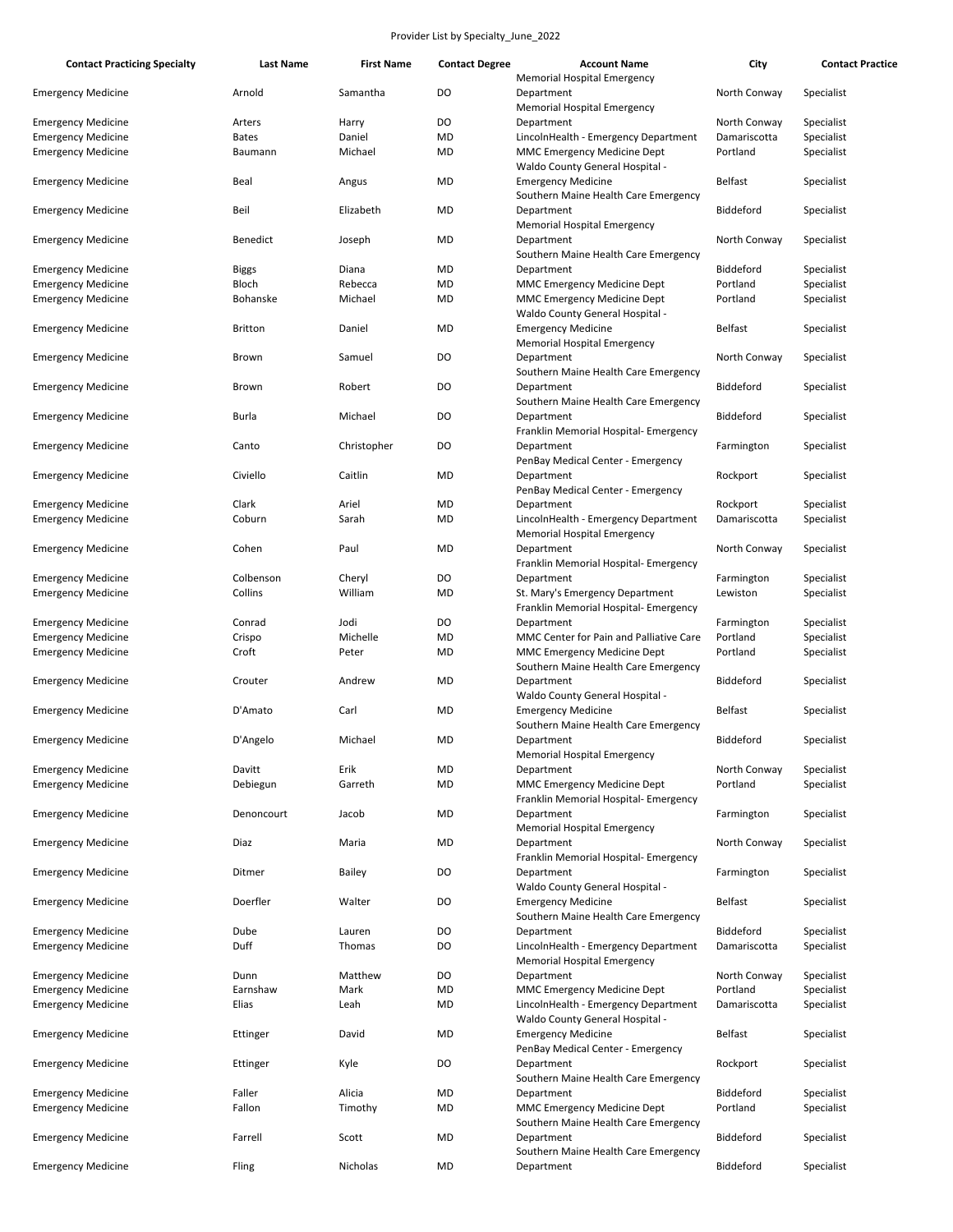| <b>Contact Practicing Specialty</b> | <b>Last Name</b> | <b>First Name</b> | <b>Contact Degree</b> | <b>Account Name</b>                                                          | City             | <b>Contact Practice</b> |
|-------------------------------------|------------------|-------------------|-----------------------|------------------------------------------------------------------------------|------------------|-------------------------|
| <b>Emergency Medicine</b>           | Flint            | Joan              | <b>MD</b>             | St. Mary's Emergency Department                                              | Lewiston         | Specialist              |
| <b>Emergency Medicine</b>           | Foianini         | Anthony           | <b>MD</b>             | MMC Emergency Medicine Dept                                                  | Portland         | Specialist              |
| <b>Emergency Medicine</b>           | Fowle            | Janet             | MD                    | LincolnHealth - Emergency Department                                         | Damariscotta     | Specialist              |
| <b>Emergency Medicine</b>           | Fox              | Timothy           | MD                    | LincolnHealth - Emergency Department                                         | Damariscotta     | Specialist              |
| <b>Emergency Medicine</b>           | Fried            | Andrew            | MD                    | <b>MMC Emergency Medicine Dept</b>                                           | Portland         | Specialist              |
|                                     |                  |                   |                       | Stephens Memorial Hospital Association -                                     |                  |                         |
| <b>Emergency Medicine</b>           | Gallea           | James             | MD                    | <b>Emergency Department</b><br>Franklin Memorial Hospital- Emergency         | Norway           | Specialist              |
| <b>Emergency Medicine</b>           | Gammons          | David             | MD                    | Department                                                                   | Farmington       | Specialist              |
| <b>Emergency Medicine</b>           | Germann          | Carl              | MD                    | <b>MMC Emergency Medicine Dept</b>                                           | Portland         | Specialist              |
|                                     |                  |                   |                       | PenBay Medical Center - Emergency                                            |                  |                         |
| <b>Emergency Medicine</b>           | Giberson         | Tyler             | <b>MD</b>             | Department<br>Southern Maine Health Care Emergency                           | Rockport         | Specialist              |
|                                     |                  |                   |                       |                                                                              |                  |                         |
| <b>Emergency Medicine</b>           | Good             | Katrina           | DO                    | Department<br><b>Memorial Hospital Emergency</b>                             | <b>Biddeford</b> | Specialist              |
| <b>Emergency Medicine</b>           | Goodwin          | Kimberly          | MD                    | Department<br>Southern Maine Health Care Emergency                           | North Conway     | Specialist              |
| <b>Emergency Medicine</b>           | Gordon           | Marc              | MD                    | Department<br>Southern Maine Health Care Emergency                           | Biddeford        | Specialist              |
| <b>Emergency Medicine</b>           | Gorlen           | Daniel            | MD                    | Department                                                                   | <b>Biddeford</b> | Specialist              |
|                                     |                  |                   |                       | Franklin Memorial Hospital- Emergency                                        |                  |                         |
| <b>Emergency Medicine</b>           | Govind           | Abhishekh         | MD                    | Department<br>Waldo County General Hospital -                                | Farmington       | Specialist              |
| <b>Emergency Medicine</b>           | Gregory-Martin   | Heather           | <b>MD</b>             | <b>Emergency Medicine</b>                                                    | <b>Belfast</b>   | Specialist              |
|                                     |                  |                   |                       | Southern Maine Health Care Emergency                                         |                  |                         |
| <b>Emergency Medicine</b>           | Gunyan           | Holly             | MD                    | Department                                                                   | <b>Biddeford</b> | Specialist              |
|                                     |                  |                   |                       | Stephens Memorial Hospital Association -                                     |                  |                         |
| <b>Emergency Medicine</b>           | Haley            | Timothy           | DO                    | <b>Emergency Department</b>                                                  | Norway           | Specialist              |
| <b>Emergency Medicine</b>           | Hamilton         | Elizabeth         | MD                    | MMC Emergency Medicine Dept                                                  | Portland         | Specialist              |
|                                     |                  |                   |                       | Southern Maine Health Care Emergency                                         |                  |                         |
| <b>Emergency Medicine</b>           | Hamilton         | Scott             | MD                    | Department                                                                   | <b>Biddeford</b> | Specialist              |
| <b>Emergency Medicine</b>           | Hansen           | John              | MD                    | MMC Emergency Medicine Dept<br><b>Memorial Hospital Emergency</b>            | Portland         | Specialist              |
| <b>Emergency Medicine</b>           | Hansford         | Joel              | <b>MD</b>             | Department                                                                   | North Conway     | Specialist              |
|                                     |                  |                   |                       | PenBay Medical Center - Emergency                                            |                  |                         |
| <b>Emergency Medicine</b>           | Harish           | Nir               | MD                    | Department                                                                   | Rockport         | Specialist              |
| <b>Emergency Medicine</b>           | Hasslinger       | Christopher       | MD                    | <b>MMC Emergency Medicine Dept</b>                                           | Portland         | Specialist              |
|                                     |                  | Samir             | DO                    |                                                                              | Portland         |                         |
| <b>Emergency Medicine</b>           | Haydar           |                   |                       | <b>MMC Emergency Medicine Dept</b>                                           |                  | Specialist              |
| <b>Emergency Medicine</b>           | Hein             | Christine         | MD                    | <b>MMC Emergency Medicine Dept</b><br>Stephens Memorial Hospital Association | Portland         | Specialist              |
| <b>Emergency Medicine</b>           | Hewson           | Thomas            | MD                    | <b>Emergency Department</b>                                                  | Norway           | Specialist              |
|                                     |                  |                   |                       | Southern Maine Health Care Emergency                                         |                  |                         |
| <b>Emergency Medicine</b>           | Hine             | Jason             | MD                    | Department                                                                   | Biddeford        | Specialist              |
| <b>Emergency Medicine</b>           | Holmes           | Jeffrey           | MD                    | MMC Emergency Medicine Dept                                                  | Portland         | Specialist              |
| <b>Emergency Medicine</b>           | Huyler           | Anne              | MD                    | MMC Emergency Medicine Dept                                                  | Portland         | Specialist              |
| <b>Emergency Medicine</b>           | Jackson          | Ryan              | MD                    | <b>MMC Emergency Medicine Dept</b>                                           | Portland         | Specialist              |
|                                     |                  |                   |                       | PenBay Medical Center - Emergency                                            |                  |                         |
| <b>Emergency Medicine</b>           | Jalbuena         | Tracy             | MD                    | Department                                                                   | Rockport         | Specialist              |
|                                     |                  |                   |                       | Stephens Memorial Hospital Association -                                     |                  |                         |
| <b>Emergency Medicine</b>           | Kerr             | Matthew           | <b>MD</b>             | <b>Emergency Department</b>                                                  | Norway           | Specialist              |
|                                     |                  |                   |                       | Stephens Memorial Hospital Association -                                     |                  |                         |
| <b>Emergency Medicine</b>           | Knapp            | Ryan              | MD                    | <b>Emergency Department</b>                                                  | Norway           | Specialist              |
| <b>Emergency Medicine</b>           | Kring            | Randy             | <b>MD</b>             | MMC Emergency Medicine Dept                                                  | Portland         | Specialist              |
|                                     |                  |                   |                       | Southern Maine Health Care Emergency                                         |                  |                         |
| <b>Emergency Medicine</b>           | Kurucz, Jr       | John              | DO                    | Department<br>Southern Maine Health Care Emergency                           | Biddeford        | Specialist              |
|                                     |                  |                   |                       |                                                                              |                  |                         |
| <b>Emergency Medicine</b>           | Lanoue           | Christopher       | MD                    | Department                                                                   | <b>Biddeford</b> | Specialist              |
| <b>Emergency Medicine</b>           | Lanzarini Lopes  | Gabriela          | MD                    | MMC Emergency Medicine Dept                                                  | Portland         | Specialist              |
| <b>Emergency Medicine</b>           | Lawrence         | Elizabeth         | MD                    | PenBay Medical Center                                                        | Rockport         | Specialist              |
| <b>Emergency Medicine</b>           | Leger            | Janessa           | MD                    | MMC Emergency Medicine Dept<br>Southern Maine Health Care Emergency          | Portland         | Specialist              |
| <b>Emergency Medicine</b>           | Leslie           | Michael           | <b>MD</b>             | Department                                                                   | Biddeford        | Specialist              |
|                                     |                  |                   |                       | PenBay Medical Center - Emergency                                            |                  |                         |
| <b>Emergency Medicine</b>           | Lew              | Nicole            | <b>MD</b>             | Department                                                                   | Rockport         | Specialist              |
|                                     |                  |                   |                       | Waldo County General Hospital -                                              |                  |                         |
| <b>Emergency Medicine</b>           | Lex              | Carolyn           | MD                    | <b>Emergency Medicine</b>                                                    | <b>Belfast</b>   | Specialist              |
|                                     |                  |                   |                       | Waldo County General Hospital -                                              |                  |                         |
| <b>Emergency Medicine</b>           | Libby            | <b>Brandon</b>    | MD                    | <b>Emergency Medicine</b>                                                    | <b>Belfast</b>   | Specialist              |
| <b>Emergency Medicine</b>           | Linder           | Jo                | MD                    | MMC Emergency Medicine Dept                                                  | Portland         | Specialist              |
|                                     |                  |                   |                       | PenBay Medical Center - Emergency                                            |                  |                         |
| <b>Emergency Medicine</b>           | Lowry            | <b>Bruce</b>      | MD                    | Department                                                                   | Rockport         | Specialist              |
|                                     |                  |                   |                       | Southern Maine Health Care Goodall                                           |                  |                         |
| <b>Emergency Medicine</b>           | Lyon             | Donald            | <b>MD</b>             | Campus, Emergency Department                                                 | Sanford          | Specialist              |
| <b>Emergency Medicine</b>           | MacKenzie        | David             | MD                    | MMC Emergency Medicine Dept                                                  | Portland         | Specialist              |
|                                     |                  |                   |                       |                                                                              |                  |                         |
| <b>Emergency Medicine</b>           | MacVane          | Casey             | <b>MD</b>             | MMC Emergency Medicine Dept                                                  | Portland         | Specialist              |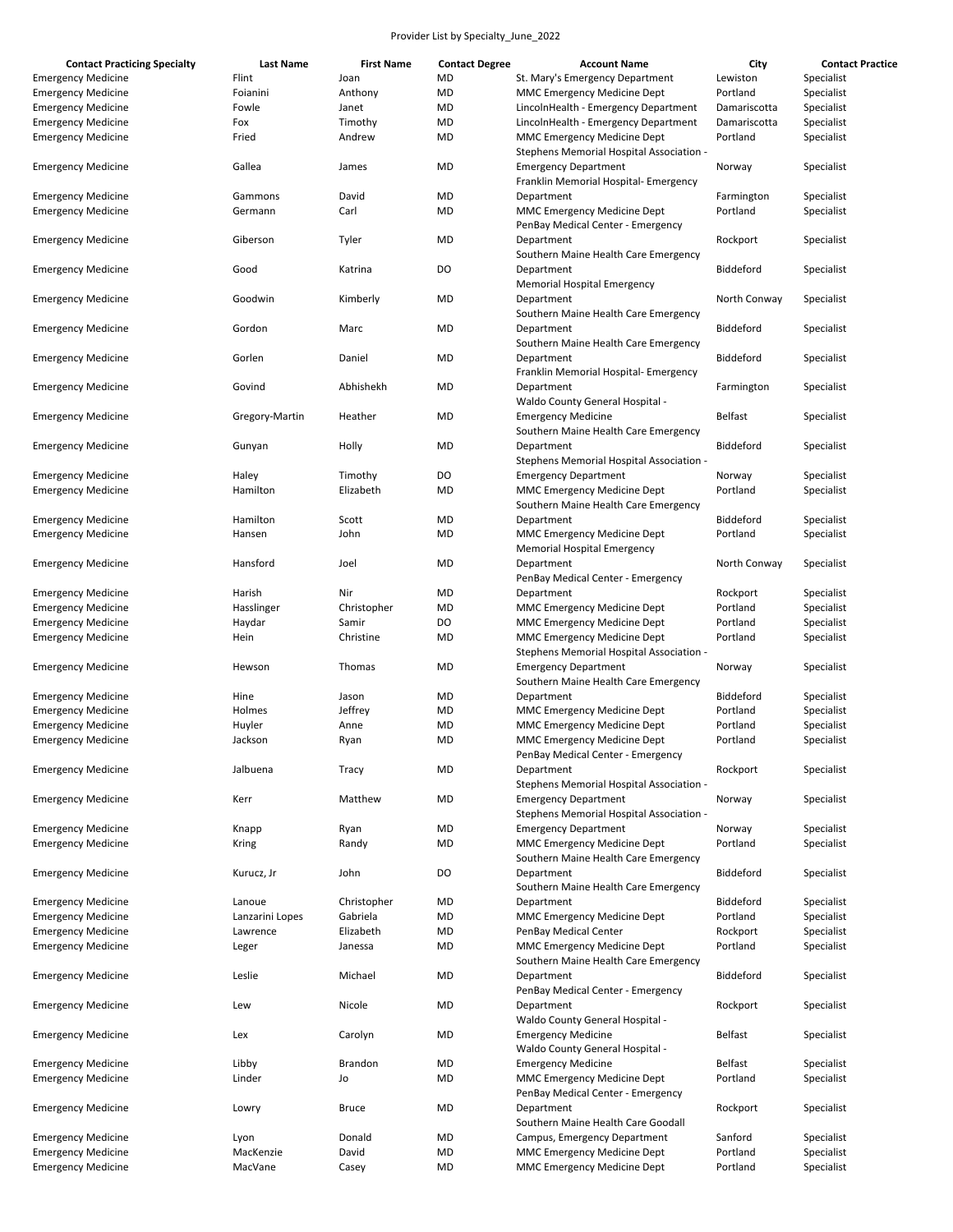| Madore<br>Elizabeth<br>DO<br>St. Mary's Emergency Department<br>Lewiston<br>Specialist<br><b>Emergency Medicine</b><br>PenBay Medical Center - Emergency<br><b>MD</b><br>Malya<br>Rohith<br>Rockport<br>Specialist<br><b>Emergency Medicine</b><br>Department<br><b>MD</b><br>Martel<br>John<br>MMC Emergency Medicine Dept<br>Portland<br>Specialist<br><b>Emergency Medicine</b><br>PenBay Medical Center - Emergency<br>McAllister<br>Mark<br>MD<br>Rockport<br>Specialist<br><b>Emergency Medicine</b><br>Department<br>Southern Maine Health Care Emergency<br>DO<br>McKee IV<br>James<br>Biddeford<br>Specialist<br><b>Emergency Medicine</b><br>Department<br>McQuillen<br>Kemedy<br>MD<br>St. Mary's Emergency Department<br>Lewiston<br>Specialist<br><b>Emergency Medicine</b><br>Southern Maine Health Care Emergency<br>Meehan-Cousse<br>Kelly<br>MD<br>Biddeford<br>Specialist<br><b>Emergency Medicine</b><br>Department<br>Mesrobian<br>Alexander<br>MD<br>LincolnHealth - Emergency Department<br>Damariscotta<br>Specialist<br><b>Emergency Medicine</b><br>Michalakes<br>Chris<br>DO<br>Rockport<br>Specialist<br><b>Emergency Medicine</b><br>PenBay Medical Center<br>Mick<br>Nathan<br>MD<br>MMC Emergency Medicine Dept<br>Portland<br>Specialist<br><b>Emergency Medicine</b><br><b>Memorial Hospital Emergency</b><br>DO<br>Joshua<br>Specialist<br><b>Emergency Medicine</b><br>Morrison<br>Department<br>North Conway<br>Memorial Hospital Emergency<br>DO<br>Mrozowski<br>Arlene<br>Department<br>North Conway<br>Specialist<br><b>Emergency Medicine</b><br>Mullen<br>MD<br>Mid Coast Walk-In Clinic<br><b>Brunswick</b><br>Specialist<br><b>Emergency Medicine</b><br>James<br>John<br>MD<br>Damariscotta<br>Specialist<br><b>Emergency Medicine</b><br>Murray<br>LincolnHealth - Emergency Department<br>Douglas<br>MD<br>Specialist<br><b>Emergency Medicine</b><br>Nam<br>St. Mary's Emergency Department<br>Lewiston<br>Mark<br>MD<br>MMC Emergency Medicine Dept<br>Portland<br>Specialist<br><b>Emergency Medicine</b><br>Neavyn<br>Sara<br>MD<br>Portland<br>Specialist<br><b>Emergency Medicine</b><br>Nelson<br>MMC Emergency Medicine Dept<br>PenBay Medical Center - Emergency<br>Nicolet<br>John<br>MD<br>Department<br>Specialist<br><b>Emergency Medicine</b><br>Rockport<br>William<br>MD<br>MMC Emergency Medicine Dept<br>Portland<br>Specialist<br><b>Emergency Medicine</b><br>Owens<br>Waldo County General Hospital -<br><b>MD</b><br>John<br><b>Emergency Medicine</b><br><b>Belfast</b><br>Specialist<br><b>Emergency Medicine</b><br>Pagonis<br>Southern Maine Health Care Emergency<br><b>Emergency Medicine</b><br>Palmer<br>Allison<br>MD<br><b>Biddeford</b><br>Specialist<br>Department<br>Parker<br>Amy<br>MD<br>St. Mary's Emergency Department<br>Specialist<br><b>Emergency Medicine</b><br>Lewiston<br>Waldo County General Hospital -<br><b>Belfast</b><br>Parlin<br>MD<br><b>Emergency Medicine</b><br>Specialist<br><b>Emergency Medicine</b><br>Susan<br>Southern Maine Health Care Emergency<br>Elizabeth<br>MD<br><b>Biddeford</b><br>Specialist<br><b>Emergency Medicine</b><br>Payonk<br>Department<br>Pelletier<br>Julie<br>MD<br>St. Mary's Emergency Department<br>Specialist<br><b>Emergency Medicine</b><br>Lewiston<br>Pelletier<br>Scott<br>MD<br>St. Mary's Emergency Department<br>Specialist<br><b>Emergency Medicine</b><br>Lewiston<br>Franklin Memorial Hospital- Emergency<br>M.D.<br>Department<br>Specialist<br><b>Emergency Medicine</b><br>Peredy<br>Tamas<br>Farmington<br>Southern Maine Health Care Goodall<br>DO<br>Perreault-Nichols<br>Kimberly<br>Campus, Emergency Department<br>Sanford<br>Specialist<br><b>Emergency Medicine</b><br>Franklin Memorial Hospital- Emergency<br><b>Emergency Medicine</b><br>Peter<br>MD<br>Department<br>Specialist<br>Joanie<br>Farmington<br>Stephens Memorial Hospital Association -<br>Piker<br>Tobin<br>MD<br>Specialist<br><b>Emergency Medicine</b><br><b>Emergency Department</b><br>Norway<br>Southern Maine Health Care Goodall<br>Powell<br>Sanford<br><b>Emergency Medicine</b><br>MD<br>Specialist<br>Andrew<br>Campus, Emergency Department<br>Randolph<br>John<br>DO<br>PenBay Medical Center<br>Rockport<br>Specialist<br><b>Emergency Medicine</b><br><b>Memorial Hospital Emergency</b><br><b>Emergency Medicine</b><br>Rapp III<br>Kenneth<br>MD<br>Department<br>North Conway<br>Specialist<br><b>MD</b><br><b>Emergency Medicine</b><br>Rehberg<br>Joshua<br>MMC Emergency Medicine Dept<br>Portland<br>Specialist<br><b>Emergency Medicine</b><br>Reilly<br>Ronald<br>MD<br>St. Mary's Emergency Department<br>Lewiston<br>Specialist<br>Waldo County General Hospital -<br><b>MD</b><br>Reinke<br>Daniel<br><b>Emergency Medicine</b><br><b>Belfast</b><br>Specialist<br><b>Emergency Medicine</b><br>Franklin Memorial Hospital- Emergency<br><b>Emergency Medicine</b><br>Rice<br>Andrew<br>MD<br>Department<br>Farmington<br>Specialist<br><b>Emergency Medicine</b><br>Richards<br>Amber<br>MD<br>MMC Emergency Medicine Dept<br>Portland<br>Specialist<br>Stephens Memorial Hospital Association -<br>Kathleen<br>MD<br><b>Emergency Department</b><br>Specialist<br><b>Emergency Medicine</b><br>Root<br>Norway<br>Southern Maine Health Care Goodall<br>Keith<br>MD<br>Campus, Emergency Department<br>Sanford<br>Specialist<br><b>Emergency Medicine</b><br>Rosenberg<br><b>Emergency Medicine</b><br>Sanders<br>Stephen<br>MD<br>MMC Emergency Medicine Dept<br>Portland<br>Specialist<br><b>Emergency Medicine</b><br>Savidge<br>Mckenzie<br>DO<br>PenBay Medical Center<br>Rockport<br>Specialist<br>Southern Maine Health Care Goodall<br><b>Emergency Medicine</b><br>Schmitz<br>Michael<br>DO<br>Campus, Emergency Department<br>Sanford<br>Specialist<br>Stephens Memorial Hospital Association -<br>Jeffrey<br>MD<br><b>Emergency Medicine</b><br>Schoengold<br><b>Emergency Department</b><br>Specialist<br>Norway<br>Southern Maine Health Care Goodall<br>DO<br><b>Emergency Medicine</b><br>Sears<br>Jennifer<br>Campus, Emergency Department<br>Sanford<br>Specialist<br>PenBay Medical Center - Emergency<br><b>Emergency Medicine</b><br>Serafini<br>Sarah<br>MD<br>Rockport<br>Specialist<br>Department<br>Portland<br><b>Emergency Medicine</b><br>Sholl<br>Matthew<br>MD<br>MMC Emergency Medicine Dept<br>Specialist<br>PenBay Medical Center - Emergency | <b>Contact Practicing Specialty</b> | <b>Last Name</b> | <b>First Name</b> | <b>Contact Degree</b> | <b>Account Name</b> | City | <b>Contact Practice</b> |
|-----------------------------------------------------------------------------------------------------------------------------------------------------------------------------------------------------------------------------------------------------------------------------------------------------------------------------------------------------------------------------------------------------------------------------------------------------------------------------------------------------------------------------------------------------------------------------------------------------------------------------------------------------------------------------------------------------------------------------------------------------------------------------------------------------------------------------------------------------------------------------------------------------------------------------------------------------------------------------------------------------------------------------------------------------------------------------------------------------------------------------------------------------------------------------------------------------------------------------------------------------------------------------------------------------------------------------------------------------------------------------------------------------------------------------------------------------------------------------------------------------------------------------------------------------------------------------------------------------------------------------------------------------------------------------------------------------------------------------------------------------------------------------------------------------------------------------------------------------------------------------------------------------------------------------------------------------------------------------------------------------------------------------------------------------------------------------------------------------------------------------------------------------------------------------------------------------------------------------------------------------------------------------------------------------------------------------------------------------------------------------------------------------------------------------------------------------------------------------------------------------------------------------------------------------------------------------------------------------------------------------------------------------------------------------------------------------------------------------------------------------------------------------------------------------------------------------------------------------------------------------------------------------------------------------------------------------------------------------------------------------------------------------------------------------------------------------------------------------------------------------------------------------------------------------------------------------------------------------------------------------------------------------------------------------------------------------------------------------------------------------------------------------------------------------------------------------------------------------------------------------------------------------------------------------------------------------------------------------------------------------------------------------------------------------------------------------------------------------------------------------------------------------------------------------------------------------------------------------------------------------------------------------------------------------------------------------------------------------------------------------------------------------------------------------------------------------------------------------------------------------------------------------------------------------------------------------------------------------------------------------------------------------------------------------------------------------------------------------------------------------------------------------------------------------------------------------------------------------------------------------------------------------------------------------------------------------------------------------------------------------------------------------------------------------------------------------------------------------------------------------------------------------------------------------------------------------------------------------------------------------------------------------------------------------------------------------------------------------------------------------------------------------------------------------------------------------------------------------------------------------------------------------------------------------------------------------------------------------------------------------------------------------------------------------------------------------------------------------------------------------------------------------------------------------------------------------------------------------------------------------------------------------------------------------------------------------------------------------------------------------------------------------------------------------------------------------------------------------------------------------------------------------------------------------------------------------------------------------------------------------------------------------------------------------------------------------------------------------------------------------------------------------------------------------------------------------------------------------------------------------------------------------------------------------------------------------------------------------------------------------------------------------------------------------------------------------------------------------------------------------------------------------------------------------------------------|-------------------------------------|------------------|-------------------|-----------------------|---------------------|------|-------------------------|
|                                                                                                                                                                                                                                                                                                                                                                                                                                                                                                                                                                                                                                                                                                                                                                                                                                                                                                                                                                                                                                                                                                                                                                                                                                                                                                                                                                                                                                                                                                                                                                                                                                                                                                                                                                                                                                                                                                                                                                                                                                                                                                                                                                                                                                                                                                                                                                                                                                                                                                                                                                                                                                                                                                                                                                                                                                                                                                                                                                                                                                                                                                                                                                                                                                                                                                                                                                                                                                                                                                                                                                                                                                                                                                                                                                                                                                                                                                                                                                                                                                                                                                                                                                                                                                                                                                                                                                                                                                                                                                                                                                                                                                                                                                                                                                                                                                                                                                                                                                                                                                                                                                                                                                                                                                                                                                                                                                                                                                                                                                                                                                                                                                                                                                                                                                                                                                                                                                                                                                                                                                                                                                                                                                                                                                                                                                                                                                                                                                               |                                     |                  |                   |                       |                     |      |                         |
|                                                                                                                                                                                                                                                                                                                                                                                                                                                                                                                                                                                                                                                                                                                                                                                                                                                                                                                                                                                                                                                                                                                                                                                                                                                                                                                                                                                                                                                                                                                                                                                                                                                                                                                                                                                                                                                                                                                                                                                                                                                                                                                                                                                                                                                                                                                                                                                                                                                                                                                                                                                                                                                                                                                                                                                                                                                                                                                                                                                                                                                                                                                                                                                                                                                                                                                                                                                                                                                                                                                                                                                                                                                                                                                                                                                                                                                                                                                                                                                                                                                                                                                                                                                                                                                                                                                                                                                                                                                                                                                                                                                                                                                                                                                                                                                                                                                                                                                                                                                                                                                                                                                                                                                                                                                                                                                                                                                                                                                                                                                                                                                                                                                                                                                                                                                                                                                                                                                                                                                                                                                                                                                                                                                                                                                                                                                                                                                                                                               |                                     |                  |                   |                       |                     |      |                         |
|                                                                                                                                                                                                                                                                                                                                                                                                                                                                                                                                                                                                                                                                                                                                                                                                                                                                                                                                                                                                                                                                                                                                                                                                                                                                                                                                                                                                                                                                                                                                                                                                                                                                                                                                                                                                                                                                                                                                                                                                                                                                                                                                                                                                                                                                                                                                                                                                                                                                                                                                                                                                                                                                                                                                                                                                                                                                                                                                                                                                                                                                                                                                                                                                                                                                                                                                                                                                                                                                                                                                                                                                                                                                                                                                                                                                                                                                                                                                                                                                                                                                                                                                                                                                                                                                                                                                                                                                                                                                                                                                                                                                                                                                                                                                                                                                                                                                                                                                                                                                                                                                                                                                                                                                                                                                                                                                                                                                                                                                                                                                                                                                                                                                                                                                                                                                                                                                                                                                                                                                                                                                                                                                                                                                                                                                                                                                                                                                                                               |                                     |                  |                   |                       |                     |      |                         |
|                                                                                                                                                                                                                                                                                                                                                                                                                                                                                                                                                                                                                                                                                                                                                                                                                                                                                                                                                                                                                                                                                                                                                                                                                                                                                                                                                                                                                                                                                                                                                                                                                                                                                                                                                                                                                                                                                                                                                                                                                                                                                                                                                                                                                                                                                                                                                                                                                                                                                                                                                                                                                                                                                                                                                                                                                                                                                                                                                                                                                                                                                                                                                                                                                                                                                                                                                                                                                                                                                                                                                                                                                                                                                                                                                                                                                                                                                                                                                                                                                                                                                                                                                                                                                                                                                                                                                                                                                                                                                                                                                                                                                                                                                                                                                                                                                                                                                                                                                                                                                                                                                                                                                                                                                                                                                                                                                                                                                                                                                                                                                                                                                                                                                                                                                                                                                                                                                                                                                                                                                                                                                                                                                                                                                                                                                                                                                                                                                                               |                                     |                  |                   |                       |                     |      |                         |
|                                                                                                                                                                                                                                                                                                                                                                                                                                                                                                                                                                                                                                                                                                                                                                                                                                                                                                                                                                                                                                                                                                                                                                                                                                                                                                                                                                                                                                                                                                                                                                                                                                                                                                                                                                                                                                                                                                                                                                                                                                                                                                                                                                                                                                                                                                                                                                                                                                                                                                                                                                                                                                                                                                                                                                                                                                                                                                                                                                                                                                                                                                                                                                                                                                                                                                                                                                                                                                                                                                                                                                                                                                                                                                                                                                                                                                                                                                                                                                                                                                                                                                                                                                                                                                                                                                                                                                                                                                                                                                                                                                                                                                                                                                                                                                                                                                                                                                                                                                                                                                                                                                                                                                                                                                                                                                                                                                                                                                                                                                                                                                                                                                                                                                                                                                                                                                                                                                                                                                                                                                                                                                                                                                                                                                                                                                                                                                                                                                               |                                     |                  |                   |                       |                     |      |                         |
|                                                                                                                                                                                                                                                                                                                                                                                                                                                                                                                                                                                                                                                                                                                                                                                                                                                                                                                                                                                                                                                                                                                                                                                                                                                                                                                                                                                                                                                                                                                                                                                                                                                                                                                                                                                                                                                                                                                                                                                                                                                                                                                                                                                                                                                                                                                                                                                                                                                                                                                                                                                                                                                                                                                                                                                                                                                                                                                                                                                                                                                                                                                                                                                                                                                                                                                                                                                                                                                                                                                                                                                                                                                                                                                                                                                                                                                                                                                                                                                                                                                                                                                                                                                                                                                                                                                                                                                                                                                                                                                                                                                                                                                                                                                                                                                                                                                                                                                                                                                                                                                                                                                                                                                                                                                                                                                                                                                                                                                                                                                                                                                                                                                                                                                                                                                                                                                                                                                                                                                                                                                                                                                                                                                                                                                                                                                                                                                                                                               |                                     |                  |                   |                       |                     |      |                         |
|                                                                                                                                                                                                                                                                                                                                                                                                                                                                                                                                                                                                                                                                                                                                                                                                                                                                                                                                                                                                                                                                                                                                                                                                                                                                                                                                                                                                                                                                                                                                                                                                                                                                                                                                                                                                                                                                                                                                                                                                                                                                                                                                                                                                                                                                                                                                                                                                                                                                                                                                                                                                                                                                                                                                                                                                                                                                                                                                                                                                                                                                                                                                                                                                                                                                                                                                                                                                                                                                                                                                                                                                                                                                                                                                                                                                                                                                                                                                                                                                                                                                                                                                                                                                                                                                                                                                                                                                                                                                                                                                                                                                                                                                                                                                                                                                                                                                                                                                                                                                                                                                                                                                                                                                                                                                                                                                                                                                                                                                                                                                                                                                                                                                                                                                                                                                                                                                                                                                                                                                                                                                                                                                                                                                                                                                                                                                                                                                                                               |                                     |                  |                   |                       |                     |      |                         |
|                                                                                                                                                                                                                                                                                                                                                                                                                                                                                                                                                                                                                                                                                                                                                                                                                                                                                                                                                                                                                                                                                                                                                                                                                                                                                                                                                                                                                                                                                                                                                                                                                                                                                                                                                                                                                                                                                                                                                                                                                                                                                                                                                                                                                                                                                                                                                                                                                                                                                                                                                                                                                                                                                                                                                                                                                                                                                                                                                                                                                                                                                                                                                                                                                                                                                                                                                                                                                                                                                                                                                                                                                                                                                                                                                                                                                                                                                                                                                                                                                                                                                                                                                                                                                                                                                                                                                                                                                                                                                                                                                                                                                                                                                                                                                                                                                                                                                                                                                                                                                                                                                                                                                                                                                                                                                                                                                                                                                                                                                                                                                                                                                                                                                                                                                                                                                                                                                                                                                                                                                                                                                                                                                                                                                                                                                                                                                                                                                                               |                                     |                  |                   |                       |                     |      |                         |
|                                                                                                                                                                                                                                                                                                                                                                                                                                                                                                                                                                                                                                                                                                                                                                                                                                                                                                                                                                                                                                                                                                                                                                                                                                                                                                                                                                                                                                                                                                                                                                                                                                                                                                                                                                                                                                                                                                                                                                                                                                                                                                                                                                                                                                                                                                                                                                                                                                                                                                                                                                                                                                                                                                                                                                                                                                                                                                                                                                                                                                                                                                                                                                                                                                                                                                                                                                                                                                                                                                                                                                                                                                                                                                                                                                                                                                                                                                                                                                                                                                                                                                                                                                                                                                                                                                                                                                                                                                                                                                                                                                                                                                                                                                                                                                                                                                                                                                                                                                                                                                                                                                                                                                                                                                                                                                                                                                                                                                                                                                                                                                                                                                                                                                                                                                                                                                                                                                                                                                                                                                                                                                                                                                                                                                                                                                                                                                                                                                               |                                     |                  |                   |                       |                     |      |                         |
|                                                                                                                                                                                                                                                                                                                                                                                                                                                                                                                                                                                                                                                                                                                                                                                                                                                                                                                                                                                                                                                                                                                                                                                                                                                                                                                                                                                                                                                                                                                                                                                                                                                                                                                                                                                                                                                                                                                                                                                                                                                                                                                                                                                                                                                                                                                                                                                                                                                                                                                                                                                                                                                                                                                                                                                                                                                                                                                                                                                                                                                                                                                                                                                                                                                                                                                                                                                                                                                                                                                                                                                                                                                                                                                                                                                                                                                                                                                                                                                                                                                                                                                                                                                                                                                                                                                                                                                                                                                                                                                                                                                                                                                                                                                                                                                                                                                                                                                                                                                                                                                                                                                                                                                                                                                                                                                                                                                                                                                                                                                                                                                                                                                                                                                                                                                                                                                                                                                                                                                                                                                                                                                                                                                                                                                                                                                                                                                                                                               |                                     |                  |                   |                       |                     |      |                         |
|                                                                                                                                                                                                                                                                                                                                                                                                                                                                                                                                                                                                                                                                                                                                                                                                                                                                                                                                                                                                                                                                                                                                                                                                                                                                                                                                                                                                                                                                                                                                                                                                                                                                                                                                                                                                                                                                                                                                                                                                                                                                                                                                                                                                                                                                                                                                                                                                                                                                                                                                                                                                                                                                                                                                                                                                                                                                                                                                                                                                                                                                                                                                                                                                                                                                                                                                                                                                                                                                                                                                                                                                                                                                                                                                                                                                                                                                                                                                                                                                                                                                                                                                                                                                                                                                                                                                                                                                                                                                                                                                                                                                                                                                                                                                                                                                                                                                                                                                                                                                                                                                                                                                                                                                                                                                                                                                                                                                                                                                                                                                                                                                                                                                                                                                                                                                                                                                                                                                                                                                                                                                                                                                                                                                                                                                                                                                                                                                                                               |                                     |                  |                   |                       |                     |      |                         |
|                                                                                                                                                                                                                                                                                                                                                                                                                                                                                                                                                                                                                                                                                                                                                                                                                                                                                                                                                                                                                                                                                                                                                                                                                                                                                                                                                                                                                                                                                                                                                                                                                                                                                                                                                                                                                                                                                                                                                                                                                                                                                                                                                                                                                                                                                                                                                                                                                                                                                                                                                                                                                                                                                                                                                                                                                                                                                                                                                                                                                                                                                                                                                                                                                                                                                                                                                                                                                                                                                                                                                                                                                                                                                                                                                                                                                                                                                                                                                                                                                                                                                                                                                                                                                                                                                                                                                                                                                                                                                                                                                                                                                                                                                                                                                                                                                                                                                                                                                                                                                                                                                                                                                                                                                                                                                                                                                                                                                                                                                                                                                                                                                                                                                                                                                                                                                                                                                                                                                                                                                                                                                                                                                                                                                                                                                                                                                                                                                                               |                                     |                  |                   |                       |                     |      |                         |
|                                                                                                                                                                                                                                                                                                                                                                                                                                                                                                                                                                                                                                                                                                                                                                                                                                                                                                                                                                                                                                                                                                                                                                                                                                                                                                                                                                                                                                                                                                                                                                                                                                                                                                                                                                                                                                                                                                                                                                                                                                                                                                                                                                                                                                                                                                                                                                                                                                                                                                                                                                                                                                                                                                                                                                                                                                                                                                                                                                                                                                                                                                                                                                                                                                                                                                                                                                                                                                                                                                                                                                                                                                                                                                                                                                                                                                                                                                                                                                                                                                                                                                                                                                                                                                                                                                                                                                                                                                                                                                                                                                                                                                                                                                                                                                                                                                                                                                                                                                                                                                                                                                                                                                                                                                                                                                                                                                                                                                                                                                                                                                                                                                                                                                                                                                                                                                                                                                                                                                                                                                                                                                                                                                                                                                                                                                                                                                                                                                               |                                     |                  |                   |                       |                     |      |                         |
|                                                                                                                                                                                                                                                                                                                                                                                                                                                                                                                                                                                                                                                                                                                                                                                                                                                                                                                                                                                                                                                                                                                                                                                                                                                                                                                                                                                                                                                                                                                                                                                                                                                                                                                                                                                                                                                                                                                                                                                                                                                                                                                                                                                                                                                                                                                                                                                                                                                                                                                                                                                                                                                                                                                                                                                                                                                                                                                                                                                                                                                                                                                                                                                                                                                                                                                                                                                                                                                                                                                                                                                                                                                                                                                                                                                                                                                                                                                                                                                                                                                                                                                                                                                                                                                                                                                                                                                                                                                                                                                                                                                                                                                                                                                                                                                                                                                                                                                                                                                                                                                                                                                                                                                                                                                                                                                                                                                                                                                                                                                                                                                                                                                                                                                                                                                                                                                                                                                                                                                                                                                                                                                                                                                                                                                                                                                                                                                                                                               |                                     |                  |                   |                       |                     |      |                         |
|                                                                                                                                                                                                                                                                                                                                                                                                                                                                                                                                                                                                                                                                                                                                                                                                                                                                                                                                                                                                                                                                                                                                                                                                                                                                                                                                                                                                                                                                                                                                                                                                                                                                                                                                                                                                                                                                                                                                                                                                                                                                                                                                                                                                                                                                                                                                                                                                                                                                                                                                                                                                                                                                                                                                                                                                                                                                                                                                                                                                                                                                                                                                                                                                                                                                                                                                                                                                                                                                                                                                                                                                                                                                                                                                                                                                                                                                                                                                                                                                                                                                                                                                                                                                                                                                                                                                                                                                                                                                                                                                                                                                                                                                                                                                                                                                                                                                                                                                                                                                                                                                                                                                                                                                                                                                                                                                                                                                                                                                                                                                                                                                                                                                                                                                                                                                                                                                                                                                                                                                                                                                                                                                                                                                                                                                                                                                                                                                                                               |                                     |                  |                   |                       |                     |      |                         |
|                                                                                                                                                                                                                                                                                                                                                                                                                                                                                                                                                                                                                                                                                                                                                                                                                                                                                                                                                                                                                                                                                                                                                                                                                                                                                                                                                                                                                                                                                                                                                                                                                                                                                                                                                                                                                                                                                                                                                                                                                                                                                                                                                                                                                                                                                                                                                                                                                                                                                                                                                                                                                                                                                                                                                                                                                                                                                                                                                                                                                                                                                                                                                                                                                                                                                                                                                                                                                                                                                                                                                                                                                                                                                                                                                                                                                                                                                                                                                                                                                                                                                                                                                                                                                                                                                                                                                                                                                                                                                                                                                                                                                                                                                                                                                                                                                                                                                                                                                                                                                                                                                                                                                                                                                                                                                                                                                                                                                                                                                                                                                                                                                                                                                                                                                                                                                                                                                                                                                                                                                                                                                                                                                                                                                                                                                                                                                                                                                                               |                                     |                  |                   |                       |                     |      |                         |
|                                                                                                                                                                                                                                                                                                                                                                                                                                                                                                                                                                                                                                                                                                                                                                                                                                                                                                                                                                                                                                                                                                                                                                                                                                                                                                                                                                                                                                                                                                                                                                                                                                                                                                                                                                                                                                                                                                                                                                                                                                                                                                                                                                                                                                                                                                                                                                                                                                                                                                                                                                                                                                                                                                                                                                                                                                                                                                                                                                                                                                                                                                                                                                                                                                                                                                                                                                                                                                                                                                                                                                                                                                                                                                                                                                                                                                                                                                                                                                                                                                                                                                                                                                                                                                                                                                                                                                                                                                                                                                                                                                                                                                                                                                                                                                                                                                                                                                                                                                                                                                                                                                                                                                                                                                                                                                                                                                                                                                                                                                                                                                                                                                                                                                                                                                                                                                                                                                                                                                                                                                                                                                                                                                                                                                                                                                                                                                                                                                               |                                     |                  |                   |                       |                     |      |                         |
|                                                                                                                                                                                                                                                                                                                                                                                                                                                                                                                                                                                                                                                                                                                                                                                                                                                                                                                                                                                                                                                                                                                                                                                                                                                                                                                                                                                                                                                                                                                                                                                                                                                                                                                                                                                                                                                                                                                                                                                                                                                                                                                                                                                                                                                                                                                                                                                                                                                                                                                                                                                                                                                                                                                                                                                                                                                                                                                                                                                                                                                                                                                                                                                                                                                                                                                                                                                                                                                                                                                                                                                                                                                                                                                                                                                                                                                                                                                                                                                                                                                                                                                                                                                                                                                                                                                                                                                                                                                                                                                                                                                                                                                                                                                                                                                                                                                                                                                                                                                                                                                                                                                                                                                                                                                                                                                                                                                                                                                                                                                                                                                                                                                                                                                                                                                                                                                                                                                                                                                                                                                                                                                                                                                                                                                                                                                                                                                                                                               |                                     |                  |                   |                       |                     |      |                         |
|                                                                                                                                                                                                                                                                                                                                                                                                                                                                                                                                                                                                                                                                                                                                                                                                                                                                                                                                                                                                                                                                                                                                                                                                                                                                                                                                                                                                                                                                                                                                                                                                                                                                                                                                                                                                                                                                                                                                                                                                                                                                                                                                                                                                                                                                                                                                                                                                                                                                                                                                                                                                                                                                                                                                                                                                                                                                                                                                                                                                                                                                                                                                                                                                                                                                                                                                                                                                                                                                                                                                                                                                                                                                                                                                                                                                                                                                                                                                                                                                                                                                                                                                                                                                                                                                                                                                                                                                                                                                                                                                                                                                                                                                                                                                                                                                                                                                                                                                                                                                                                                                                                                                                                                                                                                                                                                                                                                                                                                                                                                                                                                                                                                                                                                                                                                                                                                                                                                                                                                                                                                                                                                                                                                                                                                                                                                                                                                                                                               |                                     |                  |                   |                       |                     |      |                         |
|                                                                                                                                                                                                                                                                                                                                                                                                                                                                                                                                                                                                                                                                                                                                                                                                                                                                                                                                                                                                                                                                                                                                                                                                                                                                                                                                                                                                                                                                                                                                                                                                                                                                                                                                                                                                                                                                                                                                                                                                                                                                                                                                                                                                                                                                                                                                                                                                                                                                                                                                                                                                                                                                                                                                                                                                                                                                                                                                                                                                                                                                                                                                                                                                                                                                                                                                                                                                                                                                                                                                                                                                                                                                                                                                                                                                                                                                                                                                                                                                                                                                                                                                                                                                                                                                                                                                                                                                                                                                                                                                                                                                                                                                                                                                                                                                                                                                                                                                                                                                                                                                                                                                                                                                                                                                                                                                                                                                                                                                                                                                                                                                                                                                                                                                                                                                                                                                                                                                                                                                                                                                                                                                                                                                                                                                                                                                                                                                                                               |                                     |                  |                   |                       |                     |      |                         |
|                                                                                                                                                                                                                                                                                                                                                                                                                                                                                                                                                                                                                                                                                                                                                                                                                                                                                                                                                                                                                                                                                                                                                                                                                                                                                                                                                                                                                                                                                                                                                                                                                                                                                                                                                                                                                                                                                                                                                                                                                                                                                                                                                                                                                                                                                                                                                                                                                                                                                                                                                                                                                                                                                                                                                                                                                                                                                                                                                                                                                                                                                                                                                                                                                                                                                                                                                                                                                                                                                                                                                                                                                                                                                                                                                                                                                                                                                                                                                                                                                                                                                                                                                                                                                                                                                                                                                                                                                                                                                                                                                                                                                                                                                                                                                                                                                                                                                                                                                                                                                                                                                                                                                                                                                                                                                                                                                                                                                                                                                                                                                                                                                                                                                                                                                                                                                                                                                                                                                                                                                                                                                                                                                                                                                                                                                                                                                                                                                                               |                                     |                  |                   |                       |                     |      |                         |
|                                                                                                                                                                                                                                                                                                                                                                                                                                                                                                                                                                                                                                                                                                                                                                                                                                                                                                                                                                                                                                                                                                                                                                                                                                                                                                                                                                                                                                                                                                                                                                                                                                                                                                                                                                                                                                                                                                                                                                                                                                                                                                                                                                                                                                                                                                                                                                                                                                                                                                                                                                                                                                                                                                                                                                                                                                                                                                                                                                                                                                                                                                                                                                                                                                                                                                                                                                                                                                                                                                                                                                                                                                                                                                                                                                                                                                                                                                                                                                                                                                                                                                                                                                                                                                                                                                                                                                                                                                                                                                                                                                                                                                                                                                                                                                                                                                                                                                                                                                                                                                                                                                                                                                                                                                                                                                                                                                                                                                                                                                                                                                                                                                                                                                                                                                                                                                                                                                                                                                                                                                                                                                                                                                                                                                                                                                                                                                                                                                               |                                     |                  |                   |                       |                     |      |                         |
|                                                                                                                                                                                                                                                                                                                                                                                                                                                                                                                                                                                                                                                                                                                                                                                                                                                                                                                                                                                                                                                                                                                                                                                                                                                                                                                                                                                                                                                                                                                                                                                                                                                                                                                                                                                                                                                                                                                                                                                                                                                                                                                                                                                                                                                                                                                                                                                                                                                                                                                                                                                                                                                                                                                                                                                                                                                                                                                                                                                                                                                                                                                                                                                                                                                                                                                                                                                                                                                                                                                                                                                                                                                                                                                                                                                                                                                                                                                                                                                                                                                                                                                                                                                                                                                                                                                                                                                                                                                                                                                                                                                                                                                                                                                                                                                                                                                                                                                                                                                                                                                                                                                                                                                                                                                                                                                                                                                                                                                                                                                                                                                                                                                                                                                                                                                                                                                                                                                                                                                                                                                                                                                                                                                                                                                                                                                                                                                                                                               |                                     |                  |                   |                       |                     |      |                         |
|                                                                                                                                                                                                                                                                                                                                                                                                                                                                                                                                                                                                                                                                                                                                                                                                                                                                                                                                                                                                                                                                                                                                                                                                                                                                                                                                                                                                                                                                                                                                                                                                                                                                                                                                                                                                                                                                                                                                                                                                                                                                                                                                                                                                                                                                                                                                                                                                                                                                                                                                                                                                                                                                                                                                                                                                                                                                                                                                                                                                                                                                                                                                                                                                                                                                                                                                                                                                                                                                                                                                                                                                                                                                                                                                                                                                                                                                                                                                                                                                                                                                                                                                                                                                                                                                                                                                                                                                                                                                                                                                                                                                                                                                                                                                                                                                                                                                                                                                                                                                                                                                                                                                                                                                                                                                                                                                                                                                                                                                                                                                                                                                                                                                                                                                                                                                                                                                                                                                                                                                                                                                                                                                                                                                                                                                                                                                                                                                                                               |                                     |                  |                   |                       |                     |      |                         |
|                                                                                                                                                                                                                                                                                                                                                                                                                                                                                                                                                                                                                                                                                                                                                                                                                                                                                                                                                                                                                                                                                                                                                                                                                                                                                                                                                                                                                                                                                                                                                                                                                                                                                                                                                                                                                                                                                                                                                                                                                                                                                                                                                                                                                                                                                                                                                                                                                                                                                                                                                                                                                                                                                                                                                                                                                                                                                                                                                                                                                                                                                                                                                                                                                                                                                                                                                                                                                                                                                                                                                                                                                                                                                                                                                                                                                                                                                                                                                                                                                                                                                                                                                                                                                                                                                                                                                                                                                                                                                                                                                                                                                                                                                                                                                                                                                                                                                                                                                                                                                                                                                                                                                                                                                                                                                                                                                                                                                                                                                                                                                                                                                                                                                                                                                                                                                                                                                                                                                                                                                                                                                                                                                                                                                                                                                                                                                                                                                                               |                                     |                  |                   |                       |                     |      |                         |
|                                                                                                                                                                                                                                                                                                                                                                                                                                                                                                                                                                                                                                                                                                                                                                                                                                                                                                                                                                                                                                                                                                                                                                                                                                                                                                                                                                                                                                                                                                                                                                                                                                                                                                                                                                                                                                                                                                                                                                                                                                                                                                                                                                                                                                                                                                                                                                                                                                                                                                                                                                                                                                                                                                                                                                                                                                                                                                                                                                                                                                                                                                                                                                                                                                                                                                                                                                                                                                                                                                                                                                                                                                                                                                                                                                                                                                                                                                                                                                                                                                                                                                                                                                                                                                                                                                                                                                                                                                                                                                                                                                                                                                                                                                                                                                                                                                                                                                                                                                                                                                                                                                                                                                                                                                                                                                                                                                                                                                                                                                                                                                                                                                                                                                                                                                                                                                                                                                                                                                                                                                                                                                                                                                                                                                                                                                                                                                                                                                               |                                     |                  |                   |                       |                     |      |                         |
|                                                                                                                                                                                                                                                                                                                                                                                                                                                                                                                                                                                                                                                                                                                                                                                                                                                                                                                                                                                                                                                                                                                                                                                                                                                                                                                                                                                                                                                                                                                                                                                                                                                                                                                                                                                                                                                                                                                                                                                                                                                                                                                                                                                                                                                                                                                                                                                                                                                                                                                                                                                                                                                                                                                                                                                                                                                                                                                                                                                                                                                                                                                                                                                                                                                                                                                                                                                                                                                                                                                                                                                                                                                                                                                                                                                                                                                                                                                                                                                                                                                                                                                                                                                                                                                                                                                                                                                                                                                                                                                                                                                                                                                                                                                                                                                                                                                                                                                                                                                                                                                                                                                                                                                                                                                                                                                                                                                                                                                                                                                                                                                                                                                                                                                                                                                                                                                                                                                                                                                                                                                                                                                                                                                                                                                                                                                                                                                                                                               |                                     |                  |                   |                       |                     |      |                         |
|                                                                                                                                                                                                                                                                                                                                                                                                                                                                                                                                                                                                                                                                                                                                                                                                                                                                                                                                                                                                                                                                                                                                                                                                                                                                                                                                                                                                                                                                                                                                                                                                                                                                                                                                                                                                                                                                                                                                                                                                                                                                                                                                                                                                                                                                                                                                                                                                                                                                                                                                                                                                                                                                                                                                                                                                                                                                                                                                                                                                                                                                                                                                                                                                                                                                                                                                                                                                                                                                                                                                                                                                                                                                                                                                                                                                                                                                                                                                                                                                                                                                                                                                                                                                                                                                                                                                                                                                                                                                                                                                                                                                                                                                                                                                                                                                                                                                                                                                                                                                                                                                                                                                                                                                                                                                                                                                                                                                                                                                                                                                                                                                                                                                                                                                                                                                                                                                                                                                                                                                                                                                                                                                                                                                                                                                                                                                                                                                                                               |                                     |                  |                   |                       |                     |      |                         |
|                                                                                                                                                                                                                                                                                                                                                                                                                                                                                                                                                                                                                                                                                                                                                                                                                                                                                                                                                                                                                                                                                                                                                                                                                                                                                                                                                                                                                                                                                                                                                                                                                                                                                                                                                                                                                                                                                                                                                                                                                                                                                                                                                                                                                                                                                                                                                                                                                                                                                                                                                                                                                                                                                                                                                                                                                                                                                                                                                                                                                                                                                                                                                                                                                                                                                                                                                                                                                                                                                                                                                                                                                                                                                                                                                                                                                                                                                                                                                                                                                                                                                                                                                                                                                                                                                                                                                                                                                                                                                                                                                                                                                                                                                                                                                                                                                                                                                                                                                                                                                                                                                                                                                                                                                                                                                                                                                                                                                                                                                                                                                                                                                                                                                                                                                                                                                                                                                                                                                                                                                                                                                                                                                                                                                                                                                                                                                                                                                                               |                                     |                  |                   |                       |                     |      |                         |
|                                                                                                                                                                                                                                                                                                                                                                                                                                                                                                                                                                                                                                                                                                                                                                                                                                                                                                                                                                                                                                                                                                                                                                                                                                                                                                                                                                                                                                                                                                                                                                                                                                                                                                                                                                                                                                                                                                                                                                                                                                                                                                                                                                                                                                                                                                                                                                                                                                                                                                                                                                                                                                                                                                                                                                                                                                                                                                                                                                                                                                                                                                                                                                                                                                                                                                                                                                                                                                                                                                                                                                                                                                                                                                                                                                                                                                                                                                                                                                                                                                                                                                                                                                                                                                                                                                                                                                                                                                                                                                                                                                                                                                                                                                                                                                                                                                                                                                                                                                                                                                                                                                                                                                                                                                                                                                                                                                                                                                                                                                                                                                                                                                                                                                                                                                                                                                                                                                                                                                                                                                                                                                                                                                                                                                                                                                                                                                                                                                               |                                     |                  |                   |                       |                     |      |                         |
|                                                                                                                                                                                                                                                                                                                                                                                                                                                                                                                                                                                                                                                                                                                                                                                                                                                                                                                                                                                                                                                                                                                                                                                                                                                                                                                                                                                                                                                                                                                                                                                                                                                                                                                                                                                                                                                                                                                                                                                                                                                                                                                                                                                                                                                                                                                                                                                                                                                                                                                                                                                                                                                                                                                                                                                                                                                                                                                                                                                                                                                                                                                                                                                                                                                                                                                                                                                                                                                                                                                                                                                                                                                                                                                                                                                                                                                                                                                                                                                                                                                                                                                                                                                                                                                                                                                                                                                                                                                                                                                                                                                                                                                                                                                                                                                                                                                                                                                                                                                                                                                                                                                                                                                                                                                                                                                                                                                                                                                                                                                                                                                                                                                                                                                                                                                                                                                                                                                                                                                                                                                                                                                                                                                                                                                                                                                                                                                                                                               |                                     |                  |                   |                       |                     |      |                         |
|                                                                                                                                                                                                                                                                                                                                                                                                                                                                                                                                                                                                                                                                                                                                                                                                                                                                                                                                                                                                                                                                                                                                                                                                                                                                                                                                                                                                                                                                                                                                                                                                                                                                                                                                                                                                                                                                                                                                                                                                                                                                                                                                                                                                                                                                                                                                                                                                                                                                                                                                                                                                                                                                                                                                                                                                                                                                                                                                                                                                                                                                                                                                                                                                                                                                                                                                                                                                                                                                                                                                                                                                                                                                                                                                                                                                                                                                                                                                                                                                                                                                                                                                                                                                                                                                                                                                                                                                                                                                                                                                                                                                                                                                                                                                                                                                                                                                                                                                                                                                                                                                                                                                                                                                                                                                                                                                                                                                                                                                                                                                                                                                                                                                                                                                                                                                                                                                                                                                                                                                                                                                                                                                                                                                                                                                                                                                                                                                                                               |                                     |                  |                   |                       |                     |      |                         |
|                                                                                                                                                                                                                                                                                                                                                                                                                                                                                                                                                                                                                                                                                                                                                                                                                                                                                                                                                                                                                                                                                                                                                                                                                                                                                                                                                                                                                                                                                                                                                                                                                                                                                                                                                                                                                                                                                                                                                                                                                                                                                                                                                                                                                                                                                                                                                                                                                                                                                                                                                                                                                                                                                                                                                                                                                                                                                                                                                                                                                                                                                                                                                                                                                                                                                                                                                                                                                                                                                                                                                                                                                                                                                                                                                                                                                                                                                                                                                                                                                                                                                                                                                                                                                                                                                                                                                                                                                                                                                                                                                                                                                                                                                                                                                                                                                                                                                                                                                                                                                                                                                                                                                                                                                                                                                                                                                                                                                                                                                                                                                                                                                                                                                                                                                                                                                                                                                                                                                                                                                                                                                                                                                                                                                                                                                                                                                                                                                                               |                                     |                  |                   |                       |                     |      |                         |
|                                                                                                                                                                                                                                                                                                                                                                                                                                                                                                                                                                                                                                                                                                                                                                                                                                                                                                                                                                                                                                                                                                                                                                                                                                                                                                                                                                                                                                                                                                                                                                                                                                                                                                                                                                                                                                                                                                                                                                                                                                                                                                                                                                                                                                                                                                                                                                                                                                                                                                                                                                                                                                                                                                                                                                                                                                                                                                                                                                                                                                                                                                                                                                                                                                                                                                                                                                                                                                                                                                                                                                                                                                                                                                                                                                                                                                                                                                                                                                                                                                                                                                                                                                                                                                                                                                                                                                                                                                                                                                                                                                                                                                                                                                                                                                                                                                                                                                                                                                                                                                                                                                                                                                                                                                                                                                                                                                                                                                                                                                                                                                                                                                                                                                                                                                                                                                                                                                                                                                                                                                                                                                                                                                                                                                                                                                                                                                                                                                               |                                     |                  |                   |                       |                     |      |                         |
|                                                                                                                                                                                                                                                                                                                                                                                                                                                                                                                                                                                                                                                                                                                                                                                                                                                                                                                                                                                                                                                                                                                                                                                                                                                                                                                                                                                                                                                                                                                                                                                                                                                                                                                                                                                                                                                                                                                                                                                                                                                                                                                                                                                                                                                                                                                                                                                                                                                                                                                                                                                                                                                                                                                                                                                                                                                                                                                                                                                                                                                                                                                                                                                                                                                                                                                                                                                                                                                                                                                                                                                                                                                                                                                                                                                                                                                                                                                                                                                                                                                                                                                                                                                                                                                                                                                                                                                                                                                                                                                                                                                                                                                                                                                                                                                                                                                                                                                                                                                                                                                                                                                                                                                                                                                                                                                                                                                                                                                                                                                                                                                                                                                                                                                                                                                                                                                                                                                                                                                                                                                                                                                                                                                                                                                                                                                                                                                                                                               |                                     |                  |                   |                       |                     |      |                         |
|                                                                                                                                                                                                                                                                                                                                                                                                                                                                                                                                                                                                                                                                                                                                                                                                                                                                                                                                                                                                                                                                                                                                                                                                                                                                                                                                                                                                                                                                                                                                                                                                                                                                                                                                                                                                                                                                                                                                                                                                                                                                                                                                                                                                                                                                                                                                                                                                                                                                                                                                                                                                                                                                                                                                                                                                                                                                                                                                                                                                                                                                                                                                                                                                                                                                                                                                                                                                                                                                                                                                                                                                                                                                                                                                                                                                                                                                                                                                                                                                                                                                                                                                                                                                                                                                                                                                                                                                                                                                                                                                                                                                                                                                                                                                                                                                                                                                                                                                                                                                                                                                                                                                                                                                                                                                                                                                                                                                                                                                                                                                                                                                                                                                                                                                                                                                                                                                                                                                                                                                                                                                                                                                                                                                                                                                                                                                                                                                                                               |                                     |                  |                   |                       |                     |      |                         |
|                                                                                                                                                                                                                                                                                                                                                                                                                                                                                                                                                                                                                                                                                                                                                                                                                                                                                                                                                                                                                                                                                                                                                                                                                                                                                                                                                                                                                                                                                                                                                                                                                                                                                                                                                                                                                                                                                                                                                                                                                                                                                                                                                                                                                                                                                                                                                                                                                                                                                                                                                                                                                                                                                                                                                                                                                                                                                                                                                                                                                                                                                                                                                                                                                                                                                                                                                                                                                                                                                                                                                                                                                                                                                                                                                                                                                                                                                                                                                                                                                                                                                                                                                                                                                                                                                                                                                                                                                                                                                                                                                                                                                                                                                                                                                                                                                                                                                                                                                                                                                                                                                                                                                                                                                                                                                                                                                                                                                                                                                                                                                                                                                                                                                                                                                                                                                                                                                                                                                                                                                                                                                                                                                                                                                                                                                                                                                                                                                                               |                                     |                  |                   |                       |                     |      |                         |
|                                                                                                                                                                                                                                                                                                                                                                                                                                                                                                                                                                                                                                                                                                                                                                                                                                                                                                                                                                                                                                                                                                                                                                                                                                                                                                                                                                                                                                                                                                                                                                                                                                                                                                                                                                                                                                                                                                                                                                                                                                                                                                                                                                                                                                                                                                                                                                                                                                                                                                                                                                                                                                                                                                                                                                                                                                                                                                                                                                                                                                                                                                                                                                                                                                                                                                                                                                                                                                                                                                                                                                                                                                                                                                                                                                                                                                                                                                                                                                                                                                                                                                                                                                                                                                                                                                                                                                                                                                                                                                                                                                                                                                                                                                                                                                                                                                                                                                                                                                                                                                                                                                                                                                                                                                                                                                                                                                                                                                                                                                                                                                                                                                                                                                                                                                                                                                                                                                                                                                                                                                                                                                                                                                                                                                                                                                                                                                                                                                               |                                     |                  |                   |                       |                     |      |                         |
|                                                                                                                                                                                                                                                                                                                                                                                                                                                                                                                                                                                                                                                                                                                                                                                                                                                                                                                                                                                                                                                                                                                                                                                                                                                                                                                                                                                                                                                                                                                                                                                                                                                                                                                                                                                                                                                                                                                                                                                                                                                                                                                                                                                                                                                                                                                                                                                                                                                                                                                                                                                                                                                                                                                                                                                                                                                                                                                                                                                                                                                                                                                                                                                                                                                                                                                                                                                                                                                                                                                                                                                                                                                                                                                                                                                                                                                                                                                                                                                                                                                                                                                                                                                                                                                                                                                                                                                                                                                                                                                                                                                                                                                                                                                                                                                                                                                                                                                                                                                                                                                                                                                                                                                                                                                                                                                                                                                                                                                                                                                                                                                                                                                                                                                                                                                                                                                                                                                                                                                                                                                                                                                                                                                                                                                                                                                                                                                                                                               |                                     |                  |                   |                       |                     |      |                         |
|                                                                                                                                                                                                                                                                                                                                                                                                                                                                                                                                                                                                                                                                                                                                                                                                                                                                                                                                                                                                                                                                                                                                                                                                                                                                                                                                                                                                                                                                                                                                                                                                                                                                                                                                                                                                                                                                                                                                                                                                                                                                                                                                                                                                                                                                                                                                                                                                                                                                                                                                                                                                                                                                                                                                                                                                                                                                                                                                                                                                                                                                                                                                                                                                                                                                                                                                                                                                                                                                                                                                                                                                                                                                                                                                                                                                                                                                                                                                                                                                                                                                                                                                                                                                                                                                                                                                                                                                                                                                                                                                                                                                                                                                                                                                                                                                                                                                                                                                                                                                                                                                                                                                                                                                                                                                                                                                                                                                                                                                                                                                                                                                                                                                                                                                                                                                                                                                                                                                                                                                                                                                                                                                                                                                                                                                                                                                                                                                                                               |                                     |                  |                   |                       |                     |      |                         |
|                                                                                                                                                                                                                                                                                                                                                                                                                                                                                                                                                                                                                                                                                                                                                                                                                                                                                                                                                                                                                                                                                                                                                                                                                                                                                                                                                                                                                                                                                                                                                                                                                                                                                                                                                                                                                                                                                                                                                                                                                                                                                                                                                                                                                                                                                                                                                                                                                                                                                                                                                                                                                                                                                                                                                                                                                                                                                                                                                                                                                                                                                                                                                                                                                                                                                                                                                                                                                                                                                                                                                                                                                                                                                                                                                                                                                                                                                                                                                                                                                                                                                                                                                                                                                                                                                                                                                                                                                                                                                                                                                                                                                                                                                                                                                                                                                                                                                                                                                                                                                                                                                                                                                                                                                                                                                                                                                                                                                                                                                                                                                                                                                                                                                                                                                                                                                                                                                                                                                                                                                                                                                                                                                                                                                                                                                                                                                                                                                                               |                                     |                  |                   |                       |                     |      |                         |
|                                                                                                                                                                                                                                                                                                                                                                                                                                                                                                                                                                                                                                                                                                                                                                                                                                                                                                                                                                                                                                                                                                                                                                                                                                                                                                                                                                                                                                                                                                                                                                                                                                                                                                                                                                                                                                                                                                                                                                                                                                                                                                                                                                                                                                                                                                                                                                                                                                                                                                                                                                                                                                                                                                                                                                                                                                                                                                                                                                                                                                                                                                                                                                                                                                                                                                                                                                                                                                                                                                                                                                                                                                                                                                                                                                                                                                                                                                                                                                                                                                                                                                                                                                                                                                                                                                                                                                                                                                                                                                                                                                                                                                                                                                                                                                                                                                                                                                                                                                                                                                                                                                                                                                                                                                                                                                                                                                                                                                                                                                                                                                                                                                                                                                                                                                                                                                                                                                                                                                                                                                                                                                                                                                                                                                                                                                                                                                                                                                               |                                     |                  |                   |                       |                     |      |                         |
|                                                                                                                                                                                                                                                                                                                                                                                                                                                                                                                                                                                                                                                                                                                                                                                                                                                                                                                                                                                                                                                                                                                                                                                                                                                                                                                                                                                                                                                                                                                                                                                                                                                                                                                                                                                                                                                                                                                                                                                                                                                                                                                                                                                                                                                                                                                                                                                                                                                                                                                                                                                                                                                                                                                                                                                                                                                                                                                                                                                                                                                                                                                                                                                                                                                                                                                                                                                                                                                                                                                                                                                                                                                                                                                                                                                                                                                                                                                                                                                                                                                                                                                                                                                                                                                                                                                                                                                                                                                                                                                                                                                                                                                                                                                                                                                                                                                                                                                                                                                                                                                                                                                                                                                                                                                                                                                                                                                                                                                                                                                                                                                                                                                                                                                                                                                                                                                                                                                                                                                                                                                                                                                                                                                                                                                                                                                                                                                                                                               |                                     |                  |                   |                       |                     |      |                         |
|                                                                                                                                                                                                                                                                                                                                                                                                                                                                                                                                                                                                                                                                                                                                                                                                                                                                                                                                                                                                                                                                                                                                                                                                                                                                                                                                                                                                                                                                                                                                                                                                                                                                                                                                                                                                                                                                                                                                                                                                                                                                                                                                                                                                                                                                                                                                                                                                                                                                                                                                                                                                                                                                                                                                                                                                                                                                                                                                                                                                                                                                                                                                                                                                                                                                                                                                                                                                                                                                                                                                                                                                                                                                                                                                                                                                                                                                                                                                                                                                                                                                                                                                                                                                                                                                                                                                                                                                                                                                                                                                                                                                                                                                                                                                                                                                                                                                                                                                                                                                                                                                                                                                                                                                                                                                                                                                                                                                                                                                                                                                                                                                                                                                                                                                                                                                                                                                                                                                                                                                                                                                                                                                                                                                                                                                                                                                                                                                                                               |                                     |                  |                   |                       |                     |      |                         |
|                                                                                                                                                                                                                                                                                                                                                                                                                                                                                                                                                                                                                                                                                                                                                                                                                                                                                                                                                                                                                                                                                                                                                                                                                                                                                                                                                                                                                                                                                                                                                                                                                                                                                                                                                                                                                                                                                                                                                                                                                                                                                                                                                                                                                                                                                                                                                                                                                                                                                                                                                                                                                                                                                                                                                                                                                                                                                                                                                                                                                                                                                                                                                                                                                                                                                                                                                                                                                                                                                                                                                                                                                                                                                                                                                                                                                                                                                                                                                                                                                                                                                                                                                                                                                                                                                                                                                                                                                                                                                                                                                                                                                                                                                                                                                                                                                                                                                                                                                                                                                                                                                                                                                                                                                                                                                                                                                                                                                                                                                                                                                                                                                                                                                                                                                                                                                                                                                                                                                                                                                                                                                                                                                                                                                                                                                                                                                                                                                                               |                                     |                  |                   |                       |                     |      |                         |
|                                                                                                                                                                                                                                                                                                                                                                                                                                                                                                                                                                                                                                                                                                                                                                                                                                                                                                                                                                                                                                                                                                                                                                                                                                                                                                                                                                                                                                                                                                                                                                                                                                                                                                                                                                                                                                                                                                                                                                                                                                                                                                                                                                                                                                                                                                                                                                                                                                                                                                                                                                                                                                                                                                                                                                                                                                                                                                                                                                                                                                                                                                                                                                                                                                                                                                                                                                                                                                                                                                                                                                                                                                                                                                                                                                                                                                                                                                                                                                                                                                                                                                                                                                                                                                                                                                                                                                                                                                                                                                                                                                                                                                                                                                                                                                                                                                                                                                                                                                                                                                                                                                                                                                                                                                                                                                                                                                                                                                                                                                                                                                                                                                                                                                                                                                                                                                                                                                                                                                                                                                                                                                                                                                                                                                                                                                                                                                                                                                               |                                     |                  |                   |                       |                     |      |                         |
|                                                                                                                                                                                                                                                                                                                                                                                                                                                                                                                                                                                                                                                                                                                                                                                                                                                                                                                                                                                                                                                                                                                                                                                                                                                                                                                                                                                                                                                                                                                                                                                                                                                                                                                                                                                                                                                                                                                                                                                                                                                                                                                                                                                                                                                                                                                                                                                                                                                                                                                                                                                                                                                                                                                                                                                                                                                                                                                                                                                                                                                                                                                                                                                                                                                                                                                                                                                                                                                                                                                                                                                                                                                                                                                                                                                                                                                                                                                                                                                                                                                                                                                                                                                                                                                                                                                                                                                                                                                                                                                                                                                                                                                                                                                                                                                                                                                                                                                                                                                                                                                                                                                                                                                                                                                                                                                                                                                                                                                                                                                                                                                                                                                                                                                                                                                                                                                                                                                                                                                                                                                                                                                                                                                                                                                                                                                                                                                                                                               |                                     |                  |                   |                       |                     |      |                         |
|                                                                                                                                                                                                                                                                                                                                                                                                                                                                                                                                                                                                                                                                                                                                                                                                                                                                                                                                                                                                                                                                                                                                                                                                                                                                                                                                                                                                                                                                                                                                                                                                                                                                                                                                                                                                                                                                                                                                                                                                                                                                                                                                                                                                                                                                                                                                                                                                                                                                                                                                                                                                                                                                                                                                                                                                                                                                                                                                                                                                                                                                                                                                                                                                                                                                                                                                                                                                                                                                                                                                                                                                                                                                                                                                                                                                                                                                                                                                                                                                                                                                                                                                                                                                                                                                                                                                                                                                                                                                                                                                                                                                                                                                                                                                                                                                                                                                                                                                                                                                                                                                                                                                                                                                                                                                                                                                                                                                                                                                                                                                                                                                                                                                                                                                                                                                                                                                                                                                                                                                                                                                                                                                                                                                                                                                                                                                                                                                                                               |                                     |                  |                   |                       |                     |      |                         |
|                                                                                                                                                                                                                                                                                                                                                                                                                                                                                                                                                                                                                                                                                                                                                                                                                                                                                                                                                                                                                                                                                                                                                                                                                                                                                                                                                                                                                                                                                                                                                                                                                                                                                                                                                                                                                                                                                                                                                                                                                                                                                                                                                                                                                                                                                                                                                                                                                                                                                                                                                                                                                                                                                                                                                                                                                                                                                                                                                                                                                                                                                                                                                                                                                                                                                                                                                                                                                                                                                                                                                                                                                                                                                                                                                                                                                                                                                                                                                                                                                                                                                                                                                                                                                                                                                                                                                                                                                                                                                                                                                                                                                                                                                                                                                                                                                                                                                                                                                                                                                                                                                                                                                                                                                                                                                                                                                                                                                                                                                                                                                                                                                                                                                                                                                                                                                                                                                                                                                                                                                                                                                                                                                                                                                                                                                                                                                                                                                                               |                                     |                  |                   |                       |                     |      |                         |
|                                                                                                                                                                                                                                                                                                                                                                                                                                                                                                                                                                                                                                                                                                                                                                                                                                                                                                                                                                                                                                                                                                                                                                                                                                                                                                                                                                                                                                                                                                                                                                                                                                                                                                                                                                                                                                                                                                                                                                                                                                                                                                                                                                                                                                                                                                                                                                                                                                                                                                                                                                                                                                                                                                                                                                                                                                                                                                                                                                                                                                                                                                                                                                                                                                                                                                                                                                                                                                                                                                                                                                                                                                                                                                                                                                                                                                                                                                                                                                                                                                                                                                                                                                                                                                                                                                                                                                                                                                                                                                                                                                                                                                                                                                                                                                                                                                                                                                                                                                                                                                                                                                                                                                                                                                                                                                                                                                                                                                                                                                                                                                                                                                                                                                                                                                                                                                                                                                                                                                                                                                                                                                                                                                                                                                                                                                                                                                                                                                               |                                     |                  |                   |                       |                     |      |                         |
|                                                                                                                                                                                                                                                                                                                                                                                                                                                                                                                                                                                                                                                                                                                                                                                                                                                                                                                                                                                                                                                                                                                                                                                                                                                                                                                                                                                                                                                                                                                                                                                                                                                                                                                                                                                                                                                                                                                                                                                                                                                                                                                                                                                                                                                                                                                                                                                                                                                                                                                                                                                                                                                                                                                                                                                                                                                                                                                                                                                                                                                                                                                                                                                                                                                                                                                                                                                                                                                                                                                                                                                                                                                                                                                                                                                                                                                                                                                                                                                                                                                                                                                                                                                                                                                                                                                                                                                                                                                                                                                                                                                                                                                                                                                                                                                                                                                                                                                                                                                                                                                                                                                                                                                                                                                                                                                                                                                                                                                                                                                                                                                                                                                                                                                                                                                                                                                                                                                                                                                                                                                                                                                                                                                                                                                                                                                                                                                                                                               |                                     |                  |                   |                       |                     |      |                         |
|                                                                                                                                                                                                                                                                                                                                                                                                                                                                                                                                                                                                                                                                                                                                                                                                                                                                                                                                                                                                                                                                                                                                                                                                                                                                                                                                                                                                                                                                                                                                                                                                                                                                                                                                                                                                                                                                                                                                                                                                                                                                                                                                                                                                                                                                                                                                                                                                                                                                                                                                                                                                                                                                                                                                                                                                                                                                                                                                                                                                                                                                                                                                                                                                                                                                                                                                                                                                                                                                                                                                                                                                                                                                                                                                                                                                                                                                                                                                                                                                                                                                                                                                                                                                                                                                                                                                                                                                                                                                                                                                                                                                                                                                                                                                                                                                                                                                                                                                                                                                                                                                                                                                                                                                                                                                                                                                                                                                                                                                                                                                                                                                                                                                                                                                                                                                                                                                                                                                                                                                                                                                                                                                                                                                                                                                                                                                                                                                                                               |                                     |                  |                   |                       |                     |      |                         |
| <b>MD</b><br>Department<br><b>Emergency Medicine</b><br>Skinner<br>Stephen<br>Rockport<br>Specialist                                                                                                                                                                                                                                                                                                                                                                                                                                                                                                                                                                                                                                                                                                                                                                                                                                                                                                                                                                                                                                                                                                                                                                                                                                                                                                                                                                                                                                                                                                                                                                                                                                                                                                                                                                                                                                                                                                                                                                                                                                                                                                                                                                                                                                                                                                                                                                                                                                                                                                                                                                                                                                                                                                                                                                                                                                                                                                                                                                                                                                                                                                                                                                                                                                                                                                                                                                                                                                                                                                                                                                                                                                                                                                                                                                                                                                                                                                                                                                                                                                                                                                                                                                                                                                                                                                                                                                                                                                                                                                                                                                                                                                                                                                                                                                                                                                                                                                                                                                                                                                                                                                                                                                                                                                                                                                                                                                                                                                                                                                                                                                                                                                                                                                                                                                                                                                                                                                                                                                                                                                                                                                                                                                                                                                                                                                                                          |                                     |                  |                   |                       |                     |      |                         |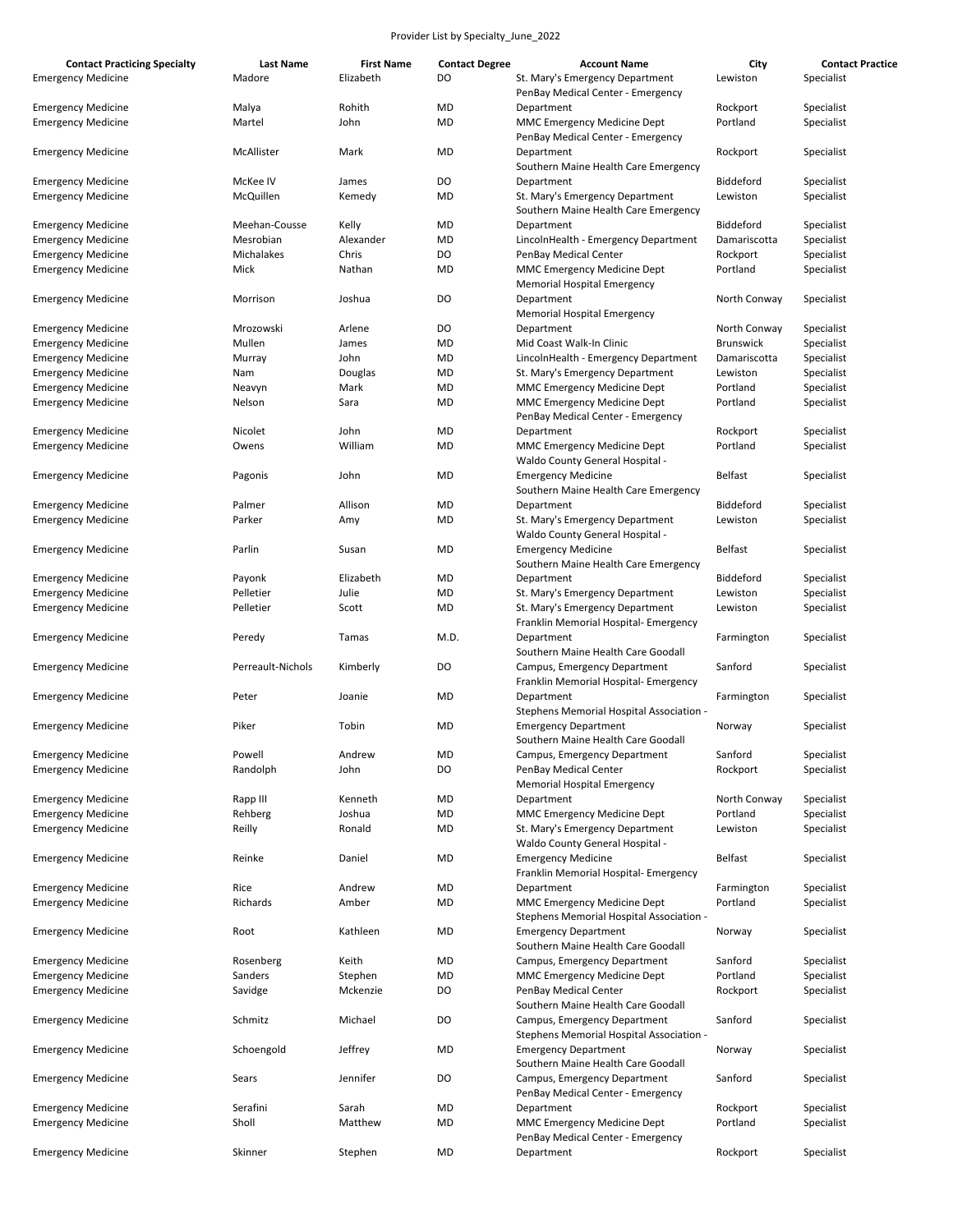| <b>Contact Practicing Specialty</b>                    | Last Name           | <b>First Name</b> | <b>Contact Degree</b> | <b>Account Name</b>                                                 | City                     | <b>Contact Practice</b>        |
|--------------------------------------------------------|---------------------|-------------------|-----------------------|---------------------------------------------------------------------|--------------------------|--------------------------------|
|                                                        |                     |                   |                       | Stephens Memorial Hospital Association -                            |                          |                                |
| <b>Emergency Medicine</b>                              | Sledge              | Albert            | MD                    | <b>Emergency Department</b>                                         | Norway                   | Specialist                     |
| <b>Emergency Medicine</b>                              | Steele              | Daniel            | MD                    | Memorial Hospital Emergency<br>Department                           | North Conway             | Specialist                     |
| <b>Emergency Medicine</b>                              | Steinkeler          | Sidney            | MD                    | St. Mary's Emergency Department                                     | Lewiston                 | Specialist                     |
|                                                        |                     |                   |                       | Southern Maine Health Care Goodall                                  |                          |                                |
| <b>Emergency Medicine</b>                              | Stevens             | Jessica           | MD                    | Campus, Emergency Department                                        | Sanford                  | Specialist                     |
| <b>Emergency Medicine</b>                              | Stevens             | Sandra            | MD                    | MMC Palliative Medicine - 22 Bramhall                               | Portland                 | Specialist                     |
|                                                        |                     |                   |                       | Franklin Memorial Hospital- Emergency                               |                          |                                |
| <b>Emergency Medicine</b>                              | Stoner              | Jason             | MD                    | Department                                                          | Farmington               | Specialist                     |
| <b>Emergency Medicine</b>                              | Sweeney             | Christopher       | MD                    | St. Mary's Emergency Department                                     | Lewiston                 | Specialist                     |
| <b>Emergency Medicine</b>                              | Sweeney             | Timothy           | MD                    | <b>MMC Emergency Medicine Dept</b>                                  | Portland                 | Specialist                     |
| <b>Emergency Medicine</b>                              | Tippie              | Tracy             | MD                    | LincolnHealth - Emergency Department                                | Damariscotta             | Specialist                     |
|                                                        |                     |                   |                       | Waldo County General Hospital -                                     |                          |                                |
| <b>Emergency Medicine</b>                              | Todd                | Sophie            | DO                    | <b>Emergency Medicine</b>                                           | Belfast                  | Specialist                     |
|                                                        |                     |                   |                       | Stephens Memorial Hospital Association -                            |                          |                                |
| <b>Emergency Medicine</b>                              | Toussaint<br>Walter | Sean<br>Nicholas  | MD<br>MD              | <b>Emergency Department</b>                                         | Norway                   | Specialist                     |
| <b>Emergency Medicine</b><br><b>Emergency Medicine</b> | Wang                | Xiangyu           | MD                    | LincolnHealth - Emergency Department<br>MMC Emergency Medicine Dept | Damariscotta<br>Portland | Specialist<br>Specialist       |
|                                                        |                     |                   |                       | <b>Memorial Hospital Emergency</b>                                  |                          |                                |
| <b>Emergency Medicine</b>                              | Warden              | Matthew           | MD                    | Department                                                          | North Conway             | Specialist                     |
|                                                        |                     |                   |                       | Southern Maine Health Care Emergency                                |                          |                                |
| <b>Emergency Medicine</b>                              | Watts               | Michael           | MD                    | Department                                                          | Biddeford                | Specialist                     |
| <b>Emergency Medicine</b>                              | Weems               | Patricia          | MD                    | <b>Stephens Memorial Hospital</b>                                   | Norway                   | Specialist                     |
| <b>Emergency Medicine</b>                              | Wendell             | Lauren            | MD                    | MMC Emergency Medicine Dept                                         | Portland                 | Specialist                     |
|                                                        |                     |                   |                       | Franklin Memorial Hospital- Emergency                               |                          |                                |
| <b>Emergency Medicine</b>                              | Whiting             | Cecily            | MD                    | Department                                                          | Farmington               | Specialist                     |
|                                                        |                     |                   |                       | Memorial Hospital Emergency                                         |                          |                                |
| <b>Emergency Medicine</b>                              | Williams            | Joseph            | MD                    | Department                                                          | North Conway             | Specialist                     |
| <b>Emergency Medicine</b>                              | Williams            | Rachel            | MD                    | <b>MMC Emergency Medicine Dept</b>                                  | Portland                 | Specialist                     |
| <b>Emergency Medicine</b>                              | Wilson              | Christina         | MD                    | MMC Emergency Medicine Dept                                         | Portland                 | Specialist                     |
| <b>Emergency Medicine</b>                              | Wood                | Samantha          | MD                    | MMC Emergency Medicine Dept                                         | Portland                 | Specialist                     |
|                                                        | Yannopoulos         | Paul              | MD                    | Southern Maine Health Care Emergency<br>Department                  | Biddeford                | Specialist                     |
| <b>Emergency Medicine</b><br><b>Emergency Medicine</b> | Yerid               | Steven            | MD                    | St. Mary's Emergency Department                                     | Lewiston                 | Specialist                     |
|                                                        |                     |                   |                       | Franklin Memorial Hospital- Emergency                               |                          |                                |
| <b>Emergency Medicine</b>                              | Zanella             | Stephen           | DO                    | Department                                                          | Farmington               | Specialist                     |
| <b>Emergency Medicine</b>                              | Zimmerman           | Kate              | DO                    | MMC Emergency Medicine Dept                                         | Portland                 | Specialist                     |
| Endocrinology                                          | Babirak             | Stephan           | MD, PhD               | Metabolic Leader, LLC                                               | Scarborough              | Specialist                     |
|                                                        |                     |                   |                       | MMP Endocrinology & Diabetes Center -                               |                          |                                |
| Endocrinology                                          | Brodsky             | Irwin             | MD                    | Scarborough                                                         | Scarborough              | Specialist                     |
|                                                        |                     |                   |                       | MMP Endocrinology & Diabetes Center -                               |                          |                                |
| Endocrinology                                          | Caldwell            | Marie             | MD                    | Scarborough                                                         | Scarborough              | Specialist                     |
|                                                        |                     |                   |                       | MMP Endocrinology & Diabetes Center -                               |                          |                                |
| Endocrinology                                          | Demetriou           | Emily             | MD                    | Scarborough                                                         | Scarborough              | Specialist                     |
|                                                        |                     |                   |                       | MMP Endocrinology & Diabetes Center -                               |                          |                                |
| Endocrinology                                          | Farahmand           | Abtin             | MD                    | Scarborough                                                         | Scarborough              | Specialist                     |
| Endocrinology                                          | Golden              | Heidi             | MD                    | MMP Endocrinology & Diabetes Center -<br>Scarborough                | Scarborough              | Specialist                     |
|                                                        |                     |                   |                       | MMP Endocrinology & Diabetes Center -                               |                          |                                |
| Endocrinology                                          | Gujral              | Kiranjot          | MD                    | Scarborough                                                         | Scarborough              | Specialist                     |
| Endocrinology                                          | Kenosi              | Thabo             | MD                    | Mount Washington Valley Rural Health                                | North Conway             | Specialist                     |
|                                                        |                     |                   |                       | MMP Endocrinology & Diabetes Center -                               |                          |                                |
| Endocrinology                                          | Leary               | Rebecca           | DO                    | Scarborough                                                         | Scarborough              | Specialist                     |
|                                                        |                     |                   |                       | MMP Endocrinology & Diabetes Center -                               |                          |                                |
| Endocrinology                                          | Oppenheim           | Daniel            | MD                    | Scarborough                                                         | Scarborough              | Specialist                     |
|                                                        |                     |                   |                       | MMP Endocrinology & Diabetes Center -                               |                          |                                |
| Endocrinology                                          | Rockwell            | Jessica           | MD                    | Scarborough                                                         | Scarborough              | Specialist                     |
|                                                        |                     |                   |                       | MMP Endocrinology & Diabetes Center -                               |                          |                                |
| Endocrinology                                          | Twining             | Christine         | MD                    | Scarborough                                                         | Scarborough              | Specialist                     |
|                                                        |                     |                   |                       | MMP Endocrinology & Diabetes Center -                               |                          |                                |
| Endocrinology                                          | Zerikly             | Rahfa             | MD                    | Scarborough<br>Southern Maine Health Care Internal                  | Scarborough              | Specialist                     |
| Endocrinology; Internal Medicine                       | Handanos            | Christine         | MD                    | Medicine - Biddeford                                                | Biddeford                | <b>Primary Care/Specialist</b> |
| <b>Family Medicine</b>                                 | Aalberg             | Jeffrey           | MD                    | MMP Falmouth Family Medicine                                        | Falmouth                 | <b>Primary Care</b>            |
|                                                        |                     |                   |                       | Mid Coast Medical Group - Brunswick                                 |                          |                                |
| <b>Family Medicine</b>                                 | Ackley-Pozzessere   | Lindsey           | DO                    | <b>Primary Care</b>                                                 | <b>Brunswick</b>         | <b>Primary Care</b>            |
| <b>Family Medicine</b>                                 | Ahrns               | Hadjh             | MD                    | <b>MMP Westbrook Family Medicine</b>                                | Westbrook                | <b>Primary Care</b>            |
| <b>Family Medicine</b>                                 | Albert              | Thomas            | MD                    | MMP Scarborough Family Medicine                                     | Scarborough              | <b>Primary Care</b>            |
| <b>Family Medicine</b>                                 | Aldrich             | Judith            | DO                    | <b>Waldoboro Family Medicine</b>                                    | Waldoboro                | <b>Primary Care</b>            |
| <b>Family Medicine</b>                                 | Allen               | Jay               | MD                    | <b>Waldoboro Family Medicine</b>                                    | Waldoboro                | <b>Primary Care</b>            |
|                                                        |                     |                   |                       | St. Mary's Center for Family Medicine at                            |                          |                                |
| <b>Family Medicine</b>                                 | Alto                | Sarah             | ΝP                    | Mollison Way                                                        | Lewiston                 | <b>Primary Care</b>            |
| <b>Family Medicine</b>                                 | Amann               | Peter             | MD                    | MMP Scarborough Family Medicine                                     | Scarborough              | <b>Primary Care</b>            |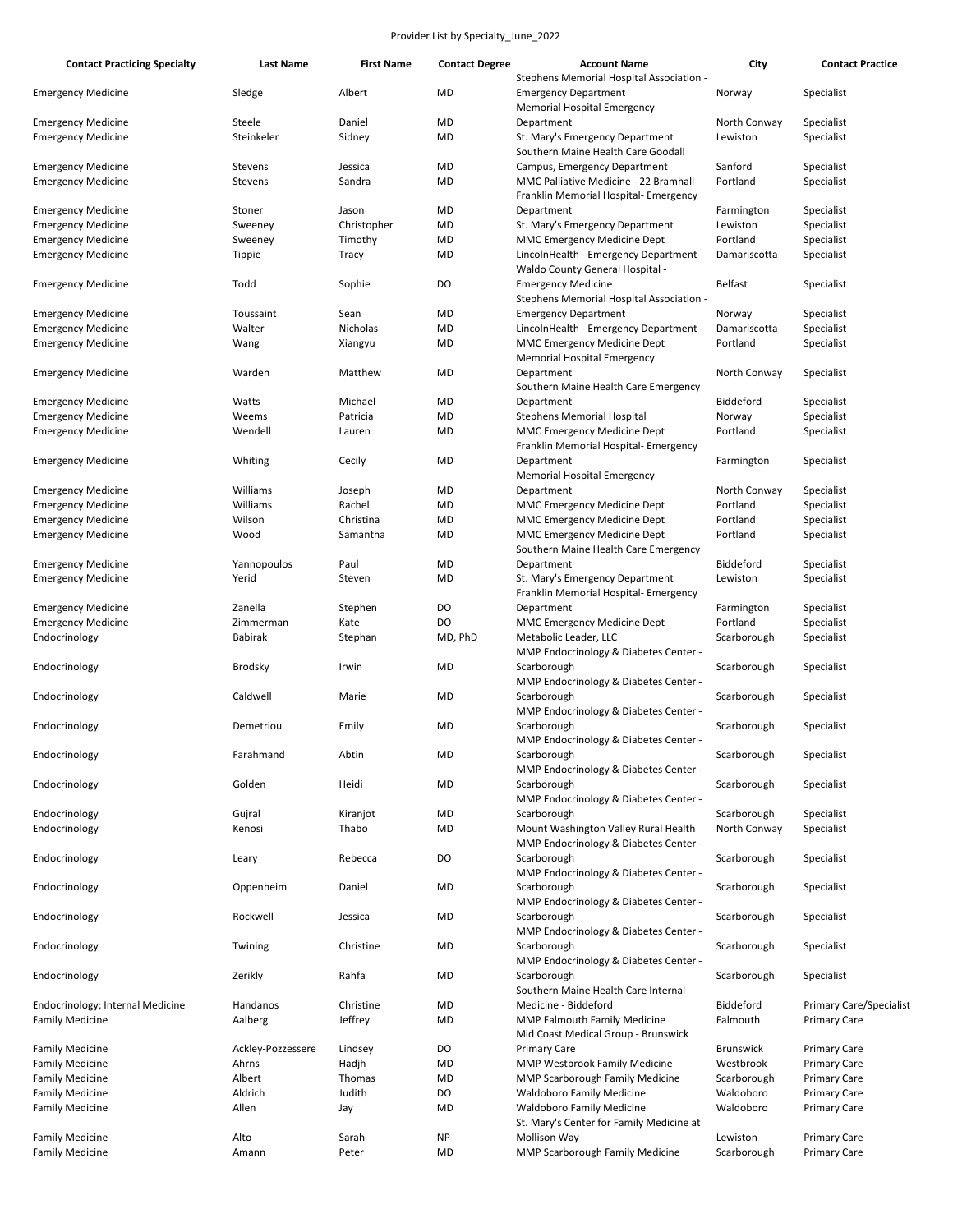| <b>Contact Practicing Specialty</b>              | <b>Last Name</b>                 | <b>First Name</b> | <b>Contact Degree</b> | <b>Account Name</b>                                  | City                         | <b>Contact Practice</b>                    |
|--------------------------------------------------|----------------------------------|-------------------|-----------------------|------------------------------------------------------|------------------------------|--------------------------------------------|
|                                                  |                                  |                   |                       | St. Mary's Center for Family Medicine at             |                              |                                            |
| <b>Family Medicine</b><br><b>Family Medicine</b> | Assadollahzadeh<br><b>Badger</b> | Mina<br>Michael   | DO<br>MD              | Mollison Way<br>Mount Washington Valley Rural Health | Lewiston<br>North Conway     | <b>Primary Care</b><br><b>Primary Care</b> |
|                                                  |                                  |                   |                       | LincolnHealth - Family Medicine,                     |                              |                                            |
| <b>Family Medicine</b>                           | Barker                           | Alan              | MD                    | Boothbay                                             | Boothbay Harbor              | <b>Primary Care</b>                        |
| <b>Family Medicine</b>                           | Barrett-Hibl                     | Jenny             | <b>FNP</b>            | PenBay Family Medicine                               | Rockport                     | <b>Primary Care</b>                        |
| <b>Family Medicine</b>                           | Beladi                           | Kristina          | <b>FNP</b>            | K Beladi, FNP, LLC                                   | South Portland               | <b>Primary Care</b>                        |
| <b>Family Medicine</b>                           | Bouchard                         | Mark              | MD                    | MMP Falmouth Family Medicine                         | Falmouth                     | <b>Primary Care</b>                        |
|                                                  |                                  |                   |                       | Southern Maine Health Care Family                    |                              |                                            |
| <b>Family Medicine</b>                           | Boucher-Cornelio                 | Catherine         | DO                    | Medicine - Saco                                      | Saco                         | <b>Primary Care</b>                        |
|                                                  |                                  |                   |                       | Southern Maine Health Care Health                    |                              |                                            |
| <b>Family Medicine</b>                           | <b>Bourgeois</b>                 | Keith             | <b>FNP</b>            | Center Kennebunk                                     | Kennebunk                    | <b>Primary Care</b>                        |
|                                                  |                                  |                   |                       | Southern Maine Health Care Family                    |                              |                                            |
| <b>Family Medicine</b>                           | <b>Breault</b>                   | Teresa            | MD                    | Medicine - Sanford                                   | Sanford                      | <b>Primary Care</b>                        |
| <b>Family Medicine</b>                           | Brennan                          | Kathleen          | MD                    | MMP Falmouth Family Medicine                         | Falmouth                     | <b>Primary Care</b>                        |
| <b>Family Medicine</b>                           | <b>Brewer</b>                    | Megan             | DO                    | <b>CCS B - Street Health Center</b>                  | Lewiston                     | <b>Primary Care</b>                        |
| <b>Family Medicine</b>                           | <b>Burchfield</b>                | Deborah           | APRN-FNP              | Franklin Health Primary Care                         | Farmington                   | <b>Primary Care</b>                        |
| <b>Family Medicine</b>                           | <b>Burkhart</b>                  | Erica             | <b>FNP</b>            | Erica S Burkhart DNP APRN FNP LLC                    | South Portland               | <b>Primary Care</b>                        |
|                                                  |                                  |                   |                       | Southern Maine Health Care Family                    |                              |                                            |
| <b>Family Medicine</b>                           | Burla                            | Marisa            | DO                    | Medicine - Saco                                      | Saco                         | <b>Primary Care</b>                        |
|                                                  |                                  |                   |                       | Franklin Memorial Hospital - Farmington              |                              |                                            |
| <b>Family Medicine</b>                           | Caldwell                         | Jacqueline        | MD                    | <b>Family Practice</b>                               | Farmington                   | <b>Primary Care</b>                        |
| <b>Family Medicine</b>                           | Cannon                           | Cecily            | DO                    | Kennebunk Family Practice, LLC                       | Kennebunk                    | <b>Primary Care</b>                        |
|                                                  |                                  |                   |                       | Waldo County Medical Partners - Arthur               |                              |                                            |
| <b>Family Medicine</b>                           | Carin                            | Dorothy           | MD                    | Jewell Community Health Center                       | <b>Brooks</b>                | <b>Primary Care</b>                        |
|                                                  |                                  |                   |                       | Mid Coast Medial Group - Family Practice             |                              |                                            |
| <b>Family Medicine</b>                           | Carr                             | Suzanne           | MD                    | at Parkview                                          | <b>Brunswick</b>             | <b>Primary Care</b>                        |
| <b>Family Medicine</b>                           | Carter                           | Olivia            | MD                    | PenBay Family Medicine                               | Rockport                     | <b>Primary Care</b>                        |
|                                                  |                                  |                   |                       | Waldo County Medical Partners - Primary              |                              |                                            |
| <b>Family Medicine</b>                           | Cassou                           | Helen             | <b>NP</b>             | & Walk-in Care                                       | <b>Belfast</b>               | <b>Primary Care</b>                        |
| <b>Family Medicine</b>                           | Chase                            | Scott             | DO                    | <b>MMP Standish Primary Care</b>                     | Standish                     | <b>Primary Care</b>                        |
| <b>Family Medicine</b>                           | Cherbuliez                       | Nicole            | MD                    | MMP Scarborough Family Medicine                      | Scarborough                  | <b>Primary Care</b>                        |
| <b>Family Medicine</b>                           | Choo                             | Jean              | MD                    | <b>Stephens Memorial Hospital</b>                    | Norway                       | <b>Primary Care</b>                        |
| <b>Family Medicine</b>                           | Clark                            | Michael           | MD                    | Lifespan Family Healthcare, LLC                      | Newcastle                    | <b>Primary Care</b>                        |
| <b>Family Medicine</b>                           | Cleveland                        | Laura             | <b>NP</b>             | Western Maine Primary Care                           | Norway                       | <b>Primary Care</b>                        |
|                                                  |                                  |                   |                       | Franklin Memorial Hospital dba Livermore             |                              |                                            |
|                                                  | Cota                             | Linda             | MD                    |                                                      | Livermore Falls              |                                            |
| <b>Family Medicine</b>                           |                                  |                   |                       | <b>Falls Family Practice</b>                         |                              | <b>Primary Care</b>                        |
| <b>Family Medicine</b>                           | Curran                           | Margaret          | MD                    | <b>MMP Portland Family Medicine</b>                  | Portland                     | <b>Primary Care</b>                        |
| <b>Family Medicine</b>                           | Cyr                              | Peggy             | MD                    | <b>MMP Portland Family Medicine</b>                  | Portland                     | <b>Primary Care</b>                        |
| <b>Family Medicine</b>                           | Dargis                           | Booth             | MD                    | Western Maine Primary Care                           | Norway                       | <b>Primary Care</b>                        |
|                                                  |                                  |                   |                       | MMP Clinic Internal Medicine and                     |                              |                                            |
| <b>Family Medicine</b>                           | Davidson                         | Nathalie          | <b>FNP</b>            | Pediatrics                                           | Portland                     | <b>Primary Care</b>                        |
| <b>Family Medicine</b>                           | Davis                            | <b>Brien</b>      | <b>NP</b>             | PenBay Family Medicine                               | Rockport                     | <b>Primary Care</b>                        |
|                                                  |                                  |                   |                       | LincolnHealth - Family Medicine,                     |                              |                                            |
| <b>Family Medicine</b>                           | Dechenes                         | Cynthia           | MD                    | Boothbay                                             | Boothbay Harbor Primary Care |                                            |
|                                                  |                                  |                   |                       | Franklin Memorial Hospital dba Livermore             |                              |                                            |
| <b>Family Medicine</b>                           | Decker                           | Heidi             | MD                    | <b>Falls Family Practice</b>                         | Livermore Falls              | <b>Primary Care</b>                        |
|                                                  |                                  |                   |                       | Southern Maine Health Care Health                    |                              |                                            |
| <b>Family Medicine</b>                           | Del Prete                        | Elisabeth         | DO                    | Center Kennebunk                                     | Kennebunk                    | <b>Primary Care</b>                        |
| <b>Family Medicine</b>                           | Der Simonian                     | Kohar             | MD                    | MMP Falmouth Family Medicine                         | Falmouth                     | <b>Primary Care</b>                        |
|                                                  |                                  |                   |                       | LincolnHealth - Family Medicine,                     |                              |                                            |
| <b>Family Medicine</b>                           | Dickens                          | John              | MD                    | Waldoboro                                            | Waldoboro                    | <b>Primary Care</b>                        |
|                                                  |                                  |                   |                       | St. Mary's Center for Family Medicine at             |                              |                                            |
| <b>Family Medicine</b>                           | Dobrinick                        | Robin             | <b>FNP</b>            | Mollison Way                                         | Lewiston                     | Specialist                                 |
|                                                  |                                  |                   |                       | Lincoln Medical Partners Primary Care -              |                              |                                            |
| <b>Family Medicine</b>                           | Donohue                          | Valerie           | MD                    | Damariscotta                                         | Damariscotta                 | <b>Primary Care</b>                        |
|                                                  |                                  |                   |                       | Lincoln Medical Partners Primary Care -              |                              |                                            |
| <b>Family Medicine</b>                           | Dudzik                           | Mary              | MD                    | Damariscotta                                         | Damariscotta                 | <b>Primary Care</b>                        |
|                                                  |                                  |                   |                       | Franklin Memorial Hospital dba Livermore             |                              |                                            |
| <b>Family Medicine</b>                           | Dunlap                           | Mary              | APRN-ANP              | <b>Falls Family Practice</b>                         | Livermore Falls              | <b>Primary Care</b>                        |
| <b>Family Medicine</b>                           | Eastman                          | Gillian           | MD                    | Western Maine Primary Care                           | Norway                       | <b>Primary Care</b>                        |
| <b>Family Medicine</b>                           | Elbrolosy                        | Basem             | MD                    | <b>Poland Family Practice</b>                        | Poland                       | <b>Primary Care</b>                        |
| <b>Family Medicine</b>                           | Emery                            | Kendra            | DO                    | PenBay Primary Care Rockland                         | Rockland                     | <b>Primary Care</b>                        |
|                                                  |                                  |                   |                       | Mid Coast Medial Group - Family Practice             |                              |                                            |
| <b>Family Medicine</b>                           | Faraci                           | Jessica           | MD                    | at Parkview                                          | <b>Brunswick</b>             | <b>Primary Care</b>                        |
| <b>Family Medicine</b>                           | Farrell                          | Chloe             | <b>FNP</b>            | <b>MMP Falmouth Family Medicine</b>                  | Falmouth                     | <b>Primary Care</b>                        |
|                                                  |                                  |                   |                       | Southern Maine Health Care Health                    |                              |                                            |
| <b>Family Medicine</b>                           | Fasolino                         | Matthew           | DO                    | Center Kennebunk                                     | Kennebunk                    | <b>Primary Care</b>                        |
|                                                  |                                  |                   |                       | Southern Maine Health Care Family                    |                              |                                            |
| <b>Family Medicine</b>                           | Frederick                        | Shirley           | MD                    | Medicine - Sanford                                   | Sanford                      | <b>Primary Care</b>                        |
|                                                  |                                  |                   |                       | LincolnHealth - Family Medicine,                     |                              |                                            |
| <b>Family Medicine</b>                           | Friedland                        | Daniel            | MD                    | Wiscasset                                            | Wiscasset                    | <b>Primary Care</b>                        |
| <b>Family Medicine</b>                           | Fulton                           | Robert            | MD                    | <b>MMP Falmouth Internal Medicine</b>                | Falmouth                     | <b>Primary Care</b>                        |
| <b>Family Medicine</b>                           | Galbraith                        | David             | MD                    | Galbraith Family Medicine, LLC                       | Limerick                     | <b>Primary Care</b>                        |
| <b>Family Medicine</b>                           | Galbraith                        | Kathryn           | MD                    | Galbraith Family Medicine, LLC                       | Limerick                     | <b>Primary Care</b>                        |
|                                                  |                                  |                   |                       |                                                      |                              |                                            |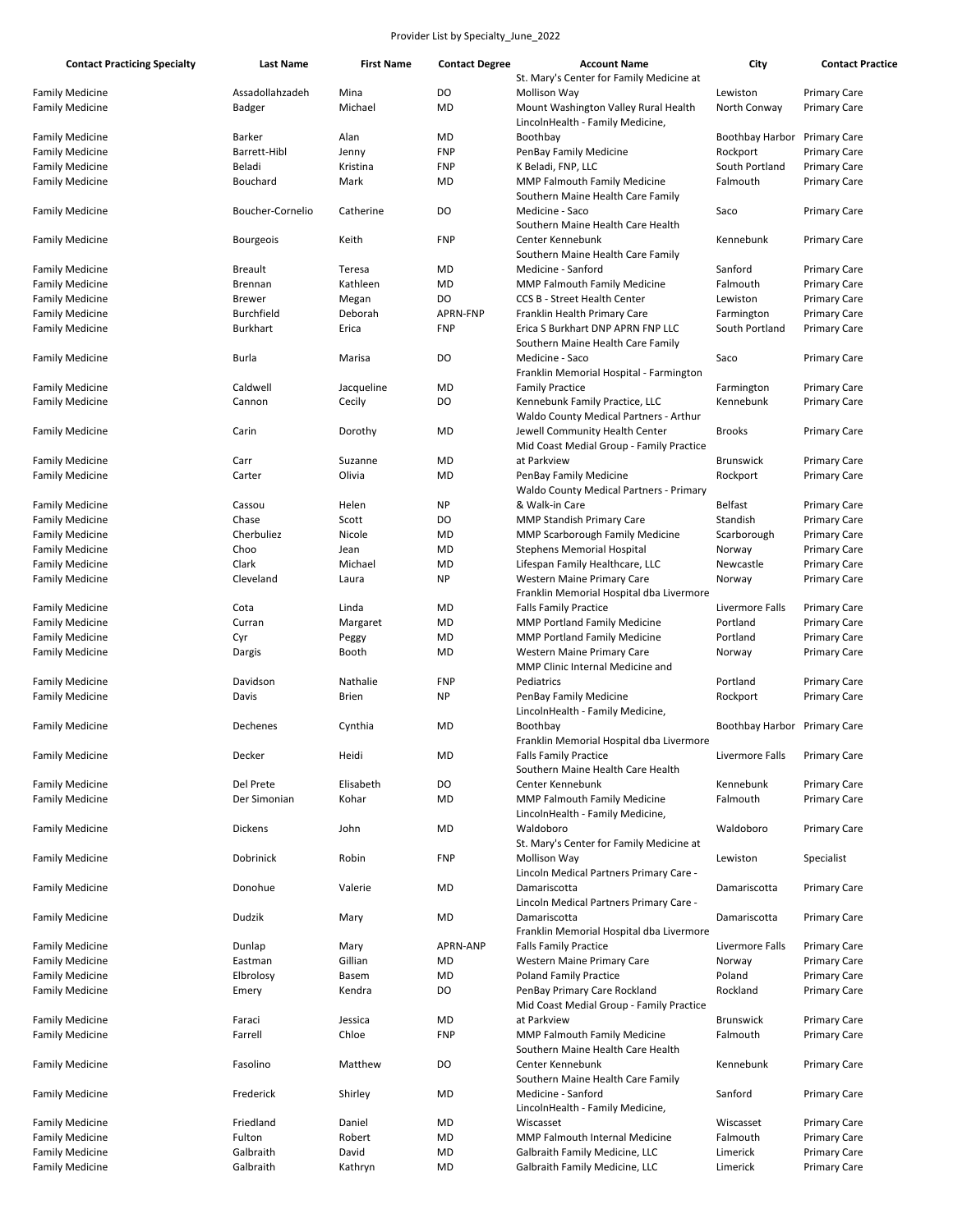| <b>Contact Practicing Specialty</b> | Last Name      | <b>First Name</b> | <b>Contact Degree</b> | <b>Account Name</b>                                                                 | City                    | <b>Contact Practice</b> |
|-------------------------------------|----------------|-------------------|-----------------------|-------------------------------------------------------------------------------------|-------------------------|-------------------------|
|                                     |                |                   |                       | MMC dba MMP Peaks Island Family                                                     |                         |                         |
| <b>Family Medicine</b>              | Gilbert        | Katherine         | <b>NP</b>             | Medicine<br>Lincoln Medical Partners Primary Care -                                 | Peaks Island            | <b>Primary Care</b>     |
| <b>Family Medicine</b>              | Goltz          | Timothy           | <b>MD</b>             | Damariscotta                                                                        | Damariscotta            | <b>Primary Care</b>     |
| <b>Family Medicine</b>              | Goss           | Jill              | <b>FNP</b>            | Mount Washington Valley Rural Health<br><b>Waldo County Medical Partners Family</b> | North Conway            | <b>Primary Care</b>     |
| <b>Family Medicine</b>              | Grant          | Corinne           | DO                    | Medicine                                                                            | <b>Belfast</b>          | <b>Primary Care</b>     |
| <b>Family Medicine</b>              | Guilfoyle      | Jennifer          | <b>NP</b>             | PenBay Medicine and Infectious Disease                                              | Rockport                | <b>Primary Care</b>     |
| <b>Family Medicine</b>              | Hagopian       | Benjamin          | MD                    | <b>MMP Falmouth Family Medicine</b>                                                 | Falmouth                | <b>Primary Care</b>     |
| <b>Family Medicine</b>              | Hamilton       | Deborah           | MD                    | Franklin Health Primary Care                                                        | Farmington              | <b>Primary Care</b>     |
| <b>Family Medicine</b>              | Hamilton       | Rachel            | DO                    | Mount Washington Valley Rural Health                                                | North Conway            | <b>Primary Care</b>     |
| <b>Family Medicine</b>              | Harding        | Halina            | DO                    | Western Maine Primary Care                                                          | Norway                  | <b>Primary Care</b>     |
|                                     |                |                   |                       | St. Mary's Center for Family Medicine at                                            |                         |                         |
| <b>Family Medicine</b>              | Harnden        | Matthew           | APRN-FNP              | Mollison Way<br>Mid Coast Medical Group - Bath Internal                             | Lewiston                | <b>Primary Care</b>     |
| <b>Family Medicine</b>              | Harris         | Laura             | <b>FNP</b>            | Medicine                                                                            | Bath                    | <b>Primary Care</b>     |
| <b>Family Medicine</b>              | Heise          | Claudia           | <b>MD</b>             | Whole Medicine LLC                                                                  | Scarborough             | <b>Primary Care</b>     |
| <b>Family Medicine</b>              | Hilton         | Kristy            | <b>NP</b>             | Franklin Health Primary Care                                                        | Farmington              | <b>Primary Care</b>     |
| <b>Family Medicine</b>              | Hilty          | Andrew            | <b>FNP</b>            | <b>CCS B - Street Health Center</b>                                                 | Lewiston                | <b>Primary Care</b>     |
| <b>Family Medicine</b>              | Hirschfeld     | Hannah            | <b>FNP</b>            | PenBay Medicine and Infectious Disease                                              | Rockport                | <b>Primary Care</b>     |
| <b>Family Medicine</b>              | Hoffmann       | Greer             | <b>NP</b>             | Mount Washington Valley Rural Health                                                | North Conway            |                         |
|                                     |                |                   |                       |                                                                                     |                         | <b>Primary Care</b>     |
| <b>Family Medicine</b>              | Holt           | Christina         | <b>MD</b>             | <b>MMP Portland Family Medicine</b><br>Lincoln Medical Partners Primary Care -      | Portland                | <b>Primary Care</b>     |
| <b>Family Medicine</b>              | Hunold         | Robert            | DO                    | Damariscotta<br>Southern Maine Health Care Family                                   | Damariscotta            | <b>Primary Care</b>     |
| <b>Family Medicine</b>              | Hurley         | Robert            | <b>MD</b>             | Medicine - Saco                                                                     | Saco                    | <b>Primary Care</b>     |
| <b>Family Medicine</b>              | Hurley         | Julie             | DO                    | Waldo County Medical Partners -<br>Lincolnville Regional Health Center              | Lincolnville            | <b>Primary Care</b>     |
| <b>Family Medicine</b>              | Hutton Lykling | Elizabeth         | <b>MD</b>             | <b>Waldo County Medical Partners - Primary</b><br>& Walk-in Care                    | <b>Belfast</b>          | <b>Primary Care</b>     |
|                                     |                |                   |                       | Southern Maine Health Care Family                                                   |                         |                         |
| <b>Family Medicine</b>              | Ifantides      | Melissa           | DO                    | Medicine - Sanford                                                                  | Sanford                 | <b>Primary Care</b>     |
| <b>Family Medicine</b>              | Johnson        | Thomas            | <b>MD</b>             | Western Maine Primary Care                                                          | Norway                  | <b>Primary Care</b>     |
| <b>Family Medicine</b>              | Jordan         | Dashiell          | <b>MD</b>             | St. Mary's Medical Associates<br>Mid Coast Medical Group - Brunswick                | Lewiston                | <b>Primary Care</b>     |
| <b>Family Medicine</b>              | Kaplan         | Allan             | MD                    | <b>Primary Care</b>                                                                 | <b>Brunswick</b>        | <b>Primary Care</b>     |
|                                     |                |                   |                       | Mid Coast Medial Group - Family Practice                                            |                         |                         |
| <b>Family Medicine</b>              | Kelly          | Nichole           | <b>FNP</b>            | at Parkview                                                                         | <b>Brunswick</b>        | <b>Primary Care</b>     |
| <b>Family Medicine</b>              | Kimball        | Marc              | <b>MD</b>             | <b>MMP Westbrook Family Medicine</b><br>Southern Maine Health Care Health           | Westbrook               | <b>Primary Care</b>     |
| <b>Family Medicine</b>              | King           | Karyn             | <b>MD</b>             | Center Kennebunk<br>Franklin Memorial Hospital dba Franklin                         | Kennebunk               | <b>Primary Care</b>     |
| <b>Family Medicine</b>              | Knapp          | Kaitlin           | <b>NP</b>             | Health Internal Medicine<br>Southern Maine Health Care Family                       | Farmington              | <b>Primary Care</b>     |
| <b>Family Medicine</b>              | Kowash         | Philip            | MD                    | Medicine - Saco                                                                     | Saco                    | <b>Primary Care</b>     |
| <b>Family Medicine</b>              | Kramer         | Erica             | <b>FNP</b>            | Erica Kramer FNP, LLC                                                               | South Portland          | <b>Primary Care</b>     |
|                                     |                |                   |                       | Southern Maine Health Care Family                                                   |                         |                         |
| <b>Family Medicine</b>              | Lake           | Bethany           | MD                    | Medicine - Saco                                                                     | Saco                    | <b>Primary Care</b>     |
| <b>Family Medicine</b>              | Lamoreau       | Bryan             | MD                    | <b>MMP Scarborough Family Medicine</b>                                              | Scarborough             | <b>Primary Care</b>     |
| <b>Family Medicine</b>              | Landfair       | Jeffrey           | MD                    | PenBay Family Medicine<br><b>Waldo County Medical Partners - Stockton</b>           | Rockport                | <b>Primary Care</b>     |
| <b>Family Medicine</b>              | Lang           | Daphne            | <b>MD</b>             | Springs Regional Health Center                                                      | <b>Stockton Springs</b> | <b>Primary Care</b>     |
| <b>Family Medicine</b>              | LaRosa         | Laura             | <b>MD</b>             | Western Maine Primary Care                                                          | Norway                  | <b>Primary Care</b>     |
|                                     |                |                   |                       | Southern Maine Health Care Family                                                   |                         |                         |
| <b>Family Medicine</b>              | Lazos          | Spiros            | MD                    | Medicine - Sanford                                                                  | Sanford                 | <b>Primary Care</b>     |
| <b>Family Medicine</b>              | Letourneau     | Katherine         | <b>NP</b>             | Katherine J Letourneau, AGNP, LLC                                                   | South Portland          | <b>Primary Care</b>     |
| <b>Family Medicine</b>              | Linville       | Cortney           | DO                    | Wiscasset Family Health<br>Southern Maine Health Care Family                        | Wiscasset               | <b>Primary Care</b>     |
| <b>Family Medicine</b>              | Loffredo       | <b>Brett</b>      | MD                    | Medicine - Saco                                                                     | Saco                    | <b>Primary Care</b>     |
| <b>Family Medicine</b>              | Love           | Walter            | <b>MD</b>             | Medomak Family Medicine                                                             | Waldoboro               | <b>Primary Care</b>     |
|                                     |                |                   |                       | Franklin Health Farmington Family                                                   |                         |                         |
| <b>Family Medicine</b>              | Lynds          | Jeffrey           | MD                    | Practice<br>Mid Coast Medical Group - Brunswick                                     | Farmington              | <b>Primary Care</b>     |
| <b>Family Medicine</b>              | Maher          | Jeffrey           | MD                    | Primary Care<br>Waldo County Medical Partners - Primary                             | <b>Brunswick</b>        | <b>Primary Care</b>     |
| <b>Family Medicine</b>              | Mailloux       | Benjamin          | MD                    | & Walk-in Care<br>Southern Maine Health Care Family                                 | <b>Belfast</b>          | <b>Primary Care</b>     |
| <b>Family Medicine</b>              | Marshall       | Nancy             | APRN_FNP              | Medicine - Sanford                                                                  | Sanford                 | <b>Primary Care</b>     |
| <b>Family Medicine</b>              | Martin         | Ingrid            | MD                    | MMP Falmouth Family Medicine                                                        | Falmouth                | <b>Primary Care</b>     |
| <b>Family Medicine</b>              | McAteer        | Carly             | <b>MD</b>             | <b>MMP Falmouth Family Medicine</b>                                                 | Falmouth                | <b>Primary Care</b>     |
| <b>Family Medicine</b>              | McGarr         | Kathleen          | MD                    | <b>MMP Falmouth Family Medicine</b>                                                 | Falmouth                | <b>Primary Care</b>     |
|                                     |                |                   |                       |                                                                                     |                         |                         |
| <b>Family Medicine</b>              | McMahon        | Ellen             | <b>MD</b>             | Western Maine Primary Care                                                          | Norway                  | <b>Primary Care</b>     |
| <b>Family Medicine</b>              | McNamara       | Carolyn           | ARNP-FNP              | CCS B - Street Health Center                                                        | Lewiston                | <b>Primary Care</b>     |
| <b>Family Medicine</b>              | Merrill        | Robert            | MD                    | PenBay Family Medicine                                                              | Rockport                | <b>Primary Care</b>     |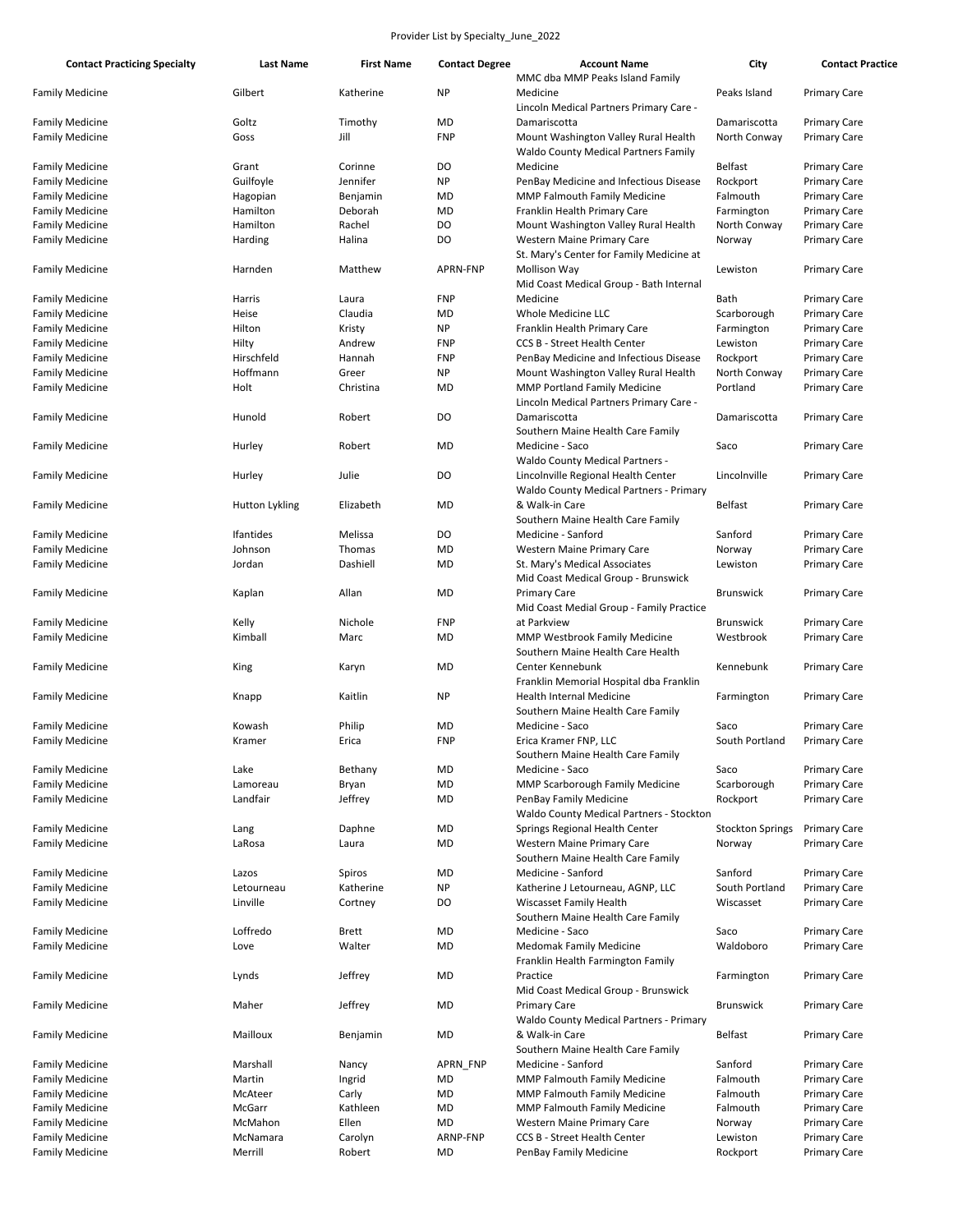| <b>Contact Practicing Specialty</b> | <b>Last Name</b> | <b>First Name</b> | <b>Contact Degree</b> | <b>Account Name</b>                           | City               | <b>Contact Practice</b> |
|-------------------------------------|------------------|-------------------|-----------------------|-----------------------------------------------|--------------------|-------------------------|
|                                     |                  |                   |                       | St. Mary's Center for Family Medicine at      |                    |                         |
| <b>Family Medicine</b>              | Michaud          | Jeffrey           | DO                    | Mollison Way                                  | Lewiston           | <b>Primary Care</b>     |
| <b>Family Medicine</b>              | Miller           | Alison            | <b>MD</b>             | MMP Portland Family Medicine                  | Portland           | <b>Primary Care</b>     |
| <b>Family Medicine</b>              | Miller           | Lisa              | <b>MD</b>             | Western Maine Primary Care                    | Norway             | <b>Primary Care</b>     |
| <b>Family Medicine</b>              | Minnehan         | Kaitlin           | MD                    | <b>MMP Scarborough Family Medicine</b>        | Scarborough        | <b>Primary Care</b>     |
|                                     |                  |                   |                       | <b>Waldo County Medical Partners - Donald</b> |                    |                         |
| <b>Family Medicine</b>              | Molison          | Matthew           | DO                    | S. Walker Health Center                       | Liberty            | <b>Primary Care</b>     |
| <b>Family Medicine</b>              | Murphy           | Peter             | <b>MD</b>             | Mount Washington Valley Rural Health          | North Conway       | <b>Primary Care</b>     |
|                                     |                  |                   |                       | Waldo County Medical Partners - Primary       |                    |                         |
|                                     |                  |                   |                       | & Walk-in Care                                | <b>Belfast</b>     |                         |
| <b>Family Medicine</b>              | Newsom           | Jeffrey           | MD                    |                                               |                    | <b>Primary Care</b>     |
| <b>Family Medicine</b>              | Norman           | Anastasia         | MD                    | MMP Portland Family Medicine                  | Portland           | <b>Primary Care</b>     |
| <b>Family Medicine</b>              | Normandin        | Adam              | MD                    | <b>MMP Portland Family Medicine</b>           | Portland           | <b>Primary Care</b>     |
|                                     |                  |                   |                       | Southern Maine Health Care Health             |                    |                         |
| <b>Family Medicine</b>              | North            | Daniel            | DO                    | Center Kennebunk                              | Kennebunk          | <b>Primary Care</b>     |
|                                     |                  |                   |                       | Southern Maine Health Care Pediatrics -       |                    |                         |
| <b>Family Medicine</b>              | Payne            | Michael           | <b>NP</b>             | Biddeford                                     | Biddeford          | <b>Primary Care</b>     |
| <b>Family Medicine</b>              | Peterson         | Darlene           | <b>MD</b>             | MMP Westbrook Family Medicine                 | Westbrook          | <b>Primary Care</b>     |
| <b>Family Medicine</b>              | Pierce           | Elizabeth         | DO                    | Elizabeth Pierce, DO                          | Yarmouth           | <b>Primary Care</b>     |
|                                     |                  |                   |                       | Southern Maine Health Care Family             |                    |                         |
| <b>Family Medicine</b>              | Potyk            | Alan              | MD                    | Medicine - Saco                               | Saco               | <b>Primary Care</b>     |
|                                     |                  |                   |                       | <b>Waldo County Medical Partners -</b>        |                    |                         |
|                                     |                  |                   | <b>MD</b>             |                                               | Lincolnville       |                         |
| <b>Family Medicine</b>              | Presutto         | Leigh             |                       | Lincolnville Regional Health Center           |                    | <b>Primary Care</b>     |
| <b>Family Medicine</b>              | Price            | Grace             | MD                    | <b>MMP Portland Family Medicine</b>           | Portland           | <b>Primary Care</b>     |
|                                     |                  |                   |                       | Mid Coast Medial Group - Family Practice      |                    |                         |
| <b>Family Medicine</b>              | Prince           | Hallie            | <b>NP</b>             | at Parkview                                   | <b>Brunswick</b>   | <b>Primary Care</b>     |
| <b>Family Medicine</b>              | Rabideau         | Raymond           | MD                    | Mount Washington Valley Rural Health          | North Conway       | <b>Primary Care</b>     |
| <b>Family Medicine</b>              | Redmond-Durow    | Aoife             | MD                    | PenBay Family Medicine                        | Rockport           | <b>Primary Care</b>     |
| <b>Family Medicine</b>              | Reilly           | Katherine         | DO                    | PenBay Family Medicine                        | Rockport           | <b>Primary Care</b>     |
| <b>Family Medicine</b>              | Ripley           | Tristen           | <b>MD</b>             | PenBay Family Medicine                        | Rockport           | <b>Primary Care</b>     |
|                                     |                  |                   |                       | LincolnHealth - Family Medicine,              |                    |                         |
| <b>Family Medicine</b>              | Romac            | Michael           | MD                    | Wiscasset                                     | Wiscasset          | <b>Primary Care</b>     |
| <b>Family Medicine</b>              | Rose             | Alana             | <b>FNP</b>            | PenBay Medicine and Infectious Disease        | Rockport           | <b>Primary Care</b>     |
| <b>Family Medicine</b>              | Rothenberg       | Debra             | MD                    | <b>MMP Portland Family Medicine</b>           | Portland           | <b>Primary Care</b>     |
| <b>Family Medicine</b>              | Rovner           | Robert            | MD                    | <b>Steep Falls Family Practice</b>            | <b>Steep Falls</b> | <b>Primary Care</b>     |
|                                     | Salembier        |                   | DO                    |                                               | Westbrook          |                         |
| <b>Family Medicine</b>              |                  | <b>Brigitte</b>   |                       | <b>MMP Westbrook Family Medicine</b>          |                    | <b>Primary Care</b>     |
| <b>Family Medicine</b>              | Samitt           | Alison            | <b>MD</b>             | <b>MMP Falmouth Family Medicine</b>           | Falmouth           | <b>Primary Care</b>     |
|                                     |                  |                   |                       | Franklin Memorial Hospital - Farmington       |                    |                         |
| <b>Family Medicine</b>              | Sanden           | Kristine          | DO                    | <b>Family Practice</b>                        | Farmington         | <b>Primary Care</b>     |
|                                     |                  |                   |                       | Southern Maine Health Care Family             |                    |                         |
| <b>Family Medicine</b>              | Schneider        | Steven            | MD                    | Medicine - Sanford                            | Sanford            | <b>Primary Care</b>     |
| <b>Family Medicine</b>              | Schneider        | Craig             | MD                    | MMP Falmouth Family Medicine                  | Falmouth           | <b>Primary Care</b>     |
|                                     |                  |                   |                       | Franklin Memorial Hospital - Farmington       |                    |                         |
| <b>Family Medicine</b>              | Seely            | Karren            | MD                    | <b>Family Practice</b>                        | Farmington         | <b>Primary Care</b>     |
| <b>Family Medicine</b>              | Segre            | Tiffany           | MD                    | MMP Portland Family Medicine                  | Portland           | <b>Primary Care</b>     |
| <b>Family Medicine</b>              | Sharkey          | Heather           | DO                    | Heather A. Sharkey, DO, PA                    | Yarmouth           | <b>Primary Care</b>     |
| <b>Family Medicine</b>              | Silvia           | Kristen           | <b>MD</b>             | MMP Scarborough Family Medicine               | Scarborough        | <b>Primary Care</b>     |
| <b>Family Medicine</b>              | Smith            | Douglas           | MD                    | Poland Family Practice                        | Poland             | <b>Primary Care</b>     |
| <b>Family Medicine</b>              | Smith            | Craig             | DO                    | Mount Washington Valley Rural Health          | North Conway       | <b>Primary Care</b>     |
| <b>Family Medicine</b>              | Smith            | Jennifer          | DO                    | Mount Washington Valley Rural Health          | North Conway       | <b>Primary Care</b>     |
|                                     |                  |                   |                       |                                               |                    |                         |
|                                     |                  |                   |                       | LincolnHealth - Family Medicine,              |                    |                         |
| <b>Family Medicine</b>              | Staring          | Katelyn           | MD                    | Waldoboro                                     | Waldoboro          | <b>Primary Care</b>     |
|                                     |                  |                   |                       | Southern Maine Health Care Family             |                    |                         |
| <b>Family Medicine</b>              | Stevens          | Matthew           | DO                    | Medicine - Saco                               | Saco               | <b>Primary Care</b>     |
| <b>Family Medicine</b>              | Tanner           | Cassandre         | DO                    | PenBay Family Medicine                        | Rockport           | Primary Care            |
|                                     |                  |                   |                       | LincolnHealth - Family Medicine,              |                    |                         |
| <b>Family Medicine</b>              | Taylor           | Paul              | MD                    | Boothbay                                      | Boothbay Harbor    | <b>Primary Care</b>     |
| <b>Family Medicine</b>              | Teel             | Allan             | MD                    | Boothbay Region Health Care Inc               | Boothbay Harbor    | <b>Primary Care</b>     |
|                                     |                  |                   |                       | Integrative Therapies for Cancer & Chronic    |                    |                         |
| <b>Family Medicine</b>              | Tetzlaff         | Colleen           | APRN-FNP              | Disease                                       | Yarmouth           | <b>Primary Care</b>     |
| <b>Family Medicine</b>              | Thackeray        | Carrie            | MD                    | PenBay Family Medicine                        | Rockport           | <b>Primary Care</b>     |
|                                     |                  |                   |                       | Southern Maine Health Care Family             |                    |                         |
| <b>Family Medicine</b>              | Theobald         | Timothy           | DO                    | Medicine - Sanford                            | Sanford            | <b>Primary Care</b>     |
|                                     |                  |                   |                       |                                               |                    |                         |
| <b>Family Medicine</b>              | Thro             | Holly             | MD                    | PenBay Family Medicine                        | Rockport           | <b>Primary Care</b>     |
| <b>Family Medicine</b>              | Toma             | Nicoleta          | MD                    | MMP Falmouth Family Medicine                  | Falmouth           | <b>Primary Care</b>     |
| <b>Family Medicine</b>              | Tranchemontagne  | Whitney           | <b>NP</b>             | Boothbay Region Health Care Inc               | Boothbay Harbor    | <b>Primary Care</b>     |
|                                     |                  |                   |                       | Southern Maine Health Care Family             |                    |                         |
| <b>Family Medicine</b>              | Truong           | Thanh             | MD                    | Medicine - Saco                               | Saco               | <b>Primary Care</b>     |
| <b>Family Medicine</b>              | Tumavicus        | Edward            | MD                    | MMP Portland Family Medicine                  | Portland           | <b>Primary Care</b>     |
| <b>Family Medicine</b>              | Turnquist        | Matthew           | MD                    | Western Maine Primary Care                    | Norway             | <b>Primary Care</b>     |
| <b>Family Medicine</b>              | Walls            | Heidi             | MD                    | MMP Scarborough Family Medicine               | Scarborough        | <b>Primary Care</b>     |
|                                     |                  |                   |                       | <b>Waldo County Medical Partners Family</b>   |                    |                         |
| <b>Family Medicine</b>              | Ward             | Heather           | MD                    | Medicine                                      | <b>Belfast</b>     | <b>Primary Care</b>     |
| <b>Family Medicine</b>              | Webb             | Margaret          | MD                    | <b>Medomak Family Medicine</b>                | Waldoboro          | <b>Primary Care</b>     |
| <b>Family Medicine</b>              | Welch            | Judy              | MD                    | Judy Welch, MD, PA                            | Saco               | <b>Primary Care</b>     |
|                                     |                  |                   |                       |                                               |                    |                         |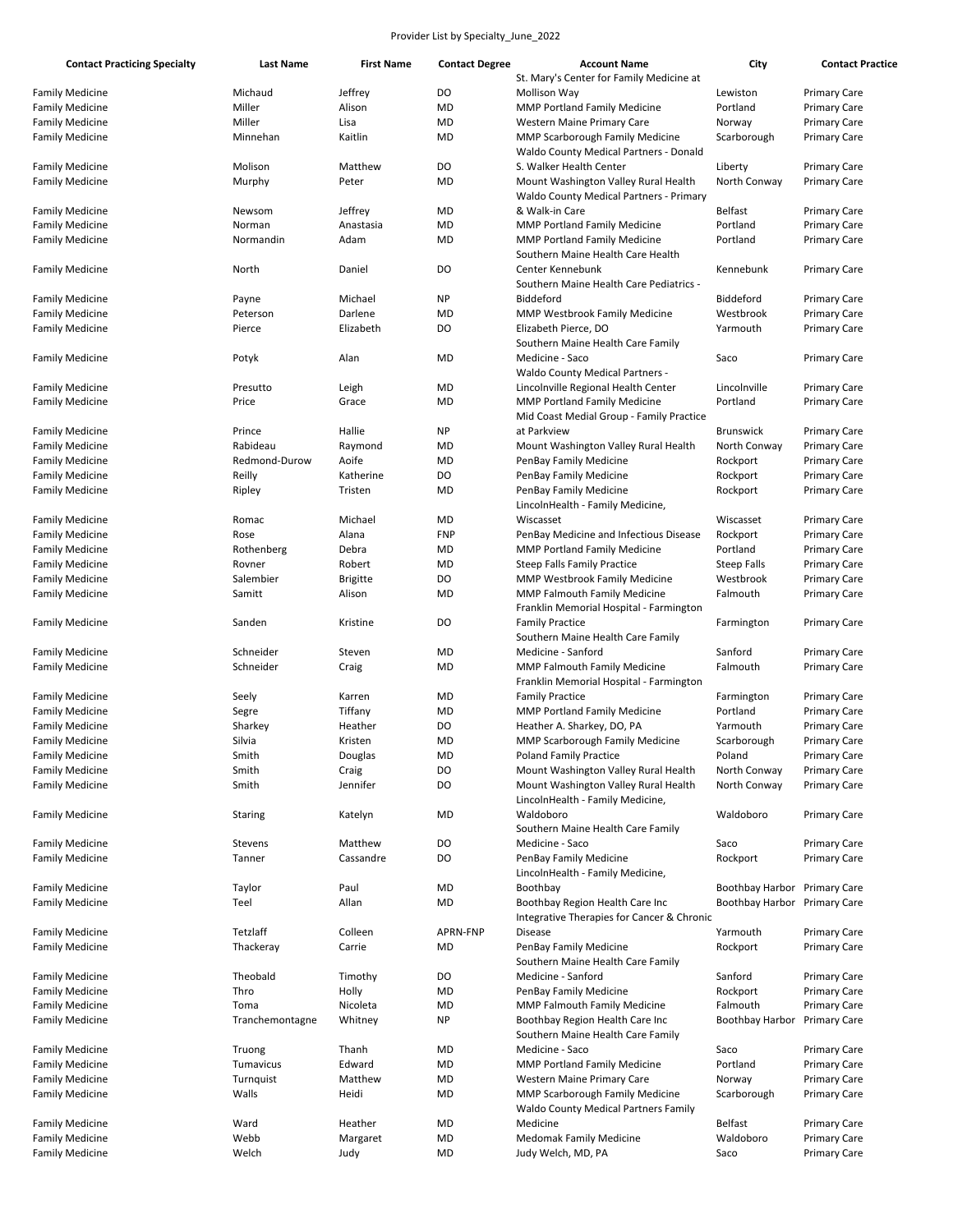| <b>Contact Practicing Specialty</b>                    | <b>Last Name</b>    | <b>First Name</b>   | <b>Contact Degree</b> | <b>Account Name</b>                                                            | City                     | <b>Contact Practice</b>                    |
|--------------------------------------------------------|---------------------|---------------------|-----------------------|--------------------------------------------------------------------------------|--------------------------|--------------------------------------------|
|                                                        |                     |                     |                       | Mid Coast Medial Group - Family Practice                                       |                          |                                            |
| <b>Family Medicine</b>                                 | Wheeler             | Margaret            | DO                    | at Parkview                                                                    | <b>Brunswick</b>         | <b>Primary Care</b>                        |
|                                                        |                     |                     |                       | Southern Maine Health Care Family                                              |                          |                                            |
| <b>Family Medicine</b>                                 | Whitaker<br>Willard | Brittany<br>Caitlin | DO<br>MD              | Medicine - Sanford                                                             | Sanford                  | <b>Primary Care</b><br><b>Primary Care</b> |
| <b>Family Medicine</b><br><b>Family Medicine</b>       | Williams            | Scott               | MD                    | MMP Scarborough Family Medicine<br><b>MMP Westbrook Family Medicine</b>        | Scarborough<br>Westbrook | <b>Primary Care</b>                        |
|                                                        |                     |                     |                       | Waldo County Medical Partners - Primary                                        |                          |                                            |
| <b>Family Medicine</b>                                 | Wilson              | Steven              | <b>MD</b>             | & Walk-in Care                                                                 | <b>Belfast</b>           | <b>Primary Care</b>                        |
| <b>Family Medicine</b>                                 | Wissink             | Theodore            | <b>MD</b>             | <b>MMP Falmouth Family Medicine</b>                                            | Falmouth                 | <b>Primary Care</b>                        |
|                                                        |                     |                     |                       | Southern Maine Health Care Health                                              |                          |                                            |
| <b>Family Medicine</b>                                 | Wolfson             | Joseph              | MD                    | Center Kennebunk                                                               | Kennebunk                | <b>Primary Care</b>                        |
|                                                        |                     |                     |                       | Franklin Memorial Hospital dba Livermore                                       |                          |                                            |
| <b>Family Medicine</b>                                 | Wooden              | Paul                | MD                    | <b>Falls Family Practice</b>                                                   | Livermore Falls          | <b>Primary Care</b>                        |
| <b>Family Medicine</b>                                 | Woytowicz           | John                | <b>MD</b>             | <b>Auburn Medical Associates</b>                                               | Auburn                   | <b>Primary Care</b>                        |
|                                                        |                     |                     |                       | Cindy Asbjornsen DO LLC dba Vein                                               |                          |                                            |
| Family Medicine - Non PCP                              | Adams               | Sophia              | DO                    | <b>Healthcare Center</b>                                                       | South Portland           | Specialist                                 |
|                                                        |                     |                     |                       | Waldo County Medical Partners Physical &                                       |                          |                                            |
| Family Medicine - Non PCP                              | <b>Britton</b>      | Megan               | MD                    | Integrative Medicine                                                           | Searsport                | Specialist                                 |
| Family Medicine - Non PCP                              | Hoekstra            | Bruce               | MD                    | PenBay Dermatology and Mohs Surgery                                            | Rockport                 | Specialist                                 |
|                                                        |                     |                     |                       | Franklin Memorial Hospital dba Franklin                                        |                          |                                            |
| Family Medicine - Non PCP<br>Family Medicine - Non PCP | Martin<br>Rand      | Walter<br>Melanie   | MD<br>DO              | <b>Health Internal Medicine</b>                                                | Farmington<br>Portland   | <b>Primary Care</b><br>Specialist          |
| Family Medicine - Non PCP                              | Riddleberger        | James               | MD                    | <b>MMC Weight and Wellness</b><br><b>MMP Portland Family Medicine</b>          | Portland                 | <b>Primary Care</b>                        |
|                                                        |                     |                     |                       | MMP Clinic Internal Medicine and                                               |                          |                                            |
| Family Medicine - Non PCP                              | Truncali            | Andrea              | MD                    | Pediatrics                                                                     | Portland                 | Specialist                                 |
| Family Medicine/OMT                                    | Dardeno             | Marie               | DO                    | Osteopathic Healthcare of Maine                                                | Falmouth                 | Specialist                                 |
| Family Medicine; Sports Medicine                       | Isacke              | Adriana             | DO                    | <b>MMP Scarborough Family Medicine</b>                                         | Scarborough              | <b>Primary Care/Specialist</b>             |
| Family Medicine; Sports Medicine                       | Scopaz              | Kristen             | MD                    | MMP Scarborough Family Medicine                                                | Scarborough              | <b>Primary Care/Specialist</b>             |
|                                                        |                     |                     |                       | Mid Coast Medical Group -                                                      |                          |                                            |
| Gastroenterology                                       | Arguedas            | Miguel              | MD                    | Gastroenterology                                                               | <b>Brunswick</b>         | Specialist                                 |
| Gastroenterology                                       | Baffy               | Noemi               | MD                    | <b>Portland Gastroenterology Associates</b>                                    | Portland                 | Specialist                                 |
| Gastroenterology                                       | Bernadino           | Kirk                | MD                    | PenBay Gastroenterology                                                        | Rockport                 | Specialist                                 |
| Gastroenterology                                       | Goldman             | Joshua              | MD                    | Portland Gastroenterology Associates                                           | Portland                 | Specialist                                 |
| Gastroenterology                                       | Howell              | Douglas             | MD                    | Portland Gastroenterology Associates                                           | Portland                 | Specialist                                 |
| Gastroenterology                                       | Kennedy             | Kate                | MD                    | Portland Gastroenterology Associates                                           | Portland                 | Specialist                                 |
| Gastroenterology                                       | Kilby               | Alan                | MD                    | Portland Gastroenterology Associates                                           | Portland                 | Specialist                                 |
| Gastroenterology                                       | Kim                 | Marina              | DO                    | Portland Gastroenterology Associates                                           | Portland                 | Specialist                                 |
| Gastroenterology                                       | Mayes               | Thalia              | MD                    | <b>Portland Gastroenterology Associates</b>                                    | Portland                 | Specialist                                 |
| Gastroenterology                                       | Millspaugh          | Gordon              | MD                    | Portland Gastroenterology Associates                                           | Portland                 | Specialist                                 |
| Gastroenterology<br>Gastroenterology                   | Miskovsky           | Emil<br>James       | MD<br>MD              | St. Mary's Endoscopy Department<br><b>Portland Gastroenterology Associates</b> | Lewiston<br>Portland     | Specialist<br>Specialist                   |
| Gastroenterology                                       | Morse<br>Pizzo      | Kelly               | MD                    | Portland Gastroenterology Associates                                           | Portland                 | Specialist                                 |
| Gastroenterology                                       | Potter              | Benjamin            | MD                    | Portland Gastroenterology Associates                                           | Portland                 | Specialist                                 |
|                                                        |                     |                     |                       | Southern Maine Health Care                                                     |                          |                                            |
| Gastroenterology                                       | Prokopiw            | Igor                | MD                    | Gastroenterology - Biddeford                                                   | Biddeford                | Specialist                                 |
| Gastroenterology                                       | Rolshud             | Daniil              | <b>MD</b>             | <b>Portland Gastroenterology Associates</b>                                    | Portland                 | Specialist                                 |
| Gastroenterology                                       | Rutherford          | Cristina            | MD                    | <b>Portland Gastroenterology Associates</b>                                    | Portland                 | Specialist                                 |
| Gastroenterology                                       | Saad                | Richard             | MD                    | MMP Surgical Care Casco Bay                                                    | Portland                 | Specialist                                 |
| Gastroenterology                                       | Sapp                | Abby                | DO                    | PenBay Gastroenterology                                                        | Rockport                 | Specialist                                 |
| Gastroenterology                                       | Sivulich            | Michael             | MD                    | St. Mary's Endoscopy Department                                                | Lewiston                 | Specialist                                 |
| Gastroenterology                                       | Stefan              | Andreas             | MD                    | Portland Gastroenterology Associates                                           | Portland                 | Specialist                                 |
|                                                        |                     |                     |                       | Mid Coast Medical Group -                                                      |                          |                                            |
| Gastroenterology                                       | Stoicov             | Calin               | MD, PhD               | Gastroenterology                                                               | <b>Brunswick</b>         | Specialist                                 |
|                                                        |                     |                     |                       | Southern Maine Health Care                                                     |                          |                                            |
| Gastroenterology                                       | Thompson            | John                | DO                    | Gastroenterology - Kennebunk                                                   | Kennebunk                | Specialist                                 |
|                                                        |                     |                     |                       | Southern Maine Health Care                                                     |                          |                                            |
| Gastroenterology                                       | Walker              | John                | DO                    | Gastroenterology - Biddeford<br>Mid Coast Medical Group -                      | Biddeford                | Specialist                                 |
| Gastroenterology                                       | Yu                  | Joseph              | MD                    | Gastroenterology                                                               | <b>Brunswick</b>         | Specialist                                 |
|                                                        |                     |                     |                       |                                                                                |                          |                                            |
| <b>General Surgery</b>                                 | Billington          | Mark                | MD                    | PenBay Surgery & Wound Healing Center                                          | Rockport                 | Specialist                                 |
| <b>General Surgery</b>                                 | Bird                | Ira                 | MD                    | Mid Coast Medical Group - Surgical Care                                        | <b>Brunswick</b>         | Specialist                                 |
|                                                        |                     |                     |                       | Memorial Hospital dba Surgery at                                               |                          |                                            |
| <b>General Surgery</b>                                 | Bishop-Bartolomei   | Kelly               | MD                    | <b>Memorial Hospital</b>                                                       | North Conway             | Specialist                                 |
|                                                        |                     |                     |                       | MMP General Surgery, Trauma & Critical                                         |                          |                                            |
| General Surgery                                        | <b>BONIAKOWSKI</b>  | Anna                | MD                    | Care                                                                           | Portland                 | Specialist                                 |
| General Surgery                                        | Brady               | Thomas              | MD                    | MMP Surgical Care Casco Bay                                                    | Portland                 | Specialist                                 |
|                                                        |                     |                     |                       | Southern Maine Health Care Surgery -                                           |                          |                                            |
| <b>General Surgery</b>                                 | Carroll             | Michael             | MD                    | Biddeford                                                                      | Biddeford                | Specialist                                 |
| <b>General Surgery</b>                                 | Carter              | Damien              | MD                    | <b>MMP Surgical Care</b>                                                       | Portland                 | Specialist                                 |
|                                                        |                     |                     |                       | Franklin Memorial Hospital dba Franklin                                        |                          |                                            |
| <b>General Surgery</b>                                 | Caruso              | Joseph              | MD                    | <b>Health Surgery</b>                                                          | Farmington               | Specialist                                 |
| General Surgery                                        | Chung               | <b>Bruce</b>        | MD                    | <b>MMP Surgical Care</b>                                                       | Portland                 | Specialist                                 |
| <b>General Surgery</b>                                 | Ciraulo             | David               | DO                    | <b>MMP Surgical Care</b>                                                       | Portland                 | Specialist                                 |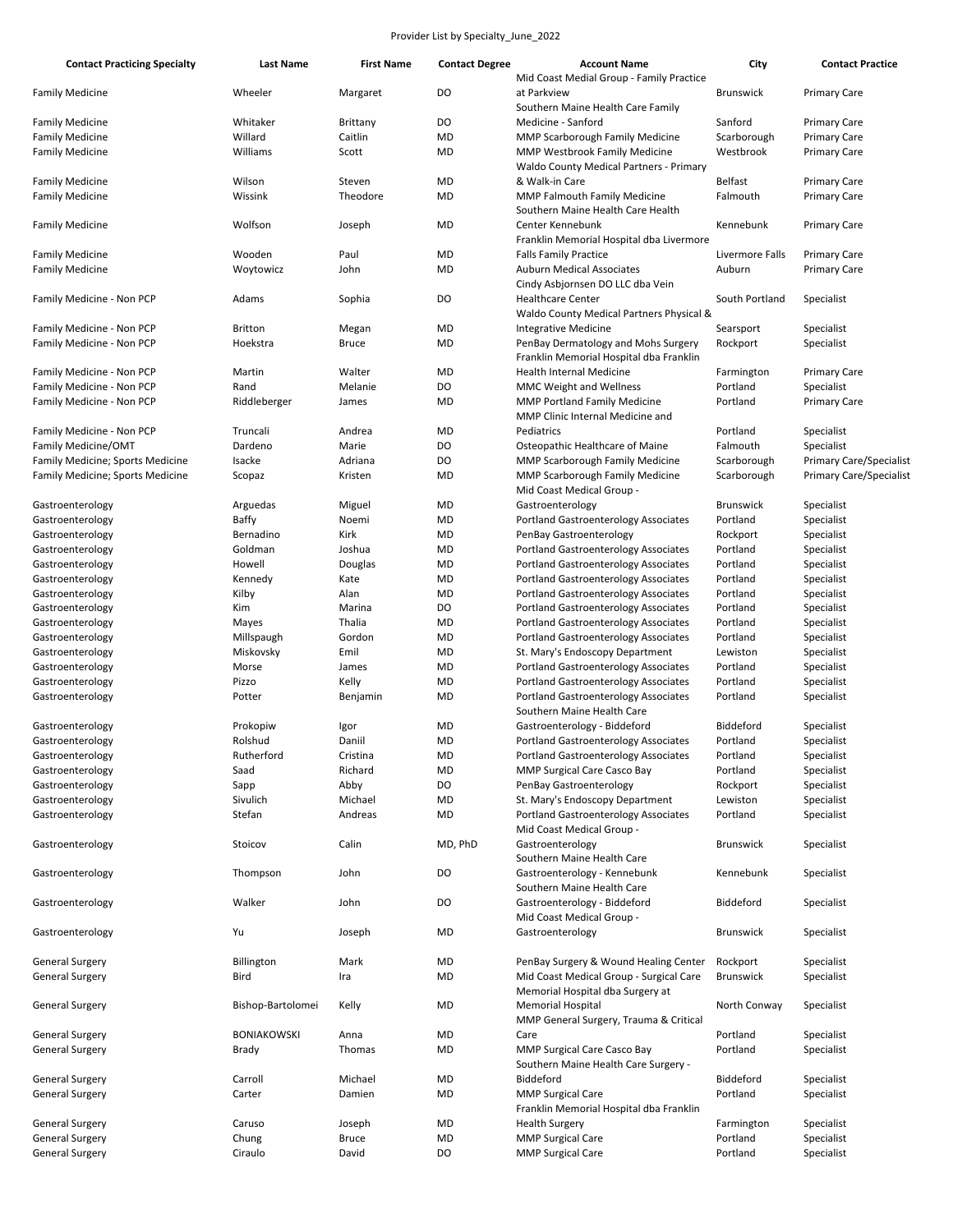| <b>Contact Practicing Specialty</b><br><b>General Surgery</b> | <b>Last Name</b><br>Copertino | <b>First Name</b><br>Leonard | <b>Contact Degree</b><br><b>MD</b> | <b>Account Name</b><br>St. Mary's Surgical Associates | City<br>Lewiston | <b>Contact Practice</b><br>Specialist |
|---------------------------------------------------------------|-------------------------------|------------------------------|------------------------------------|-------------------------------------------------------|------------------|---------------------------------------|
|                                                               |                               |                              |                                    |                                                       |                  |                                       |
| General Surgery                                               | Crosslin, III                 | Thomas                       | MD                                 | PenBay Surgery & Wound Healing Center                 | Rockport         | Specialist                            |
| <b>General Surgery</b>                                        | Cullinane                     | Daniel                       | MD                                 | <b>MMP Acute Care Surgery</b>                         | Portland         | Specialist                            |
| <b>General Surgery</b>                                        | Cushing                       | <b>Brad</b>                  | MD                                 | <b>MMP Surgical Care</b>                              | Portland         | Specialist                            |
| <b>General Surgery</b>                                        | Deery                         | Sarah                        | MD                                 | <b>MMP Surgical Care</b>                              | Portland         | Specialist                            |
| <b>General Surgery</b>                                        | Demers                        | Marc                         | MD                                 | <b>MMP Surgical Care</b>                              | Portland         | Specialist                            |
| General Surgery                                               | DesJardin                     | Elizabeth                    | <b>MD</b>                          | <b>MMC Breast Care Center</b>                         | Scarborough      | Specialist                            |
|                                                               |                               |                              |                                    | Southern Maine Health Care Surgery -                  |                  |                                       |
| General Surgery                                               | Doiron                        | Robert                       | MD                                 | Biddeford                                             | Biddeford        | Specialist                            |
| General Surgery                                               | Dreifus                       | Jonathan                     | <b>MD</b>                          | <b>MMP Surgical Care</b>                              | Portland         | Specialist                            |
| General Surgery                                               | Fitzgerald                    | Timothy                      | MD                                 | <b>MMP Surgical Care</b>                              | Portland         | Specialist                            |
|                                                               |                               |                              |                                    |                                                       | Portland         |                                       |
| <b>General Surgery</b>                                        | Giles-Magnifico               | Kristina                     | MD                                 | <b>MMP Surgical Care</b>                              |                  | Specialist                            |
| <b>General Surgery</b>                                        | Greatorex                     | Patricia                     | <b>MD</b>                          | MMC Outpatient Care Scarborough                       | Scarborough      | Specialist                            |
|                                                               |                               |                              |                                    | Southern Maine Health Care Surgery -                  |                  |                                       |
| General Surgery                                               | Grubb                         | David                        | MD                                 | Biddeford                                             | Biddeford        | Specialist                            |
|                                                               |                               |                              |                                    | Franklin Memorial Hospital dba Franklin               |                  |                                       |
| General Surgery                                               | Gunther                       | Eric                         | MD                                 | <b>Health Surgery</b>                                 | Farmington       | Specialist                            |
|                                                               |                               |                              |                                    | Franklin Memorial Hospital dba Franklin               |                  |                                       |
| General Surgery                                               | Gutman                        | Stacey                       | MD                                 | <b>Health Surgery</b>                                 | Farmington       | Specialist                            |
| <b>General Surgery</b>                                        | Hallagan                      | Lee                          | <b>MD</b>                          | <b>MMP Surgical Care</b>                              | Portland         | Specialist                            |
| <b>General Surgery</b>                                        | Hasan                         | Samira                       | DO                                 | LincolnHealth - General Surgery                       | Damariscotta     | Specialist                            |
| <b>General Surgery</b>                                        | Hawkins                       | Robert                       | MD                                 | <b>MMP Surgical Care</b>                              | Portland         | Specialist                            |
|                                                               |                               |                              |                                    | Franklin Memorial Hospital dba Franklin               |                  |                                       |
|                                                               |                               |                              |                                    | <b>Health Surgery</b>                                 |                  |                                       |
| General Surgery                                               | Hayward                       | R. Bradley                   | MD                                 |                                                       | Farmington       | Specialist                            |
|                                                               |                               |                              |                                    | <b>Waldo County Medical Partners Surgical</b>         |                  |                                       |
| General Surgery                                               | Helmholz                      | Randolph                     | <b>MD</b>                          | Associates                                            | <b>Belfast</b>   | Specialist                            |
| <b>General Surgery</b>                                        | Herbert                       | William                      | <b>MD</b>                          | <b>MMP Surgical Care</b>                              | Portland         | Specialist                            |
| <b>General Surgery</b>                                        | Ikossi                        | Maria                        | MD, PhD, FACS                      | St. Mary's Surgical Associates                        | Lewiston         | Specialist                            |
| <b>General Surgery</b>                                        | Johnson                       | Stemple                      | MD                                 | Mid Coast Medical Group - Surgical Care               | <b>Brunswick</b> | Specialist                            |
| General Surgery                                               | Kahn                          | Robert                       | M.D.                               | LincolnHealth - General Surgery                       | Damariscotta     | Specialist                            |
|                                                               |                               |                              |                                    | Franklin Memorial Hospital dba Franklin               |                  |                                       |
| <b>General Surgery</b>                                        | Lahren                        | Rodney                       | <b>MD</b>                          | <b>Health Surgery</b>                                 | Farmington       | Specialist                            |
|                                                               |                               |                              |                                    | Memorial Hospital dba Surgery at                      |                  |                                       |
| <b>General Surgery</b>                                        | Lazaron                       | Victor                       | MD                                 | <b>Memorial Hospital</b>                              | North Conway     | Specialist                            |
| <b>General Surgery</b>                                        | Long                          | Stephenie                    | MD                                 | <b>Western Maine Surgery</b>                          | Norway           | Specialist                            |
|                                                               |                               |                              |                                    |                                                       |                  |                                       |
|                                                               |                               |                              |                                    | Waldo County Medical Partners Surgical                |                  |                                       |
| <b>General Surgery</b>                                        | Lydon                         | Shane                        | MD                                 | Associates                                            | <b>Belfast</b>   | Specialist                            |
| <b>General Surgery</b>                                        | MacGillivray                  | Dougald                      | MD                                 | <b>MMP Surgical Care</b>                              | Portland         | Specialist                            |
| <b>General Surgery</b>                                        | Mainella                      | Mark                         | DO                                 | LincolnHealth - General Surgery                       | Damariscotta     | Specialist                            |
|                                                               |                               |                              |                                    | Franklin Memorial Hospital dba Franklin               |                  |                                       |
| General Surgery                                               | Marshall                      | <b>Gregory Thomas</b>        | MD                                 | <b>Health Surgery</b>                                 | Farmington       | Specialist                            |
|                                                               |                               |                              |                                    | Memorial Hospital dba Surgery at                      |                  |                                       |
| General Surgery                                               | Marvelli                      | Christopher                  | MD                                 | <b>Memorial Hospital</b>                              | North Conway     | Specialist                            |
| <b>General Surgery</b>                                        | Mason                         | Michael                      | MD                                 | Mid Coast Medical Group - Surgical Care               | Brunswick        | Specialist                            |
| General Surgery                                               | Miller                        | Heidi                        | <b>MD</b>                          | <b>MMP Surgical Care Casco Bay</b>                    | Portland         | Specialist                            |
| <b>General Surgery</b>                                        | Morse                         | Bryan                        | MD                                 | <b>MMC</b>                                            | Portland         | Specialist                            |
| <b>General Surgery</b>                                        | Mullin                        | <b>Brady</b>                 | <b>MD</b>                          | Mid Coast Medical Group - Surgical Care               | <b>Brunswick</b> | Specialist                            |
| <b>General Surgery</b>                                        | Nash                          | William                      | <b>MD</b>                          | St. Mary's Orthopedics Portland                       | Portland         | Specialist                            |
|                                                               |                               |                              |                                    |                                                       |                  |                                       |
|                                                               |                               |                              |                                    | <b>Waldo County Medical Partners Surgical</b>         |                  |                                       |
| <b>General Surgery</b>                                        | Nelson                        | Benjamin                     | MD                                 | Associates                                            | <b>Belfast</b>   | Specialist                            |
|                                                               |                               |                              |                                    |                                                       |                  |                                       |
| <b>General Surgery</b>                                        | O'Brien                       | Timothy                      | <b>MD</b>                          | PenBay Surgery & Wound Healing Center                 | Rockport         | Specialist                            |
| <b>General Surgery</b>                                        | Osborne                       | Eric                         | DO                                 | <b>Western Maine Surgery</b>                          | Norway           | Specialist                            |
| <b>General Surgery</b>                                        | Paine, Jr.                    | Gordon                       | MD                                 | PenBay Surgical Skin Center                           | Rockport         | Specialist                            |
| <b>General Surgery</b>                                        | Palma-Vargas                  | Juan                         | MD                                 | <b>MMP Surgical Care</b>                              | Portland         | Specialist                            |
| <b>General Surgery</b>                                        | Radke                         | Frederick                    | MD                                 | <b>MMP Surgical Care</b>                              | Portland         | Specialist                            |
| <b>General Surgery</b>                                        | Rappold                       | Joseph                       | MD                                 | <b>MMP Surgical Care</b>                              | Portland         | Specialist                            |
| <b>General Surgery</b>                                        | Razdan                        | Shantanu                     | <b>MD</b>                          | <b>Western Maine Surgery</b>                          | Norway           | Specialist                            |
| <b>General Surgery</b>                                        | Rotta                         | Stacey                       | MD                                 | <b>MMP Acute Care Surgery</b>                         | Portland         | Specialist                            |
| <b>General Surgery</b>                                        | Royal                         | Richard                      | MD                                 | <b>MMP Surgical Care</b>                              | Portland         | Specialist                            |
| <b>General Surgery</b>                                        |                               | Kirk                         | DO                                 |                                                       | Portland         |                                       |
|                                                               | Sahagian                      |                              |                                    | MMP Surgical Care Casco Bay                           |                  | Specialist                            |
| <b>General Surgery</b>                                        | Sawhney                       | Jaswin                       | MD                                 | <b>MMP Surgical Care</b>                              | Portland         | Specialist                            |
| <b>General Surgery</b>                                        | Sheppard                      | Forest                       | <b>MD</b>                          | <b>MMP Acute Care Surgery</b>                         | Portland         | Specialist                            |
| <b>General Surgery</b>                                        | Shurtleff                     | Eric                         | DO                                 | <b>MMP Surgical Care</b>                              | Portland         | Specialist                            |
|                                                               |                               |                              |                                    | Southern Maine Health Care Surgery -                  |                  |                                       |
| General Surgery                                               | Skavdahl                      | David                        | MD                                 | Biddeford                                             | Biddeford        | Specialist                            |
| <b>General Surgery</b>                                        | Teller                        | Paige                        | <b>MD</b>                          | MMC Breast Care Center                                | Scarborough      | Specialist                            |
| <b>General Surgery</b>                                        | Trydestam                     | Cecilia                      | <b>MD</b>                          | <b>MMP Surgical Care</b>                              | Portland         | Specialist                            |
| <b>General Surgery</b>                                        | Tse                           | Lindsay                      | DO                                 | MMP Surgical Care Casco Bay                           | Portland         | Specialist                            |
| <b>General Surgery</b>                                        | Turner                        | Elizabeth                    | <b>MD</b>                          | <b>MMP Surgical Care</b>                              | Portland         | Specialist                            |
|                                                               |                               |                              |                                    |                                                       |                  |                                       |
| <b>General Surgery</b>                                        | White                         | Julie                        | MD                                 | PenBay Surgery & Wound Healing Center                 | Rockport         | Specialist                            |
| General Surgery                                               | Withers                       | Laura                        | <b>MD</b>                          | <b>MMP Surgical Care</b>                              | Portland         | Specialist                            |
|                                                               |                               |                              |                                    |                                                       |                  |                                       |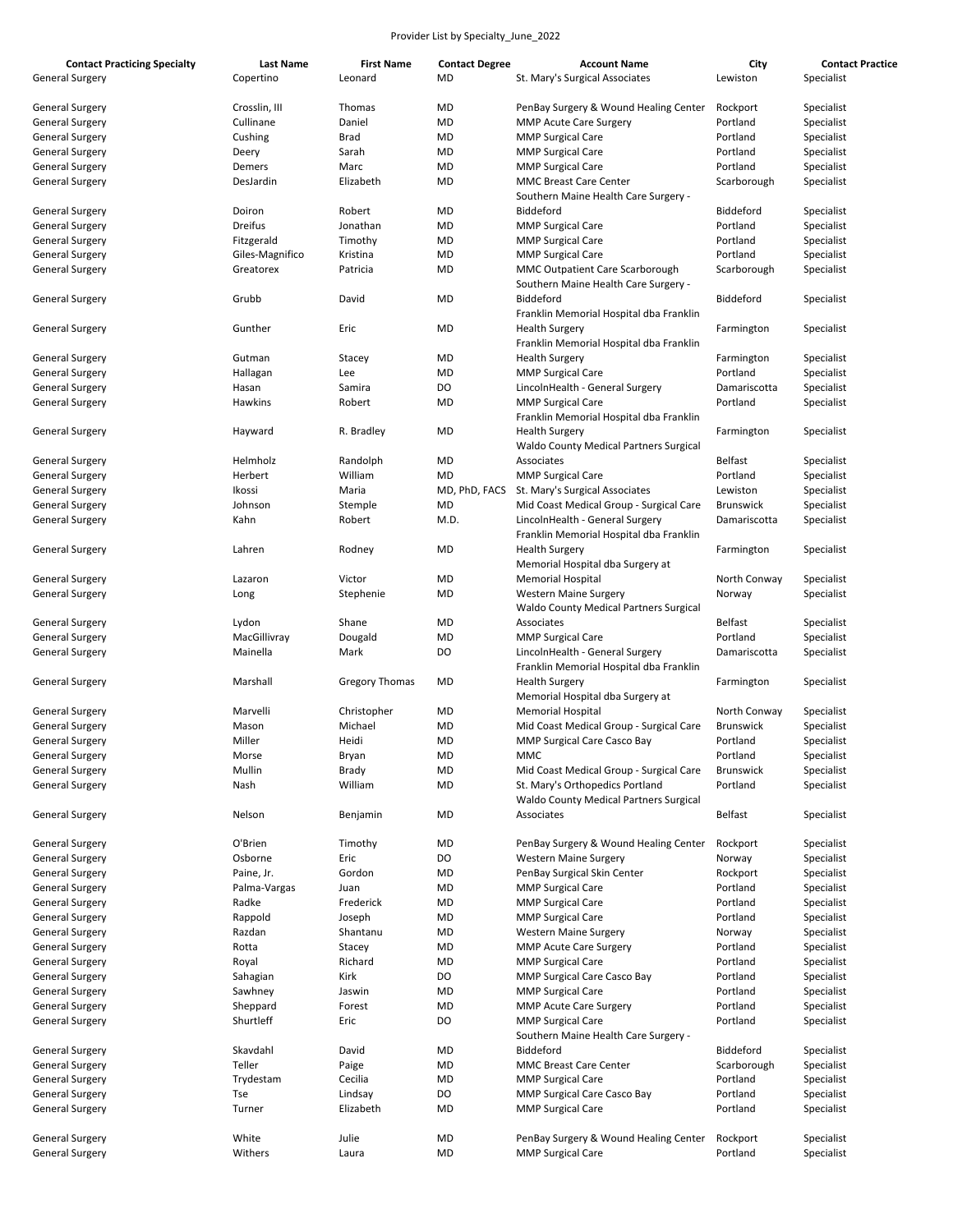| <b>Contact Practicing Specialty</b>                 | Last Name      | <b>First Name</b> | <b>Contact Degree</b> | <b>Account Name</b>                                                                                                              | City             | <b>Contact Practice</b> |
|-----------------------------------------------------|----------------|-------------------|-----------------------|----------------------------------------------------------------------------------------------------------------------------------|------------------|-------------------------|
| <b>General Surgery</b>                              | Wu             | Leslie            | MD                    | <b>MMP Surgical Care</b>                                                                                                         | Portland         | Specialist              |
| Geriatric Medicine                                  | Blake          | Rachael           | <b>MD</b>             | <b>MMP Geriatric Medicine</b>                                                                                                    | Portland         | Specialist              |
| Geriatric Medicine                                  | Carter         | Emily             | <b>MD</b>             | <b>MMP Geriatric Medicine</b>                                                                                                    | Portland         | Specialist              |
| Geriatric Medicine                                  | Dmytrasz       | Karen             | MD                    | <b>MMP Geriatric Medicine</b>                                                                                                    | Portland         | Specialist              |
| Geriatric Medicine                                  | Dur            | Jillian           | D <sub>O</sub>        | <b>MMP Geriatric Medicine</b>                                                                                                    | Portland         | Specialist              |
| Geriatric Medicine                                  | Hallen         | Sarah             | <b>MD</b>             | <b>MMP Geriatric Medicine</b>                                                                                                    | Portland         | Specialist              |
| Geriatric Medicine                                  | Magner         | Ann               | DO                    | <b>MMP Geriatric Medicine</b>                                                                                                    | Portland         | Specialist              |
| Geriatric Medicine                                  | Marino         | Richard           | <b>MD</b>             | <b>MMP Geriatric Medicine</b>                                                                                                    | Portland         | Specialist              |
| Geriatric Medicine                                  | Morrione       | Thomas            | <b>MD</b>             | <b>MMP Geriatric Medicine</b>                                                                                                    | Portland         | Specialist              |
| Geriatric Medicine                                  | Norwood        | Annabelle Rae     | MD                    | <b>MMP Geriatric Medicine</b>                                                                                                    | Portland         | Specialist              |
| Geriatric Medicine                                  | Polisner       | David             | MD                    | <b>MMP Geriatric Medicine</b>                                                                                                    | Portland         | Specialist              |
| <b>Geriatric Medicine</b>                           | Redding        | Julia             | DO                    | <b>MMP Geriatric Medicine</b>                                                                                                    | Portland         | Specialist              |
| Geriatric Medicine                                  | Talpey         | William           | MD                    | <b>MMP Geriatric Medicine</b>                                                                                                    | Portland         | Specialist              |
| Geriatric Medicine                                  | Wierman        | Heidi             | MD                    | <b>MMP Geriatric Medicine</b>                                                                                                    | Portland         | Specialist              |
|                                                     |                |                   |                       | <b>Mid Coast Geriatrics</b>                                                                                                      |                  |                         |
| Geriatric Medicine                                  | Young          | Benjamin          | MD                    |                                                                                                                                  | <b>Brunswick</b> | Specialist              |
| <b>Hand Surgery</b>                                 | Scott          | Samuel            | MD                    | Spectrum Orthopaedics - Portland                                                                                                 | Portland         | Specialist              |
| Hand Surgery; Orthopedic Surgery                    | Wilkerson      | James             | MD                    | Spectrum Orthopaedics - Portland                                                                                                 | Portland         | Specialist              |
| Hematology                                          | Liu            | Johnson           | <b>MD</b>             | MaineHealth Cancer Care - So Portland                                                                                            | South Portland   | Specialist              |
| Hematology                                          | Sprague        | Kellie            | MD                    | MaineHealth Cancer Care - So Portland<br>Maine Center for Cancer Medicine and                                                    | South Portland   | Specialist              |
|                                                     |                |                   |                       | Blood Disorders d/b/a New England                                                                                                |                  |                         |
| Hematology & Oncology                               | Benton         | David             | <b>MD</b>             | Cancer Specialists - Topsham                                                                                                     | Topsham          | Specialist              |
| Hematology & Oncology                               | Eisenberg      | Rebecca           | <b>MD</b>             | MaineHealth Cancer Care - Sanford                                                                                                | Sanford          | Specialist              |
|                                                     |                |                   |                       | Maine Center for Cancer Medicine and<br>Blood Disorders d/b/a New England                                                        |                  |                         |
| Hematology & Oncology                               | Evans          | Devon             | MD                    | Cancer Specialists - Scarborough                                                                                                 | Scarborough      | Specialist              |
|                                                     |                |                   |                       |                                                                                                                                  |                  |                         |
| Hematology & Oncology                               | Gupta          | Ridhi             | <b>MD</b>             | Franklin Memorial Hospital Cancer Center Farmington<br>Maine Center for Cancer Medicine and                                      |                  | Specialist              |
|                                                     |                |                   |                       | Blood Disorders d/b/a New England                                                                                                |                  |                         |
| Hematology & Oncology                               | Ilyas          | Can               | <b>MD</b>             | Cancer Specialists - Kennebunk                                                                                                   | Kennebunk        | Specialist              |
| Hematology & Oncology                               | Kumar          | Rachit            | <b>MD</b>             | Franklin Memorial Hospital Cancer Center Farmington<br>Maine Center for Cancer Medicine and<br>Blood Disorders d/b/a New England |                  | Specialist              |
| Hematology & Oncology                               | Nackos         | Eleni             | MD                    | Cancer Specialists - Topsham                                                                                                     | Topsham          | Specialist              |
| Hematology & Oncology                               | Rogers         | Andrew            | <b>MD</b>             | MaineHealth Cancer Care - So Portland<br>Maine Center for Cancer Medicine and<br>Blood Disorders d/b/a New England               | South Portland   | Specialist              |
| Hematology & Oncology                               | Winters        | John              | MD                    | Cancer Specialists - Scarborough                                                                                                 | Scarborough      | Specialist              |
| Hospice and Palliative Medicine                     | Conner         | Kristina          | <b>MD</b>             | <b>MMC Palliative Medicine - 22 Bramhall</b><br>Southern Maine Health Care Palliative                                            | Portland         | Specialist              |
| Hospice and Palliative Medicine                     | Slobodnjak     | JoAnna            | MD                    | Care                                                                                                                             | Biddeford        | Specialist              |
| Hospice and Palliative Medicine/Pediatrics Caldwell |                | Allison           | <b>MD</b>             | MMC Center for Pain and Palliative Care                                                                                          | Portland         | Specialist              |
| Hospice and Palliative Medicine/Pediatrics Richards |                | Lewis             | MD                    | MMC Center for Pain and Palliative Care                                                                                          | Portland         | Specialist              |
| Hospitalist                                         | Abbott         | Christopher       | DO                    |                                                                                                                                  |                  | Specialist              |
|                                                     |                |                   |                       | Franklin Memorial Hospital - Hospitalists<br>Memorial Hospital - Hospitalist                                                     | Farmington       |                         |
| Hospitalist                                         | Abkowitz       | Suzanne           | <b>MD</b>             | Department<br>Southern Maine Health Care Hospitalist                                                                             | North Conway     | Specialist              |
| Hospitalist                                         | Akay           | Aylin             | MD                    | Services                                                                                                                         | Biddeford        | Specialist              |
| Hospitalist                                         | Almeder        | Lisa              | MD                    | MMP Adult Hospital Medicine                                                                                                      | Portland         | Specialist              |
| Hospitalist                                         | Anderson       | Laura             | MD                    | MMP Adult Hospital Medicine<br>PenBay Medical Center Hospitalists                                                                | Portland         | Specialist              |
| Hospitalist                                         | Anderson       | Denise            | DO                    | Services                                                                                                                         | Rockport         | Specialist              |
| Hospitalist                                         | Andress        | Reid              | MD                    | Mid Coast Medical Group - Cooks Corner                                                                                           | <b>Brunswick</b> | Specialist              |
| Hospitalist                                         | Anwar          | Hadi              | <b>MD</b>             | MMC Pediatric Hospital Medicine                                                                                                  | Portland         | Specialist              |
| Hospitalist                                         | Baldwin        | Jennifer          | DO                    | MMP Adult Hospital Medicine<br>Waldo County General Hospital -                                                                   | Portland         | Specialist              |
| Hospitalist                                         | Balke          | Jeffrey           | MD                    | Hospitalist<br>Southern Maine Health Care Hospitalist                                                                            | <b>Belfast</b>   | Specialist              |
| Hospitalist                                         | Bambara        | Anthony           | MD                    | Services                                                                                                                         | Biddeford        | Specialist              |
| Hospitalist                                         | Barnathan      | Evan              | MD                    | MMP Adult Hospital Medicine<br>Southern Maine Health Care Hospitalist                                                            | Portland         | Specialist              |
| Hospitalist                                         | Batra          | Mona              | MD                    | Services                                                                                                                         | Biddeford        | Specialist              |
| Hospitalist                                         | Bausman        | Jonathan          | DO                    | <b>MMC Pediatric Hospitalists</b>                                                                                                | Portland         | Specialist              |
| Hospitalist                                         | Bennett        | Shannon           | DO                    | <b>MMC Pediatric Hospitalists</b>                                                                                                | Portland         | Specialist              |
| Hospitalist                                         | Bhe            | Leticia           | MD                    | LincolnHealth - Hospital Medicine                                                                                                | Damariscotta     | Specialist              |
| Hospitalist                                         | <b>Bolkhir</b> | Wesam             | MD                    | <b>MMP Hospital Medicine</b>                                                                                                     | Portland         | Specialist              |
| Hospitalist                                         | Bonham         | Shulamith         | MD                    | Franklin Memorial Hospital - Hospitalists                                                                                        | Farmington       | Specialist              |
| Hospitalist                                         | <b>Botler</b>  | Joel              | <b>MD</b>             | MMP Adult Hospital Medicine                                                                                                      | Portland         | Specialist              |
|                                                     |                |                   |                       |                                                                                                                                  |                  |                         |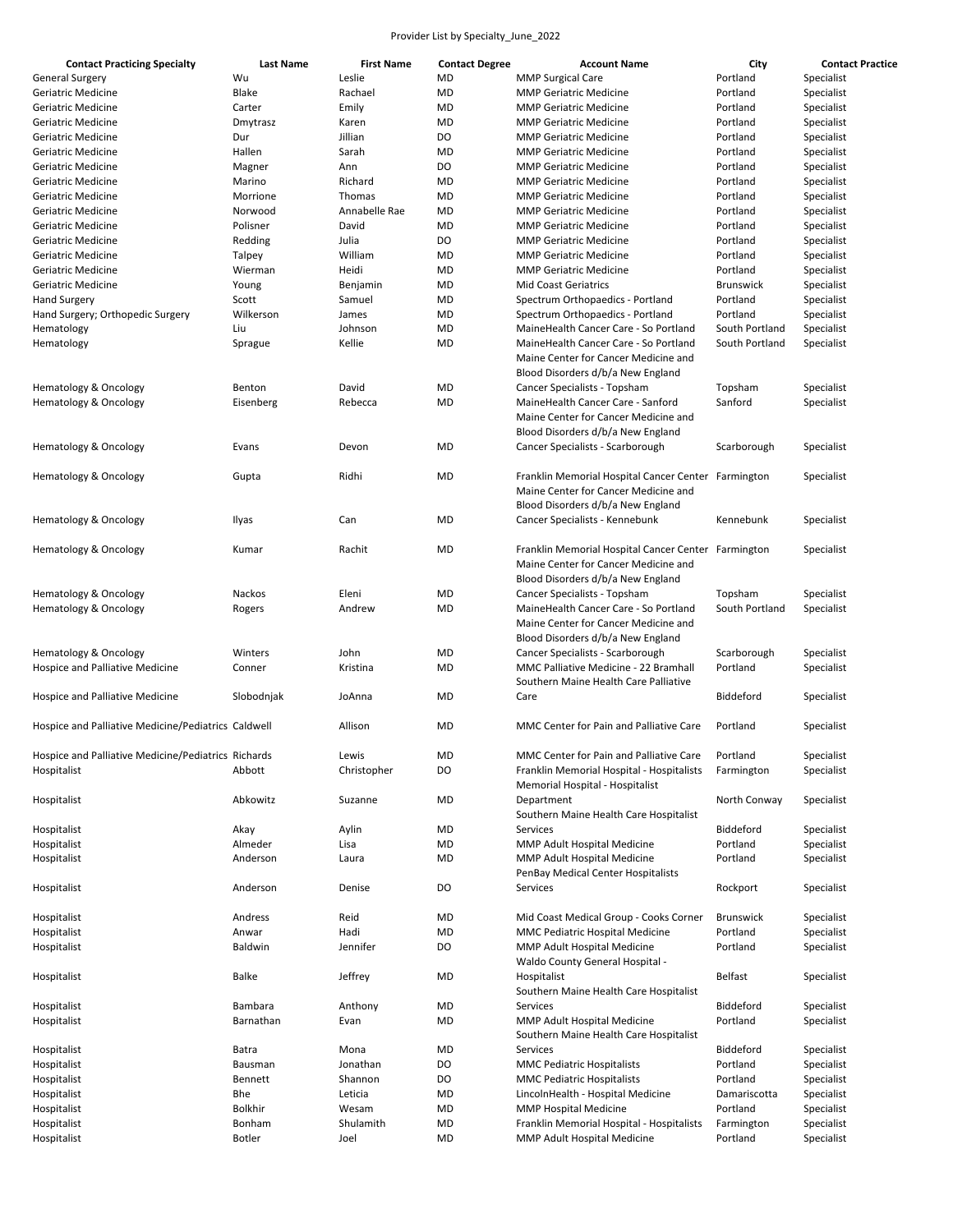| <b>Contact Practicing Specialty</b> | Last Name          | <b>First Name</b> | <b>Contact Degree</b> | <b>Account Name</b>                       | City             | <b>Contact Practice</b> |
|-------------------------------------|--------------------|-------------------|-----------------------|-------------------------------------------|------------------|-------------------------|
|                                     |                    |                   |                       | Southern Maine Health Care Hospitalist    |                  |                         |
| Hospitalist                         | <b>Brady IV</b>    | John              | <b>MD</b>             | Services                                  | Biddeford        | Specialist              |
| Hospitalist                         | <b>Brouillette</b> | Kathryn           | MD, CM                | MMP Adult Hospital Medicine               | Portland         | Specialist              |
| Hospitalist                         | Buczkowski         | Amy               | MD                    | MMC Pediatric Hospital Medicine           | Portland         | Specialist              |
| Hospitalist                         | <b>Bullis</b>      | Eliza             | <b>MD</b>             | MMP Adult Hospital Medicine               | Portland         | Specialist              |
| Hospitalist                         | <b>Bussone</b>     | Justin            | DO                    | Mid Coast Hospitalist Service             | <b>Brunswick</b> | Specialist              |
| Hospitalist                         | Byrt               | Erin              | <b>MD</b>             | MMP Adult Hospital Medicine               | Portland         | Specialist              |
|                                     |                    |                   |                       | - Stephens Memorial Hospital Association  |                  |                         |
| Hospitalist                         | Callender          | G. Sean           | MD                    | <b>Hospitalist Group</b>                  | Norway           | Specialist              |
| Hospitalist                         | Canepa             | Carla             | MD                    | <b>MMP Hospital Medicine</b>              | Portland         | Specialist              |
| Hospitalist                         | Cassin             | Jared             | MD                    | MMP Adult Hospital Medicine               | Portland         | Specialist              |
| Hospitalist                         | Cavic              | Alexis            | <b>MD</b>             | MMP Adult Hospital Medicine               | Portland         | Specialist              |
| Hospitalist                         | Clark              | Matthew           | DO                    | <b>MMP Hospital Medicine</b>              | Portland         | Specialist              |
|                                     |                    |                   |                       | Southern Maine Health Care Hospitalist    |                  |                         |
|                                     |                    |                   |                       |                                           |                  |                         |
| Hospitalist                         | Collard            | Jamie             | DO                    | Services                                  | Biddeford        | Specialist              |
| Hospitalist                         | Cox                | David             | MD                    | <b>MMC Pediatric Hospitalists</b>         | Portland         | Specialist              |
| Hospitalist                         | Crabtree           | <b>Brian</b>      | <b>MD</b>             | Mid Coast Hospitalist Service             | <b>Brunswick</b> | Specialist              |
| Hospitalist                         | Curtis             | James             | <b>MD</b>             | Lincolnhealth- Urgent care                | BoothBay Harbor  | Specialist              |
|                                     |                    |                   |                       | Memorial Hospital - Hospitalist           |                  |                         |
| Hospitalist                         | Daigle             | Marc              | MD                    | Department                                | North Conway     | Specialist              |
| Hospitalist                         | Dean               | Anne              | <b>MD</b>             | MMP Adult Hospital Medicine               | Portland         | Specialist              |
| Hospitalist                         | DeMatteo           | Christina         | DO                    | MMP Adult Hospital Medicine               | Portland         | Specialist              |
| Hospitalist                         | Desmarais          | Lauren            | DO                    | Mid Coast Hospitalist Service             | <b>Brunswick</b> | Specialist              |
| Hospitalist                         | Diamond-Falk       | Kathryn           | <b>MD</b>             | MMP Adult Hospital Medicine               | Portland         | Specialist              |
| Hospitalist                         | Diminick           | Noah              | MD                    | <b>MMC Pediatric Hospitalists</b>         | Portland         | Specialist              |
| Hospitalist                         | Dolinsek Razsa     | Benjamina         | MD                    | <b>MMP Hospital Medicine</b>              | Portland         | Specialist              |
|                                     |                    |                   |                       | Waldo County General Hospital -           |                  |                         |
| Hospitalist                         | Domit              | Fadi              | MD                    | Hospitalist                               | <b>Belfast</b>   | Specialist              |
|                                     |                    |                   |                       | Waldo County General Hospital -           |                  |                         |
|                                     |                    |                   |                       |                                           | <b>Belfast</b>   |                         |
| Hospitalist                         | Dotson             | Suzanna           | MD                    | Hospitalist                               |                  | Specialist              |
| Hospitalist                         | Dubois             | Donald            | <b>MD</b>             | Franklin Memorial Hospital - Hospitalists | Farmington       | Specialist              |
| Hospitalist                         | Dupuis             | Nicholas          | DO                    | MMP Adult Hospital Medicine               | Portland         | Specialist              |
| Hospitalist                         | Fatima             | Saeeda            | MD                    | <b>MMP Hospital Medicine</b>              | Portland         | Specialist              |
| Hospitalist                         | Ferguson           | Michael           | MD                    | MMC Pediatric Intensive Care Unit         | Portland         | Specialist              |
| Hospitalist                         | Fey                | Jamie             | MD                    | MMC Pediatric Hospital Medicine           | Portland         | Specialist              |
| Hospitalist                         | Fox                | Crystal           | <b>MD</b>             | <b>MMP Hospital Medicine</b>              | Portland         | Specialist              |
| Hospitalist                         | Fridman            | Fred              | DO                    | Rehabilitation Associates - Brighton      | Portland         | Specialist              |
| Hospitalist                         | Gewanter           | Dena              | <b>MD</b>             | LincolnHealth - Hospital Medicine         | Damariscotta     | Specialist              |
|                                     |                    |                   |                       | Waldo County General Hospital -           |                  |                         |
| Hospitalist                         | Gochioco           | Michelle          | <b>MD</b>             | Hospitalist                               | <b>Belfast</b>   | Specialist              |
| Hospitalist                         | Godara             | Geeta             | <b>MD</b>             | Mid Coast Hospitalist Service             | <b>Brunswick</b> | Specialist              |
|                                     |                    |                   |                       |                                           |                  |                         |
|                                     |                    |                   |                       | PenBay Medical Center Hospitalists        |                  |                         |
| Hospitalist                         | Goldberg           | Jennifer          | <b>MD</b>             | Services                                  | Rockport         | Specialist              |
|                                     |                    |                   |                       | Southern Maine Health Care Hospitalist    |                  |                         |
| Hospitalist                         | Goldman            | Andrew            | MD                    | Services                                  | Biddeford        | Specialist              |
| Hospitalist                         | Goodman            | Daniel            | <b>MD</b>             | Mid Coast Hospitalist Service             | <b>Brunswick</b> | Specialist              |
| Hospitalist                         | Guarnieri          | Frank             | MD                    | LincolnHealth - Hospital Medicine         | Damariscotta     | Specialist              |
|                                     |                    |                   |                       | Southern Maine Health Care Hospitalist    |                  |                         |
| Hospitalist                         | Habibullah         | Masud             | MD                    | Services                                  | Biddeford        | Specialist              |
|                                     |                    |                   |                       | Southern Maine Health Care Hospitalist    |                  |                         |
| Hospitalist                         | Hamoda             | Ahmed             | MD                    | Services                                  | Biddeford        | Specialist              |
| Hospitalist                         | Hayman             | Jennifer          | <b>MD</b>             | <b>MMC Pediatric Hospitalists</b>         | Portland         | Specialist              |
| Hospitalist                         | Hellen             | Micheal           | MD                    | MMP Adult Hospital Medicine               | Portland         | Specialist              |
| Hospitalist                         | Herman             | Benjamin          | MD                    | LincolnHealth - Hospital Medicine         | Damariscotta     | Specialist              |
| Hospitalist                         | Herrle             | Elizabeth         | <b>MD</b>             | MMP Adult Hospital Medicine               | Portland         | Specialist              |
|                                     |                    |                   | <b>MD</b>             |                                           |                  |                         |
| Hospitalist                         | Hess               | Steven            |                       | MMP Adult Hospital Medicine               | Portland         | Specialist              |
|                                     |                    |                   |                       | Southern Maine Health Care Hospitalist    |                  |                         |
| Hospitalist                         | Hintermeister      | Charles           | DO                    | Services                                  | Biddeford        | Specialist              |
|                                     |                    |                   |                       | PenBay Medical Center Hospitalists        |                  |                         |
| Hospitalist                         | Howe               | Barry             | MD                    | Services                                  | Rockport         | Specialist              |
| Hospitalist                         | Huitt              | Perri             | DO                    | MMP Adult Hospital Medicine               | Portland         | Specialist              |
|                                     |                    |                   |                       | PenBay Medical Center Hospitalists        |                  |                         |
| Hospitalist                         | Humphrey           | Ceba              | MD                    | Services                                  | Rockport         | Specialist              |
| Hospitalist                         | Hyde               | David             | DO                    | Franklin Memorial Hospital                | Farmington       | Specialist              |
| Hospitalist                         | Isacke             | Ross              | DO                    | MMP Adult Hospital Medicine               | Portland         | Specialist              |
| Hospitalist                         | Jablonski          | Sebastian         | DO                    | MMP Adult Hospital Medicine               | Portland         | Specialist              |
| Hospitalist                         | Jackson            | Meredith          | MD                    | <b>MMC Pediatric Hospitalists</b>         | Portland         | Specialist              |
|                                     |                    |                   |                       |                                           |                  |                         |
| Hospitalist                         | Jacquet            | Marc              | MD                    | MMP Adult Hospital Medicine               | Portland         | Specialist              |
| Hospitalist                         | Jaffee             | William           | MD                    | <b>MMP Hospital Medicine</b>              | Portland         | Specialist              |
| Hospitalist                         | Jarawan            | Hani              | MD                    | MMP Adult Hospital Medicine               | Portland         | Specialist              |
| Hospitalist                         | Jewell             | Jennifer          | <b>MD</b>             | <b>MMC Pediatric Hospitalists</b>         | Portland         | Specialist              |
| Hospitalist                         | Jobe               | Lora              | MD                    | Mid Coast Hospitalist Service             | <b>Brunswick</b> | Specialist              |
| Hospitalist                         | Kanard             | Roly              | MD                    | LincolnHealth - Hospital Medicine         | Damariscotta     | Specialist              |
|                                     |                    |                   |                       |                                           |                  |                         |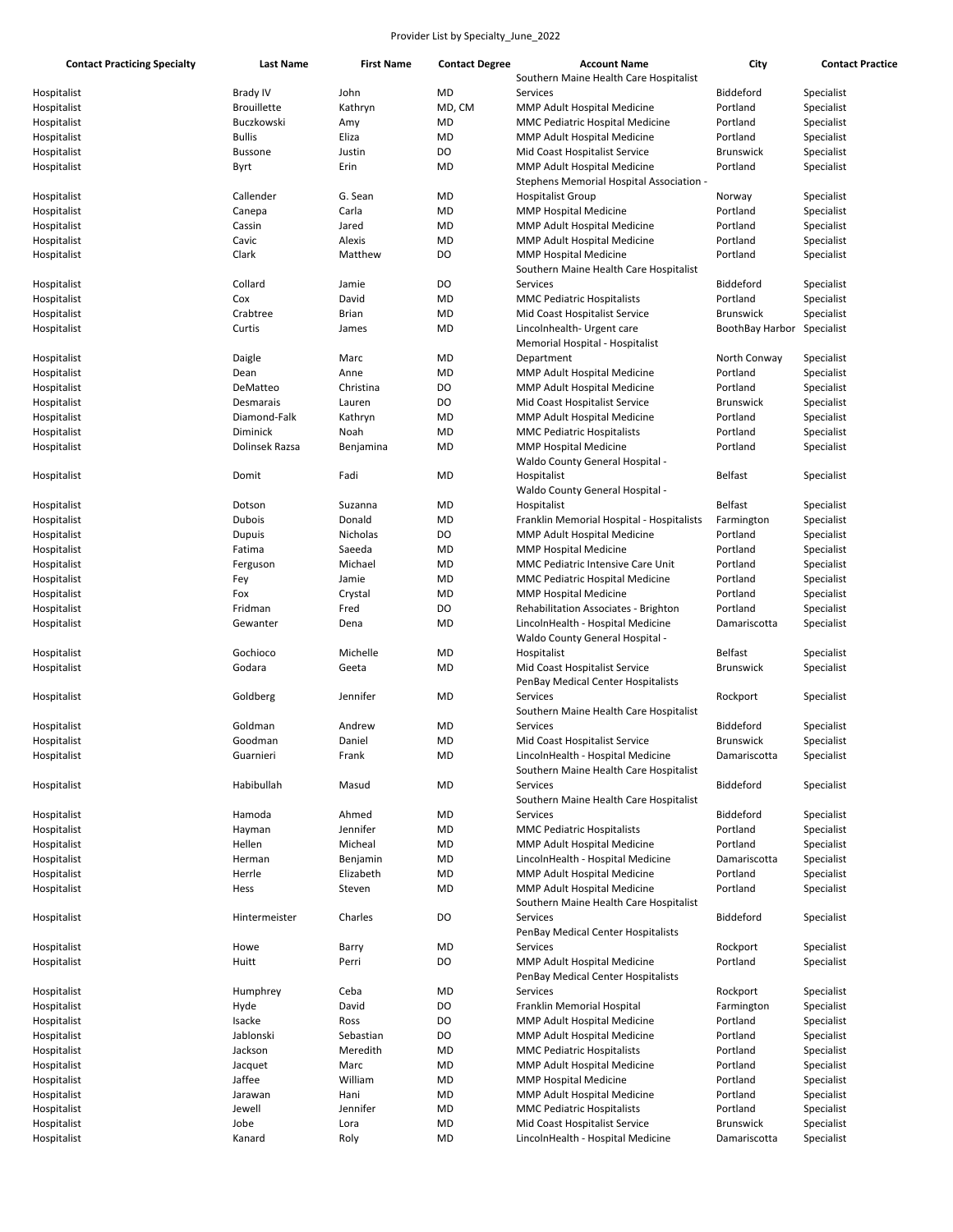| <b>Contact Practicing Specialty</b> | Last Name     | <b>First Name</b> | <b>Contact Degree</b> | <b>Account Name</b>                       | City             | <b>Contact Practice</b> |
|-------------------------------------|---------------|-------------------|-----------------------|-------------------------------------------|------------------|-------------------------|
|                                     |               |                   |                       | Memorial Hospital - Hospitalist           |                  |                         |
| Hospitalist                         | Karouni       | Ghaleb            | MD                    | Department                                | North Conway     | Specialist              |
| Hospitalist                         | Keller        | Emily             | MD                    | MMC Pediatric Hospital Medicine           | Portland         | Specialist              |
|                                     |               |                   |                       | Southern Maine Health Care Hospitalist    |                  |                         |
| Hospitalist                         | King          | Brian             | MD                    | Services                                  | Biddeford        | Specialist              |
| Hospitalist                         | Klein         | Raymond           | MD                    | MMP Adult Hospital Medicine               | Portland         | Specialist              |
| Hospitalist                         | Kleinman      | Christine         | DO                    | <b>MMP Adult Hospital Medicine</b>        | Portland         | Specialist              |
| Hospitalist                         | Koch          | Kari              | MD                    | LincolnHealth - Hospital Medicine         | Damariscotta     | Specialist              |
| Hospitalist                         | Labul         | Larry             | DO                    | Franklin Memorial Hospital - Hospitalists | Farmington       | Specialist              |
|                                     |               |                   |                       | Franklin Memorial Hospital- Emergency     |                  |                         |
| Hospitalist                         | Lamb          | Gail              | DO                    | Department                                | Farmington       | Specialist              |
| Hospitalist                         | Lanoy         | Reynerio          | MD                    | <b>MMP Hospital Medicine</b>              | Portland         | Specialist              |
| Hospitalist                         | Lapham        | David             | MD                    | <b>MMP Hospital Medicine</b>              | Portland         | Specialist              |
|                                     |               |                   |                       | Southern Maine Health Care Hospitalist    |                  |                         |
|                                     | Laurent       | Vency             | MD                    | Services                                  | Biddeford        | Specialist              |
| Hospitalist                         |               |                   |                       |                                           |                  |                         |
|                                     |               | David             |                       | Stephens Memorial Hospital Association -  |                  |                         |
| Hospitalist                         | Lavoie        |                   | MD                    | <b>Hospitalist Group</b>                  | Norway           | Specialist              |
|                                     |               |                   |                       | Southern Maine Health Care Hospitalist    |                  |                         |
| Hospitalist                         | Leach         | Gregory           | MD                    | Services                                  | Biddeford        | Specialist              |
| Hospitalist                         | Liu           | Katherine         | MD                    | MMC Pediatric Hospital Medicine           | Portland         | Specialist              |
| Hospitalist                         | Lowell        | Isabel            | MD                    | <b>MMP Hospital Medicine</b>              | Portland         | Specialist              |
|                                     |               |                   |                       | Waldo County General Hospital -           |                  |                         |
| Hospitalist                         | MacCausland   | Christopher       | DO                    | Hospitalist                               | <b>Belfast</b>   | Specialist              |
| Hospitalist                         | Mallory       | Leah              | MD                    | <b>MMC Pediatric Hospitalists</b>         | Portland         | Specialist              |
|                                     |               |                   |                       | PenBay Medical Center Hospitalists        |                  |                         |
| Hospitalist                         | Martindale    | Madeleine         | MD                    | Services                                  | Rockport         | Specialist              |
|                                     |               |                   |                       | Southern Maine Health Care Hospitalist    |                  |                         |
| Hospitalist                         | McCaffrey     | Ryan              | MD                    | Services                                  | Biddeford        | Specialist              |
| Hospitalist                         | McCall        | Kathleen          | MD                    | Franklin Memorial Hospital - Hospitalists | Farmington       | Specialist              |
| Hospitalist                         | McCann        | Nicole            | MD                    | <b>MMP Hospital Medicine</b>              | Portland         | Specialist              |
| Hospitalist                         | McCulley      | Janet             | DO                    | MMP Adult Hospital Medicine               | Portland         | Specialist              |
| Hospitalist                         | McElwain      | Lorraine          | MD                    | <b>MMC Pediatric Hospitalists</b>         | Portland         | Specialist              |
|                                     |               |                   |                       | Southern Maine Health Care Hospitalist    |                  |                         |
| Hospitalist                         | McNally       | Jane              | DO                    | Services                                  | Biddeford        | Specialist              |
|                                     |               |                   |                       | PenBay Medical Center Hospitalists        |                  |                         |
| Hospitalist                         | Mecklenburg   | Emily             | MD                    | Services                                  | Rockport         | Specialist              |
|                                     |               |                   |                       | Southern Maine Health Care Hospitalist    |                  |                         |
| Hospitalist                         | Menard        | Kirstie           | DO                    | Services                                  | Biddeford        | Specialist              |
| Hospitalist                         | Meyer         | Daniel            | MD                    | MMP Adult Hospital Medicine               | Portland         | Specialist              |
| Hospitalist                         | Miller        | Susan             | MD                    | Franklin Memorial Hospital - Hospitalists | Farmington       | Specialist              |
|                                     |               |                   |                       | Southern Maine Health Care Hospitalist    |                  |                         |
| Hospitalist                         | Milligan      | lan               | MD                    | Services                                  | Biddeford        | Specialist              |
|                                     |               |                   |                       |                                           |                  |                         |
|                                     |               |                   |                       | PenBay Medical Center Hospitalists        |                  |                         |
| Hospitalist                         | Mitchell      | Patrick           | MD<br>DO              | Services                                  | Rockport         | Specialist              |
| Hospitalist                         | Motyl         | Christopher       |                       | <b>MMC Pediatric Hospitalists</b>         | Portland         | Specialist              |
|                                     |               |                   |                       | Southern Maine Health Care Hospitalist    |                  |                         |
| Hospitalist                         | Mueller       | Catherine         | MD                    | Services                                  | Biddeford        | Specialist              |
|                                     |               |                   |                       | Southern Maine Health Care Hospitalist    |                  |                         |
| Hospitalist                         | Munawar       | Sadia             | MD                    | Services                                  | Biddeford        | Specialist              |
| Hospitalist                         | Murray        | Logan             | MD                    | <b>MMC Pediatric Hospitalists</b>         | Portland         | Specialist              |
| Hospitalist                         | Napiorkowska  | Hanna             | MD                    | Mid Coast Hospitalist Service             | <b>Brunswick</b> | Specialist              |
| Hospitalist                         | Ndzana        | Innocent          | DO                    | MMP Adult Hospital Medicine               | Portland         | Specialist              |
| Hospitalist                         | Nuki          | Guy               | <b>MD</b>             | Mid Coast Hospital                        | <b>Brunswick</b> | Specialist              |
| Hospitalist                         | O'Donnell     | Sean              | MD                    | LincolnHealth - Hospital Medicine         | Damariscotta     | Specialist              |
|                                     |               |                   |                       | PenBay Medical Center Hospitalists        |                  |                         |
| Hospitalist                         | Oberg-Higgins | <b>B</b> Payson   | MD                    | Services                                  | Rockport         | Specialist              |
| Hospitalist                         | Opolinsky     | Dmitry            | DO                    | Mid Coast Hospitalist Service             | <b>Brunswick</b> | Specialist              |
| Hospitalist                         | Osella        | Avery             | MD                    | <b>MMP Hospital Medicine</b>              | Portland         | Specialist              |
| Hospitalist                         | Ottolini      | Mary              | MD                    | MMC Pediatric Hospital Medicine           | Portland         | Specialist              |
|                                     |               |                   |                       | Southern Maine Health Care Hospitalist    |                  |                         |
| Hospitalist                         | Paolino       | Nathalie          | DO                    | Services                                  | Biddeford        | Specialist              |
|                                     |               |                   |                       | Waldo County General Hospital -           |                  |                         |
| Hospitalist                         | Paul          | Jennifer          | MD                    | Hospitalist                               | <b>Belfast</b>   | Specialist              |
|                                     |               |                   |                       | PenBay Medical Center Hospitalists        |                  |                         |
| Hospitalist                         | Peabody       | Deborah           | MD                    | Services                                  | Rockport         | Specialist              |
|                                     |               |                   |                       | PenBay Medical Center Hospitalists        |                  |                         |
| Hospitalist                         | Peek          | David             | MD                    | Services                                  | Rockport         | Specialist              |
| Hospitalist                         | Perros        | Nicholas          | MD                    | MMP Adult Hospital Medicine               | Portland         | Specialist              |
| Hospitalist                         | Piotrowski    | Theresa           | MD                    | LincolnHealth - Hospital Medicine         | Damariscotta     | Specialist              |
| Hospitalist                         | Piraino       | Tina              | DO                    | MMP Adult Hospital Medicine               | Portland         | Specialist              |
| Hospitalist                         | Pleacher      | Kristine          | MD                    | MMC Pediatric Intensive Care Unit         | Portland         | Specialist              |
| Hospitalist                         | Pouliot       | Deanna            | <b>MD</b>             | Mid Coast Hospitalist Service             | <b>Brunswick</b> | Specialist              |
| Hospitalist                         | Price         | Cameron           | MD                    | MMP Adult Hospital Medicine               | Portland         | Specialist              |
|                                     |               |                   |                       | Southern Maine Health Care Hospitalist    |                  |                         |
| Hospitalist                         | Pringle       | Dwight            | <b>MD</b>             | Services                                  | Biddeford        | Specialist              |
|                                     |               |                   |                       |                                           |                  |                         |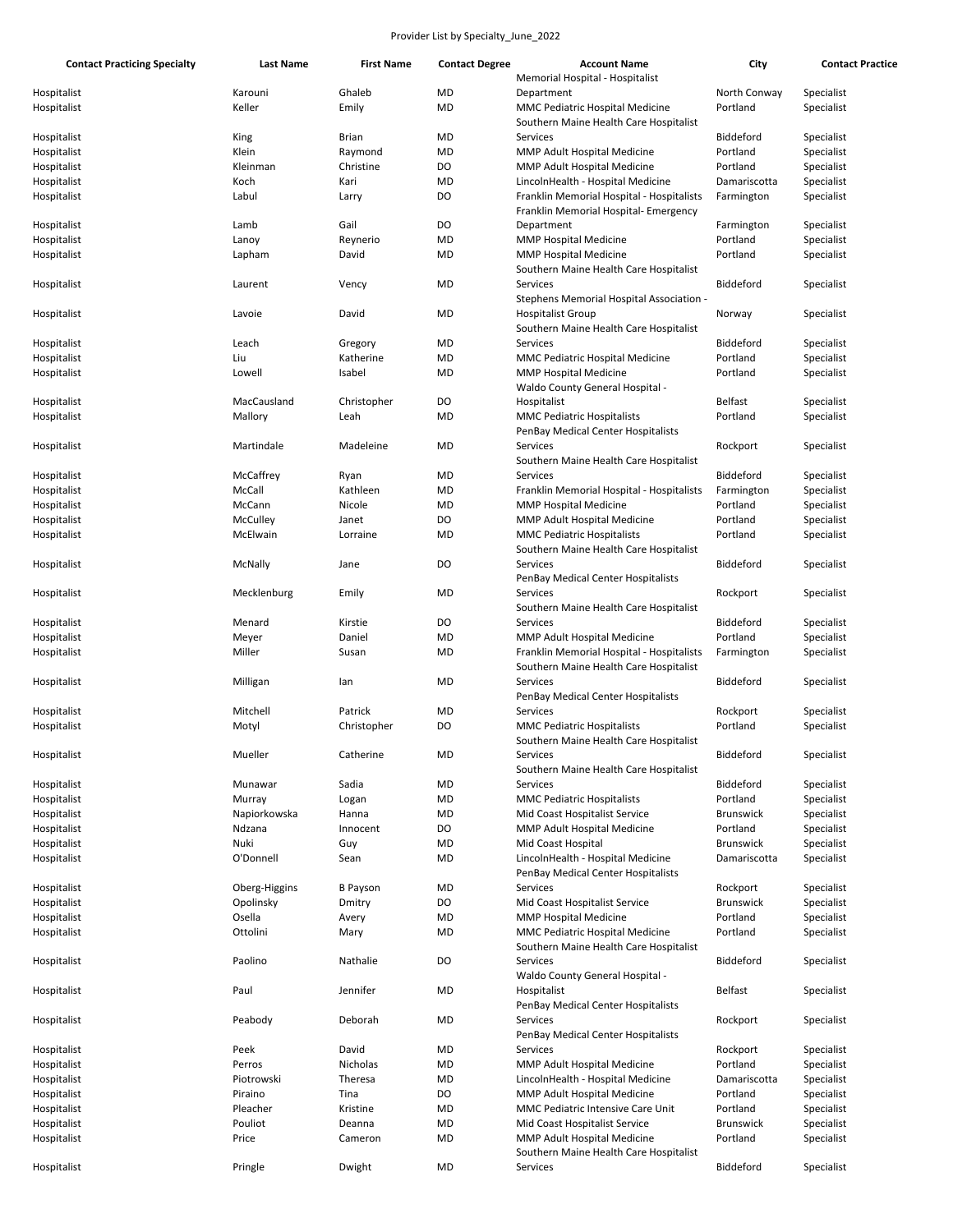| <b>Contact Practicing Specialty</b> | <b>Last Name</b> | <b>First Name</b> | <b>Contact Degree</b> | <b>Account Name</b><br>Waldo County General Hospital -                                  | City             | <b>Contact Practice</b>        |
|-------------------------------------|------------------|-------------------|-----------------------|-----------------------------------------------------------------------------------------|------------------|--------------------------------|
| Hospitalist                         | Prokopius        | Ronald            | M.D.                  | Hospitalist<br>Waldo County General Hospital -                                          | <b>Belfast</b>   | Specialist                     |
| Hospitalist                         | Ramkissoon       | Rishi             | MD                    | Hospitalist<br>Franklin Memorial Hospital-Emergency                                     | <b>Belfast</b>   | Specialist                     |
| Hospitalist                         | Rattray          | Kyle              | MD                    | Department<br>PenBay Medical Center Hospitalists                                        | Farmington       | Specialist                     |
| Hospitalist                         | Reynolds         | Carol             | MD                    | Services<br>Southern Maine Health Care Hospitalist                                      | Rockport         | Specialist                     |
| Hospitalist                         | Rhoden           | Riana             | MD                    | Services                                                                                | Biddeford        | Specialist                     |
| Hospitalist                         | Riviere          | Amy               | DO                    | MMP Adult Hospital Medicine                                                             | Portland         | Specialist                     |
| Hospitalist                         | Roberts          | Amanda            | DO                    | <b>MMP Hospital Medicine</b>                                                            | Portland         | Specialist                     |
| Hospitalist                         | Roy              | Christopher       | MD                    | <b>MMP Hospital Medicine</b>                                                            | Portland         | Specialist                     |
| Hospitalist                         | Ruehsen          | Hans              | MD                    | LincolnHealth - Hospital Medicine                                                       | Damariscotta     | Specialist                     |
| Hospitalist                         | Ryan             | Thomas            | DO                    | Franklin Memorial Hospital - Hospitalists                                               | Farmington       | Specialist                     |
| Hospitalist                         | Salem            | Elie              | MD                    | Memorial Hospital - Hospitalist<br>Department<br>Southern Maine Health Care Hospitalist | North Conway     | Specialist                     |
|                                     |                  |                   |                       |                                                                                         |                  |                                |
| Hospitalist                         | Savatteri        | Miriam            | MD                    | Services                                                                                | Biddeford        | Specialist                     |
| Hospitalist                         | Schaumburg       | Jessica           | DO                    | <b>MMP Hospital Medicine</b>                                                            | Portland         | Specialist                     |
| Hospitalist                         | Sherwin          | Scott             | MD                    | Mid Coast Hospitalist Service<br>Waldo County General Hospital -                        | Brunswick        | Specialist                     |
| Hospitalist                         | Smith            | Curtis            | MD                    | Hospitalist                                                                             | <b>Belfast</b>   | Specialist                     |
| Hospitalist                         | Smith            | Jennifer          | MD                    | LincolnHealth - Hospital Medicine                                                       | Damariscotta     | Specialist                     |
| Hospitalist                         | Stanhiser        | Daniel            | MD                    | Franklin Memorial Hospital - Hospitalists<br>PenBay Medical Center Hospitalists         | Farmington       | Specialist                     |
| Hospitalist                         | <b>Staples</b>   | Kirsten           | MD                    | Services                                                                                | Rockport         | Specialist                     |
| Hospitalist                         | Statman          | Scott             | MD                    | MMP Adult Hospital Medicine                                                             | Portland         | Specialist                     |
| Hospitalist                         | Stumpf           | Isabella          | DO                    | MMC Center for Pain and Palliative Care                                                 | Portland         | Specialist                     |
| Hospitalist                         | Subba            | Hilamber          | MD                    | MMP Adult Hospital Medicine                                                             | Portland         | Specialist                     |
|                                     |                  |                   |                       | Southern Maine Health Care Hospitalist                                                  |                  |                                |
| Hospitalist                         | Subramanian      | Vinodhini         | MD                    | Services<br>Southern Maine Health Care Hospitalist                                      | Biddeford        | Specialist                     |
| Hospitalist                         | Swayze           | Ava               | DO                    | Services<br>Southern Maine Health Care Hospitalist                                      | Biddeford        | Specialist                     |
| Hospitalist                         | Taj              | Majid             | MD                    | Services                                                                                | Biddeford        | Specialist                     |
| Hospitalist                         | Tembreull        | Jarrod            | MD                    | LincolnHealth - Hospital Medicine                                                       | Damariscotta     | Specialist                     |
| Hospitalist                         | Thomas           | Randolph Simmons  | MD                    | MMP Adult Hospital Medicine                                                             | Portland         | Specialist                     |
| Hospitalist                         | Thyssen          | Andreas           | MD                    | MMP Adult Hospital Medicine                                                             | Portland         | Specialist                     |
| Hospitalist                         | Tobolski         | Jared             | MD                    | <b>MMP Hospital Medicine</b>                                                            | Portland         | Specialist                     |
| Hospitalist                         | Torgersen        | Lisa              | MD                    | Franklin Memorial Hospital - Hospitalists                                               | Farmington       | Specialist                     |
| Hospitalist                         | Tozier           | Michael           | MD                    | <b>MMP Hospital Medicine</b>                                                            | Portland         | Specialist                     |
| Hospitalist                         | Trowbridge       | Robert            | MD                    | MMP Adult Hospital Medicine                                                             | Portland         | Specialist                     |
| Hospitalist                         | Ventura          | Jose              | MD                    | Mid Coast Hospitalist Service                                                           | <b>Brunswick</b> | Specialist                     |
|                                     |                  |                   |                       | Memorial Hospital - Hospitalist                                                         |                  |                                |
| Hospitalist                         | Vipulananda      | Nimalan           | MD                    | Department                                                                              | North Conway     | Specialist                     |
| Hospitalist                         | von Felten       | Elizabeth         | MD                    | PenBay Medical Center                                                                   | Rockport         | Specialist                     |
| Hospitalist                         | Wesson           | Winsor            | MD                    | PenBay Medical Center Anesthesia Dept.                                                  | Rockport         | Specialist                     |
| Hospitalist                         | Wingfield        | Dylan             | MD                    | Spectrum Healthcare Partners, PA                                                        | South Portland   | Specialist                     |
| Hospitalist                         | Withers          | Christopher       | MD                    | MMP Adult Hospital Medicine                                                             | Portland         | Specialist                     |
| Hospitalist                         | Wood             | Nellie            | MD                    | <b>MMP Hospital Medicine</b>                                                            | Portland         | Specialist                     |
| Hospitalist                         | Woodworth        | Samuel            | MD                    | MMP Adult Hospital Medicine<br>Southern Maine Health Care Hospitalist                   | Portland         | Specialist                     |
| Hospitalist                         | Zaslavsky        | Andrei            | DO                    | Services                                                                                | <b>Biddeford</b> | Specialist                     |
| Hospitalist; Internal Medicine      | Picone           | Claudia           | MD                    | MMP Adult Hospital Medicine                                                             | Portland         | <b>Primary Care/Specialist</b> |
| Hyperbaric Medicine                 | Abrahamsen       | Robert            | MD                    | <b>Advanced Vein Center</b><br>St. Mary's Center Hyperbaric and Wound                   | Portland         | Specialist                     |
| <b>Hyperbaric Medicine</b>          | Gallagher        | Stephen           | MD                    | care<br>St. Mary's Center Hyperbaric and Wound                                          | Lewiston         | Specialist                     |
| <b>Hyperbaric Medicine</b>          |                  | Lane              | DO                    | care                                                                                    | Lewiston         | Specialist                     |
|                                     | Kaplan           |                   |                       |                                                                                         |                  |                                |
| <b>Infectious Disease</b>           | Azis             | Leyla             | MD                    | <b>MMP Adult Infectious Diseases</b>                                                    | South Portland   | Specialist                     |
| <b>Infectious Disease</b>           | Biczak           | Laureen           | DO                    | <b>MMP Adult Infectious Diseases</b><br>St. Mary's Pulmonary Medicine and               | South Portland   | Specialist                     |
| Infectious Disease                  | Carroll          | Matthew           | MD                    | <b>Infectious Disease</b><br>Southern Maine Health Care Infectious                      | Lewiston         | Specialist                     |
| Infectious Disease                  | Courtney         | Thomas            | MD                    | <b>Disease</b><br>St. Mary's Pulmonary Medicine and                                     | Biddeford        | Specialist                     |
| <b>Infectious Disease</b>           | Maguire          | Teresita          | MD                    | <b>Infectious Disease</b>                                                               | Lewiston         | Specialist                     |
| <b>Infectious Disease</b>           | Pilkington III   | Edward            | MD                    | MMC<br>MMP Adult Infectious Diseases - Dean                                             | Portland         | Specialist                     |
| <b>Infectious Disease</b>           | Rawlings         | Stephen           | MD                    | Drive                                                                                   | South Portland   | Specialist                     |
| <b>Infectious Disease</b>           | Smith            | Robert            | MD                    | <b>MMP Gilman Clinic</b>                                                                | Portland         | Specialist                     |
| <b>Infectious Disease</b>           | Stogsdill        | Patricia          | MD                    | <b>MMP Adult Infectious Diseases</b>                                                    | South Portland   | Specialist                     |
|                                     |                  |                   |                       |                                                                                         |                  |                                |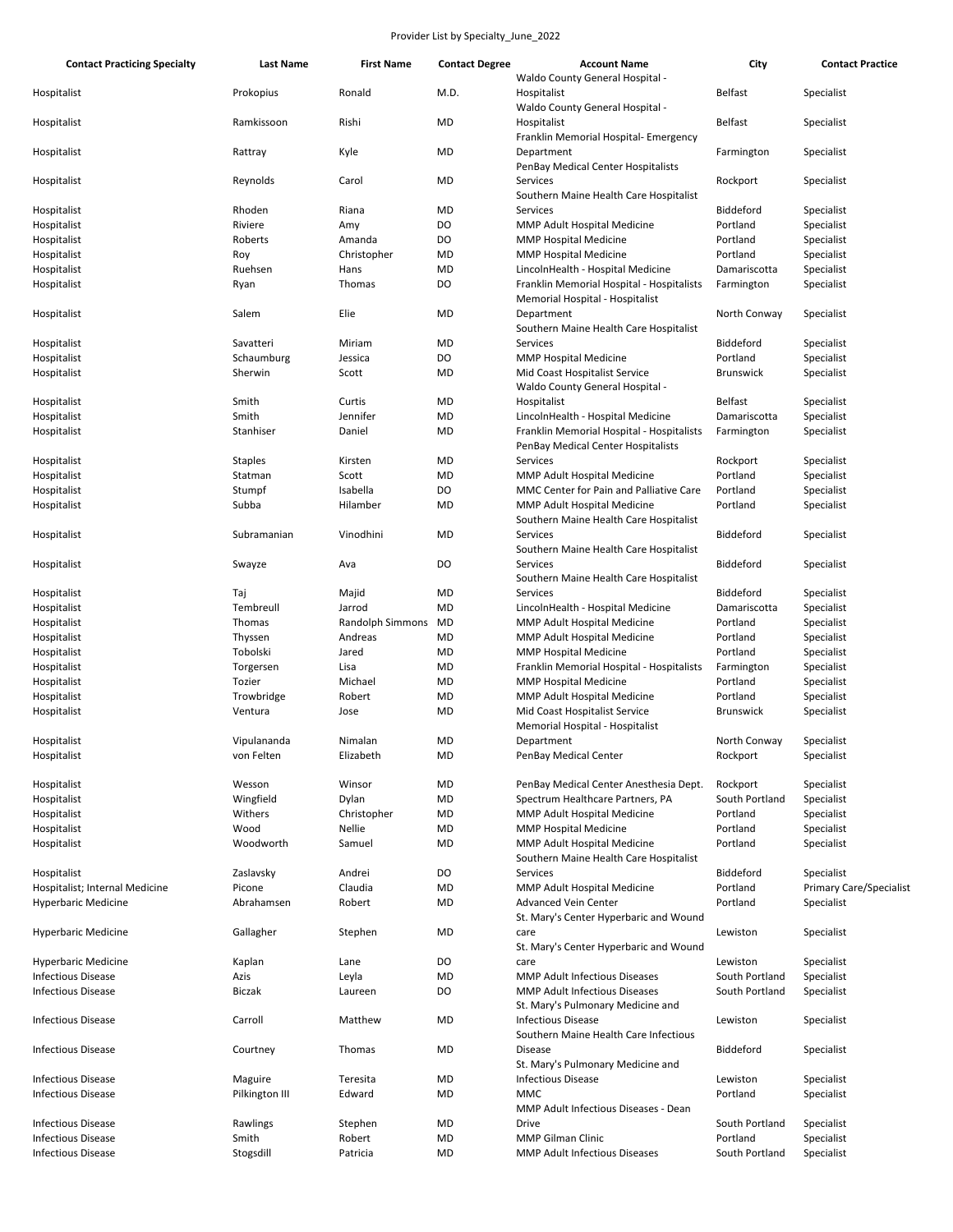| <b>Contact Practicing Specialty</b> | <b>Last Name</b>     | <b>First Name</b> | <b>Contact Degree</b> | <b>Account Name</b>                                                         | City           | <b>Contact Practice</b> |
|-------------------------------------|----------------------|-------------------|-----------------------|-----------------------------------------------------------------------------|----------------|-------------------------|
| <b>Infectious Disease</b>           | Thakarar             | Kinna             | DO                    | MMP Gilman Clinic                                                           | Portland       | Specialist              |
| <b>Infectious Disease</b>           | Wood                 | Emily             | MD                    | <b>MMP Adult Infectious Diseases</b>                                        | South Portland | Specialist              |
| <b>Infectious Disease</b>           | Woolston             | Sophie            | <b>MD</b>             | <b>MMC Infectious Disease</b><br>St. Mary's Rheumatology and Integrative    | Portland       | Specialist              |
| <b>Intergrative Medicine</b>        | Brown                | Anne              | MD                    | Medicine                                                                    | Lewiston       | Specialist              |
| Intergrative Medicine               | <b>Burtis</b>        | Maitija           | DO                    | <b>MMC Weight and Wellness</b><br>Southern Maine Health Care Internal       | Portland       | Specialist              |
| Internal Medicine                   | Abboud               | George            | MD                    | Medicine - Biddeford                                                        | Biddeford      | <b>Primary Care</b>     |
| <b>Internal Medicine</b>            |                      |                   | MD                    |                                                                             |                |                         |
|                                     | Abernathy            | Karen             |                       | PenBay Internal Medicine                                                    | Rockport       | <b>Primary Care</b>     |
| Internal Medicine                   | Abraham              | Philip            | MD                    | Philip Abraham, MD LLC<br>Lincoln Medical Partners Primary Care -           | Sanford        | <b>Primary Care</b>     |
| Internal Medicine                   | Alamo                | Aquilino          | MD                    | Damariscotta<br>Southern Maine Health Care Internal                         | Damariscotta   | <b>Primary Care</b>     |
| Internal Medicine                   | Albaum               | Michael           | <b>MD</b>             | Medicine - Biddeford<br>MMP Clinic Internal Medicine and                    | Biddeford      | <b>Primary Care</b>     |
| Internal Medicine                   | Aronson              | Jennifer          | MD                    | Pediatrics                                                                  | Portland       | <b>Primary Care</b>     |
| Internal Medicine                   | Atchley              | Dylan             | MD                    | MMP Scarborough Internal Medicine                                           | Scarborough    | <b>Primary Care</b>     |
|                                     |                      |                   | MD                    | MMP Adult Hospital Medicine                                                 | Portland       |                         |
| Internal Medicine                   | Best                 | Ryan              |                       |                                                                             |                | <b>Primary Care</b>     |
| Internal Medicine                   | <b>Botler</b>        | Timothy           | MD                    | MMP Adult Hospital Medicine                                                 | Portland       | <b>Primary Care</b>     |
| <b>Internal Medicine</b>            | Boucher              | Nan               | GNP, ANP              | St. Mary's Medical Associates                                               | Lewiston       | <b>Primary Care</b>     |
| <b>Internal Medicine</b>            | Braun                | Mark              | MD                    | Mark Braun, MD                                                              | Scarborough    | <b>Primary Care</b>     |
| <b>Internal Medicine</b>            | Bray                 | Sarah             | <b>MD</b>             | MMP Adult Hospital Medicine<br>MMP Clinic Internal Medicine and             | Portland       | <b>Primary Care</b>     |
| <b>Internal Medicine</b>            | <b>Breton</b>        | Katlyn            | <b>NP</b>             | Pediatrics                                                                  | Portland       | <b>Primary Care</b>     |
| Internal Medicine                   | <b>Brodsky</b>       | Kenneth           | DO                    | L-A Internal Medicine                                                       | Auburn         | <b>Primary Care</b>     |
| <b>Internal Medicine</b>            | Brown                | Jeffrey           | MD                    | St. Mary's Medical Associates                                               | Lewiston       | <b>Primary Care</b>     |
| Internal Medicine                   | Buttarazzi           | Matthew           | MD                    | MMP Adult Hospital Medicine                                                 | Portland       | <b>Primary Care</b>     |
|                                     |                      |                   |                       | Southern Maine Health Care Internal                                         |                |                         |
| Internal Medicine                   | Carpenter            | Lisa              | DO                    | Medicine - Biddeford<br>Southern Maine Health Care Health                   | Biddeford      | <b>Primary Care</b>     |
| Internal Medicine                   | Carpenter            | Robert            | MD                    | Center Kennebunk<br>Lincoln Medical Partners Primary Care -                 | Kennebunk      | <b>Primary Care</b>     |
| Internal Medicine                   | Cavanaugh            | Catherine         | DO                    | Damariscotta                                                                | Damariscotta   | <b>Primary Care</b>     |
| Internal Medicine                   | Chamberlin           | Marshall          | MD                    | MMP Scarborough Family Medicine                                             | Scarborough    | <b>Primary Care</b>     |
| <b>Internal Medicine</b>            | Clement              | Catherine         | <b>FNP</b>            | MMP Scarborough Internal Medicine                                           | Scarborough    | <b>Primary Care</b>     |
| <b>Internal Medicine</b>            | Cohen                | Hal               | DO                    | Southern Maine Health Care Internal<br>Medicine - Biddeford                 | Biddeford      | <b>Primary Care</b>     |
| <b>Internal Medicine</b>            | Coughlan             | Ann               | MD                    | LincolnHealth - Family Medicine,<br>Waldoboro                               | Waldoboro      | <b>Primary Care</b>     |
|                                     |                      |                   |                       | Southern Maine Health Care Health                                           |                |                         |
| Internal Medicine                   | Cullen               | William           | MD                    | Center Kennebunk                                                            | Kennebunk      | <b>Primary Care</b>     |
| <b>Internal Medicine</b>            | Daggett              | John              | MD                    | MMP Westbrook Internal Medicine                                             | Westbrook      | <b>Primary Care</b>     |
| <b>Internal Medicine</b>            | DeBlock              | Heidi             | MD                    | MMP Adult Hospital Medicine                                                 | Portland       | <b>Primary Care</b>     |
| Internal Medicine                   | <b>DeGrinney III</b> | Joseph            | MD                    | MMP Scarborough Internal Medicine                                           | Scarborough    | <b>Primary Care</b>     |
| Internal Medicine                   | Dobbins              | Kristin           | APRN, FNP-C           | PenBay Internal Medicine                                                    | Rockport       | <b>Primary Care</b>     |
| Internal Medicine                   | Doehne               | Karin             | MD                    | <b>MMP Falmouth Internal Medicine</b>                                       | Falmouth       | <b>Primary Care</b>     |
|                                     |                      |                   |                       |                                                                             |                |                         |
| Internal Medicine                   | Eggena               | Mark              | <b>MD</b>             | PenBay Medicine and Infectious Disease<br>Southern Maine Health Care Family | ROCKPOrt       | Primary Care            |
| Internal Medicine                   | Eisenberg            | Eric              | MD                    | Medicine - Sanford<br>MMP Clinic Internal Medicine and                      | Sanford        | <b>Primary Care</b>     |
| Internal Medicine                   | Eisenhardt           | Elizabeth         | MD                    | Pediatrics                                                                  | Portland       | <b>Primary Care</b>     |
| <b>Internal Medicine</b>            | Emerson              | Fred              | MD                    | MMP Lakes Region Primary Care<br>Mid Coast Medical Group - Bath Internal    | Windham        | <b>Primary Care</b>     |
| Internal Medicine                   | Etzweiler            | Amy               | MD                    | Medicine<br>MMP Clinic Internal Medicine and                                | <b>Bath</b>    | <b>Primary Care</b>     |
| Internal Medicine                   | Fairfield            | Kathleen          | MD                    | Pediatrics                                                                  | Portland       | <b>Primary Care</b>     |
| Internal Medicine                   | Farino               | Benedict          | MD, MS                | MMP Scarborough Internal Medicine                                           | Scarborough    | <b>Primary Care</b>     |
|                                     |                      |                   |                       | MMP Clinic Internal Medicine and                                            |                |                         |
| Internal Medicine                   | Felix                | Benjamin          | MD                    | Pediatrics                                                                  | Portland       | <b>Primary Care</b>     |
| <b>Internal Medicine</b>            | Ferguson             | Samuel            | DO                    | Western Maine Primary Care<br>Mid Coast Medical Group - Bath Internal       | Norway         | <b>Primary Care</b>     |
| Internal Medicine                   | Fiorentino           | Alexander         | MD                    | Medicine<br>Southern Maine Health Care Internal                             | Bath           | <b>Primary Care</b>     |
| Internal Medicine                   | Foote                | Katherine         | DO                    | Medicine - Biddeford                                                        | Biddeford      | <b>Primary Care</b>     |
| Internal Medicine                   | Franciose            | Judy              | FNP-C                 | L-A Internal Medicine                                                       | Auburn         | <b>Primary Care</b>     |
|                                     |                      |                   |                       | Mid Coast Medical Group - Bath Internal                                     |                |                         |
| Internal Medicine                   | Fredricks-Rehagen    | Catherine         | DO                    | Medicine<br>Mid Coast Medical Group - Bath Internal                         | Bath           | <b>Primary Care</b>     |
| Internal Medicine                   | French               | Scott             | MD                    | Medicine<br>MMP Clinic Internal Medicine and                                | Bath           | <b>Primary Care</b>     |
| Internal Medicine                   | Gearan               | Thomas            | MD                    | Pediatrics                                                                  | Portland       | <b>Primary Care</b>     |
|                                     |                      |                   |                       |                                                                             |                |                         |
| Internal Medicine                   | Gordon               | Lesley            | MD                    | MMP Adult Hospital Medicine<br>Franklin Memorial Hospital dba Franklin      | Portland       | <b>Primary Care</b>     |
| Internal Medicine                   | Goss                 | Stephen           | DO                    | <b>Health Internal Medicine</b>                                             | Farmington     | Primary Care            |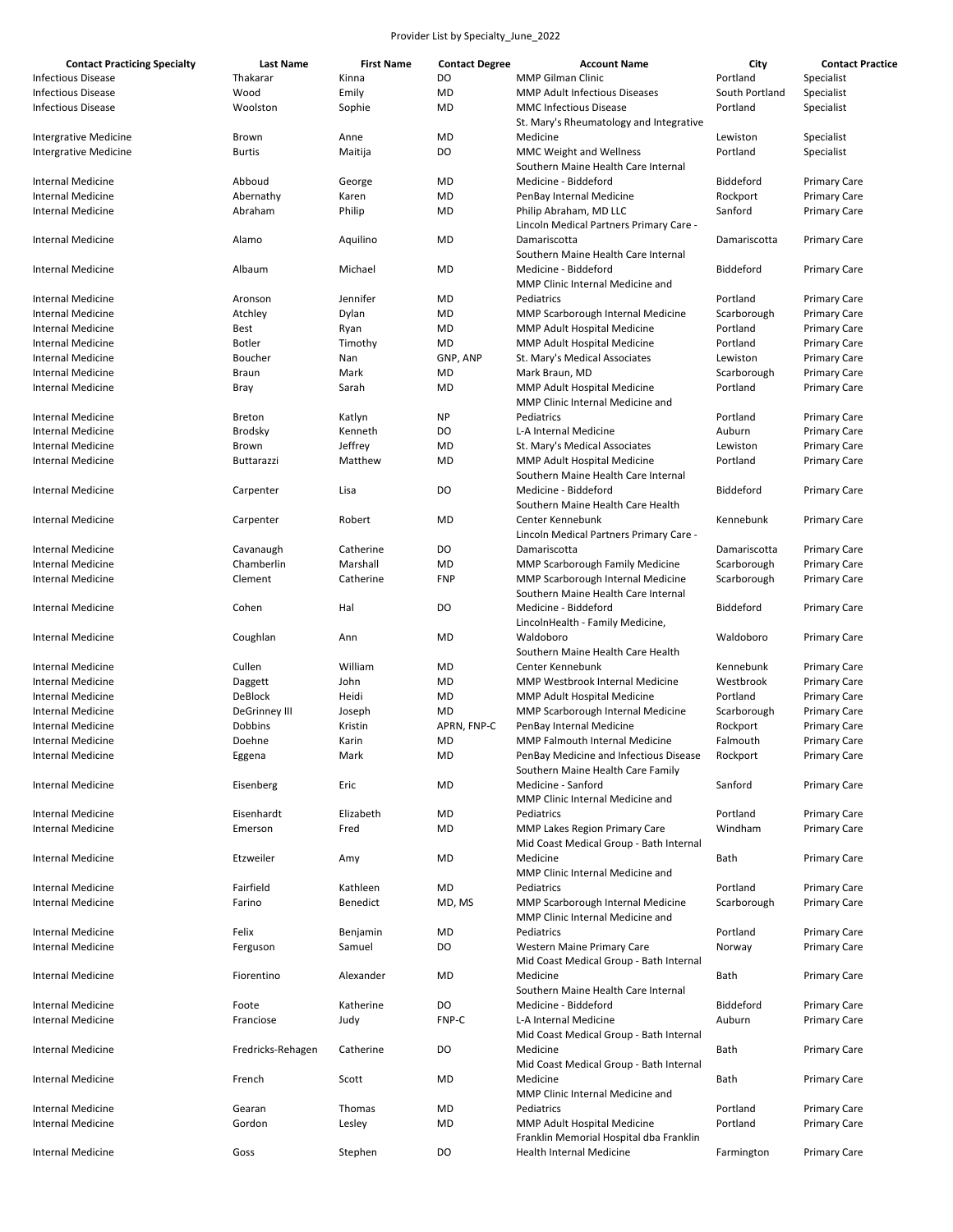| <b>Contact Practicing Specialty</b> | Last Name        | <b>First Name</b> | <b>Contact Degree</b> | <b>Account Name</b><br>Southern Maine Health Care Internal                      | City             | <b>Contact Practice</b> |
|-------------------------------------|------------------|-------------------|-----------------------|---------------------------------------------------------------------------------|------------------|-------------------------|
| Internal Medicine                   | Handanos         | Nicholas          | MD                    | Medicine - Biddeford                                                            | Biddeford        | <b>Primary Care</b>     |
|                                     |                  |                   |                       | Mid Coast Medical Group - Bath Internal                                         |                  |                         |
| Internal Medicine                   | Hanna            | Matthew           | MD                    | Medicine                                                                        | Bath             | <b>Primary Care</b>     |
| Internal Medicine                   | Harbage          | Peter             | MD                    | Western Maine Primary Care                                                      | Norway           | <b>Primary Care</b>     |
| <b>Internal Medicine</b>            | Haskell          | Eric              | DO                    | MMP Cape Elizabeth Internal Medicine                                            | Cape Elizabeth   | <b>Primary Care</b>     |
| <b>Internal Medicine</b>            | Hayes            | Stephen           | MD                    | <b>MMP Westbrook Internal Medicine</b>                                          | Westbrook        | <b>Primary Care</b>     |
| <b>Internal Medicine</b>            | Hemphill         | Rebecca           | MD                    | MMP Falmouth Internal Medicine<br>Franklin Memorial Hospital dba Franklin       | Falmouth         | <b>Primary Care</b>     |
| <b>Internal Medicine</b>            | Hershfeld        | Stacy             | DO                    | <b>Health Internal Medicine</b><br>MMP Clinic Internal Medicine and             | Farmington       | <b>Primary Care</b>     |
| <b>Internal Medicine</b>            | Hidu             | Erica             | MD                    | Pediatrics                                                                      | Portland         | <b>Primary Care</b>     |
| Internal Medicine                   | Hirshberg        | Rotchana          | APRN-FNP              | PenBay Internal Medicine<br>Mid Coast Medical Group - Bath Internal             | Rockport         | <b>Primary Care</b>     |
| <b>Internal Medicine</b>            | Hjorth           | Christopher       | MD                    | Medicine<br>Mid Coast Medical Group Internal                                    | Bath             | <b>Primary Care</b>     |
| Internal Medicine                   | Howe             | Timothy           | MD                    | Medicine - Parkview<br>Mid Coast Medial Group - Family Practice                 | <b>Brunswick</b> | <b>Primary Care</b>     |
| Internal Medicine                   | Hyman            | Paul              | <b>MD</b>             | at Parkview<br>Mid Coast Medical Group - Topsham                                | <b>Brunswick</b> | <b>Primary Care</b>     |
| Internal Medicine                   | Jhamb            | Kristin           | MD                    | Internal Medicine                                                               | Topsham          | <b>Primary Care</b>     |
| Internal Medicine                   | Johannesson      | Inga              | DO                    | Western Maine Primary Care                                                      | Norway           | <b>Primary Care</b>     |
| <b>Internal Medicine</b>            | Johnson          | Ellis             | MD                    | MMP Westbrook Internal Medicine                                                 | Westbrook        | <b>Primary Care</b>     |
| Internal Medicine                   | Kabaeva          | Zhyldyz           | MD                    | MMP Cape Elizabeth Internal Medicine<br>Mid Coast Medical Group - Bath Internal | Cape Elizabeth   | <b>Primary Care</b>     |
| Internal Medicine                   | Kapala           | Christine         | DO                    | Medicine                                                                        | Bath             | <b>Primary Care</b>     |
| <b>Internal Medicine</b>            | Kappelmann       | Richard           | MD                    | Richard Kapplemann MD                                                           | Lewiston         | <b>Primary Care</b>     |
| <b>Internal Medicine</b>            | Kumaki           | David             | MD                    | Western Maine Primary Care                                                      | Norway           | <b>Primary Care</b>     |
| Internal Medicine                   | Laurence         | Robert            | MD                    | Robert Laurence MD<br>Franklin Memorial Hospital dba Franklin                   | Rockport         | <b>Primary Care</b>     |
| <b>Internal Medicine</b>            | Ledesma          | Jacob             | MD                    | Health Internal Medicine                                                        | Farmington       | <b>Primary Care</b>     |
| Internal Medicine                   | Liechty          | Cheryl            | MD                    | PenBay Medicine and Infectious Disease<br>Southern Maine Health Care Internal   | Rockport         | <b>Primary Care</b>     |
| Internal Medicine                   | Lyman            | Robert            | DO                    | Medicine - Biddeford<br>MMP Clinic Internal Medicine and                        | Biddeford        | <b>Primary Care</b>     |
| Internal Medicine                   | Magee            | Christa-Marie     | <b>NP</b>             | Pediatrics<br>Mid Coast Medical Group - Topsham                                 | Portland         | <b>Primary Care</b>     |
| Internal Medicine                   | Martin           | Valeska           | <b>ANP</b>            | <b>Internal Medicine</b>                                                        | Topsham          | <b>Primary Care</b>     |
| <b>Internal Medicine</b>            | McInerney        | Thomas            | MD                    | MMP Cape Elizabeth Internal Medicine                                            | Cape Elizabeth   | <b>Primary Care</b>     |
| Internal Medicine                   | Medd             | Donald            | MD                    | <b>MMP Westbrook Internal Medicine</b><br>Mid Coast Medical Group - Topsham     | Westbrook        | <b>Primary Care</b>     |
| <b>Internal Medicine</b>            | Meserve          | Christopher       | MD                    | Internal Medicine                                                               | Topsham          | <b>Primary Care</b>     |
| Internal Medicine                   | Miller           | Darleen           | MD                    | Richard Kapplemann MD<br>MMP Clinic Internal Medicine and                       | Lewiston         | <b>Primary Care</b>     |
| <b>Internal Medicine</b>            | Mora             | Jennifer          | APRN-FNP              | Pediatrics                                                                      | Portland         | <b>Primary Care</b>     |
| <b>Internal Medicine</b>            | Mukai            | Eric              | MD                    | MMP Scarborough Internal Medicine<br>Memorial Hospital - Hospitalist            | Scarborough      | <b>Primary Care</b>     |
| <b>Internal Medicine</b>            | Nguyen           | Myhanh            | <b>MD</b>             | Department                                                                      | North Conway     | Specialist              |
| Internal Medicine                   | Nolan            | <b>Brian</b>      | MD                    | <b>Western Maine Primary Care</b><br>Franklin Memorial Hospital dba Franklin    | Norway           | <b>Primary Care</b>     |
| Internal Medicine                   | O'Reilly         | Robert            | DO                    | Health Internal Medicine                                                        | Farmington       | <b>Primary Care</b>     |
| <b>Internal Medicine</b>            | Ozon             | James             | MD                    | <b>Auburn Medical Associates</b>                                                | Auburn           | <b>Primary Care</b>     |
| Internal Medicine                   | Paluso           | Eugene            | MD                    | MMP Lakes Region Primary Care<br>Mid Coast Medical Group - Topsham              | Windham          | <b>Primary Care</b>     |
| Internal Medicine                   | Parris           | Kristin           | MD                    | <b>Internal Medicine</b>                                                        | Topsham          | <b>Primary Care</b>     |
| <b>Internal Medicine</b>            | Pinette          | Sheila            | DO                    | MMP Westbrook Internal Medicine                                                 | Westbrook        | <b>Primary Care</b>     |
| Internal Medicine                   | Powers           | Spencer           | MD                    | MMP Adult Hospital Medicine                                                     | Portland         | <b>Primary Care</b>     |
| Internal Medicine                   | Raczynski        | Paul              | DO                    | L-A Internal Medicine<br>MMP Clinic Internal Medicine and                       | Auburn           | <b>Primary Care</b>     |
| Internal Medicine                   | Raymond          | Gregg             | MD                    | Pediatrics<br>Lincoln Medical Partners Primary Care -                           | Portland         | <b>Primary Care</b>     |
| Internal Medicine                   | Reddy            | Greeshma          | MD                    | Damariscotta                                                                    | Damariscotta     | <b>Primary Care</b>     |
| <b>Internal Medicine</b>            | Reynolds         | John              | MD                    | MMP Cape Elizabeth Internal Medicine<br>Mid Coast Medical Group - Topsham       | Cape Elizabeth   | Primary Care            |
| <b>Internal Medicine</b>            | Riehl            | Jennifer          | MD                    | <b>Internal Medicine</b>                                                        | Topsham          | <b>Primary Care</b>     |
| Internal Medicine                   | Rubin            | Clifford          | DO                    | MMP Adult Hospital Medicine<br>PenBay Long Term Care Services - Quarry          | Portland         | <b>Primary Care</b>     |
| <b>Internal Medicine</b>            | Sauvage          | Maureen           | DO                    | Hill                                                                            | Camden           | <b>Primary Care</b>     |
| <b>Internal Medicine</b>            | Schenk           | Eric              | DO                    | Coastal Maine Internal Medicine                                                 | Rockport         | <b>Primary Care</b>     |
| <b>Internal Medicine</b>            | Schwemm          | Heather           | MD                    | Southern Maine Health Care Health<br>Center Kennebunk                           | Kennebunk        | <b>Primary Care</b>     |
| Internal Medicine                   | Sciacca          | Kristen           | MD                    | MMP Clinic Internal Medicine and<br>Pediatrics                                  | Portland         | <b>Primary Care</b>     |
| <b>Internal Medicine</b>            | Scopellito-Olsen | Anna              | MD                    | Southern Maine Health Care Family<br>Medicine - Sanford                         | Sanford          | <b>Primary Care</b>     |
|                                     |                  |                   |                       |                                                                                 |                  |                         |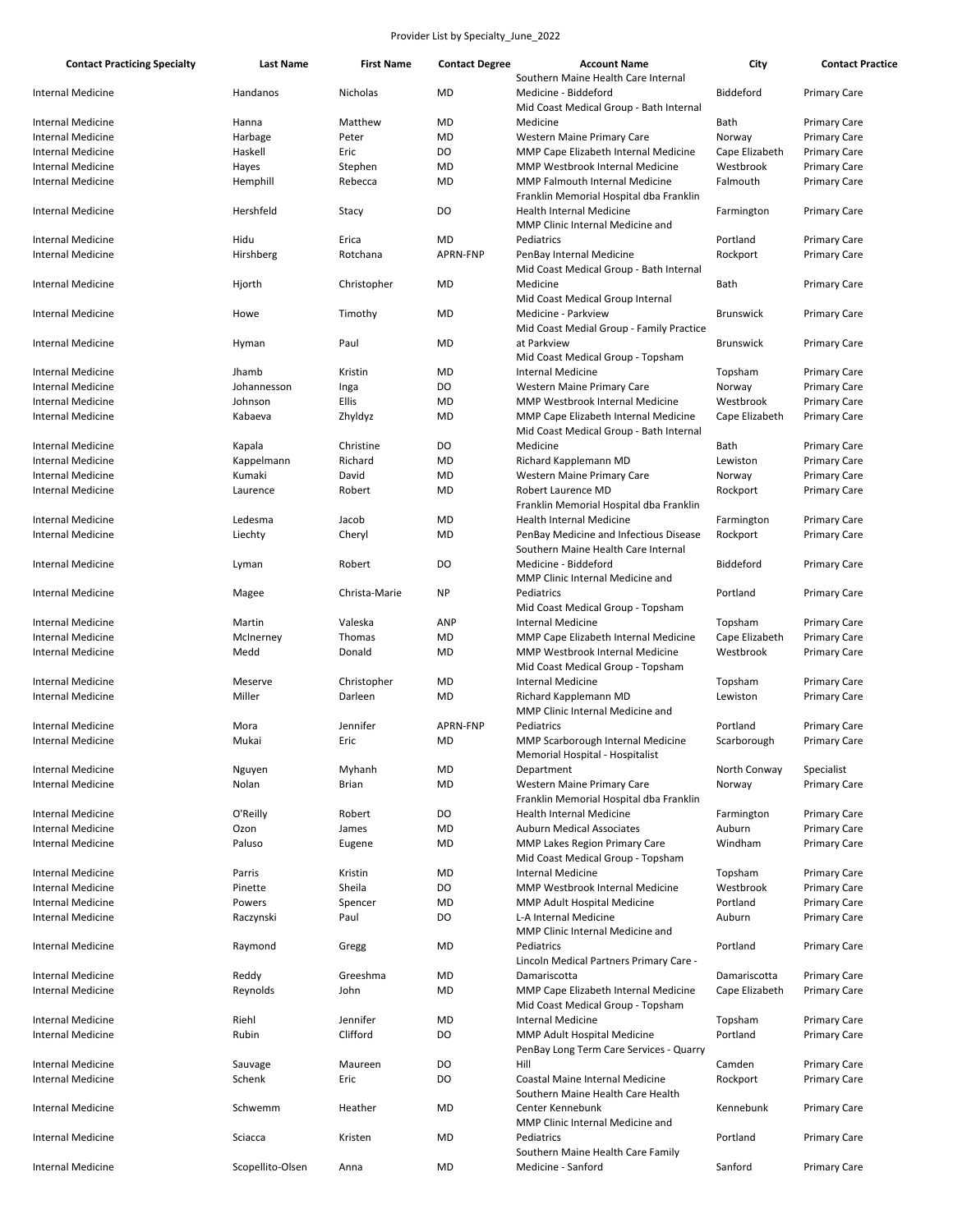| <b>Contact Practicing Specialty</b> | <b>Last Name</b> | <b>First Name</b> | <b>Contact Degree</b> | <b>Account Name</b>                                                      | City             | <b>Contact Practice</b>           |
|-------------------------------------|------------------|-------------------|-----------------------|--------------------------------------------------------------------------|------------------|-----------------------------------|
|                                     |                  |                   |                       | Southern Maine Health Care Health                                        |                  |                                   |
| <b>Internal Medicine</b>            | Segal            | Paul              | DO                    | Center Kennebunk                                                         | Kennebunk        | <b>Primary Care</b>               |
| Internal Medicine                   | Sherwood         | Lisa              | <b>MD</b>             | PenBay Internal Medicine                                                 | Rockport         | <b>Primary Care</b>               |
|                                     |                  |                   |                       | Franklin Memorial Hospital dba Franklin                                  |                  |                                   |
| Internal Medicine                   | Smith            | Vanessa           | <b>NP</b>             | <b>Health Internal Medicine</b>                                          | Farmington       | <b>Primary Care</b>               |
|                                     |                  |                   |                       | MMP Clinic Internal Medicine and                                         |                  |                                   |
| Internal Medicine                   | Stam             | Christine         | <b>APRN-PNP</b>       | Pediatrics                                                               | Portland         | <b>Primary Care</b>               |
| Internal Medicine                   | <b>Strauss</b>   | Daniel            | <b>FNP</b>            | <b>CCS B - Street Health Center</b>                                      | Lewiston         | <b>Primary Care</b>               |
| Internal Medicine                   | Tan              | Edwin             | <b>MD</b>             | <b>Auburn Medical Associates</b>                                         | Auburn           | <b>Primary Care</b>               |
| Internal Medicine                   | Thim             | Monica            | DO                    | MMP Adult Hospital Medicine                                              | Portland         | <b>Primary Care</b>               |
| Internal Medicine                   | Trofimovitch     | Diana             | <b>MD</b>             | <b>Auburn Medical Associates</b>                                         | Auburn           | <b>Primary Care</b>               |
| Internal Medicine                   | Wellins          | Christopher       | <b>MD</b>             | MMP Cape Elizabeth Internal Medicine                                     | Cape Elizabeth   | <b>Primary Care</b>               |
| <b>Internal Medicine</b>            | Wiley            | Jennifer          | DO                    | PenBay Internal Medicine                                                 | Rockport         | <b>Primary Care</b>               |
| <b>Internal Medicine</b>            |                  | Eric              | <b>MD</b>             | Lincoln Medical Partners Primary Care -<br>Damariscotta                  | Damariscotta     |                                   |
|                                     | Worthing         |                   |                       | Mid Coast Medical Group - Bath Internal                                  |                  | <b>Primary Care</b>               |
| Internal Medicine                   | Yeh              | Lisa              | DO                    | Medicine                                                                 | Bath             | <b>Primary Care</b>               |
| <b>Internal Medicine</b>            | Yetman           | Cornelius         | D <sub>O</sub>        | PenBay Internal Medicine                                                 | Rockport         | <b>Primary Care</b>               |
| <b>Internal Medicine</b>            | Zarookian        |                   | <b>MD</b>             |                                                                          | Portland         |                                   |
| Internal Medicine - Non PCP         | DeMars           | Emily             | <b>MD</b>             | MMP Adult Hospital Medicine                                              |                  | <b>Primary Care</b><br>Specialist |
|                                     |                  | Carl              |                       | Mid Coast Hospital - Palliative Care<br>MMP Clinic Internal Medicine and | Brunswick        |                                   |
|                                     |                  |                   | <b>MD</b>             |                                                                          |                  | Specialist                        |
| Internal Medicine - Non PCP         | Erickson         | John              |                       | Pediatrics                                                               | Portland         |                                   |
|                                     | McConnell        |                   |                       | Mid Coast Medial Group - Family Practice                                 |                  |                                   |
| <b>Internal Medicine/Pediatrics</b> |                  | lan               | <b>MD</b>             | at Parkview                                                              | <b>Brunswick</b> | <b>Primary Care</b>               |
| <b>Manipulative Medicine</b>        | Collins          | Stephanie         | D <sub>O</sub>        | Maine Osteopathic Medicine, LLC                                          | South Portland   | Specialist                        |
| <b>Manipulative Medicine</b>        | Gibbons          | Daniel            | DO                    | Rivertree Osteopathic Health                                             | Topsham          | Specialist                        |
| <b>Manipulative Medicine</b>        | Gilson           | Thomas            | D <sub>O</sub>        | Osteopathic Healthcare of Maine                                          | Falmouth         | Specialist                        |
| <b>Manipulative Medicine</b>        | lannetta         | Joshua            | DO                    | Iannetta Osteopathic Manipulation                                        | Scarborough      | Specialist                        |
|                                     |                  |                   |                       | Coastal Osteopathic Center, Timothy J                                    |                  |                                   |
| <b>Manipulative Medicine</b>        | Manahan          | Timothy           | DO                    | Manahan                                                                  | Westbrook        | Specialist                        |
| Manipulative Medicine               | Roberts          | Karen             | D <sub>O</sub>        | Karen Roberts, DO, PC                                                    | Falmouth         | Specialist                        |
|                                     |                  |                   |                       |                                                                          |                  |                                   |
|                                     |                  |                   |                       | Southern Maine Health Care Osteopathic                                   |                  |                                   |
| Manipulative Medicine               | Shepherd         | Sarah             | DO                    | Manipulative Medicine - Saco                                             | Saco             | Specialist                        |
| <b>Manipulative Medicine</b>        | Thieme           | Ralph             | D <sub>O</sub>        | Falmouth Osteopathy & Acupuncture                                        | Falmouth         | Specialist                        |
|                                     |                  |                   |                       | Hospital Osteopathic Manipulative                                        |                  |                                   |
| <b>Manipulative Medicine</b>        | Uhler            | <b>Brett</b>      | DO                    | Medicine PC - Bramhall                                                   | Portland         | Specialist                        |
| <b>Manipulative Medicine</b>        | Wu               | Keelyn            | D <sub>O</sub>        | Osteopathic Healthcare of Maine                                          | Falmouth         | Specialist                        |
| <b>Manipulative Medicine</b>        | Zoll             | Eden              | DO                    | Portland Osteopathic, PA                                                 | Portland         | Specialist                        |
|                                     |                  |                   |                       | MMP Women's Health, Division of                                          |                  |                                   |
| <b>Maternal Fetal Medicine</b>      | Hunt             | Rebecca           | MD                    | Maternal / Fetal Medicine                                                | Portland         | Specialist                        |
|                                     |                  |                   |                       | MMP Women's Health, Division of                                          |                  |                                   |
| Maternal Fetal Medicine             | Pinette          | Michael           | <b>MD</b>             | Maternal / Fetal Medicine                                                | Portland         | Specialist                        |
|                                     |                  |                   |                       | MMP Women's Health, Division of                                          |                  |                                   |
| Maternal Fetal Medicine             | Pulvino          | John              | <b>MD</b>             | Maternal / Fetal Medicine                                                | Portland         | Specialist                        |
|                                     |                  |                   |                       | MMP Women's Health, Division of                                          |                  |                                   |
| Maternal Fetal Medicine             | Wax              | Joseph            | MD                    | Maternal / Fetal Medicine                                                | Portland         | Specialist                        |
| Nephrology                          | Akom             | Michael           | MD                    | <b>MMP Nephrology</b>                                                    | Portland         | Specialist                        |
| Nephrology                          | Cantlin          | Patricia          | DO                    | <b>MMP Nephrology</b>                                                    | Portland         | Specialist                        |
| Nephrology                          | Cosma            | loan              | <b>MD</b>             | <b>MMP Nephrology</b>                                                    | Portland         | Specialist                        |
|                                     |                  |                   |                       | <b>Waldo County Medical Partners</b>                                     |                  |                                   |
| Nephrology                          | Desai            | Niraj             | <b>MD</b>             | Nephrology                                                               | <b>Belfast</b>   | Specialist                        |
| Nephrology                          | Ghimire          | Avinash           | <b>MD</b>             | Nephrology Associates of Central Maine                                   | Lewiston         | Specialist                        |
| Nephrology                          | Goodman          | Diana             | <b>MD</b>             | <b>MMP Neurology</b>                                                     | Scarborough      | Specialist                        |
| Nephrology                          | Mangray          | Mahendra          | <b>MD</b>             | <b>MMP Nephrology</b>                                                    | Portland         | Specialist                        |
| Nephrology                          | Oakley           | Grant             | DO                    | <b>MMP Nephrology</b>                                                    | Portland         | Specialist                        |
| Nephrology                          | Parker           | Paul              | <b>MD</b>             | <b>MMP Nephrology</b>                                                    | Portland         | Specialist                        |
| Nephrology                          | Parker           | Mark              | <b>MD</b>             | Maine Transplant Program                                                 | Portland         | Specialist                        |
| Nephrology                          | Pyenta           | Matthew           | DO                    | Nephrology Associates of Central Maine                                   | Lewiston         | Specialist                        |
| Nephrology                          | Segal            | Alan              | MD                    | <b>MMP Nephrology</b>                                                    | Portland         | Specialist                        |
| Nephrology                          | Thornton         | Andrew            | <b>MD</b>             | Nephrology Associates of Central Maine                                   | Lewiston         | Specialist                        |
| Nephrology                          | Vella            | John              | MD, FACP              | <b>MMP Nephrology</b>                                                    | Portland         | Specialist                        |
| Nephrology                          | Wasserman        | James             | <b>MD</b>             | <b>MMP Nephrology</b>                                                    | Portland         | Specialist                        |
| Nephrology                          | Wright           | Jeremy            | DO                    | Nephrology Associates of Central Maine                                   | Lewiston         | Specialist                        |
| Neurology                           | Baldwin          | Kelly             | <b>MD</b>             | <b>MMP Neurology</b>                                                     | Scarborough      | Specialist                        |
| Neurology                           | Beretich         | Biljana           | MD                    | <b>MMP Neurology</b>                                                     | Scarborough      | Specialist                        |
| Neurology                           | Burke            | David             | <b>MD</b>             | St. Mary's Neurology Associates                                          | Lewiston         | Specialist                        |
| Neurology                           | Cummings         | Christopher       | <b>MD</b>             | <b>MMP Neurology</b>                                                     | Scarborough      | Specialist                        |
| Neurology                           | Daigle           | Alison            | DO                    | St. Mary's Neurology Associates                                          | Lewiston         | Specialist                        |
| Neurology                           | Dinnerstein      | Eric              | <b>MD</b>             | <b>MMP Neurology</b>                                                     | Scarborough      | Specialist                        |
| Neurology                           | Di Salvo         | Louis             | MD                    | St. Mary's Neurology Associates                                          | Lewiston         | Specialist                        |
| Neurology                           | Dodwell          | Sarah             | <b>MD</b>             | <b>MMP Neurology</b>                                                     | Scarborough      | Specialist                        |
|                                     |                  |                   |                       | Southern Maine Health Care Neurology -                                   |                  |                                   |
| Neurology                           | Dolan            | John              | DO                    | Biddeford                                                                | Biddeford        | Specialist                        |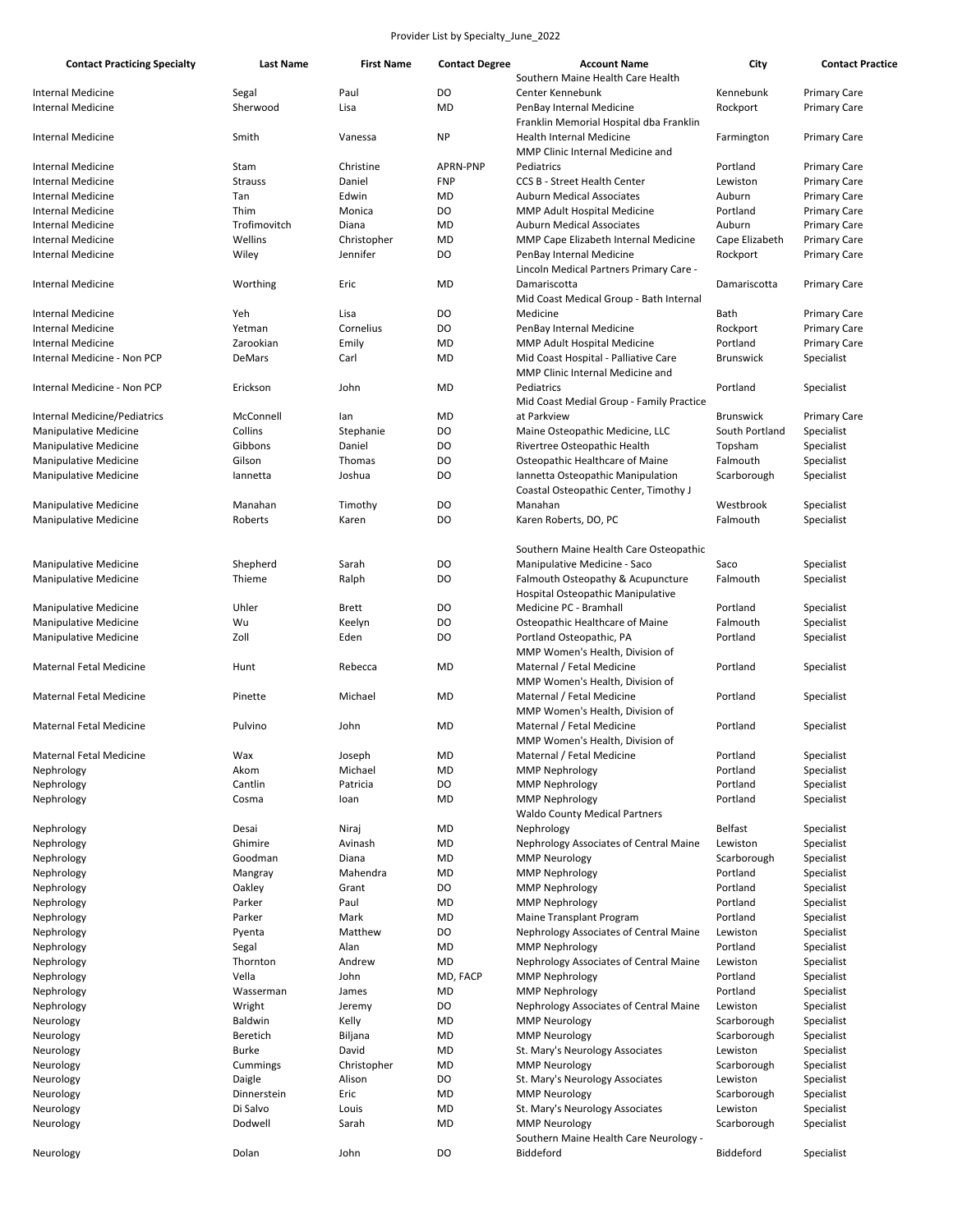| <b>Contact Practicing Specialty</b> | <b>Last Name</b>       | <b>First Name</b> | <b>Contact Degree</b> | <b>Account Name</b>                                | City             | <b>Contact Practice</b> |
|-------------------------------------|------------------------|-------------------|-----------------------|----------------------------------------------------|------------------|-------------------------|
| Neurology                           | Eleftheriou            | Evdokia           | MD                    | <b>MMP Neurology</b>                               | Scarborough      | Specialist              |
|                                     |                        |                   |                       | Southern Maine Health Care Neurology -             |                  |                         |
| Neurology                           | Erickson               | Russell           | MD                    | Biddeford                                          | <b>Biddeford</b> | Specialist              |
| Neurology                           | Henninger              | Heidi             | MD                    | <b>MMP Neurology</b>                               | Scarborough      | Specialist              |
| Neurology                           | Hughes                 | Christopher       | MD                    | Southern Maine Health Care Sleep Lab               | Kennebunk        | Specialist              |
|                                     |                        |                   |                       | <b>Waldo County Medical Partners</b>               |                  |                         |
| Neurology                           | Jamal                  | Faisal            | MD                    | Nephrology                                         | Belfast          | Specialist              |
| Neurology                           | Kaminow                | Leonard           | MD                    | MMP Neurosurgery & Spine-Campus                    | Scarborough      | Specialist              |
| Neurology                           | Kirkpatrick            | Sally             | MD                    | PenBay Neurology                                   | Rockport         | Specialist              |
| Neurology                           | Kleinman               | Michael           | DO                    | <b>MMP Neurology</b>                               | Scarborough      | Specialist              |
| Neurology                           | Lash                   | Stephanie         | MD                    | PenBay Neurology                                   | Rockport         | Specialist              |
| Neurology                           | Lu-Emerson             | Christine         | MD                    | <b>MMP Neurology</b>                               | Scarborough      | Specialist              |
| Neurology                           | McAllister             | Mark              | MD                    | <b>MMP Neurology</b>                               | Scarborough      | Specialist              |
| Neurology                           | Morris                 | Jane              | MD                    | <b>MMP Neurology</b>                               | Scarborough      | Specialist              |
| Neurology                           | Morrison               | Peter             | MD                    | <b>MMP Neurology</b>                               | Scarborough      | Specialist              |
| Neurology                           | Muscat                 | Paul              | MD                    | <b>MMP Neurology</b>                               | Scarborough      | Specialist              |
| Neurology                           | Reynolds               | Jacques           | DO                    | Mid Coast Medical Group - Neurology                | <b>Brunswick</b> | Specialist              |
| Neurology                           | Robinson               | Carl              | MD                    | St. Mary's Neurology Associates                    | Lewiston         | Specialist              |
| Neurology                           | Schwartz               | Tamara            | MD                    | <b>MMP Neurology</b>                               | Scarborough      | Specialist              |
| Neurology                           | Seasholtz              | Kathryn           | DO                    | Mid Coast Medical Group - Neurology                | <b>Brunswick</b> | Specialist              |
| Neurology                           | Selvitelli             |                   | MD                    | <b>MMP Neurology</b>                               | Scarborough      | Specialist              |
|                                     |                        | Megan             |                       |                                                    |                  |                         |
| Neurology                           | Sigsbee                | <b>Bruce</b>      | MD                    | PenBay Neurology                                   | Rockport         | Specialist              |
| Neurology                           | Stamey                 | William           | MD                    | Mid Coast Medical Group - Neurology                | <b>Brunswick</b> | Specialist              |
| Neurology                           | Stein                  | Robert            | MD                    | PenBay Neurology                                   | Rockport         | Specialist              |
| Neurology                           | Taplinger              | David             | MD                    | <b>MMP Neurology</b>                               | Scarborough      | Specialist              |
| Neurology                           | Taylor                 | John              | DO                    | Mid Coast Medical Group - Neurology                | <b>Brunswick</b> | Specialist              |
| Neurology                           | Unia                   | Roople            | MD                    | Mid Coast Medical Group - Neurology                | <b>Brunswick</b> | Specialist              |
|                                     |                        |                   |                       | Waldo County Medical Partners Physical &           |                  |                         |
| Neuromusculoskeletal Medicine       | Ashmore                | Mary              | DO                    | <b>Integrative Medicine</b>                        | Searsport        | Specialist              |
| Neuromusculoskeletal Medicine       | Baker                  | Leigh             | DO                    | Leigh Baker, DO                                    | Falmouth         | Specialist              |
|                                     |                        |                   |                       | Southern Maine Health Care - Pain                  |                  |                         |
| Neuromusculoskeletal Medicine       | <b>Beverley-Waters</b> | Korrie            | DO                    | Management - Kennebunk                             | Kennebunk        | Specialist              |
|                                     |                        |                   |                       | Hospital Osteopathic Manipulative                  |                  |                         |
| Neuromusculoskeletal Medicine       | Frothingham            | Christopher       | DO                    | Medicine PC - Bramhall                             | Portland         | Specialist              |
|                                     |                        |                   |                       |                                                    |                  |                         |
| Neuromusculoskeletal Medicine       | Gass                   | Leslie            | DO                    | Leslie Gass, DO                                    | Falmouth         | Specialist              |
| Neuromusculoskeletal Medicine       | Goddard                | Jacey             | DO                    | Rivertree Osteopathic Health                       | Topsham          | Specialist              |
| Neuromusculoskeletal Medicine       | Goldbas                | Stephen           | DO                    | Whole Health Osteopathic Medicine                  | Portland         | Specialist              |
| Neuromusculoskeletal Medicine       | Greenfield             | Jeffrey           | DO                    | Osteopathic Healthcare of Maine                    | Falmouth         | Specialist              |
|                                     |                        |                   |                       |                                                    |                  |                         |
| Neuromusculoskeletal Medicine       | Hall                   | Genevieve         | MD                    | MMP Neurosurgery & Spine - Scarborough Scarborough |                  | Specialist              |
| Neuromusculoskeletal Medicine       | Hankinson              | Donald            | DO                    | Osteopathic Healthcare of Maine                    | Falmouth         | Specialist              |
| Neuromusculoskeletal Medicine       | Hilton                 | Jennifer          | DO                    | Osteopathic Healthcare of Maine                    | Falmouth         | Specialist              |
| Neuromusculoskeletal Medicine       | Keller                 | David             | DO                    | David Keller, DO PC                                | Portland         | Specialist              |
| Neuromusculoskeletal Medicine       | Lakis                  | Jennifer          | DO                    | Jennifer Lakis DO                                  | Portland         | Specialist              |
|                                     |                        |                   |                       | Waldo County Medical Partners - Primary            |                  |                         |
| Neuromusculoskeletal Medicine       | Madore                 | Samuel            | DO                    | & Walk-in Care                                     | <b>Belfast</b>   | Specialist              |
| Neuromusculoskeletal Medicine       | Muller                 | Liane             | DO                    | Liane M Muller, DO, PA - Bridgton                  | Bridgton         | Specialist              |
| Neuromusculoskeletal Medicine       | Quinn                  | Kate              | DO                    | <b>MMP Orthopedics</b>                             | South Portland   | Specialist              |
|                                     |                        |                   |                       | Hospital Osteopathic Manipulative                  |                  |                         |
|                                     |                        |                   |                       |                                                    |                  |                         |
| Neuromusculoskeletal Medicine       | Savernik               | Iris              | DO                    | Medicine PC - 195 Foreriver                        | Portland         | Specialist              |
|                                     |                        |                   |                       | Hospital Osteopathic Manipulative                  |                  |                         |
| Neuromusculoskeletal Medicine       | Sendzicki              | Bonnie            | DO                    | Medicine PC - Bramhall                             | Portland         | Specialist              |
| Neuromusculoskeletal Medicine       | Smilowicz              | Alicia            | DO, FAAO              | <b>HealthCalls LLC</b>                             | Portland         | Specialist              |
| Neuromusculoskeletal Medicine       | Thieme                 | Victoria          | DO                    | Victoria Thieme, DO                                | Topsham          | Specialist              |
| Neurosurgery                        | Alexander              | Joseph            | MD                    | MMP Neurosurgery & Spine-Campus                    | Scarborough      | Specialist              |
| Neurosurgery                        | Barth                  | Konrad N M        | MD                    | MMP Neurosurgery & Spine-Campus                    | Scarborough      | Specialist              |
|                                     |                        |                   |                       |                                                    |                  |                         |
| Neurosurgery                        | <b>Birknes</b>         | John              | MD                    | MMP Neurosurgery & Spine - Scarborough Scarborough |                  | Specialist              |
|                                     |                        |                   |                       |                                                    |                  |                         |
| Neurosurgery                        | D'Angelo               | William           | MD                    | MMP Neurosurgery & Spine - Scarborough Scarborough |                  | Specialist              |
| Neurosurgery                        | Desai                  | Rajiv             | MD                    | MMP Neurosurgery & Spine - Scarborough Scarborough |                  | Specialist              |
|                                     |                        |                   |                       |                                                    |                  |                         |
| Neurosurgery                        | Ecker                  | Robert            | MD                    | MMP Neurosurgery & Spine - Scarborough Scarborough |                  | Specialist              |
|                                     |                        |                   |                       |                                                    |                  |                         |
| Neurosurgery                        | Florman                | Jeffrey           | MD                    | MMP Neurosurgery & Spine - Scarborough Scarborough |                  | Specialist              |
|                                     |                        |                   |                       |                                                    |                  |                         |
| Neurosurgery                        | Rughani                | Anand             | MD                    | MMP Neurosurgery & Spine - Scarborough Scarborough |                  | Specialist              |
| Neurosurgery                        | Sanborn                | Matthew           | MD                    | MMP Neurosurgery & Spine - Scarborough Scarborough |                  | Specialist              |
|                                     |                        |                   |                       |                                                    |                  |                         |
| Neurosurgery                        | White                  | Elbert            | MD                    | MMP Neurosurgery & Spine - Scarborough Scarborough |                  | Specialist              |
|                                     |                        |                   |                       |                                                    |                  |                         |
| Neurosurgery                        | Wilson                 | James             | MD                    | MMP Neurosurgery & Spine - Scarborough Scarborough |                  | Specialist              |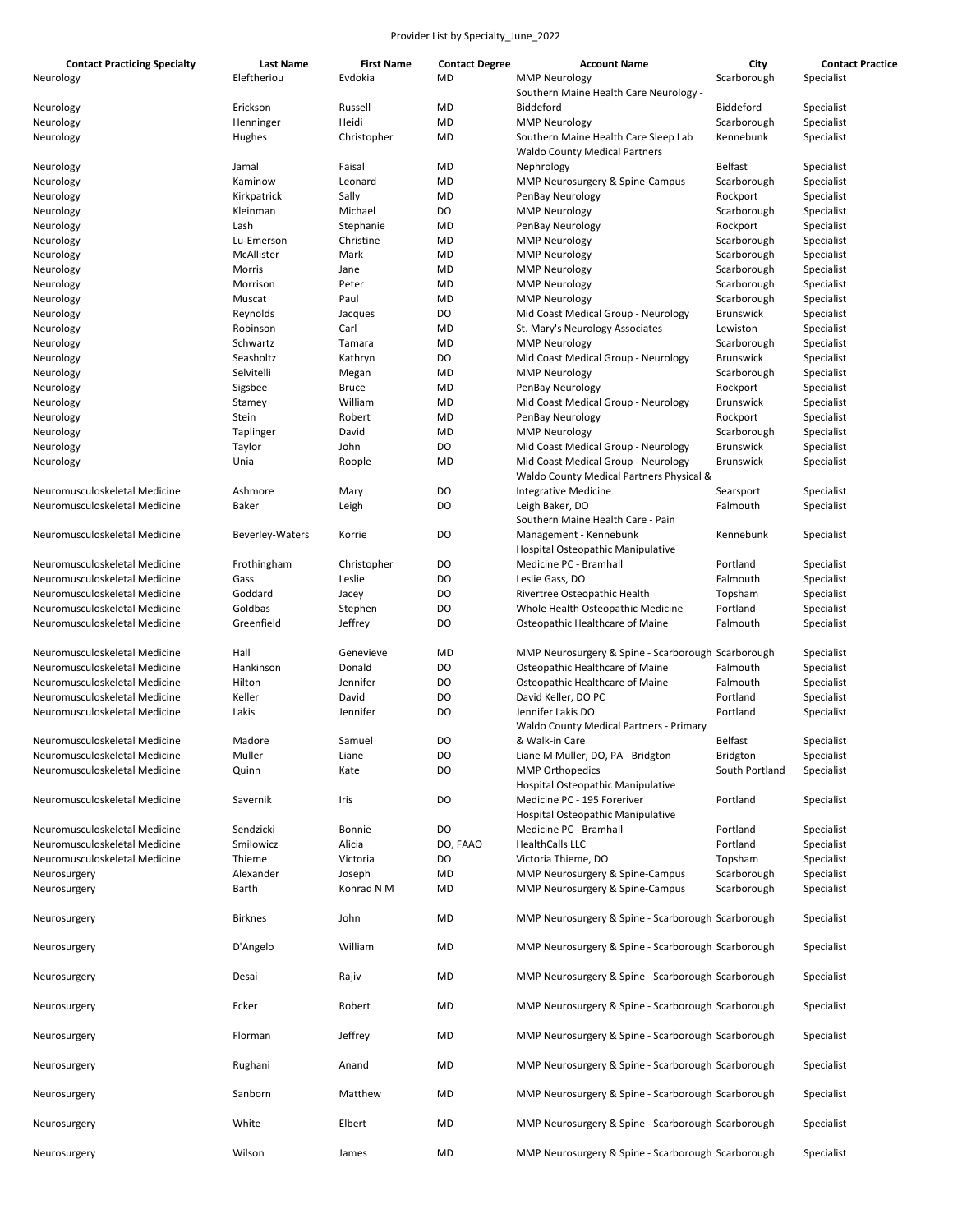| <b>Contact Practicing Specialty</b> | Last Name       | <b>First Name</b> | <b>Contact Degree</b> | <b>Account Name</b>                                                              | City             | <b>Contact Practice</b> |
|-------------------------------------|-----------------|-------------------|-----------------------|----------------------------------------------------------------------------------|------------------|-------------------------|
| <b>Obesity Medicine</b>             | Han             | Laurie            | <b>MD</b>             | Southern Maine Health Care Bariatrics                                            | Kennebunk        | Specialist              |
| <b>Obstetrics - Gynecology</b>      | Andrews         | Jeannette         | DO                    | Western Maine Obstetrics & Gynecology<br>Franklin Memorial Hospital dba Franklin | Norway           | Specialist              |
| Obstetrics - Gynecology             | Aumand          | Tara              | <b>MD</b>             | Health Women's Care<br>MMP Women's Health, Division of                           | Farmington       | Specialist              |
| <b>Obstetrics - Gynecology</b>      | Betz            | Alexandria        | D <sub>O</sub>        | Maternal / Fetal Medicine<br>Southern Maine Health Care Women's                  | Portland         | Specialist              |
| Obstetrics - Gynecology             | <b>Bittler</b>  | Tammi             | <b>MD</b>             | Health - Biddeford<br>MMP Women's Health, Division of                            | Biddeford        | Specialist              |
| <b>Obstetrics - Gynecology</b>      | <b>Bradford</b> | Leslie            | <b>MD</b>             | Oncology                                                                         | Scarborough      | Specialist              |
| <b>Obstetrics - Gynecology</b>      | <b>Brock</b>    | Julia             | <b>MD</b>             | MMC Dept OB/GYN                                                                  | Portland         | Specialist              |
| <b>Obstetrics - Gynecology</b>      | <b>Brooker</b>  | Catherine         | <b>MD</b>             | Coastal Women's Healthcare                                                       | Scarborough      | Specialist              |
| <b>Obstetrics - Gynecology</b>      | Brown           | Jacob             | MD                    | Western Maine Obstetrics & Gynecology                                            | Norway           | Specialist              |
|                                     |                 |                   | <b>MD</b>             | <b>Coastal Women's Healthcare</b>                                                |                  |                         |
| <b>Obstetrics - Gynecology</b>      | Buck            | Alison            |                       |                                                                                  | Scarborough      | Specialist              |
| <b>Obstetrics - Gynecology</b>      | Burkley         | Carla             | <b>MD</b>             | Coastal Women's Healthcare                                                       | Scarborough      | Specialist              |
| <b>Obstetrics - Gynecology</b>      | Cassling        | Caroline          | <b>MD</b>             | MMP Women's Health, Division of<br>Reproductive Endrocrinology                   | Portland         | Specialist              |
| <b>Obstetrics - Gynecology</b>      | Collard         | Melissa           | MD                    | Mid Coast Medical Group - Women's<br><b>Health Care</b>                          | <b>Brunswick</b> | Specialist              |
|                                     |                 |                   |                       | Southern Maine Health Care Women's                                               |                  |                         |
| Obstetrics - Gynecology             | Conover         | Lillian           | <b>MD</b>             | Health - Biddeford<br>MMP Women's Health, Division of                            | Biddeford        | Specialist              |
| Obstetrics - Gynecology             | Conroy          | Kelley            | <b>MD</b>             | Maternal / Fetal Medicine<br><b>MMP Pelvic Medicine &amp; Reconstructive</b>     | Portland         | Specialist              |
|                                     |                 | Claire            | <b>MD</b>             |                                                                                  | South Portland   |                         |
| <b>Obstetrics - Gynecology</b>      | Danby           |                   |                       | <b>Surgery Program</b>                                                           |                  | Specialist              |
| <b>Obstetrics - Gynecology</b>      | Dawson-Chalat   | Erin              | MD                    | <b>Coastal Women's Healthcare</b>                                                | Scarborough      | Specialist              |
|                                     |                 |                   |                       | MMP Women's Health, Division of                                                  |                  |                         |
| <b>Obstetrics - Gynecology</b>      | Deeran          | Elisabeth         | MD                    | Maternal / Fetal Medicine<br>MMP Women's Health, Division of                     | Portland         | Specialist              |
|                                     |                 |                   |                       |                                                                                  |                  |                         |
| Obstetrics - Gynecology             | Dersch          | Candice           | MD                    | Maternal / Fetal Medicine                                                        | Portland         | Specialist              |
| <b>Obstetrics - Gynecology</b>      | Eisenberg       | Deborah           | M.D.                  | LincolnHealth - Women's Center<br>Franklin Memorial Hospital dba Franklin        | Damariscotta     | Specialist              |
| Obstetrics - Gynecology             | Elliott         | Dawn              | MD                    | Health Women's Care<br><b>MMP Pelvic Medicine &amp; Reconstructive</b>           | Farmington       | Specialist              |
| <b>Obstetrics - Gynecology</b>      | Erekson         | Elisabeth         | <b>MD</b>             |                                                                                  | South Portland   | Specialist              |
| <b>Obstetrics - Gynecology</b>      | Faloon          | Jordan            | DO                    | <b>Surgery Program</b><br>Western Maine Obstetrics & Gynecology                  |                  |                         |
|                                     |                 |                   |                       | MMP Women's Health, Division of                                                  | Norway           | Specialist              |
| <b>Obstetrics - Gynecology</b>      | Febbraro        | Terri             | <b>MD</b>             | Oncology                                                                         | Scarborough      | Specialist              |
|                                     |                 |                   |                       | MMP Women's Health, Division of                                                  |                  |                         |
| Obstetrics - Gynecology             | Fitzgerald      | Toby              | DO                    | Maternal / Fetal Medicine                                                        | Portland         | Specialist              |
| Obstetrics - Gynecology             | Frye            | Lauren            | DO                    | Memorial Hospital dba Women's Health at<br><b>Memorial Hospital</b>              | North Conway     | Specialist              |
|                                     |                 |                   |                       | Mid Coast Medical Group - Women's                                                |                  |                         |
| Obstetrics - Gynecology             | Grohs           | Stephanie         | <b>MD</b>             | <b>Health Care</b><br><b>Waldo County Medical Partners -</b>                     | <b>Brunswick</b> | Specialist              |
| Obstetrics - Gynecology             | Grondahl        | Robert            | <b>MD</b>             | Women's Health                                                                   | <b>Belfast</b>   | Specialist              |
| Obstetrics - Gynecology             | Hardy           | Gregory           | MD                    | Western Maine Obstetrics & Gynecology                                            | Norway           | Specialist              |
|                                     |                 |                   |                       | Mid Coast Medical Group - Women's                                                |                  |                         |
| <b>Obstetrics - Gynecology</b>      | Hill-Verrochi   | Catherine         | DO                    | <b>Health Care</b>                                                               | <b>Brunswick</b> | Specialist              |
|                                     |                 |                   |                       | Mid Coast Medical Group - Women's                                                |                  |                         |
| <b>Obstetrics - Gynecology</b>      | Jacovetty       | Erica             | MD                    | <b>Health Care</b>                                                               | Brunswick        | Specialist              |
|                                     |                 |                   |                       | Franklin Memorial Hospital dba Franklin                                          |                  |                         |
| <b>Obstetrics - Gynecology</b>      | Kearing         | Susan             | DO                    | Health Women's Care                                                              | Farmington       | Specialist              |
| <b>Obstetrics - Gynecology</b>      | Kenny           | Emily             | MD                    | Coastal Women's Healthcare                                                       | Scarborough      | Specialist              |
|                                     |                 |                   |                       | Memorial Hospital dba Women's Health at                                          |                  |                         |
| Obstetrics - Gynecology             | Labudde         | Jennifer          | MD                    | <b>Memorial Hospital</b>                                                         | North Conway     | Specialist              |
|                                     |                 |                   |                       | <b>Waldo County Medical Partners -</b>                                           |                  |                         |
| <b>Obstetrics - Gynecology</b>      | Lastra          | <b>Bruce</b>      | DO                    | Women's Health                                                                   | <b>Belfast</b>   | Specialist              |
| <b>Obstetrics - Gynecology</b>      | Lee             | Clara             | DO                    | Women's Health Associates                                                        | Lewiston         | Specialist              |
|                                     |                 |                   |                       | Mid Coast Medical Group - Women's                                                |                  |                         |
| <b>Obstetrics - Gynecology</b>      | Leighton        | Darcey            | DO                    | <b>Health Care</b>                                                               | <b>Brunswick</b> | Specialist              |
| <b>Obstetrics - Gynecology</b>      | Linnell         | Elizabeth         | MD                    | Women's Health Associates                                                        | Lewiston         | Specialist              |
|                                     |                 |                   |                       | MMP Women's Health, Division of                                                  |                  |                         |
| <b>Obstetrics - Gynecology</b>      | Litton          | Christian         | <b>MD</b>             | Maternal / Fetal Medicine                                                        | Portland         | Specialist              |
|                                     |                 |                   |                       | Southern Maine Health Care Women's                                               |                  |                         |
| <b>Obstetrics - Gynecology</b>      | Lucas           | Karen             | MD                    | Health - Biddeford                                                               | <b>Biddeford</b> | Specialist              |
| <b>Obstetrics - Gynecology</b>      | Lucas           | Romeo             | DO                    | LincolnHealth - Women's Center                                                   | Damariscotta     | Specialist              |
|                                     |                 |                   |                       | Memorial Hospital dba Women's Health at                                          |                  |                         |
| <b>Obstetrics - Gynecology</b>      | Madnick         | Marni             | MD                    | <b>Memorial Hospital</b>                                                         | North Conway     | Specialist              |
|                                     |                 |                   |                       | Southern Maine Health Care Women's                                               |                  |                         |
| <b>Obstetrics - Gynecology</b>      | Manning         | Peter             | MD                    | Health - Biddeford                                                               | Biddeford        | Specialist              |
| <b>Obstetrics - Gynecology</b>      | Martin          | Kathleen          | <b>MD</b>             | Women's Health Associates                                                        | Lewiston         | Specialist              |
|                                     |                 |                   |                       | Southern Maine Health Care Women's                                               |                  |                         |
| <b>Obstetrics - Gynecology</b>      | McDonough       | Amanda            | <b>MD</b>             | Health - Biddeford                                                               | <b>Biddeford</b> | Specialist              |
| <b>Obstetrics - Gynecology</b>      | McKenna         | Jennifer          | <b>MD</b>             | PenBay Womens Health                                                             | Rockport         | Specialist              |
|                                     |                 |                   |                       |                                                                                  |                  |                         |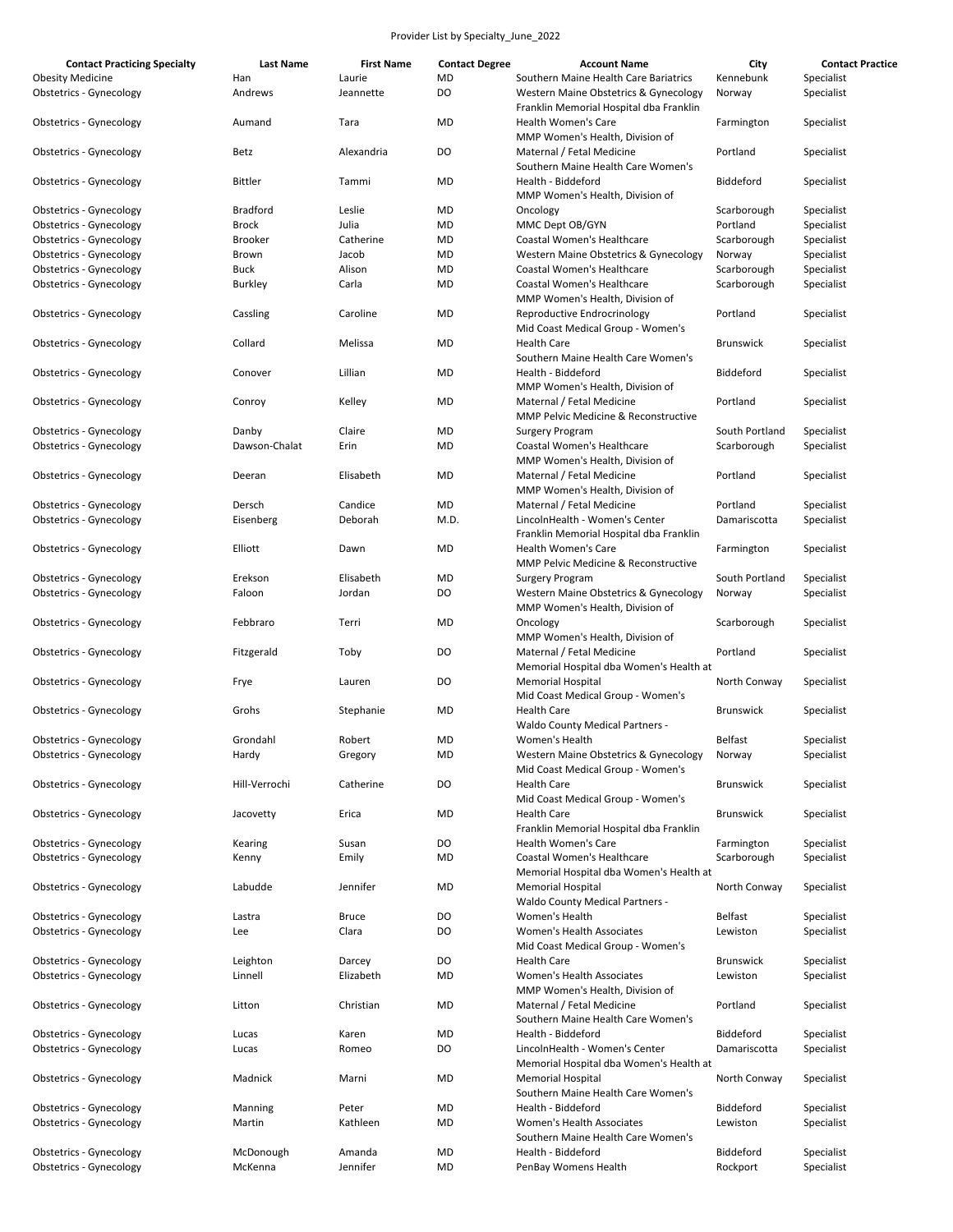| <b>Contact Practicing Specialty</b> | <b>Last Name</b>  | <b>First Name</b> | <b>Contact Degree</b> | <b>Account Name</b>                      | City             | <b>Contact Practice</b> |
|-------------------------------------|-------------------|-------------------|-----------------------|------------------------------------------|------------------|-------------------------|
| <b>Obstetrics - Gynecology</b>      | Miele             | Cathy             | MD                    | Just for Women Gynecology                | Springvale       | Specialist              |
| <b>Obstetrics - Gynecology</b>      | Morris            | Kathleen          | <b>MD</b>             | Just for Women Gynecology                | Springvale       | Specialist              |
| <b>Obstetrics - Gynecology</b>      | O'Connor III      | Thomas            | MD                    | PenBay Womens Health                     | Rockport         | Specialist              |
|                                     |                   |                   |                       | Southern Maine Health Care Women's       |                  |                         |
| <b>Obstetrics - Gynecology</b>      | O'Hare            | Mary              | MD                    | Health - Biddeford                       | Biddeford        | Specialist              |
|                                     |                   |                   |                       | MMP Pelvic Medicine & Reconstructive     |                  |                         |
| <b>Obstetrics - Gynecology</b>      | Ogorek            | John              | MD                    | <b>Surgery Program</b>                   | South Portland   | Specialist              |
|                                     |                   |                   |                       | Southern Maine Health Care Women's       |                  |                         |
| Obstetrics - Gynecology             | Paranya Mackenzie | Gretchen          | <b>MD</b>             | Health - Biddeford                       | Biddeford        | Specialist              |
| <b>Obstetrics - Gynecology</b>      | Parsons           | Lisa              | DO                    | Women's Health Associates                | Lewiston         | Specialist              |
| <b>Obstetrics - Gynecology</b>      | Perdue            | Maureen           | DO                    | Women's Health Associates                | Lewiston         | Specialist              |
| <b>Obstetrics - Gynecology</b>      | Plourde           |                   |                       | Western Maine Obstetrics & Gynecology    |                  |                         |
|                                     |                   | Carolyn           | MD                    |                                          | Norway           | Specialist              |
| <b>Obstetrics - Gynecology</b>      | Ricci             | Samantha          | MD                    | Coastal Women's Healthcare               | Scarborough      | Specialist              |
|                                     |                   |                   |                       | Mid Coast Medical Group - Women's        |                  |                         |
| <b>Obstetrics - Gynecology</b>      | Salhany           | Danielle          | DO                    | <b>Health Care</b>                       | <b>Brunswick</b> | Specialist              |
| <b>Obstetrics - Gynecology</b>      | Sharpless         | Kathryn           | <b>MD</b>             | MMC Dept OB/GYN                          | Portland         | Specialist              |
| <b>Obstetrics - Gynecology</b>      | Shinners          | Jennifer          | <b>MD</b>             | Coastal Women's Healthcare               | Scarborough      | Specialist              |
| Obstetrics - Gynecology             | Sinkin            | Joshua            | MD                    | Coastal Women's Healthcare               | Scarborough      | Specialist              |
| <b>Obstetrics - Gynecology</b>      | Slager            | Barbara           | MD                    | Coastal Women's Healthcare               | Scarborough      | Specialist              |
|                                     |                   |                   |                       | Mid Coast Medical Group - Women's        |                  |                         |
| <b>Obstetrics - Gynecology</b>      | Streeter          | Melissa           | MD                    | <b>Health Care</b>                       | <b>Brunswick</b> | Specialist              |
| <b>Obstetrics - Gynecology</b>      | Varaklis          | Kalli             | MD                    | MMC Dept OB/GYN                          | Portland         | Specialist              |
|                                     |                   |                   |                       | Southern Maine Health Care Women's       |                  |                         |
| <b>Obstetrics - Gynecology</b>      | White             | Wayne             | MD                    | Health - Biddeford                       | <b>Biddeford</b> | Specialist              |
| <b>Obstetrics - Gynecology</b>      | Worster           | Tasha             | MD                    | Coastal Women's Healthcare               | Scarborough      | Specialist              |
|                                     |                   |                   |                       | MMP Women's Health, Division of          |                  |                         |
| <b>Obstetrics - Gynecology</b>      | Zamore            | Elizabeth         | DO                    | Maternal / Fetal Medicine                | Portland         | Specialist              |
|                                     |                   |                   |                       | Franklin Memorial Hospital dba Franklin  |                  |                         |
| <b>Obstetrics - Gynecology</b>      | Zeliger           | Jennifer          | <b>MD</b>             | Health Women's Care                      | Farmington       | Specialist              |
|                                     |                   |                   |                       | MMP Women's Health, Division of          |                  |                         |
| Obstetrics & Gynecology/Oncology    | Lachance          | Jason             | MD                    | Oncology                                 | Scarborough      | Specialist              |
|                                     |                   |                   |                       | MMP Women's Health, Division of          |                  |                         |
| Obstetrics & Gynecology/Oncology    | Small             | Laurie            | <b>MD</b>             | Oncology                                 | Scarborough      | Specialist              |
|                                     |                   |                   |                       | MMP Women's Health, Division of          |                  |                         |
| Obstetrics & Gynecology/Oncology    | Soultanakis       | Emmanual          | MD                    | Oncology                                 | Scarborough      | Specialist              |
|                                     |                   |                   |                       |                                          |                  |                         |
|                                     |                   |                   | MD                    | Franklin Memorial Hospital dba Livermore |                  |                         |
| <b>Occupational Medicine</b>        | Rowland           | Michael           |                       | <b>Falls Family Practice</b>             | Livermore Falls  | Specialist              |
| <b>Occupational Medicine</b>        | Upham             | Paul              | MD                    | Southern Maine Health Care Work Well     | Biddeford        | Specialist              |
|                                     |                   |                   |                       | Maine Center for Cancer Medicine and     |                  |                         |
|                                     |                   |                   |                       | Blood Disorders d/b/a New England        |                  |                         |
| Oncology                            | Battelli          | Chiara            | MD                    | Cancer Specialists - Scarborough         | Scarborough      | Specialist              |
| Oncology                            | Berg              | Sigrid            | MD                    | Oncology and Infusion Therapy            | <b>Belfast</b>   | Specialist              |
| Oncology                            | Bian              | Jessica           | MD                    | MaineHealth Cancer Care - So Portland    | South Portland   | Specialist              |
| Oncology                            | Connelly          | Elizabeth         | DO                    | MaineHealth Cancer Care - Sanford        | Sanford          | Specialist              |
|                                     |                   |                   |                       | Maine Center for Cancer Medicine and     |                  |                         |
|                                     |                   |                   |                       | Blood Disorders d/b/a New England        |                  |                         |
| Oncology                            | Dugan             | Matthew           | DO.                   | Cancer Specialists - Scarborough         | Scarborough      | Specialist              |
|                                     |                   |                   |                       | Maine Center for Cancer Medicine and     |                  |                         |
|                                     |                   |                   |                       | Blood Disorders d/b/a New England        |                  |                         |
| Oncology                            | Fukuda            | Yoko              | MD                    | Cancer Specialists - Portsmouth          | Portsmouth       | Specialist              |
| Oncology                            | Gullo             | John              | MD                    | MaineHealth Cancer Care - Brunswick      | <b>Brunswick</b> | Specialist              |
|                                     |                   |                   |                       | Maine Center for Cancer Medicine and     |                  |                         |
|                                     |                   |                   |                       | Blood Disorders d/b/a New England        |                  |                         |
| Oncology                            | Haney             | <b>Brian</b>      | DO                    | Cancer Specialists - Topsham             | Topsham          | Specialist              |
| Oncology                            | Hathaway          | Lindsey           | MD                    | Franklin Memorial Hospital Oncology      | Farmington       | Specialist              |
| Oncology                            | Inhorn            | Roger             | MD                    | MaineHealth Cancer Care - So Portland    | South Portland   | Specialist              |
|                                     |                   |                   |                       | MMC Cancer Risk & Prevention - Adult     |                  |                         |
|                                     |                   |                   |                       |                                          |                  |                         |
| Oncology                            | Jeter             | Joanne            | MD                    | Oncology                                 | Scarborough      | Specialist              |
| Oncology                            | Ketchum           | Sarah             | MD                    | MaineHealth Cancer Care - So Portland    | South Portland   | Specialist              |
|                                     |                   |                   |                       | St. Mary's Center for Cancer & Blood     |                  |                         |
| Oncology                            | Liu               | Na                | MD                    | Disorders                                | Lewiston         | Specialist              |
| Oncology                            | Lubiner           | Eric              | DO                    | MaineHealth Cancer Care - So Portland    | South Portland   | Specialist              |
|                                     |                   |                   |                       | MMC Cancer Risk & Prevention - Adult     |                  |                         |
| Oncology                            | Miesfeldt         | Susan             | MD                    | Oncology                                 | Scarborough      | Specialist              |
|                                     |                   |                   |                       | Lincoln Medical Partners Primary Care -  |                  |                         |
| Oncology                            | Mills             | Keith             | MD                    | Damariscotta                             | Damariscotta     | Specialist              |
| Oncology                            | Moran             | Jason             | MD                    | MaineHealth Cancer Care - So Portland    | South Portland   | Specialist              |
|                                     |                   |                   |                       | Maine Center for Cancer Medicine and     |                  |                         |
|                                     |                   |                   |                       | Blood Disorders d/b/a New England        |                  |                         |
| Oncology                            | Moukharskaya      | Julia             | MD                    | Cancer Specialists - Topsham             | Topsham          | Specialist              |
| Oncology                            | Nuthakki          | Mohan             | MD                    | PenBay Medical Center Cancer Center      | Rockport         | Specialist              |
| Oncology                            | Remick            | Scot              | MD                    | MMC Outpatient Care Scarborough          | Scarborough      | Specialist              |
| Oncology                            | Rubin             | Peter             | MD                    | MaineHealth Cancer Care - Biddeford      | Biddeford        | Specialist              |
|                                     |                   |                   |                       |                                          |                  |                         |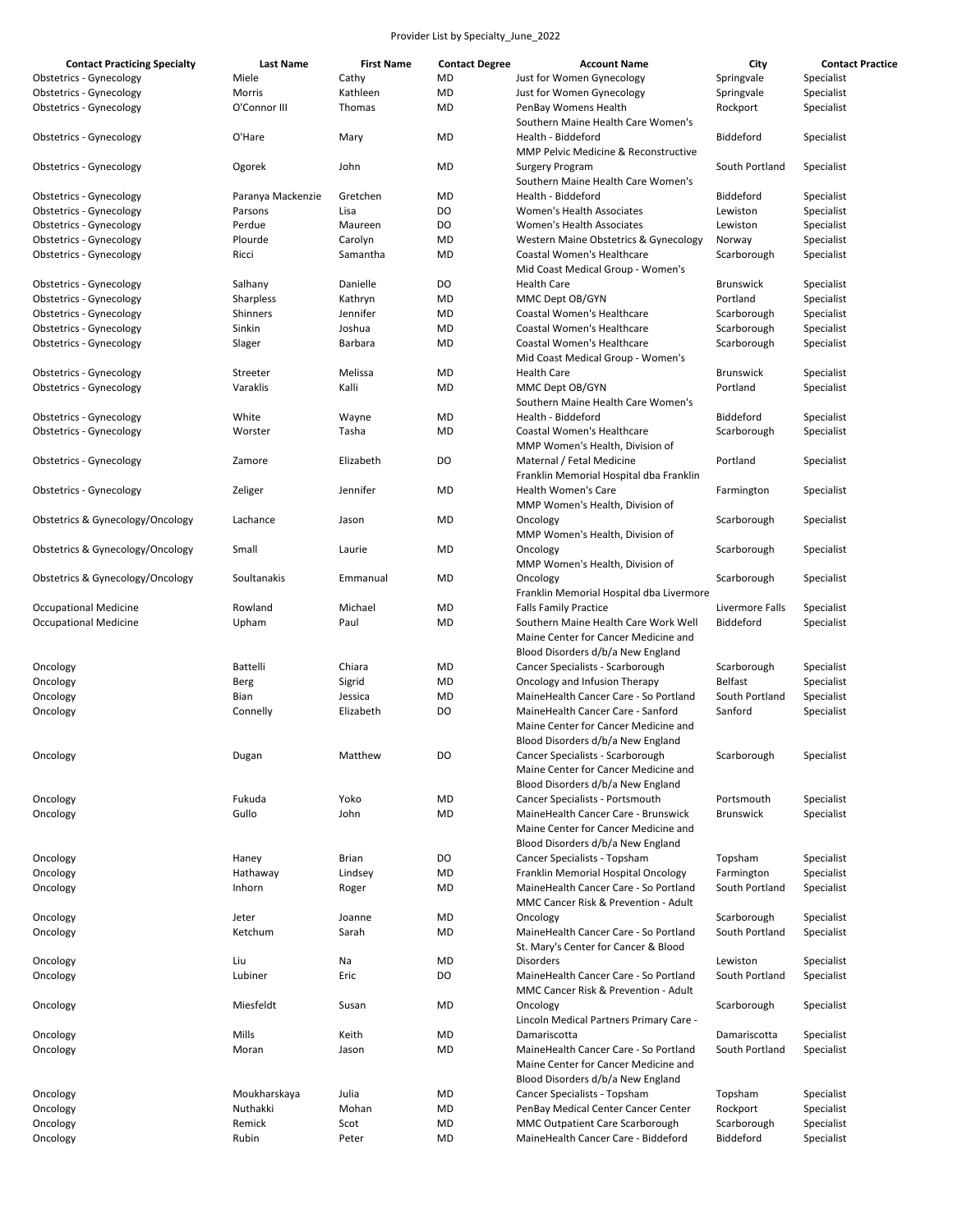| <b>Contact Practicing Specialty</b> | Last Name        | <b>First Name</b> | <b>Contact Degree</b> | <b>Account Name</b>                             | City             | <b>Contact Practice</b> |
|-------------------------------------|------------------|-------------------|-----------------------|-------------------------------------------------|------------------|-------------------------|
|                                     |                  |                   |                       | Maine Center for Cancer Medicine and            |                  |                         |
|                                     |                  |                   |                       | Blood Disorders d/b/a New England               |                  |                         |
| Oncology                            | Ryan             | Helen             | <b>MD</b>             | Cancer Specialists - Scarborough                | Scarborough      | Specialist              |
| Oncology                            | Smith            | Jillian           | MD                    | MaineHealth Cancer Care - Biddeford             | Biddeford        | Specialist              |
| Oncology                            | Tchekmedyian     | Vatche            | MD                    | MaineHealth Cancer Care - So Portland           | South Portland   | Specialist              |
|                                     |                  |                   |                       | Maine Center for Cancer Medicine and            |                  |                         |
|                                     |                  |                   |                       | Blood Disorders d/b/a New England               |                  |                         |
| Oncology                            | Thomas           | Christian         | MD                    | Cancer Specialists - Scarborough                | Scarborough      | Specialist              |
| Oncology                            | Voisine          | Michael           | DO                    | MaineHealth Cancer Care - So Portland           | South Portland   | Specialist              |
|                                     |                  |                   |                       | Maine Center for Cancer Medicine and            |                  |                         |
|                                     |                  |                   |                       | Blood Disorders d/b/a New England               |                  |                         |
| Oncology                            | Weisberg         | Tracey            | MD                    | Cancer Specialists - Scarborough                | Scarborough      | Specialist              |
| Oncology                            | Yoong            | Yinlee            | MD                    | Lincoln Medical Partners Oncology               | Damariscotta     | Specialist              |
| Ophthalmology                       | Bazarian         | Richard           | MD                    | Maine Eye Center                                | Portland         | Specialist              |
| Ophthalmology                       | Berman           | Jeffrey           | MD                    | Maine Eye Center                                | Portland         | Specialist              |
| Ophthalmology                       | <b>Bozorg</b>    | Sara              | MD                    | Maine Eye Center                                | Portland         | Specialist              |
| Ophthalmology                       | Cady             | R Samuel          | MD                    | Maine Eye Center                                | Portland         | Specialist              |
| Ophthalmology                       |                  | Robert            | MD                    | <b>Eyecare Medical Group</b>                    | Portland         | Specialist              |
|                                     | Daly             |                   |                       |                                                 |                  |                         |
| Ophthalmology                       | Ford             | Marybeth          | MD                    | Mid Coast Eye Associates- Bath                  | Bath             | Specialist              |
| Ophthalmology                       | France           | Richard           | MD                    | <b>Eyecare Medical Group</b>                    | Portland         | Specialist              |
| Ophthalmology                       | Gelinas          | Nathaniel         | DO                    | Maine Eye Center                                | Portland         | Specialist              |
| Ophthalmology                       | Gensheimer       | Gregory           | MD                    | Mid Coast Eye Associates- Bath                  | Bath             | Specialist              |
| Ophthalmology                       | Graichen         | Dana              | MD                    | Northeast Retina Associates, PA                 | Sanford          | Specialist              |
| Ophthalmology                       | Harris           | Michelle          | MD                    | Mid Coast Eye Associates- Brunswick             | <b>Brunswick</b> | Specialist              |
| Ophthalmology                       | Johnson          | Jo                | MD                    | Jo Johnson, MD                                  | Saco             | Specialist              |
| Ophthalmology                       | Kahn             | Natan             | MD                    | Maine Eye Center                                | Portland         | Specialist              |
| Ophthalmology                       | Kelley           | Kurt              | MD                    | Mid Coast Eye Associates- Bath                  | Bath             | Specialist              |
| Ophthalmology                       | Libby            | Curtis            | MD                    | Maine Eye Center                                | Portland         | Specialist              |
| Ophthalmology                       | Marcincin        | Meredith          | DO                    | LincolnHealth - Ophthalmology                   | Damariscotta     | Specialist              |
| Ophthalmology                       | Marotto          | Mark              | MD                    | Mid Coast Eye Associates- Bath                  | Bath             | Specialist              |
| Ophthalmology                       | Miller           | <b>Brooke</b>     | MD                    | Maine Eye Center                                | Portland         | Specialist              |
| Ophthalmology                       | Moore            | Jeffrey           | MD                    | Maine Eye Center                                | Portland         | Specialist              |
| Ophthalmology                       | Morgan           | Lyndon            | MD                    | Lyndon W Morgan, MD                             | <b>Belfast</b>   | Specialist              |
| Ophthalmology                       | Morrison         | Serena            | MD                    | Lyndon W Morgan, MD                             | <b>Belfast</b>   | Specialist              |
| Ophthalmology                       | Neavyn           | Lisa              | MD                    | Maine Eye Center                                | Portland         | Specialist              |
| Ophthalmology                       |                  | Jackie            | MD                    |                                                 | Portland         | Specialist              |
|                                     | Nguyen           |                   |                       | Eyecare Medical Group                           |                  |                         |
| Ophthalmology                       | Nolan            | Kaitlyn           | MD                    | LincolnHealth - Ophthalmology                   | Damariscotta     | Specialist              |
| Ophthalmology                       | Packer           | Kyle              | MD                    | AEC Financial, Inc - Sanford                    | Sanford          | Specialist              |
| Ophthalmology                       | Parnes           | Aaron             | MD                    | <b>Eyecare Medical Group</b>                    | Portland         | Specialist              |
| Ophthalmology                       | Pollard          | Margaret          | MD                    | Maine Eye Center                                | Portland         | Specialist              |
| Ophthalmology                       | Rice             | Robert            | MD                    | Associated Eyecare Ophthalmology, PA            | Sanford          | Specialist              |
| Ophthalmology                       | Sise             | Adam              | MD                    | <b>Eyecare Medical Group</b>                    | Portland         | Specialist              |
| Ophthalmology                       | Solish           | Samuel            | MD                    | Eyecare Medical Group                           | Portland         | Specialist              |
| Ophthalmology                       | Steidl           | Scott             | MD                    | <b>Eyecare Medical Group</b>                    | Portland         | Specialist              |
| Ophthalmology                       | Sterrer          | Jordan            | MD                    | <b>Eyecare Medical Group</b>                    | Portland         | Specialist              |
| Ophthalmology                       | Wajda            | Brynn             | MD                    | Maine Eye Center                                | Portland         | Specialist              |
| Ophthalmology                       | Whitaker         | Martin            | MD                    | Riverside Eye Center                            | Norway           | Specialist              |
| Orthopedic Surgery                  | Agren            | Mats              | MD                    | MMP Neurosurgery & Spine-Campus                 | Scarborough      | Specialist              |
|                                     |                  |                   |                       | Memorial Hospital dba Orthopedics at            |                  |                         |
| Orthopedic Surgery                  | Ames             | Andrew            | DO                    | <b>Memorial Hospital</b>                        | North Conway     | Specialist              |
| Orthopedic Surgery                  | Anson            | Philip            | MD                    | MMP Neurosurgery & Spine-Campus                 | Scarborough      | Specialist              |
| Orthopedic Surgery                  | Asherman         | Dirk              | MD                    | Spectrum Orthopaedics - Portland                | Portland         | Specialist              |
| Orthopedic Surgery                  | Avery            | F Lincoln         | MD                    | <b>MMP Orthopedics</b>                          | South Portland   | Specialist              |
| Orthopedic Surgery                  | <b>Babikian</b>  | George            | MD                    | MMP Orthopedics- Falmouth                       | Falmouth         | Specialist              |
| Orthopedic Surgery                  |                  | Stephen           | MD                    | Spectrum Orthopaedics - Portland                | Portland         | Specialist              |
|                                     | Barr             |                   |                       |                                                 |                  |                         |
| Orthopedic Surgery                  | Becker           | Michael           | MD                    | MMP Orthopedics- Falmouth                       | Falmouth         | Specialist              |
| Orthopedic Surgery                  | <b>Binette</b>   | Michael           | MD                    | MMP Neurosurgery & Spine-Campus                 | Scarborough      | Specialist              |
| Orthopedic Surgery                  | Birch            | Craig             | MD                    | MMP Neurosurgery & Spine-Campus                 | Scarborough      | Specialist              |
|                                     |                  |                   |                       |                                                 |                  |                         |
| Orthopedic Surgery                  | <b>Blaisdell</b> | Gregory           | MD                    | MMP Orthopedic, Trauma & Fracture Care Portland |                  | Specialist              |
|                                     |                  |                   |                       | Southern Maine Health Care Orthopedics          |                  |                         |
| Orthopedic Surgery                  | <b>Bush</b>      | Matthew           | MD                    | Surgery - Biddeford                             | Biddeford        | Specialist              |
|                                     |                  |                   |                       | Southern Maine Health Care Orthopedics          |                  |                         |
| Orthopedic Surgery                  | <b>Bush</b>      | Jeffrey           | MD                    | Surgery - Biddeford                             | Biddeford        | Specialist              |
|                                     |                  |                   |                       |                                                 |                  |                         |
| Orthopedic Surgery                  | Camuso           | Matthew           | MD                    | MMP Orthopedic, Trauma & Fracture Care Portland |                  | Specialist              |
| Orthopedic Surgery                  | Cicoria          | Anthony           | MD                    | LincolnHealth - Orthopaedics                    | Damariscotta     | Specialist              |
| Orthopedic Surgery                  | Colacchio        | Nicholas          | MD                    | MMP Orthopedics- Falmouth                       | Falmouth         | Specialist              |
| Orthopedic Surgery                  | Davila           | Jeffrey           | MD                    | St. Mary's Center for Orthopaedics              | Auburn           | Specialist              |
| Orthopedic Surgery                  | Feller           | Ross              | MD                    | MMP Orthopedics- Falmouth                       | Falmouth         | Specialist              |
| Orthopedic Surgery                  | Furey            | Jacob             | MD                    | Mid Coast Medical Group - Orthopedics           | Brunswick        | Specialist              |
|                                     |                  |                   |                       |                                                 |                  |                         |
|                                     |                  |                   |                       | Southern Maine Health Care Orthopedic           |                  |                         |
| Orthopedic Surgery                  | Goudreau         | Frank             | DO                    | Surgery                                         | Sanford          | Specialist              |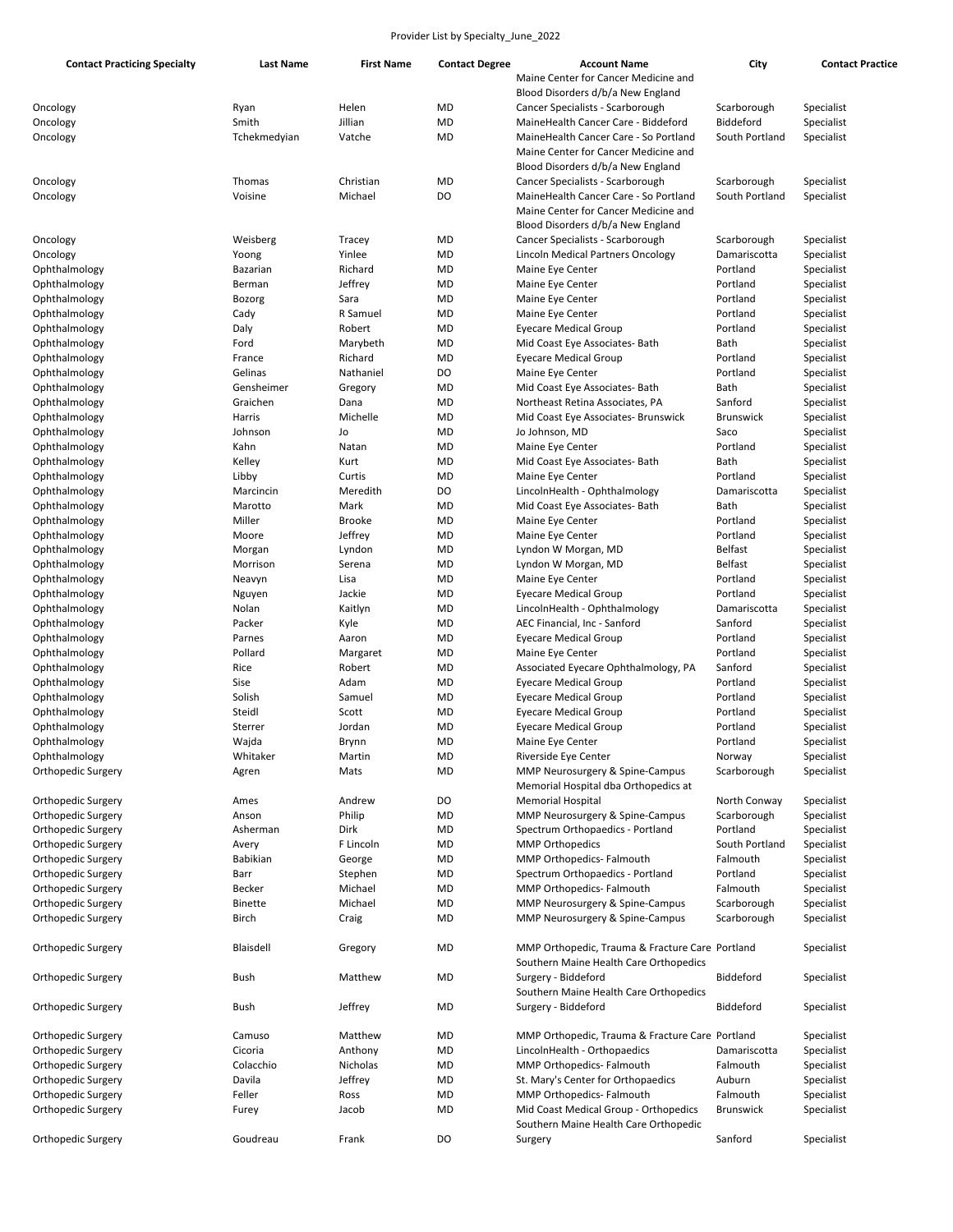| <b>Contact Practicing Specialty</b> | <b>Last Name</b> | <b>First Name</b> | <b>Contact Degree</b> | <b>Account Name</b>                             | City             | <b>Contact Practice</b> |
|-------------------------------------|------------------|-------------------|-----------------------|-------------------------------------------------|------------------|-------------------------|
|                                     |                  |                   |                       | Southern Maine Health Care Orthopedic           |                  |                         |
| Orthopedic Surgery                  | Grosvenor        | Julie             | MD                    | Surgery                                         | Sanford          | Specialist              |
| Orthopedic Surgery                  | Hanna            | Kathryn           | MD                    | Spectrum Orthopaedics - Portland                | Portland         | Specialist              |
| Orthopedic Surgery                  | Hoffman          | Eric              | MD                    | Spectrum Orthopaedics - Portland                | Portland         | Specialist              |
| Orthopedic Surgery                  | Hogue            | Grant             | MD                    | MMP Neurosurgery & Spine-Campus                 | Scarborough      | Specialist              |
| Orthopedic Surgery                  | Huffard          | Benjamin          | MD                    | Spectrum Orthopaedics - Portland                | Portland         | Specialist              |
| Orthopedic Surgery                  | Hutchinson       | Peter             | MD                    | Mid Coast Medical Group - Orthopedics           | <b>Brunswick</b> | Specialist              |
|                                     |                  |                   |                       | Memorial Hospital dba Orthopedics at            |                  |                         |
| Orthopedic Surgery                  | Instrum          | Khaled            | MD                    | <b>Memorial Hospital</b>                        | North Conway     | Specialist              |
|                                     |                  |                   |                       | Southern Maine Health Care Orthopedics          |                  |                         |
| Orthopedic Surgery                  | Johnson          | David             | MD                    | Surgery - Biddeford                             | <b>Biddeford</b> | Specialist              |
|                                     |                  |                   |                       | Coastal Orthopedics and Sports Medicine,        |                  |                         |
|                                     | Katz             | Stephen           |                       |                                                 |                  |                         |
| Orthopedic Surgery                  |                  |                   | MD                    | P.A.                                            | <b>Brunswick</b> | Specialist              |
| Orthopedic Surgery                  | Kovalenko        | <b>Boris</b>      | MD                    | St. Mary's Center for Orthopaedics              | Auburn           | Specialist              |
| Orthopedic Surgery                  | Kuhn             | James             | MD                    | Spectrum Orthopaedics - Portland                | Portland         | Specialist              |
| Orthopedic Surgery                  | Lewis III        | Robert            | MD                    | Mid Coast Medical Group - Orthopedics           | <b>Brunswick</b> | Specialist              |
| Orthopedic Surgery                  | Matthews         | Sacha             | MD                    | St. Mary's Orthopedics Portland                 | Portland         | Specialist              |
| Orthopedic Surgery                  | McGrory          | Brian             | MD                    | MMP Orthopedics- Falmouth                       | Falmouth         | Specialist              |
| Orthopedic Surgery                  | Merkow           | Steven            | MD                    | LincolnHealth - Orthopaedics                    | Damariscotta     | Specialist              |
| Orthopedic Surgery                  | Mitchell         | Thomas            | MD                    | PenBay Orthopaedics                             | Rockport         | Specialist              |
| Orthopedic Surgery                  | Moran            | Sean              | MD                    | LincolnHealth - Orthopaedics                    | Damariscotta     | Specialist              |
| Orthopedic Surgery                  | Murray           | Thomas            | MD                    | Spectrum Orthopaedics - Portland                | Portland         | Specialist              |
|                                     |                  |                   |                       | <b>Waldo County Medical Partners</b>            |                  |                         |
| Orthopedic Surgery                  | Nelson           | Owen              | MD                    | Orthopedics & Sports Medicine                   | <b>Belfast</b>   | Specialist              |
|                                     |                  |                   |                       | <b>Waldo County Medical Partners</b>            |                  |                         |
|                                     |                  |                   |                       |                                                 | <b>Belfast</b>   |                         |
| Orthopedic Surgery                  | Noonan, Jr       | Joseph            | MD                    | Orthopedics & Sports Medicine                   |                  | Specialist              |
| Orthopedic Surgery                  | Oliviero         | Vincent           | MD                    | Spectrum Orthopaedics - Portland                | Portland         | Specialist              |
| Orthopedic Surgery                  | Perlmutter       | Gary              | MD                    | Spectrum Orthopaedics - Portland                | Portland         | Specialist              |
|                                     |                  |                   |                       | Memorial Hospital dba Orthopedics at            |                  |                         |
| Orthopedic Surgery                  | Phinney          | Danielle          | DO                    | <b>Memorial Hospital</b>                        | North Conway     | Specialist              |
| Orthopedic Surgery                  | Piers            | Wayne             | DO                    | Spectrum Orthopaedics - Portland                | Portland         | Specialist              |
| Orthopedic Surgery                  | Qvick            | Lars              | MD                    | St. Mary's Center for Orthopaedics              | Auburn           | Specialist              |
| Orthopedic Surgery                  | Rana             | Adam              | MD                    | MMP Orthopedics- Falmouth                       | Falmouth         | Specialist              |
|                                     |                  |                   |                       | Memorial Hospital dba Orthopedics at            |                  |                         |
| Orthopedic Surgery                  | Rubins           | David             | MD                    | <b>Memorial Hospital</b>                        | North Conway     | Specialist              |
| Orthopedic Surgery                  | Sawyer           | Gregory           | MD                    | <b>MMP Orthopedics</b>                          | South Portland   | Specialist              |
| Orthopedic Surgery                  | Scordino         | Joseph III        | MD                    | PenBay Orthopaedics                             | Rockport         | Specialist              |
|                                     |                  |                   |                       | MMP Neurosurgery & Spine - 92 Campus            |                  |                         |
| Orthopedic Surgery                  | Shore            | Benjamin          | MD                    | Drive                                           | Scarborough      | Specialist              |
|                                     |                  |                   |                       | Southern Maine Health Care Orthopedics          |                  |                         |
| Orthopedic Surgery                  | Solari           | John              | MD                    | Surgery - Biddeford                             | <b>Biddeford</b> | Specialist              |
| Orthopedic Surgery                  | Stadler          | Christopher       | MD                    | <b>MMP Orthopedics</b>                          | South Portland   |                         |
|                                     |                  |                   |                       |                                                 |                  | Specialist              |
| Orthopedic Surgery                  | Sullivan         | Dennis            | MD                    | Dennis J. Sullivan, MD, PA                      | <b>Bridgton</b>  | Specialist              |
| Orthopedic Surgery                  | Swall            | Marion            | MD                    | LincolnHealth - Orthopaedics                    | Damariscotta     | Specialist              |
|                                     |                  |                   |                       | Southern Maine Health Care Orthopedics          |                  |                         |
| Orthopedic Surgery                  | Taggart          | Gregory           | MD                    | Surgery - Biddeford                             | <b>Biddeford</b> | Specialist              |
|                                     |                  |                   |                       | Memorial Hospital dba Orthopedics at            |                  |                         |
| Orthopedic Surgery                  | Taylor           | Douglas           | MD                    | <b>Memorial Hospital</b>                        | North Conway     | Specialist              |
| Orthopedic Surgery                  | Vaughn           | Joshua            | MD                    | MMP Orthopedics - Gannett Drive                 | South Portland   | Specialist              |
| Orthopedic Surgery                  | Watkins          | Colyn             | MD                    | MMP Neurosurgery & Spine-Campus                 | Scarborough      | Specialist              |
| Orthopedic Surgery                  | Watling          | Jonathan          | MD                    | MMP Orthopedics- Falmouth                       | Falmouth         | Specialist              |
| Orthopedic Surgery                  | White            | Edward            | MD                    | LincolnHealth - Orthopaedics                    | Damariscotta     | Specialist              |
|                                     |                  |                   |                       |                                                 |                  |                         |
| Orthopedic Surgery                  | White            | Raymond           | MD                    | MMP Orthopedic, Trauma & Fracture Care Portland |                  | Specialist              |
| Orthopedic Surgery                  | Wolf             | <b>Bryce</b>      | MD                    | Spectrum Orthopaedics - Portland                | Portland         | Specialist              |
| Orthopedic Surgery                  | Zaidi            | Syed Rifat        | MD                    | LincolnHealth - Orthopaedics                    | Damariscotta     | Specialist              |
| Orthopedics                         | Hanley           | Sean              | MD                    | Mid Coast Medical Group - Orthopedics           | <b>Brunswick</b> | Specialist              |
|                                     |                  |                   |                       |                                                 |                  |                         |
| Orthopedics                         | Khoury           | Lisa              | MD                    | Mid Coast Medical Group - Orthopedics           | <b>Brunswick</b> | Specialist              |
| Orthopedics                         | Newman           | Michael           | MD                    | Spectrum Orthopaedics - Portland                | Portland         | Specialist              |
|                                     |                  |                   |                       | Franklin Memorial Hospital dba Franklin         |                  |                         |
| Orthopedics                         | Pulling          | Thomas            | MD                    | <b>Health Orthopaedics</b>                      | Farmington       | Specialist              |
| Orthopedics                         | Rasmussen        | Jeffrey           | MD                    | PenBay Orthopaedics                             | Rockport         | Specialist              |
| Orthopedics                         | Van Orden        | John              | MD                    | Mid Coast Medical Group - Orthopedics           | <b>Brunswick</b> | Specialist              |
| Otolaryngology                      | Abbott           | Megan             | MD                    | <b>MMP Otolaryngology</b>                       | Portland         | Specialist              |
| Otolaryngology                      | <b>Burke</b>     | Kevin             | MD                    | MMP Otolaryngology - Baxter                     | Portland         | Specialist              |
| Otolaryngology                      | Chamberlin       | G. Parker         | MD                    | PenBay Ear, Nose, & Throat                      | Rockport         | Specialist              |
|                                     |                  |                   |                       | Mid Coast Medical Group Ear, Nose &             |                  |                         |
| Otolaryngology                      | Griffith         | Shane             | DO                    | Throat - Brunswick                              | <b>Brunswick</b> | Specialist              |
| Otolaryngology                      | Harvey           | Rebecca           | MD                    | <b>MMP Otolaryngology</b>                       | Portland         | Specialist              |
| Otolaryngology                      | Hearst           | Matthew           | M.D.                  | MMP Otolaryngology - Baxter                     | Portland         | Specialist              |
|                                     | Kava             | Charles           | DO                    | PenBay Ear, Nose, & Throat                      | Rockport         |                         |
| Otolaryngology                      |                  |                   |                       |                                                 |                  | Specialist              |
| Otolaryngology                      | Kluger           | Paul              | MD                    | PenBay Ear, Nose, & Throat                      | Rockport         | Specialist              |
|                                     |                  |                   |                       | Waldo County Medical Partners - Ear,            |                  |                         |
| Otolaryngology                      | Krivitsky        | Paul              | MD                    | Nose and Throat                                 | <b>Belfast</b>   | Specialist              |
|                                     |                  |                   |                       |                                                 |                  |                         |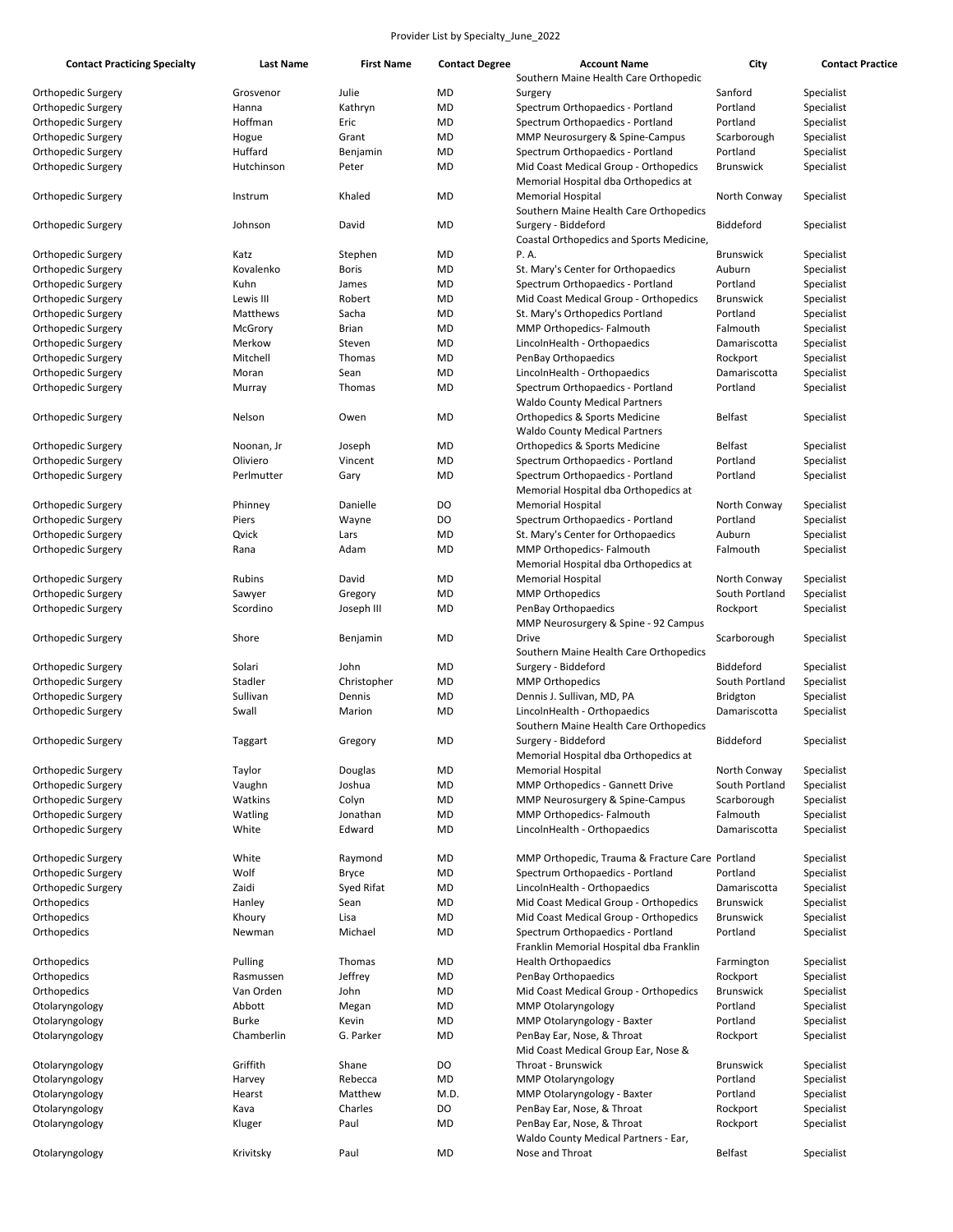| <b>Contact Practicing Specialty</b> | <b>Last Name</b> | <b>First Name</b>    | <b>Contact Degree</b> | <b>Account Name</b>                      | City             | <b>Contact Practice</b> |
|-------------------------------------|------------------|----------------------|-----------------------|------------------------------------------|------------------|-------------------------|
| Otolaryngology                      | Lee              | <b>Brian</b>         | DO                    | <b>MMP Otolaryngology</b>                | Portland         | Specialist              |
| Otolaryngology                      | Marcus           | Larry                | <b>MD</b>             | <b>MMP Otolaryngology</b>                | Portland         | Specialist              |
| Otolaryngology                      | Maturo           | Stephen              | <b>MD</b>             | <b>MMP Otolaryngology</b>                | Portland         | Specialist              |
| Otolaryngology                      | Mimikos          | Christina            | DO                    | <b>MMP Otolaryngology</b>                | Portland         | Specialist              |
| Otolaryngology                      | Murry            | Christopher          | DO                    | <b>MMP Otolaryngology</b>                | Portland         | Specialist              |
|                                     |                  |                      |                       | Mid Coast Medical Group Ear, Nose &      |                  |                         |
| Otolaryngology                      | O'Connor         | Peter                | <b>MD</b>             | Throat - Brunswick                       | <b>Brunswick</b> | Specialist              |
| Otolaryngology                      | Penner           | Gregory              | <b>MD</b>             | Mid Coast Hospital - MCMG ENT            | <b>Brunswick</b> | Specialist              |
| Otolaryngology                      | Roediger         | Frederick            | <b>MD</b>             | <b>MMP Otolaryngology</b>                | Portland         | Specialist              |
|                                     |                  |                      |                       | Southern Maine Health Care - Pain        |                  |                         |
| Pain Medicine                       | Khan             | <b>Muhammad Amir</b> | <b>MD</b>             | Management - Kennebunk                   | Kennebunk        | Specialist              |
| Pain Medicine                       | Serafini         |                      | DO                    |                                          |                  |                         |
|                                     |                  | Mario                |                       | PenBay Physical Medicine                 | Rockport         | Specialist              |
|                                     |                  |                      |                       | Southern Maine Health Care - Pain        |                  |                         |
| Pain Medicine                       | Temkin           | Leonid               | <b>MD</b>             | Management - Kennebunk                   | Kennebunk        | Specialist              |
| <b>Palliative Care</b>              | Dumont           | David                | <b>MD</b>             | Mid Coast Hospital - Palliative Care     | <b>Brunswick</b> | Specialist              |
| <b>Palliative Care</b>              | Hutchinson       | Rebecca              | <b>MD</b>             | MMC Center for Pain and Palliative Care  | Portland         | Specialist              |
| <b>Palliative Care</b>              | Moreno, JR       | Fernando             | <b>MD</b>             | MMC Center for Pain and Palliative Care  | Portland         | Specialist              |
|                                     |                  |                      |                       | Maine Center for Cancer Medicine and     |                  |                         |
|                                     |                  |                      |                       | Blood Disorders d/b/a New England        |                  |                         |
| <b>Palliative Care</b>              | Wrona            | Mark                 | <b>MD</b>             | Cancer Specialists - RT 1 Scarborough    | Scarborough      | Specialist              |
| Pathology                           | Ahmad            | Bilal                | <b>MD</b>             | Spectrum Healthcare Partners, PA         | South Portland   | Specialist              |
|                                     |                  |                      |                       | Spectrum Healthcare Partners,            |                  |                         |
| Pathology                           | Blaszyk          | Hagen                | <b>MD</b>             | P.A./Pathology                           | South Portland   | Specialist              |
|                                     |                  |                      |                       | Spectrum Healthcare Partners,            |                  |                         |
| Pathology                           | Christman        | Robert               | <b>MD</b>             | P.A./Pathology                           | South Portland   | Specialist              |
|                                     |                  |                      |                       | Spectrum Healthcare Partners,            |                  |                         |
| Pathology                           | Dressel          | Douglas              | <b>MD</b>             | P.A./Pathology                           | South Portland   | Specialist              |
| Pathology                           | Forker           | Cynthia              | <b>MD</b>             | Spectrum Healthcare Partners, PA         | South Portland   | Specialist              |
|                                     |                  |                      |                       | Spectrum Healthcare Partners,            |                  |                         |
|                                     |                  |                      | <b>MD</b>             |                                          | South Portland   |                         |
| Pathology                           | Gaindh           | Ramesh               |                       | P.A./Pathology                           |                  | Specialist              |
|                                     |                  |                      |                       | Spectrum Healthcare Partners,            |                  |                         |
| Pathology                           | Ginevan          | Kim                  | <b>MD</b>             | P.A./Pathology                           | South Portland   | Specialist              |
|                                     |                  |                      |                       | Spectrum Healthcare Partners,            |                  |                         |
| Pathology                           | Guibord          | Ronald               | <b>MD</b>             | P.A./Pathology                           | South Portland   | Specialist              |
|                                     |                  |                      |                       | Spectrum Healthcare Partners,            |                  |                         |
| Pathology                           | Hammour          | Tarek                | <b>MD</b>             | P.A./Pathology                           | South Portland   | Specialist              |
|                                     |                  |                      |                       | Spectrum Healthcare Partners,            |                  |                         |
| Pathology                           | Hayes            | Timothy              | MD, DVM               | P.A./Pathology                           | South Portland   | Specialist              |
|                                     |                  |                      |                       | Spectrum Healthcare Partners,            |                  |                         |
| Pathology                           | Jones            | Michael              | <b>MD</b>             | P.A./Pathology                           | South Portland   | Specialist              |
|                                     |                  |                      |                       | Spectrum Healthcare Partners,            |                  |                         |
| Pathology                           | Kidric           | Diane                | DO                    | P.A./Pathology                           | South Portland   | Specialist              |
| Pathology                           | Kimmelshue       | Katherine            | <b>MD</b>             | Spectrum Healthcare Partners, PA         | South Portland   | Specialist              |
| Pathology                           | Klazynski        | <b>Brian</b>         | <b>MD</b>             | Spectrum Healthcare Partners, PA         | South Portland   | Specialist              |
| Pathology                           | Lambie           | William              | <b>MD</b>             | Spectrum Healthcare Partners, PA         | South Portland   | Specialist              |
|                                     |                  |                      |                       | Spectrum Healthcare Partners,            |                  |                         |
|                                     | Melhus           | Ola                  | MD                    | P.A./Pathology                           | South Portland   | Specialist              |
| Pathology                           |                  |                      |                       | Spectrum Healthcare Partners,            |                  |                         |
|                                     | Meserve          |                      |                       |                                          | South Portland   |                         |
| Pathology                           |                  | Emily                | <b>MD</b>             | P.A./Pathology                           |                  | Specialist              |
| Pathology                           | Paolino          | Ryan                 | <b>MD</b>             | Spectrum Healthcare Partners, PA         | South Portland   | Specialist              |
| Pathology                           | Parker           | Victoria             | DO                    | Spectrum Healthcare Partners, PA         | South Portland   | Specialist              |
| Pathology                           | Quattrochi       | <b>Brian</b>         | MD, PhD               | Spectrum Healthcare Partners, PA         | South Portland   | Specialist              |
| Pathology                           | Song             | Sharon               | <b>MD</b>             | Spectrum Healthcare Partners, PA         | South Portland   | Specialist              |
| Pathology                           | Steciuk          | Mark                 | <b>MD</b>             | Spectrum Healthcare Partners, PA         | South Portland   | Specialist              |
| Pathology                           | Tomic            | Sonja                | <b>MD</b>             | Spectrum Healthcare Partners, PA         | South Portland   | Specialist              |
|                                     |                  |                      |                       | Southern Maine Health Care Pediatrics -  |                  |                         |
| Pediatric - Non PCP                 | Gouldsbrough     | Lisa                 | DO                    | Kennebunk                                | Kennebunk        | <b>Primary Care</b>     |
| <b>Pediatric Cardiology</b>         | Donnelly         | Jon                  | <b>MD</b>             | <b>MMP Congenital Heart</b>              | Scarborough      | Specialist              |
| <b>Pediatric Cardiology</b>         | Hart             | Michael              | <b>MD</b>             | <b>MMP Congenital Heart</b>              | Scarborough      | Specialist              |
| <b>Pediatric Cardiology</b>         | Miller           | Thomas               | DO                    | <b>MMP Congenital Heart</b>              | Scarborough      | Specialist              |
| <b>Pediatric Cardiology</b>         | Moran            | Adrian               | MD                    | <b>MMP Congenital Heart</b>              | Scarborough      | Specialist              |
| <b>Pediatric Cardiology</b>         | O'Leary          | Edward               | <b>MD</b>             | <b>MMP Congenital Heart</b>              | Scarborough      | Specialist              |
| <b>Pediatric Cardiology</b>         | Patregnani       | Jason                | MD                    | <b>MMP Congenital Heart</b>              | Scarborough      | Specialist              |
| <b>Pediatric Cardiology</b>         | Wellen           | Shari                | MD                    | <b>MMP Congenital Heart</b>              | Scarborough      | Specialist              |
| Pediatric Critical Care             | Amar-Dolan       | Laura                | MD                    | MMC Pediatric Intensive Care Unit        | Portland         | Specialist              |
|                                     |                  | Jillian              |                       |                                          |                  |                         |
| <b>Pediatric Critical Care</b>      | Gregory          |                      | DO                    | MMC Pediatric Intensive Care Unit        | Portland         | Specialist              |
| Pediatric Critical Care             | Zubrow           | Michael              | MD                    | MMC Pediatric Intensive Care Unit        | Portland         | Specialist              |
| Pediatric Endocrinology             | Dedekian         | Michael              | MD                    | MMP Pediatric Specialty Care - Suite 320 | Portland         | Specialist              |
| Pediatric Endocrinology             | Fleisch          | Abby                 | MD                    | MMP Pediatric Specialty Care - Suite 320 | Portland         | Specialist              |
| Pediatric Endocrinology             | Morris           | Alan                 | MD                    | MMP Pediatric Specialty Care - Suite 320 | Portland         | Specialist              |
| Pediatric Endocrinology             | Olshan           | Jerrold              | MD                    | MMP Pediatric Specialty Care - Suite 320 | Portland         | Specialist              |
| Pediatric Endocrinology             | Swartz           | Jonathan             | MD                    | MMP Pediatric Specialty Care - Suite 320 | Portland         | Specialist              |
| Pediatric Gastroenterology          | Fritz            | Julia                | MD                    | MMP Pediatric Specialty Care - Suite 320 | Portland         | Specialist              |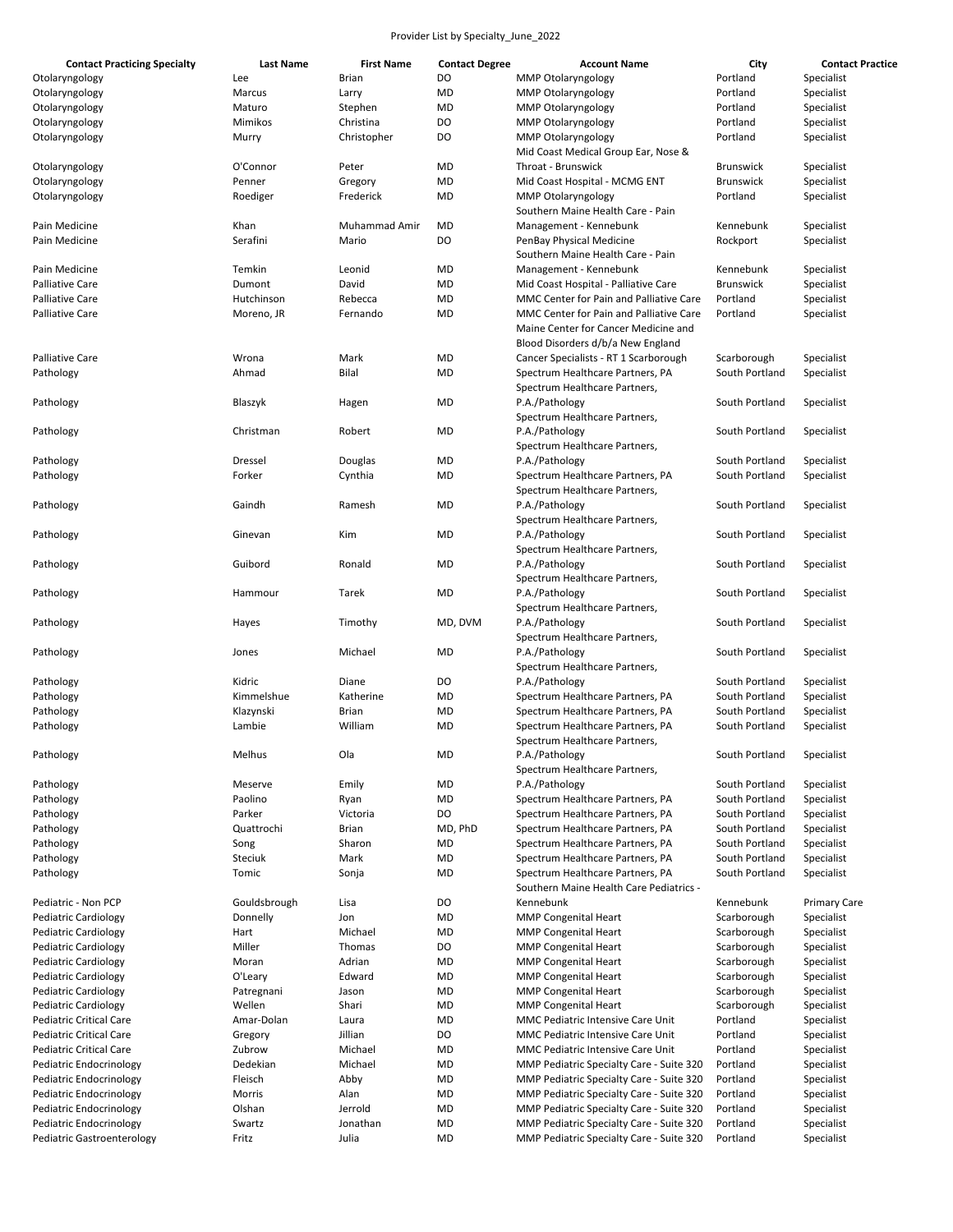| <b>Contact Practicing Specialty</b>        | Last Name       | <b>First Name</b> | <b>Contact Degree</b> | <b>Account Name</b>                       | City             | <b>Contact Practice</b> |
|--------------------------------------------|-----------------|-------------------|-----------------------|-------------------------------------------|------------------|-------------------------|
|                                            |                 |                   |                       | MMP Pediatric Specialty Care, Division of |                  |                         |
| Pediatric Gastroenterology                 | Furr            | Anna              | DO                    | Gastroenterology                          | Portland         | Specialist              |
| Pediatric Gastroenterology                 | Hoffman         | Noah              | <b>MD</b>             | MMP Pediatric Specialty Care - Suite 320  | Portland         | Specialist              |
|                                            |                 |                   |                       | MMP Pediatric Specialty Care, Division of |                  |                         |
| Pediatric Gastroenterology                 | Lombard         | Kenneth           | MD                    | Gastroenterology                          | Portland         | Specialist              |
|                                            |                 |                   |                       | MMP Pediatric Specialty Care, Division of |                  |                         |
| Pediatric Gastroenterology                 | Russell         | George            | <b>MD</b>             | Gastroenterology                          | Portland         | Specialist              |
| Pediatric Gastroenterology                 | Sztam           | Kevin             | <b>MD</b>             | MMP Pediatric Specialty Care - Suite 320  | Portland         | Specialist              |
|                                            |                 |                   |                       | MMP Pediatric Specialty Care, Division of |                  |                         |
| <b>Pediatric Genetics &amp; Metabolism</b> | Smith           | Wendy             | MD                    | <b>Genetics &amp; Metabolism</b>          | Portland         | Specialist              |
|                                            |                 |                   |                       | MMP Pediatric Specialty Care, Division of |                  |                         |
| Pediatric Genetics & Metabolism            | Smith           | Rosemarie         | MD                    | Genetics & Metabolism                     | Portland         | Specialist              |
| Pediatric Hematology-Oncology              | Chaleff         | Stanley           | <b>MD</b>             | Maine Children's Cancer Program           | Scarborough      | Specialist              |
|                                            |                 |                   |                       |                                           |                  |                         |
| Pediatric Hematology-Oncology              | Kastle          | Nadav             | <b>MD</b>             | Maine Children's Cancer Program           | Scarborough      | Specialist              |
| Pediatric Hematology-Oncology              | Larsen          | Eric              | MD                    | Maine Children's Cancer Program           | Scarborough      | Specialist              |
| Pediatric Hematology-Oncology              | Speckhart       | S Ashley          | <b>MD</b>             | Maine Children's Cancer Program           | Scarborough      | Specialist              |
| Pediatric Hematology-Oncology              | Sze             | Sei-Gyung         | <b>MD</b>             | Maine Children's Cancer Program           | Scarborough      | Specialist              |
| Pediatric Hematology-Oncology              | Weiss           | Aaron             | DO                    | Maine Children's Cancer Program           | Scarborough      | Specialist              |
|                                            |                 |                   |                       | MMP Pediatric Specialty Care, Division of |                  |                         |
| Pediatric Infectious Disease               | Goddard         | Amanda            | <b>MD</b>             | <b>Infectious Disease</b>                 | Portland         | Specialist              |
|                                            |                 |                   |                       | MMP Pediatric Specialty Care, Division of |                  |                         |
| Pediatric Infectious Disease               | Jubulis         | Jennifer          | <b>MD</b>             | <b>Infectious Disease</b>                 | Portland         | Specialist              |
|                                            |                 |                   |                       | MMP Pediatric Specialty Care, Division of |                  |                         |
| Pediatric Infectious Disease               | McCarthy        | Carol             | MD                    | <b>Infectious Disease</b>                 | Portland         | Specialist              |
|                                            |                 |                   |                       | MMP Pediatric Specialty Care, Division of |                  |                         |
| Pediatric Infectious Disease               | Vozzelli        | Kathleen          | <b>MD</b>             | <b>Infectious Disease</b>                 | Portland         |                         |
|                                            |                 |                   |                       |                                           |                  | Specialist              |
|                                            |                 |                   |                       | MMP Pediatric Specialty Care, Division of |                  |                         |
| Pediatric Nephrology                       | Fremont         | Oliver            | <b>MD</b>             | Nephrology                                | Portland         | Specialist              |
|                                            |                 |                   |                       | MMP Pediatric Specialty Care, Division of |                  |                         |
| Pediatric Nephrology                       | Gordon          | Carrie            | <b>MD</b>             | Nephrology                                | Portland         | Specialist              |
|                                            |                 |                   |                       | MMP Pediatric Specialty Care, Division of |                  |                         |
| Pediatric Nephrology                       | Tanzer          | Marie             | <b>MD</b>             | Nephrology                                | Portland         | Specialist              |
| <b>Pediatric Nephrology</b>                | Zviti           | Ronald            | <b>MD</b>             | MMP Pediatric Specialty Care - Suite 320  | Portland         | Specialist              |
| <b>Pediatric Neurology</b>                 | Craig           | Alexa             | MD                    | <b>MMP Neurology</b>                      | Scarborough      | Specialist              |
| Pediatric Neurology                        | Helis           | Jason             | <b>MD</b>             | <b>MMP Neurology</b>                      | Scarborough      | Specialist              |
| Pediatric Neurology                        | Reynolds        | Thomas            | <b>MD</b>             | <b>MMP Neurology</b>                      | Scarborough      | Specialist              |
|                                            |                 |                   |                       | MMP Pediatric Specialty Care, Division of |                  |                         |
|                                            | Cairns          | Ana               | DO                    |                                           | Portland         | Specialist              |
| Pediatric Pulmonary                        |                 |                   |                       | Pulmonary                                 |                  |                         |
|                                            |                 |                   |                       | MMP Pediatric Specialty Care, Division of |                  |                         |
| Pediatric Pulmonary                        | Coates          | Anne              | MD                    | Pulmonary                                 | Portland         | Specialist              |
|                                            |                 |                   |                       | MMP Pediatric Specialty Care, Division of |                  |                         |
| Pediatric Pulmonary                        | Mellow          | Thomas            | <b>MD</b>             | Pulmonary                                 | Portland         | Specialist              |
|                                            |                 |                   |                       | MMP Pediatric Specialty Care, Division of |                  |                         |
| Pediatric Pulmonary                        | Wyatt           | Colby             | MD                    | Pulmonary                                 | Portland         | Specialist              |
| Pediatric Surgery                          | Halter          | Jeffrey           | <b>MD</b>             | <b>MMP Pediatric Surgery</b>              | Portland         | Specialist              |
| Pediatric Surgery                          | Mallory         | Baird             | <b>MD</b>             | <b>MMP Pediatric Surgery</b>              | Portland         | Specialist              |
| Pediatric Surgery                          | Pandya          | Kartikey          | MD                    | <b>MMP Pediatric Surgery</b>              | Portland         | Specialist              |
| Pediatric Surgery                          | Turner          | Christopher       | <b>MD</b>             | <b>MMP Pediatric Surgery</b>              | Portland         | Specialist              |
| Pediatrics                                 | Amory           | Lucy              | MD                    | <b>MMP Westbrook Pediatrics</b>           | Westbrook        | <b>Primary Care</b>     |
|                                            |                 |                   |                       | Belfast Pediatrics and Young Adult        |                  |                         |
| Pediatrics                                 | Anderson        | Joseph            | MD                    | Medicine                                  | <b>Belfast</b>   | <b>Primary Care</b>     |
|                                            |                 |                   |                       |                                           |                  |                         |
|                                            |                 |                   |                       | Franklin Memorial Hospital dba Franklin   |                  |                         |
| Pediatrics                                 | Batt            | Lorien            | MD                    | <b>Health Pediatrics</b>                  | Farmington       | <b>Primary Care</b>     |
| Pediatrics                                 | <b>Bickford</b> | Laura             | APRN-FNP              | <b>Waterboro Village Pediatrics</b>       | East Waterboro   | <b>Primary Care</b>     |
|                                            |                 |                   |                       | Franklin Memorial Hospital dba Franklin   |                  |                         |
| Pediatrics                                 | Biermann        | Marly             | MD                    | <b>Health Pediatrics</b>                  | Farmington       | <b>Primary Care</b>     |
|                                            |                 |                   |                       | MMP Clinic Internal Medicine and          |                  |                         |
| Pediatrics                                 | Blaisdell       | Laura             | MD                    | Pediatrics                                | Portland         | <b>Primary Care</b>     |
|                                            |                 |                   |                       | Southern Maine Health Care Pediatrics -   |                  |                         |
| Pediatrics                                 | Bordeau         | Margaret          | DO                    | Biddeford                                 | <b>Biddeford</b> | <b>Primary Care</b>     |
| Pediatrics                                 | <b>Britton</b>  | Russell           | MD                    | MMP South Portland Pediatrics             | South Portland   | <b>Primary Care</b>     |
| Pediatrics                                 | <b>Brooks</b>   | Ann               | <b>MD</b>             | <b>Waterboro Village Pediatrics</b>       | East Waterboro   | <b>Primary Care</b>     |
|                                            |                 |                   |                       | Lincoln Medical Partners Primary Care -   |                  |                         |
| Pediatrics                                 | Carroll         | Sheila            | <b>MD</b>             | Damariscotta                              | Damariscotta     | <b>Primary Care</b>     |
|                                            |                 |                   |                       |                                           |                  |                         |
|                                            |                 |                   |                       | Franklin Memorial Hospital dba Franklin   |                  |                         |
| Pediatrics                                 | Civiello        | Gabriel           | MD                    | <b>Health Pediatrics</b>                  | Farmington       | <b>Primary Care</b>     |
| Pediatrics                                 | Curry           | Catherine         | MD                    | <b>MMP Portland Pediatrics</b>            | Portland         | <b>Primary Care</b>     |
|                                            |                 |                   |                       | Southern Maine Health Care Pediatrics -   |                  |                         |
| Pediatrics                                 | Daigle          | Heather           | MD                    | Kennebunk                                 | Kennebunk        | <b>Primary Care</b>     |
| Pediatrics                                 | Davey           | Kevin             | <b>MD</b>             | <b>Waldoboro Family Medicine</b>          | Waldoboro        | <b>Primary Care</b>     |
| Pediatrics                                 | Dewey           | Dayle             | <b>MD</b>             | <b>MMP Falmouth Pediatrics</b>            | Falmouth         | <b>Primary Care</b>     |
|                                            |                 |                   |                       | MMP Clinic Internal Medicine and          |                  |                         |
| Pediatrics                                 | Dietz           | Pamela            | MD                    | Pediatrics                                | Portland         | <b>Primary Care</b>     |
|                                            |                 |                   |                       | Southern Maine Health Care Internal       |                  |                         |
| Pediatrics                                 | Digby           | Charles           | DO                    | Medicine - Biddeford                      | Biddeford        | <b>Primary Care</b>     |
|                                            |                 |                   |                       |                                           |                  |                         |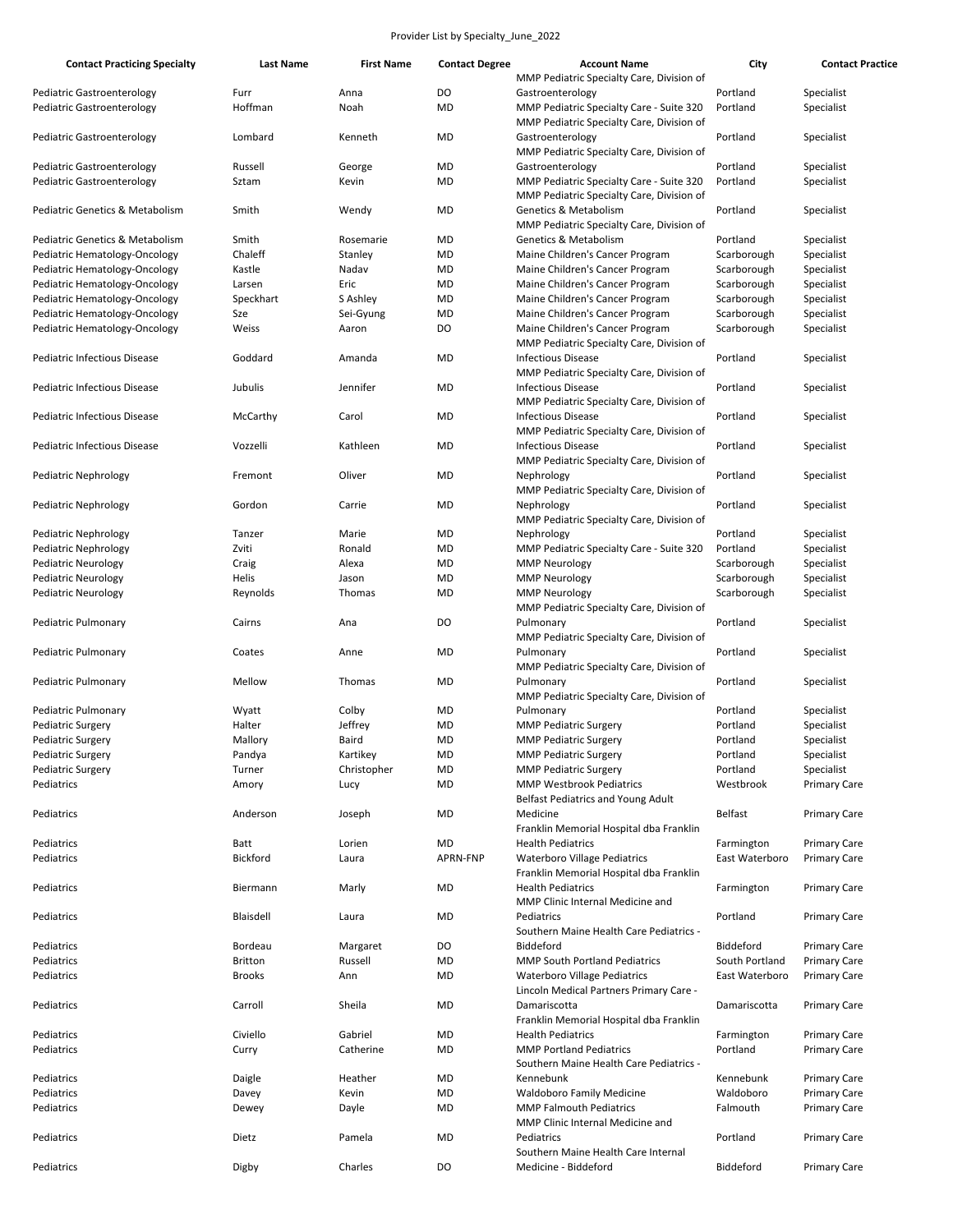| <b>Contact Practicing Specialty</b> | Last Name            | <b>First Name</b> | <b>Contact Degree</b> | <b>Account Name</b>                     | City             | <b>Contact Practice</b> |
|-------------------------------------|----------------------|-------------------|-----------------------|-----------------------------------------|------------------|-------------------------|
|                                     |                      |                   |                       | MMP Clinic Internal Medicine and        |                  |                         |
| Pediatrics                          | DiGiovanni           | Stephen           | MD                    | Pediatrics                              | Portland         | <b>Primary Care</b>     |
| Pediatrics                          | Dombroski            | Eric              | DO                    | Pediatric Associates of Lewiston, P.A.  | Lewiston         | <b>Primary Care</b>     |
|                                     |                      |                   |                       | Franklin Memorial Hospital dba Franklin |                  |                         |
| Pediatrics                          | Donahue              | Nicole            | <b>APRN-PNP</b>       | <b>Health Pediatrics</b>                | Farmington       | <b>Primary Care</b>     |
| Pediatrics                          | Donnelly             | Stephen           | DO                    | <b>MMP Lakes Region Primary Care</b>    | Windham          | <b>Primary Care</b>     |
|                                     |                      |                   |                       | Lincoln Medical Partners Primary Care - |                  |                         |
|                                     | Donohue              |                   | MD                    | Damariscotta                            | Damariscotta     |                         |
| Pediatrics                          |                      | Ryan              |                       |                                         |                  | <b>Primary Care</b>     |
| Pediatrics                          | Dubail               | Jennifer          | MD                    | <b>MMP Portland Pediatrics</b>          | Portland         | <b>Primary Care</b>     |
| Pediatrics                          | Emery                | Heather           | MD                    | <b>MMP Saco Pediatrics</b>              | Saco             | <b>Primary Care</b>     |
| Pediatrics                          | Emery                | Karen             | MD                    | <b>MMP Falmouth Pediatrics</b>          | Falmouth         | <b>Primary Care</b>     |
| Pediatrics                          | Enright              | David             | MD                    | Mid Coast Medical Group Pediatrics      | <b>Brunswick</b> | <b>Primary Care</b>     |
|                                     |                      |                   |                       | MMP Clinic Internal Medicine and        |                  |                         |
| Pediatrics                          | Faherty              | Laura             | MD                    | Pediatrics                              | Portland         | <b>Primary Care</b>     |
| Pediatrics                          | Fanburg              | Jonathan          | MD, MPH               | <b>MMP South Portland Pediatrics</b>    | South Portland   | <b>Primary Care</b>     |
| Pediatrics                          | Faucette             | Robert            | MD                    | <b>MMP Saco Pediatrics</b>              | Saco             | <b>Primary Care</b>     |
| Pediatrics                          | Feder                | Steven            | DO                    | Lifespan Family Healthcare, LLC         | Newcastle        | <b>Primary Care</b>     |
| Pediatrics                          | Fekete               | Kathryn           | DO                    | Mount Washington Valley Rural Health    | North Conway     | <b>Primary Care</b>     |
| Pediatrics                          | Fitzsimmons          | Melanie           | MD                    | <b>MMP Lakes Region Primary Care</b>    | Windham          | <b>Primary Care</b>     |
| Pediatrics                          | Glass                | Linda             | MD                    | Pediatric Associates of Lewiston, P.A.  | Lewiston         |                         |
|                                     |                      |                   |                       |                                         |                  | <b>Primary Care</b>     |
| Pediatrics                          | Glass, Jr.           | George            | MD                    | Pediatric Associates of Lewiston, P.A.  | Lewiston         | <b>Primary Care</b>     |
| Pediatrics                          | Hagler               | Deborah           | MD                    | Mid Coast Medical Group Pediatrics      | <b>Brunswick</b> | <b>Primary Care</b>     |
| Pediatrics                          | Hanna                | Amina             | MD                    | Mid Coast Medical Group Pediatrics      | Brunswick        | <b>Primary Care</b>     |
|                                     |                      |                   |                       | Southern Maine Health Care Pediatrics - |                  |                         |
| Pediatrics                          | Harrod               | Katherine         | MD                    | Biddeford                               | Biddeford        | <b>Primary Care</b>     |
| Pediatrics                          | Hawkins              | Timothy           | MD                    | <b>MMP Portland Pediatrics</b>          | Portland         | <b>Primary Care</b>     |
| Pediatrics                          | Herlihy              | Kathleen          | MD                    | <b>Western Maine Pediatrics</b>         | Norway           | <b>Primary Care</b>     |
| Pediatrics                          | Ho                   | Jane              | MD                    | <b>MMP Westbrook Pediatrics</b>         | Westbrook        | <b>Primary Care</b>     |
|                                     |                      |                   |                       | Franklin Memorial Hospital dba Franklin |                  |                         |
| Pediatrics                          | Jacobs               | Emily             | DO                    | <b>Health Pediatrics</b>                | Farmington       | <b>Primary Care</b>     |
| Pediatrics                          | Joy                  | Stephanie         | MD                    | <b>MMP South Portland Pediatrics</b>    | South Portland   | <b>Primary Care</b>     |
|                                     |                      |                   | <b>NP</b>             |                                         |                  |                         |
| Pediatrics                          | Karonis              | Emily             |                       | <b>Western Maine Pediatrics</b>         | Norway           | <b>Primary Care</b>     |
|                                     |                      |                   |                       | Lincoln Medical Partners Primary Care - |                  |                         |
| Pediatrics                          | Keeport              | Melissa           | MD                    | Damariscotta                            | Damariscotta     | <b>Primary Care</b>     |
| Pediatrics                          | Kerekes              | Jill              | MD                    | <b>MMP Lakes Region Primary Care</b>    | Windham          | <b>Primary Care</b>     |
| Pediatrics                          | Kerr                 | Jessie            | MD                    | <b>MMP South Portland Pediatrics</b>    | South Portland   | <b>Primary Care</b>     |
| Pediatrics                          | Kloby                | Margaret          | MD                    | <b>PenBay Pediatrics</b>                | Rockport         | <b>Primary Care</b>     |
| Pediatrics                          | Langevin             | Jocelyn           | DO                    | <b>Western Maine Pediatrics</b>         | Norway           | Primary Care            |
|                                     |                      |                   |                       | Franklin Memorial Hospital dba Franklin |                  |                         |
| Pediatrics                          | Lever                | Tanya             | NP                    | <b>Health Pediatrics</b>                | Farmington       | <b>Primary Care</b>     |
| Pediatrics                          | Libby                | Jonathan          | NP                    | <b>CCS Pediatrics</b>                   | Lewiston         | <b>Primary Care</b>     |
| Pediatrics                          | Libby                | <b>Brock</b>      | MD                    | <b>MMP South Portland Pediatrics</b>    | South Portland   | <b>Primary Care</b>     |
| Pediatrics                          | Losey                | Lawrence          | MD                    | Mid Coast Medical Group Pediatrics      | <b>Brunswick</b> | <b>Primary Care</b>     |
|                                     |                      |                   |                       | Franklin Memorial Hospital dba Franklin |                  |                         |
|                                     |                      | Heather           |                       |                                         |                  |                         |
| Pediatrics                          | Lynn                 |                   | MD                    | <b>Health Pediatrics</b>                | Farmington       | <b>Primary Care</b>     |
|                                     |                      |                   |                       | Southern Maine Health Care Pediatrics - |                  |                         |
| Pediatrics                          | Manning              | Christina         | MD                    | Biddeford                               | Biddeford        | <b>Primary Care</b>     |
| Pediatrics                          | Marescot             | Keasha            | MD                    | <b>Waterboro Village Pediatrics</b>     | East Waterboro   | <b>Primary Care</b>     |
| Pediatrics                          | Markham              | Abby              | MD                    | <b>MMP Falmouth Pediatrics</b>          | Falmouth         | <b>Primary Care</b>     |
| Pediatrics                          | Mellen               | Stephanie         | <b>APRN</b>           | <b>CCS Pediatrics</b>                   | Lewiston         | <b>Primary Care</b>     |
| Pediatrics                          | Miller               | Erica             | DO                    | Pediatric Associates of Lewiston, P.A.  | Lewiston         | <b>Primary Care</b>     |
| Pediatrics                          | Morneault            | Erin              | DO                    | <b>MMP South Portland Pediatrics</b>    | South Portland   | <b>Primary Care</b>     |
|                                     |                      |                   |                       | Southern Maine Health Care Pediatrics - |                  |                         |
| Pediatrics                          | Patraitis            | Cynthia           | DO                    | Biddeford                               | Biddeford        | <b>Primary Care</b>     |
|                                     |                      |                   |                       | Southern Maine Health Care Pediatrics - |                  |                         |
| Pediatrics                          | Pelletier            | Joan              | DO                    | Biddeford                               | <b>Biddeford</b> | <b>Primary Care</b>     |
|                                     |                      |                   |                       |                                         |                  |                         |
| Pediatrics                          | Phelps               | Stephanie         | MD                    | Mid Coast Medical Group Pediatrics      | <b>Brunswick</b> | <b>Primary Care</b>     |
| Pediatrics                          | Pivirotto            | Mia               | DO                    | Pediatric Associates of Lewiston, P.A.  | Lewiston         | <b>Primary Care</b>     |
|                                     |                      |                   |                       | MMP Clinic Internal Medicine and        |                  |                         |
| Pediatrics                          | Poulin               | Eileen            | MD                    | Pediatrics                              | Portland         | <b>Primary Care</b>     |
| Pediatrics                          | Powell               | Amanda            | MD                    | MMP Lakes Region Primary Care           | Windham          | <b>Primary Care</b>     |
| Pediatrics                          | Power                | Jennifer          | MD                    | <b>MMP Falmouth Pediatrics</b>          | Falmouth         | <b>Primary Care</b>     |
|                                     |                      |                   |                       | Southern Maine Health Care Pediatrics - |                  |                         |
| Pediatrics                          | Price                | Maura             | MD                    | Saco                                    | Saco             | <b>Primary Care</b>     |
| Pediatrics                          | Ranten               | Carolyn           | DO                    | Mid Coast Medical Group Pediatrics      | <b>Brunswick</b> | <b>Primary Care</b>     |
| Pediatrics                          | <b>Rivard Wilcox</b> | Rachel            | <b>PNP</b>            | <b>PenBay Pediatrics</b>                | Rockport         | <b>Primary Care</b>     |
|                                     |                      |                   |                       | Southern Maine Health Care Pediatrics - |                  |                         |
|                                     |                      |                   |                       | Kennebunk                               | Kennebunk        |                         |
| Pediatrics                          | Rogers               | Christopher       | DO                    |                                         |                  | <b>Primary Care</b>     |
| Pediatrics                          | Rosenthal            | Jessica           | MD                    | <b>MMP South Portland Pediatrics</b>    | South Portland   | Primary Care            |
| Pediatrics                          | Rubashkin            | Jessica           | NP                    | Mid Coast Medical Group Pediatrics      | <b>Brunswick</b> | <b>Primary Care</b>     |
|                                     |                      |                   |                       | Lincoln Medical Partners Primary Care - |                  |                         |
| Pediatrics                          | Russ                 | Andrew            | MD                    | Damariscotta                            | Damariscotta     | <b>Primary Care</b>     |
| Pediatrics                          | Santiago             | Karl              | MD                    | <b>PenBay Pediatrics</b>                | Rockport         | <b>Primary Care</b>     |
| Pediatrics                          | Saunders             | Wenda             | MD                    | Mount Washington Valley Rural Health    | North Conway     | Primary Care            |
|                                     |                      |                   |                       |                                         |                  |                         |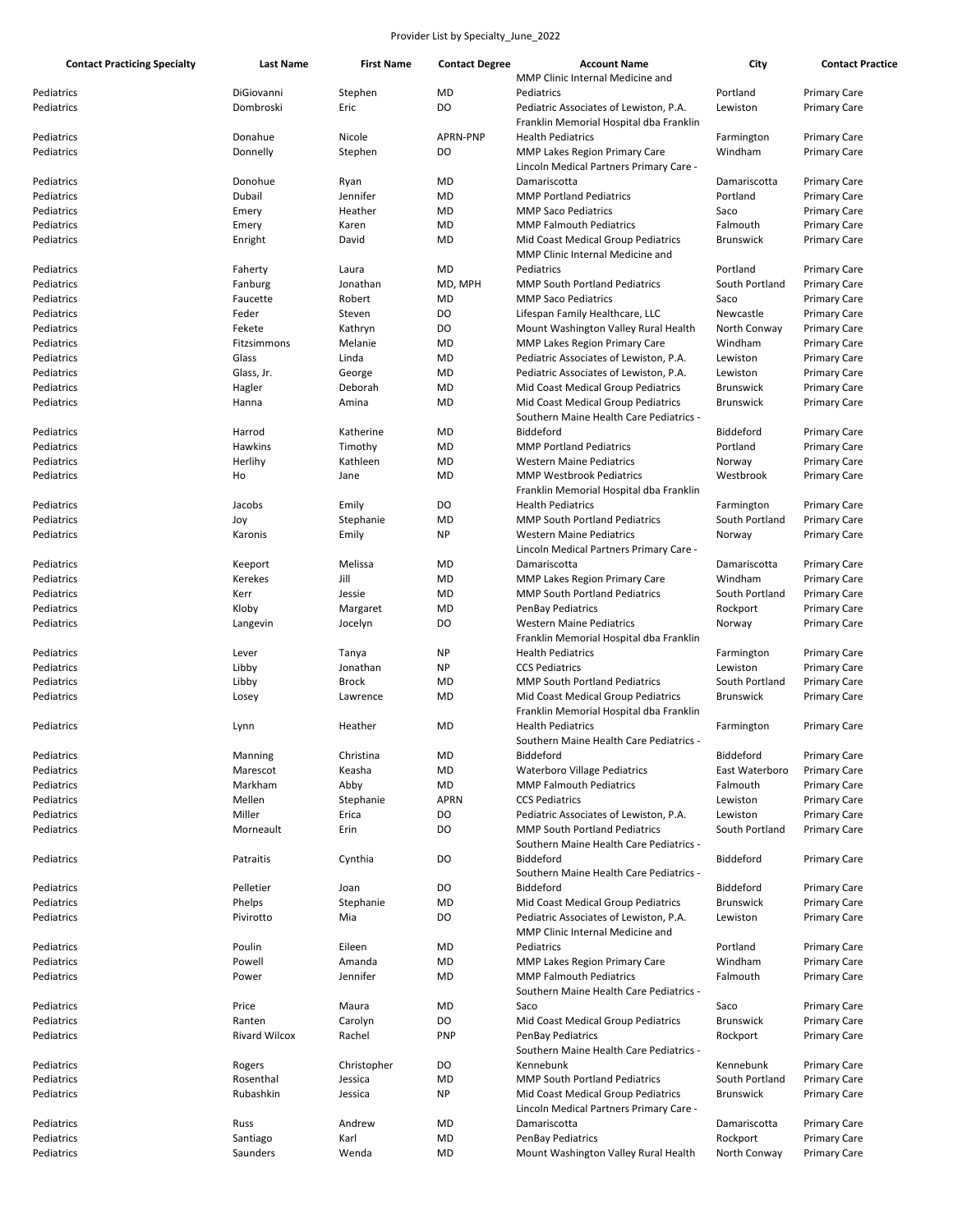| <b>Contact Practicing Specialty</b>      | <b>Last Name</b> | <b>First Name</b> | <b>Contact Degree</b> | <b>Account Name</b>                                | City             | <b>Contact Practice</b> |
|------------------------------------------|------------------|-------------------|-----------------------|----------------------------------------------------|------------------|-------------------------|
| Pediatrics                               | Schwindt         | Laura             | <b>MD</b>             | <b>MMP South Portland Pediatrics</b>               | South Portland   | <b>Primary Care</b>     |
| Pediatrics                               | Silco            | Edward            | DO                    | <b>MMP Portland Pediatrics</b>                     | Portland         | <b>Primary Care</b>     |
| Pediatrics                               | Stephenson       | William           | <b>MD</b>             | PenBay Pediatrics                                  | Rockport         | <b>Primary Care</b>     |
| Pediatrics                               | Sunday           | Jennifer          | DO                    | <b>Western Maine Pediatrics</b>                    | Norway           | <b>Primary Care</b>     |
| Pediatrics                               | Tetreault        | Lynne             | <b>MD</b>             | <b>MMP Saco Pediatrics</b>                         | Saco             | <b>Primary Care</b>     |
| Pediatrics                               | Tran             | Danielle          | <b>MD</b>             | <b>Western Maine Pediatrics</b>                    | Norway           | <b>Primary Care</b>     |
| Pediatrics                               |                  |                   |                       |                                                    | Rockport         |                         |
|                                          | Vickerman        | Peter             | <b>MD</b>             | PenBay Pediatrics                                  |                  | <b>Primary Care</b>     |
| Pediatrics                               | Walsh            | Mary              | DO                    | <b>Waterboro Village Pediatrics</b>                | East Waterboro   | <b>Primary Care</b>     |
| Pediatrics                               | Whiting          | Genevieve         | <b>MD</b>             | <b>MMP Westbrook Pediatrics</b>                    | Westbrook        | <b>Primary Care</b>     |
|                                          |                  |                   |                       | Franklin Memorial Hospital dba Franklin            |                  |                         |
| Pediatrics                               | Whitt            | Ryan              | MD                    | <b>Health Pediatrics</b>                           | Farmington       | <b>Primary Care</b>     |
| Pediatrics                               | Wiley            | Elise             | <b>NP</b>             | Mid Coast Medical Group Pediatrics                 | <b>Brunswick</b> | <b>Primary Care</b>     |
| Pediatrics                               | Wilson           | Sarah             | MD                    | <b>Western Maine Pediatrics</b>                    | Norway           | <b>Primary Care</b>     |
| Pediatrics                               | Winkes           | Adeline           | MD                    | <b>PenBay Pediatrics</b>                           | Rockport         | <b>Primary Care</b>     |
|                                          |                  |                   |                       | Southern Maine Health Care Pediatrics -            |                  |                         |
| Pediatrics                               | Yanagisawa       | Katherine         | DO                    | Biddeford                                          | Biddeford        | <b>Primary Care</b>     |
| Pediatrics                               | Youth            | Brian             | <b>MD</b>             | <b>MMP Westbrook Pediatrics</b>                    | Westbrook        | <b>Primary Care</b>     |
|                                          |                  |                   |                       | MMP Pelvic Medicine & Reconstructive               |                  |                         |
| Pelvic Medicine & Reconstructive Surgery | <b>Brandes</b>   | Mary              | MD                    | <b>Surgery Program</b>                             | South Portland   | Specialist              |
|                                          |                  |                   |                       | MMP Pelvic Medicine & Reconstructive               |                  |                         |
|                                          |                  |                   |                       |                                                    |                  |                         |
| Pelvic Medicine & Reconstructive Surgery | Foust-Wright     | Caroline          | MD                    | <b>Surgery Program</b>                             | South Portland   | Specialist              |
|                                          |                  |                   |                       | Cindy Asbjornsen DO LLC dba Vein                   |                  |                         |
| Phlebology                               | Asbjornsen       | Cynthia           | DO                    | <b>Healthcare Center</b>                           | South Portland   | Specialist              |
| Physiatry                                | Perkowski        | Matthew           | DO                    | Mid Coast Hospital                                 | <b>Brunswick</b> | Specialist              |
| <b>Physical Medicine</b>                 | Ball             | Nancy             | <b>MD</b>             | MMP Neurosurgery & Spine-Campus                    | Scarborough      | Specialist              |
|                                          |                  |                   |                       |                                                    |                  |                         |
| <b>Physical Medicine</b>                 | Del Prato        | Lauren            | DO                    | MMP Neurosurgery & Spine - Scarborough Scarborough |                  | Specialist              |
| <b>Physical Medicine</b>                 | Pavlak           | Douglas           | MD                    | Spectrum Orthopaedics - Portland                   | Portland         | Specialist              |
| <b>Physical Medicine</b>                 | Reppel           | Alycia            | MD                    | St. Mary's Physiatry Services                      | Auburn           | Specialist              |
|                                          |                  |                   |                       |                                                    |                  |                         |
| <b>Physical Medicine</b>                 | Savadove         | Thomas            | MD                    | MMP Neurosurgery & Spine - Scarborough Scarborough |                  | Specialist              |
| Physical Medicine; Rehabilitation        |                  |                   |                       | Coastal Orthopedics and Sports Medicine,           |                  |                         |
|                                          | Carl             | Michael           |                       | P.A.                                               |                  |                         |
| Medicine                                 |                  |                   | MD                    |                                                    | <b>Brunswick</b> | Specialist              |
| Physical Medicine; Rehabilitation        |                  |                   |                       |                                                    |                  |                         |
| Medicine                                 | Chan             | Stephanie         | <b>MD</b>             | MMP Neurosurgery & Spine - Scarborough Scarborough |                  | Specialist              |
| Physical Medicine; Rehabilitation        |                  |                   |                       | MMP Neurosurgery & Spine - 92 Campus               |                  |                         |
| Medicine                                 | Fogelman         | David             | <b>MD</b>             | Drive                                              | Scarborough      | Specialist              |
| Physical Medicine; Rehabilitation        |                  |                   |                       |                                                    |                  |                         |
| Medicine                                 | Gast             | David             | MD                    | St. Mary's Physiatry Services                      | Auburn           | Specialist              |
| Physical Medicine; Rehabilitation        |                  |                   |                       | Waldo County Medical Partners - Physical           |                  |                         |
| Medicine                                 | Haigney          | Dayton            | MD                    | Medicine                                           | Searsport        | Specialist              |
| Physical Medicine; Rehabilitation        |                  |                   |                       |                                                    |                  |                         |
| Medicine                                 | Nelson           | Emily             | MD                    | PenBay Physical Medicine                           | Rockport         | Specialist              |
| Physical Medicine; Rehabilitation        |                  |                   |                       |                                                    |                  |                         |
| Medicine                                 | Savage           | Evan              | <b>MD</b>             | Physical and Functional Medicine Inc               | Portland         | Specialist              |
|                                          |                  |                   |                       | Plastic & Hand Surgical Associates - So            |                  |                         |
| <b>Plastic Surgery</b>                   | Connolly         | Katharine         |                       |                                                    | South Portland   | Specialist              |
|                                          |                  |                   | MD                    | Portland                                           |                  |                         |
|                                          |                  |                   |                       | Plastic & Hand Surgical Associates - So            |                  |                         |
| <b>Plastic Surgery</b>                   | Ganske           | Ingrid            | MD                    | Portland                                           | South Portland   | Specialist              |
|                                          |                  |                   |                       | Plastic & Hand Surgical Associates - So            |                  |                         |
| <b>Plastic Surgery</b>                   | Kirkham          | John              | <b>MD</b>             | Portland                                           | South Portland   | Specialist              |
|                                          |                  |                   |                       | Plastic & Hand Surgical Associates - So            |                  |                         |
| <b>Plastic Surgery</b>                   | Kutz             | Richard           | MD                    | Portland                                           | South Portland   | Specialist              |
|                                          |                  |                   |                       | Plastic & Hand Surgical Associates - So            |                  |                         |
| <b>Plastic Surgery</b>                   | Maddali          | Sirish            | <b>MD</b>             | Portland                                           | South Portland   | Specialist              |
|                                          |                  |                   |                       | Plastic & Hand Surgical Associates - So            |                  |                         |
| <b>Plastic Surgery</b>                   | Persing          | John              | MD                    | Portland                                           | South Portland   | Specialist              |
|                                          |                  |                   |                       | Plastic & Hand Surgical Associates - So            |                  |                         |
| <b>Plastic Surgery</b>                   | Turko            | Arthur            | MD                    | Portland                                           | South Portland   | Specialist              |
|                                          |                  |                   |                       | Plastic & Hand Surgical Associates - So            |                  |                         |
|                                          |                  | Thomas            | MD                    | Portland                                           | South Portland   |                         |
| <b>Plastic Surgery</b>                   | Vaughan          |                   |                       |                                                    |                  | Specialist              |
|                                          |                  |                   |                       | Plastic & Hand Surgical Associates - So            |                  |                         |
| <b>Plastic Surgery</b>                   | Zelones          | Justin            | MD                    | Portland                                           | South Portland   | Specialist              |
|                                          |                  |                   |                       | Franklin Memorial Hospital dba Franklin            |                  |                         |
| Podiatry                                 | Blakeman         | Zachary           | <b>DPM</b>            | <b>Health Orthopaedics</b>                         | Farmington       | Specialist              |
| Podiatry                                 | <b>Buck</b>      | Daniel            | <b>DPM</b>            | St. Mary's Center for Orthopaedics                 | Auburn           | Specialist              |
| Podiatry                                 | Buckner          | Jessica           | <b>DPM</b>            | Foot and Ankle Associates of Maine, PA             | <b>Brunswick</b> | Specialist              |
| Podiatry                                 | Flanigan, III    | K Paul            | <b>DPM</b>            | Portland Foot & Ankle                              | Portland         | Specialist              |
| Podiatry                                 | Goldenhar        | Alan              | <b>DPM</b>            | Mount Washington Valley Rural Health               | North Conway     | Specialist              |
| Podiatry                                 | Grimes           | Sara              | <b>DPM</b>            | Ankle and Foot Associates P.C.                     | Portland         | Specialist              |
| Podiatry                                 | Hall             | Samuel            | <b>DPM</b>            | PenBay Podiatry                                    | Rockport         | Specialist              |
| Podiatry                                 | Hiebert          | Ryan              | <b>DPM</b>            | Ankle and Foot Associates P.C.                     | Portland         | Specialist              |
|                                          |                  |                   |                       | Memorial Hospital dba Orthopedics at               |                  |                         |
| Podiatry                                 | Hoeft            | David             | <b>DPM</b>            | <b>Memorial Hospital</b>                           | North Conway     | Specialist              |
|                                          |                  |                   |                       |                                                    |                  |                         |
| Podiatry                                 | Juris            | Robert            | <b>DPM</b>            | Portland Foot & Ankle                              | Portland         | Specialist              |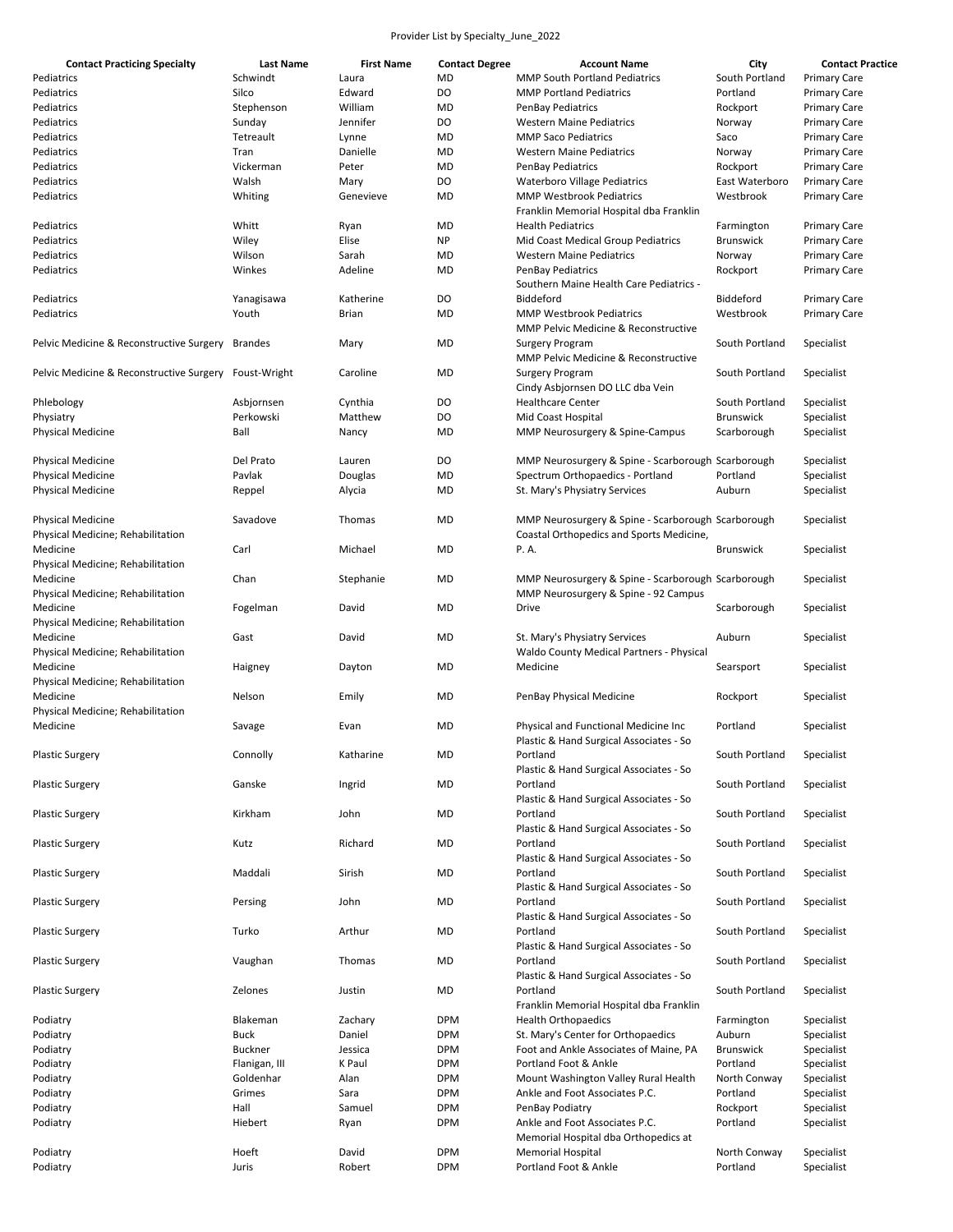| <b>Contact Practicing Specialty</b> | Last Name      | <b>First Name</b> | <b>Contact Degree</b> | <b>Account Name</b>                           | City             | <b>Contact Practice</b> |
|-------------------------------------|----------------|-------------------|-----------------------|-----------------------------------------------|------------------|-------------------------|
| Podiatry                            | Kipp           | Michael           | <b>DPM</b>            | Foot & Ankle of Augusta PA                    | Augusta          | Specialist              |
| Podiatry                            | Long           | Christina         | <b>DPM</b>            | Portland Foot & Ankle                         | Portland         | Specialist              |
| Podiatry                            | MacDonald      | Brian             | <b>DPM</b>            | Foot and Ankle Associates of Maine, PA        | <b>Brunswick</b> | Specialist              |
|                                     | Maisak         | Kenneth           | <b>DPM</b>            | Portland Foot & Ankle                         | Portland         | Specialist              |
| Podiatry                            |                |                   |                       |                                               |                  |                         |
| Podiatry                            | Milza          | Melissa           | <b>DPM</b>            | Ankle and Foot Associates - Windham           | Windham          | Specialist              |
| Podiatry                            | Muca           | Eric              | <b>DPM</b>            | Eric Muca DPM                                 | Saco             | Specialist              |
| Podiatry                            | Newton         | Olivia            | <b>DPM</b>            | Ankle and Foot Associates P.C.                | Portland         | Specialist              |
| Podiatry                            | Ocampo         | Peter             | <b>DPM</b>            | Southern Maine Foot & Ankle                   | Scarborough      | Specialist              |
| Podiatry                            | Pingitore      | Christopher       | <b>DPM</b>            | Ankle and Foot Associates P.C.                | Portland         | Specialist              |
| Podiatry                            | Ringo          | Preston           | <b>DPM</b>            | Foot and Ankle Associates of Maine, PA        | <b>Brunswick</b> | Specialist              |
|                                     |                |                   |                       |                                               |                  |                         |
| Podiatry                            | Samojla        | Brad              | <b>DPM</b>            | <b>Waldo County Medical Partners Podiatry</b> | <b>Belfast</b>   | Specialist              |
| Podiatry                            | Saraydarian    | Michael           | <b>DPM</b>            | Foot and Ankle Associates of Maine, PA        | <b>Brunswick</b> | Specialist              |
| Podiatry                            | Steinmetz      | Richard           | <b>DPM</b>            | Richard Steinmetz, DPM                        | Portland         | Specialist              |
| Podiatry                            | Tebaldi        |                   | <b>DPM</b>            | Foot and Ankle Associates of Maine, PA        | <b>Brunswick</b> |                         |
|                                     |                | Angela            |                       |                                               |                  | Specialist              |
| Proctology                          | Stockwell      | Richard           | DO                    | Maine Proctology Center                       | Westbrook        | Specialist              |
| Psychiatry                          | Bailyn         | Ronald            | MD                    | MMC Psychiatry Dept.                          | Portland         | Specialist              |
| Psychiatry                          | Morris         | Jonathan          | MD                    | MMC Psychiatry Dept.                          | Portland         | Specialist              |
| Pulmonology                         | Alter          | Adam              | MD                    | <b>Chest Medicine Associates</b>              | South Portland   | Specialist              |
|                                     |                |                   |                       | St. Mary's Pulmonary Medicine and             |                  |                         |
| Pulmonology                         | <b>Bagley</b>  | Peter             | MD                    | <b>Infectious Disease</b>                     | Lewiston         | Specialist              |
|                                     |                |                   |                       | Southern Maine Health Care Pulmonary -        |                  |                         |
| Pulmonology                         | Bandara        | Mahesh            | MD                    | Biddeford                                     | Biddeford        | Specialist              |
| Pulmonology                         | Bokinsky       | George            | MD                    | <b>Chest Medicine Associates</b>              | South Portland   | Specialist              |
|                                     |                |                   |                       |                                               |                  |                         |
| Pulmonology                         | Cohen          | David             | MD                    | <b>Chest Medicine Associates</b>              | South Portland   | Specialist              |
| Pulmonology                         | D'Amico        | Jessica           | DO                    | <b>Chest Medicine Associates</b>              | South Portland   | Specialist              |
|                                     |                |                   |                       | Southern Maine Health Care Pulmonary -        |                  |                         |
| Pulmonology                         | Eid            | Tarek             | MD                    | Biddeford                                     | <b>Biddeford</b> | Specialist              |
| Pulmonology                         | Filderman      | Andrew            | MD                    | PenBay Pulmonary                              | Rockport         | Specialist              |
|                                     |                |                   |                       | <b>Waldo County Medical Partners</b>          |                  |                         |
| Pulmonology                         | Floreani       | Anthony           | MD                    | Pulmonology                                   | Belfast          | Specialist              |
| Pulmonology                         | Gorman         | Stephen           | DO                    | <b>Chest Medicine Associates</b>              | South Portland   | Specialist              |
| Pulmonology                         | Ho             | Vu                | MD                    | Mid Coast Medical Group - Pulmonary           | <b>Brunswick</b> | Specialist              |
| Pulmonology                         | Keaney         | Patrick           | MD                    | Mid Coast Medical Group - Pulmonary           | <b>Brunswick</b> | Specialist              |
|                                     |                |                   |                       |                                               |                  |                         |
| Pulmonology                         | Knauft         | M Elizabeth       | MD                    | <b>Chest Medicine Associates</b>              | South Portland   | Specialist              |
| Pulmonology                         | LaPrad         | Paul              | MD                    | Mid Coast Medical Group - Pulmonary           | <b>Brunswick</b> | Specialist              |
| Pulmonology                         | Lerwick        | Patricia          | MD                    | <b>Chest Medicine Associates</b>              | South Portland   | Specialist              |
|                                     |                |                   |                       | Southern Maine Health Care Pulmonary -        |                  |                         |
| Pulmonology                         | Mahal          | Yasmin            | DO                    | Biddeford                                     | Biddeford        | Specialist              |
| Pulmonology                         | May            | Teresa            | DO                    | <b>Chest Medicine Associates</b>              | South Portland   | Specialist              |
|                                     |                |                   |                       | St. Mary's Pulmonary Medicine and             |                  |                         |
| Pulmonology                         | McArdle        | Robert            | DO                    | <b>Infectious Disease</b>                     | Lewiston         | Specialist              |
| Pulmonology                         | McCormick      | James             | MD                    | Mid Coast Medical Group - Pulmonary           | <b>Brunswick</b> | Specialist              |
| Pulmonology                         | Moore          | Meagan            | MD                    | <b>Chest Medicine Associates</b>              | South Portland   | Specialist              |
|                                     |                |                   |                       | Southern Maine Health Care Pulmonary -        |                  |                         |
|                                     |                |                   |                       |                                               |                  |                         |
| Pulmonology                         | Morin          | Scott             | DO                    | Biddeford                                     | <b>Biddeford</b> | Specialist              |
| Pulmonology                         | Palminteri     | Jennifer          | MD                    | <b>Chest Medicine Associates</b>              | South Portland   | Specialist              |
| Pulmonology                         | Pozzessere     | Nicholas          | DO                    | <b>Chest Medicine Associates</b>              | South Portland   | Specialist              |
| Pulmonology                         | Riker          | Richard           | MD                    | <b>Chest Medicine Associates</b>              | South Portland   | Specialist              |
| Pulmonology                         | Sears Jr       | Edmund            | MD                    | <b>Chest Medicine Associates</b>              | South Portland   | Specialist              |
| Pulmonology                         | Seder          | David             | MD                    | <b>Chest Medicine Associates</b>              | South Portland   | Specialist              |
| Pulmonology                         | Van der Kloot  | Thomas            | MD                    | <b>Chest Medicine Associates</b>              | South Portland   | Specialist              |
| Pulmonology                         | Welch          | Caitlin           | MD                    | Mid Coast Medical Group - Pulmonary           | <b>Brunswick</b> | Specialist              |
| Pulmonology                         | Wirth          | Joel              | MD                    | <b>Chest Medicine Associates</b>              | South Portland   | Specialist              |
| Pulmonology                         | Yahwak         | Jason             |                       | <b>Chest Medicine Associates</b>              |                  |                         |
|                                     |                |                   | MD                    |                                               | South Portland   | Specialist              |
| Pulmonology                         | Zuckerman      | Jonathan          | MD                    | <b>Chest Medicine Associates</b>              | South Portland   | Specialist              |
|                                     |                |                   |                       | Spectrum Healthcare Partners, P.A.            |                  |                         |
| <b>Radiation Oncology</b>           | <b>Bristol</b> | lan               | MD                    | /Oncology                                     | South Portland   | Specialist              |
|                                     |                |                   |                       | Spectrum Healthcare Partners, P.A.            |                  |                         |
| <b>Radiation Oncology</b>           | McGinn         | Cornelius         | MD                    | /Oncology                                     | South Portland   | Specialist              |
|                                     |                |                   |                       | Spectrum Healthcare Partners, P.A.            |                  |                         |
| <b>Radiation Oncology</b>           | Pryzant        | Rodger            | MD                    | /Oncology                                     | South Portland   | Specialist              |
|                                     |                |                   |                       | Spectrum Healthcare Partners, P.A.            |                  |                         |
| <b>Radiation Oncology</b>           | Villiotte      | Philip            | MD                    | /Oncology                                     | South Portland   | Specialist              |
|                                     |                |                   |                       |                                               |                  |                         |
|                                     |                |                   |                       | Spectrum Healthcare Partners, P.A.            |                  |                         |
| Radiology                           | Akard          | William           | MD                    | /Radiology Div.                               | South Portland   | Specialist              |
|                                     |                |                   |                       | Spectrum Healthcare Partners, P.A.            |                  |                         |
| Radiology                           | Allison        | James             | MD                    | /Radiology Div.                               | South Portland   | Specialist              |
| Radiology                           | Baril          | Robert            | DO                    | <b>Western Maine Radiology</b>                | Norway           | Specialist              |
| Radiology                           | Beeler         | Whitney           | MD                    | Spectrum Healthcare Partners, PA              | South Portland   | Specialist              |
| Radiology                           | Carraway       | Thomas            | MD                    | Spectrum Healthcare Partners, PA              | South Portland   | Specialist              |
|                                     |                |                   |                       | Spectrum Healthcare Partners, P.A.            |                  |                         |
| Radiology                           | Cheney         | Matthew           | MD                    | /Radiology Div.                               | South Portland   | Specialist              |
|                                     |                |                   |                       |                                               |                  |                         |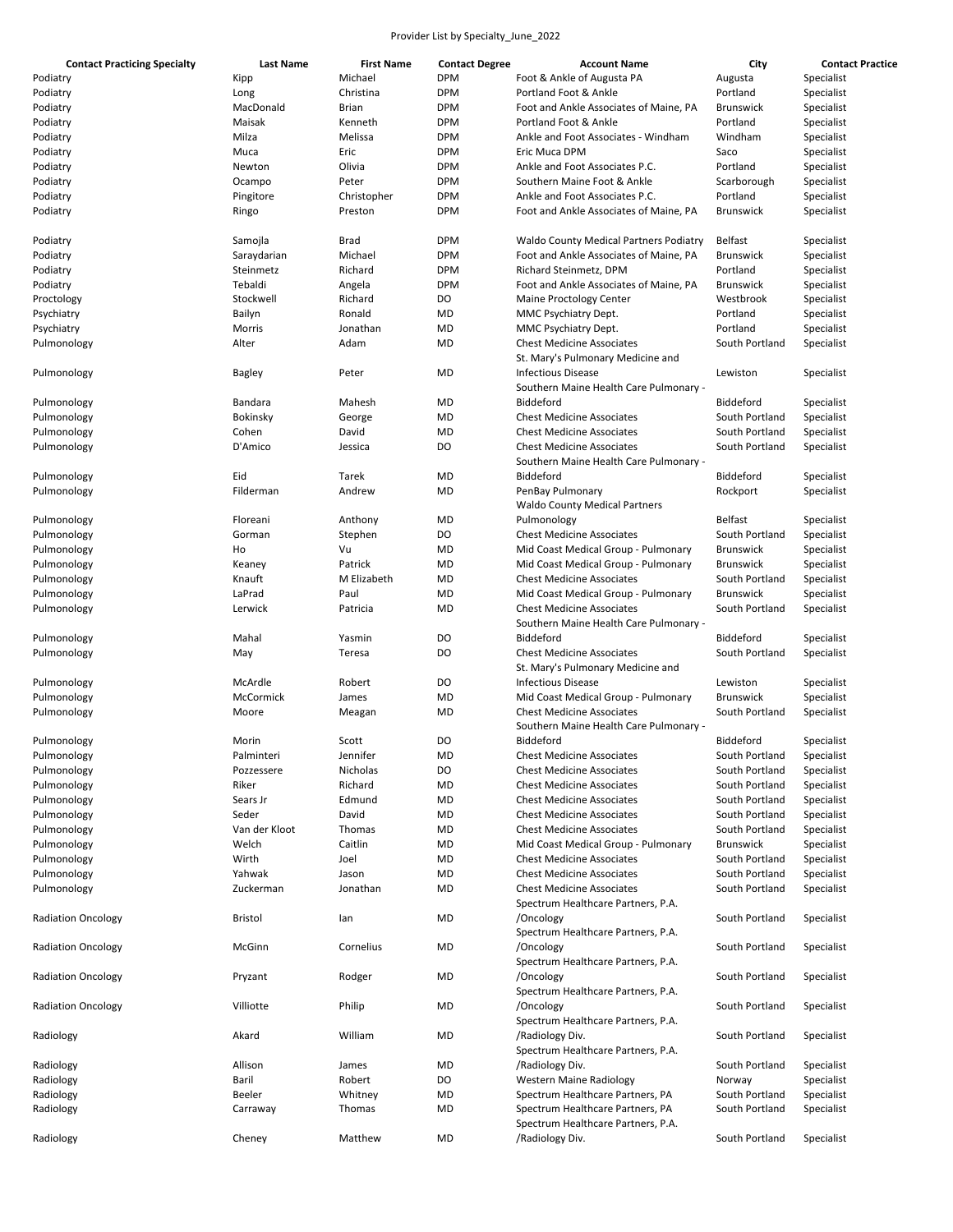| <b>Contact Practicing Specialty</b> | <b>Last Name</b> | <b>First Name</b> | <b>Contact Degree</b> | <b>Account Name</b>                                                    | City           | <b>Contact Practice</b>  |
|-------------------------------------|------------------|-------------------|-----------------------|------------------------------------------------------------------------|----------------|--------------------------|
|                                     |                  |                   |                       | Spectrum Healthcare Partners, P.A.                                     |                |                          |
| Radiology                           | Cinelli          | Christina         | MD                    | /Radiology Div.<br>Spectrum Healthcare Partners, P.A.                  | South Portland | Specialist               |
| Radiology                           | Cox              | Cydney            | MD                    | /Radiology Div.                                                        | South Portland | Specialist               |
|                                     | Cruz             | Edward            | MD                    | Spectrum Healthcare Partners, P.A.                                     | South Portland |                          |
| Radiology<br>Radiology              | DiGianvittorio   | Michael           | DO                    | /Radiology Div.<br>Spectrum Healthcare Partners, PA                    | South Portland | Specialist<br>Specialist |
|                                     |                  |                   |                       | Spectrum Healthcare Partners, P.A.                                     |                |                          |
| Radiology                           | Ebert            | Emily             | MD                    | /Radiology Div.                                                        | South Portland | Specialist               |
| Radiology                           | Edwards          | Sonya             | MD                    | Spectrum Healthcare Partners, PA<br>Spectrum Healthcare Partners, P.A. | South Portland | Specialist               |
| Radiology                           | Farraher         | Steven            | MD                    | /Radiology Div.                                                        | South Portland | Specialist               |
| Radiology                           | Field            | Joseph            | DO                    | Franklin Imaging, PLLC                                                 | Farmington     | Specialist               |
| Radiology                           | Fife             | Jennifer          | MD                    | Spectrum Healthcare Partners, P.A.<br>/Radiology Div.                  | South Portland | Specialist               |
| Radiology                           | Fredericks       | Scott             | MD                    | Spectrum Healthcare Partners, P.A.<br>/Radiology Div.                  | South Portland | Specialist               |
|                                     |                  |                   |                       | Spectrum Healthcare Partners, P.A.                                     |                |                          |
| Radiology                           | Goldfinger       | Michael           | MD                    | /Radiology Div.                                                        | South Portland | Specialist               |
| Radiology                           | Grotz            | Gregory           | MD                    | Belfast Bay Radiology, P.A.                                            | <b>Belfast</b> | Specialist               |
| Radiology                           | Hintz            | Steven            | MD                    | Spectrum Healthcare Partners, PA                                       | South Portland | Specialist               |
| Radiology                           | Hunter           | George            | MD                    | Franklin Imaging, PLLC                                                 | Farmington     | Specialist               |
| Radiology                           | Jones            | John              | MD                    | Belfast Bay Radiology, P.A.<br>Spectrum Healthcare Partners, P.A.      | <b>Belfast</b> | Specialist               |
| Radiology                           | Kustan           | John              | MD                    | /Radiology Div.<br>Spectrum Healthcare Partners, P.A.                  | South Portland | Specialist               |
| Radiology                           | Landes           | Andrew            | MD                    | /Radiology Div.                                                        | South Portland | Specialist               |
|                                     |                  |                   |                       | Spectrum Healthcare Partners, P.A.                                     |                |                          |
| Radiology                           | Livingston       | <b>Brian</b>      | MD                    | /Radiology Div.                                                        | South Portland | Specialist               |
| Radiology                           | Mamon            | John              | MD                    | Spectrum Healthcare Partners, PA                                       | South Portland | Specialist               |
|                                     |                  |                   |                       | Spectrum Healthcare Partners, P.A.                                     |                |                          |
| Radiology                           | Mancall          | Andrew            | MD                    | /Radiology Div.<br>Spectrum Healthcare Partners, P.A.                  | South Portland | Specialist               |
| Radiology                           | McElhinney       | <b>Brian</b>      | DO                    | /Radiology Div.                                                        | South Portland | Specialist               |
| Radiology                           | Mendelson        | Kenneth           | MD                    | Spectrum Healthcare Partners, PA                                       | South Portland | Specialist               |
| Radiology                           | Moretz           | Jeremy            | MD                    | Spectrum Healthcare Partners, PA                                       | South Portland | Specialist               |
|                                     |                  |                   |                       | Spectrum Healthcare Partners, P.A.                                     |                |                          |
| Radiology                           | Mullen           | Charles           | MD                    | /Radiology Div.                                                        | South Portland | Specialist               |
| Radiology                           | Mutter           | Christopher       | DO                    | Spectrum Healthcare Partners, PA                                       | South Portland | Specialist               |
| Radiology                           | Novak            | Sean              | MD                    | Spectrum Healthcare Partners, PA                                       | South Portland | Specialist               |
|                                     |                  |                   |                       | Spectrum Healthcare Partners, P.A.                                     |                |                          |
| Radiology                           | Pietras          | Elizabeth         | MD                    | /Radiology Div.<br>Spectrum Healthcare Partners, P.A.                  | South Portland | Specialist               |
| Radiology                           | Place            | James             | MD                    | /Radiology Div.<br>Spectrum Healthcare Partners, P.A.                  | South Portland | Specialist               |
| Radiology                           | Quinn            | Michael           | MD                    | /Radiology Div.                                                        | South Portland | Specialist               |
| Radiology                           | Reidman          | Daniel            | DO                    | Spectrum Healthcare Partners, PA<br>Spectrum Healthcare Partners, P.A. | South Portland | Specialist               |
| Radiology                           | Resnick          | Elena             | MD                    | /Radiology Div.                                                        | South Portland | Specialist               |
| Radiology                           | Russell          | Erich             | DO                    | Spectrum Healthcare Partners, PA                                       | South Portland | Specialist               |
|                                     |                  |                   |                       | Spectrum Healthcare Partners, P.A.                                     |                |                          |
| Radiology                           | Sarma            | Umesh             | MD                    | /Radiology Div.                                                        | South Portland | Specialist               |
| Radiology                           | Schneider        | <b>Brett</b>      | MD                    | <b>Western Maine Radiology</b>                                         | Norway         | Specialist               |
| Radiology                           | Siegel           | Sharon            | MD                    | Spectrum Healthcare Partners, P.A.<br>/Radiology Div.                  | South Portland | Specialist               |
| Radiology                           | Stephenson       | Matthew           | MD                    | Spectrum Healthcare Partners, P.A.<br>/Radiology Div.                  | South Portland | Specialist               |
| Radiology                           | Talmadge         | Jennifer          | MD                    | Spectrum Healthcare Partners, P.A.<br>/Radiology Div.                  | South Portland | Specialist               |
| Radiology                           | Ueda             | Robert            | MD                    | Franklin Imaging, PLLC                                                 | Farmington     | Specialist               |
| Radiology                           | Webb             | Nancy             | MD                    | Belfast Bay Radiology, P.A.                                            | <b>Belfast</b> | Specialist               |
| Radiology                           | Weidenbach       | Kaitlyn           | MD                    | Spectrum Healthcare Partners, PA                                       | South Portland | Specialist               |
|                                     |                  |                   |                       | Spectrum Healthcare Partners, P.A.                                     |                |                          |
| Radiology                           | Williams         | Susan             | MD                    | /Radiology Div.<br>Spectrum Healthcare Partners, P.A.                  | South Portland | Specialist               |
| Radiology                           | Winn             | Steven            | MD                    | /Radiology Div.<br>Spectrum Healthcare Partners, P.A.                  | South Portland | Specialist               |
| Radiology                           | Wonderlick       | Julien            | MD                    | /Radiology Div.                                                        | South Portland | Specialist               |
| <b>Rehabilitation Medicine</b>      | <b>Branch</b>    | Benjamin          | DO                    | MMP Neurosurgery & Spine-Campus                                        | Scarborough    | Specialist               |
| <b>Rehabilitation Medicine</b>      | Buxton           | Douglas           | MD                    | MMP Neurosurgery & Spine - Scarborough Scarborough                     |                | Specialist               |
| <b>Rehabilitation Medicine</b>      | Hall             | John              | MD                    | MMP Neurosurgery & Spine - Scarborough Scarborough                     |                | Specialist               |
| <b>Rehabilitation Medicine</b>      | Pier             | John              | MD                    | MMP Neurosurgery & Spine - Scarborough Scarborough                     |                | Specialist               |
|                                     |                  |                   |                       |                                                                        |                |                          |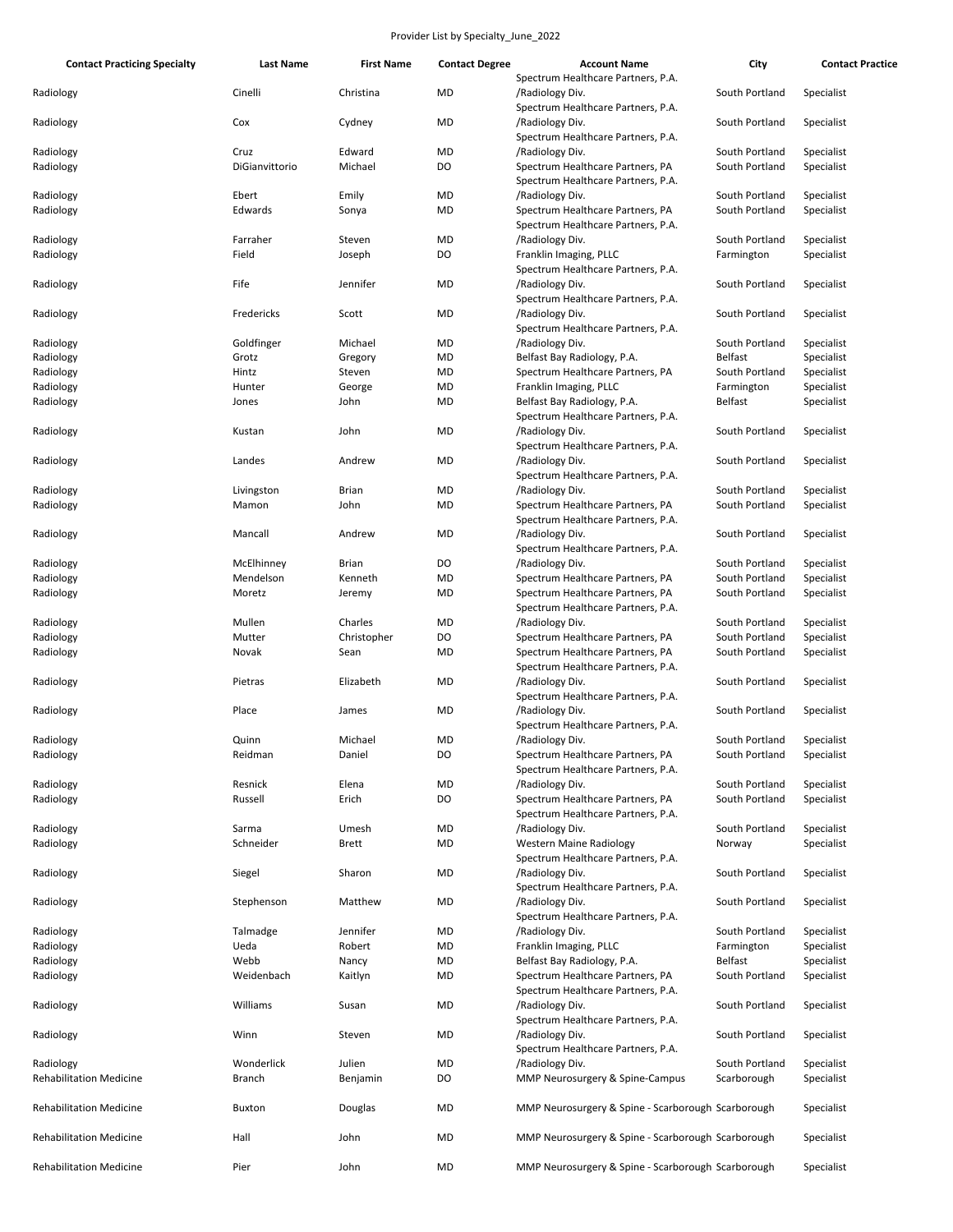| <b>Contact Practicing Specialty</b> | Last Name         | <b>First Name</b>      | <b>Contact Degree</b> | <b>Account Name</b>                                            | City                      | <b>Contact Practice</b>  |
|-------------------------------------|-------------------|------------------------|-----------------------|----------------------------------------------------------------|---------------------------|--------------------------|
| <b>Rehabilitation Medicine</b>      | Totta             | Michael                | MD                    | MMP Neurosurgery & Spine - Scarborough Scarborough             |                           | Specialist               |
| Reproductive Endocrinology          | Spratt            | Daniel                 | <b>MD</b>             | MMP Women's Health, Division of<br>Reproductive Endrocrinology | Portland                  | Specialist               |
| Rheumatology                        | <b>Block</b>      | Sidney                 | MD                    | Waldo County Medical Partners - Internal<br>Medicine           | <b>Belfast</b>            | Specialist               |
|                                     |                   |                        |                       |                                                                |                           |                          |
| Rheumatology                        | Cooper            | Saskia                 | MD                    | Mid Coast Medical Group - Rheumatology                         | Bath                      | Specialist               |
| Rheumatology                        | Gramas            | Deirdre                | MD                    | PenBay Rheumatology<br><b>Waldo County Medical Partners</b>    | Rockport                  | Specialist               |
| Rheumatology                        | Moran             | Mary                   | MD                    | Rheumatology                                                   | Belfast                   | Specialist               |
|                                     |                   |                        |                       | St. Mary's Rheumatology and Integrative                        |                           |                          |
| Rheumatology                        | O'Connell         | Erik                   | DO                    | Medicine                                                       | Lewiston                  | Specialist               |
|                                     |                   |                        |                       | St. Mary's Rheumatology and Integrative                        |                           |                          |
| Rheumatology                        | Scott             | Amanda                 | MD                    | Medicine                                                       | Lewiston                  | Specialist               |
| Rheumatology                        | Vradii            | Diana                  | MD                    | Mid Coast Medical Group - Rheumatology                         | Bath                      | Specialist               |
| Sleep Medicine                      | Pluto             | Luke                   | MD                    | <b>Chest Medicine Associates</b>                               | South Portland            | Specialist               |
| Sleep Medicine                      | Shattuck          | Thaddeus               | MD                    | St. Mary's Center for Sleep Disorders                          | Auburn                    | Specialist               |
|                                     |                   |                        |                       | Southern Maine Health Care Orthopedics                         |                           |                          |
| Sports Medicine                     | <b>Basque</b>     | Christian              | MD                    | Surgery - Biddeford                                            | Biddeford                 | Specialist               |
| <b>Sports Medicine</b>              | Bean              | Jeffrey                | DO                    | <b>MMP Orthopedics</b>                                         | South Portland            | Specialist               |
| Sports Medicine                     | Bigosinski        | Krystian               | <b>MD</b>             | <b>MMP Orthopedics</b>                                         | South Portland            | Specialist               |
| Sports Medicine                     | Gillespie         | Heather                | MD                    | <b>MMP Orthopedics</b>                                         | South Portland            | Specialist               |
| <b>Sports Medicine</b>              | Hoffman           | Sarah                  | DO                    | <b>MMP Orthopedics</b>                                         | South Portland            | Specialist               |
|                                     |                   |                        |                       | Coastal Orthopedics and Sports Medicine,                       |                           |                          |
| <b>Sports Medicine</b>              | Kulju             | Michael                | MD                    | P.A.                                                           | <b>Brunswick</b>          | Specialist               |
| Sports Medicine                     | Lonegan           | Christopher            | DO                    | Spectrum Orthopaedics - Windham                                | Windham                   | Specialist               |
| Sports Medicine                     | Newman            | Bram                   | <b>MD</b>             | MMP Neurosurgery & Spine-Campus                                | Scarborough               | Specialist               |
| Sports Medicine                     | Ouellette         | Lucien                 | MD                    | Spectrum Orthopaedics - Saco                                   | Saco                      | Specialist               |
| Sports Medicine                     | Pleacher          | Michael                | MD                    | Mid Coast Medical Group - Orthopedics                          | <b>Brunswick</b>          | Specialist               |
| Sports Medicine                     | Regnier           | Christopher            | DO                    | Spectrum Orthopaedics - Brunswick                              | <b>Brunswick</b>          | Specialist               |
| <b>Thoracic Surgery</b>             | Bennett           | Elena                  | MD                    | MMC Outpatient Care Scarborough                                | Scarborough               | Specialist               |
| <b>Thoracic Surgery</b>             | DeNino            | Walter                 | MD                    | MMP Cardiovascular Surgery - Portland                          | Portland                  | Specialist               |
| <b>Thoracic Surgery</b>             | Fallon II         | John                   | MD                    | MMP Cardiovascular Surgery - Portland                          | Portland                  | Specialist               |
| <b>Thoracic Surgery</b>             | Hochheiser        | Gary                   | MD                    | MMC Outpatient Care Scarborough                                | Scarborough               | Specialist               |
| <b>Thoracic Surgery</b>             | Quadri            | Syed                   | MD                    | <b>MMP Surgical Care</b>                                       | Portland                  | Specialist               |
| <b>Transplant Surgery</b>           | Whiting           | James                  | MD                    | <b>MMP Surgical Care</b>                                       | Portland                  | Specialist               |
|                                     |                   |                        |                       | Southern Maine Health Care Walk-In Care                        |                           |                          |
| Urgent Care (walk-ins)              | Clark             | Peter                  | DO                    | Waterboro                                                      | East Waterboro            | Specialist               |
|                                     |                   |                        |                       | Southern Maine Health Care Walk-In Care                        |                           |                          |
| Urgent Care (walk-ins)              | Meadows           | Rhianna                | DO                    | Waterboro                                                      | East Waterboro            | Specialist               |
|                                     |                   |                        |                       | Southern Maine Health Care Walk-In Care                        |                           |                          |
| Urgent Care (walk-ins)              | Morin             | Jessika                | MD                    | Waterboro                                                      | East Waterboro            | Specialist               |
|                                     |                   |                        |                       | Southern Maine Health Care Walk-In Care                        |                           |                          |
| Urgent Care (walk-ins)              | Morrison          | Carl                   | MD                    | Saco                                                           | Saco                      | Specialist               |
|                                     |                   |                        |                       | Southern Maine Health Care Walk-In Care                        |                           |                          |
| Urgent Care (walk-ins)              | Pine              | Patrick                | <b>MD</b>             | Saco                                                           | Saco                      | Specialist               |
|                                     |                   |                        |                       | Southern Maine Health Care Walk-In Care                        |                           |                          |
| Urgent Care (walk-ins)              | Sullivan          | Christine              | MD                    | Waterboro                                                      | East Waterboro            | Specialist               |
| Urogynecology                       | Chalmers          | David                  | MD                    | MMP Urology - Oakland                                          | Oakland                   | Specialist               |
| Urology                             | Adey              | Gregory                | MD                    | Fore River Urology LLC                                         | South Portland            | Specialist               |
| Urology                             | Albertson         | Elizabeth              | MD                    | PenBay Urology                                                 | Rockport                  | Specialist               |
| Urology                             | Batstone          | Griffith               | MD                    | Franklin Health Urology                                        | Farmington                | Specialist               |
| Urology                             | Beaule            | Lisa                   | MD                    | <b>MMP Urology</b>                                             | South Portland            | Specialist               |
| Urology                             | Bose              | Sanchita               | MD                    | <b>MMP Urology</b>                                             | South Portland            | Specialist               |
| Urology                             | Calabrese         | Marc                   | MD                    | Fore River Urology LLC                                         | South Portland            | Specialist               |
| Urology                             | Curtis            | Michael                | MD                    | Mid Coast Medical Group - Urology                              | <b>Brunswick</b>          | Specialist               |
|                                     |                   |                        |                       | Memorial Hospital dba Surgery at                               |                           |                          |
| Urology                             | Dennery           | Morice                 | MD                    | <b>Memorial Hospital</b>                                       | North Conway              | Specialist               |
| Urology                             | Ellison           | Lars                   | MD                    | PenBay Urology                                                 | Rockport                  | Specialist               |
| Urology                             | Hall              | Marshall               | MD                    | PenBay Urology                                                 | Rockport                  | Specialist               |
| Urology                             | Hawkins           | Craig                  | MD                    | Mid Coast Medical Group - Urology                              | <b>Brunswick</b>          | Specialist               |
| Urology                             | Hayn              | Matthew                | MD                    | <b>MMP Urology</b>                                             | South Portland            | Specialist               |
| Urology                             | Hodroff           | Marc                   | MD                    | Fore River Urology LLC                                         | South Portland            | Specialist               |
| Urology                             | Johnson           | Nathaniel              | MD                    | Southern Maine Health Care - Urology                           | Biddeford                 | Specialist               |
|                                     |                   |                        |                       |                                                                |                           |                          |
| Urology                             | Jumper<br>Kinkead | <b>Brian</b><br>Thomas | MD<br>MD              | MMP Urology - Oakland<br><b>MMP Urology</b>                    | Oakland<br>South Portland | Specialist<br>Specialist |
| Urology                             |                   |                        |                       |                                                                |                           |                          |
| Urology                             | Kurta             | Jordan                 | MD                    | Southern Maine Health Care - Urology                           | Biddeford                 | Specialist               |
| Urology                             | Lebeis            | Christopher            | MD                    | Fore River Urology LLC                                         | South Portland            | Specialist               |
| Urology                             | Ordonez           | Maria                  | MD                    | <b>MMP Urology</b>                                             | South Portland            | Specialist               |
| Urology                             | Parker            | Michael                | MD                    | St. Mary's Center for Family Urology                           | Lewsiton                  | Specialist               |
| Urology                             | Ramirez           | Michelle               | DO                    | Southern Maine Health Care - Urology                           | Biddeford                 | Specialist               |
| Urology                             | Ryan              | Stephen                | <b>MD</b>             | <b>MMP Urology</b>                                             | South Portland            | Specialist               |